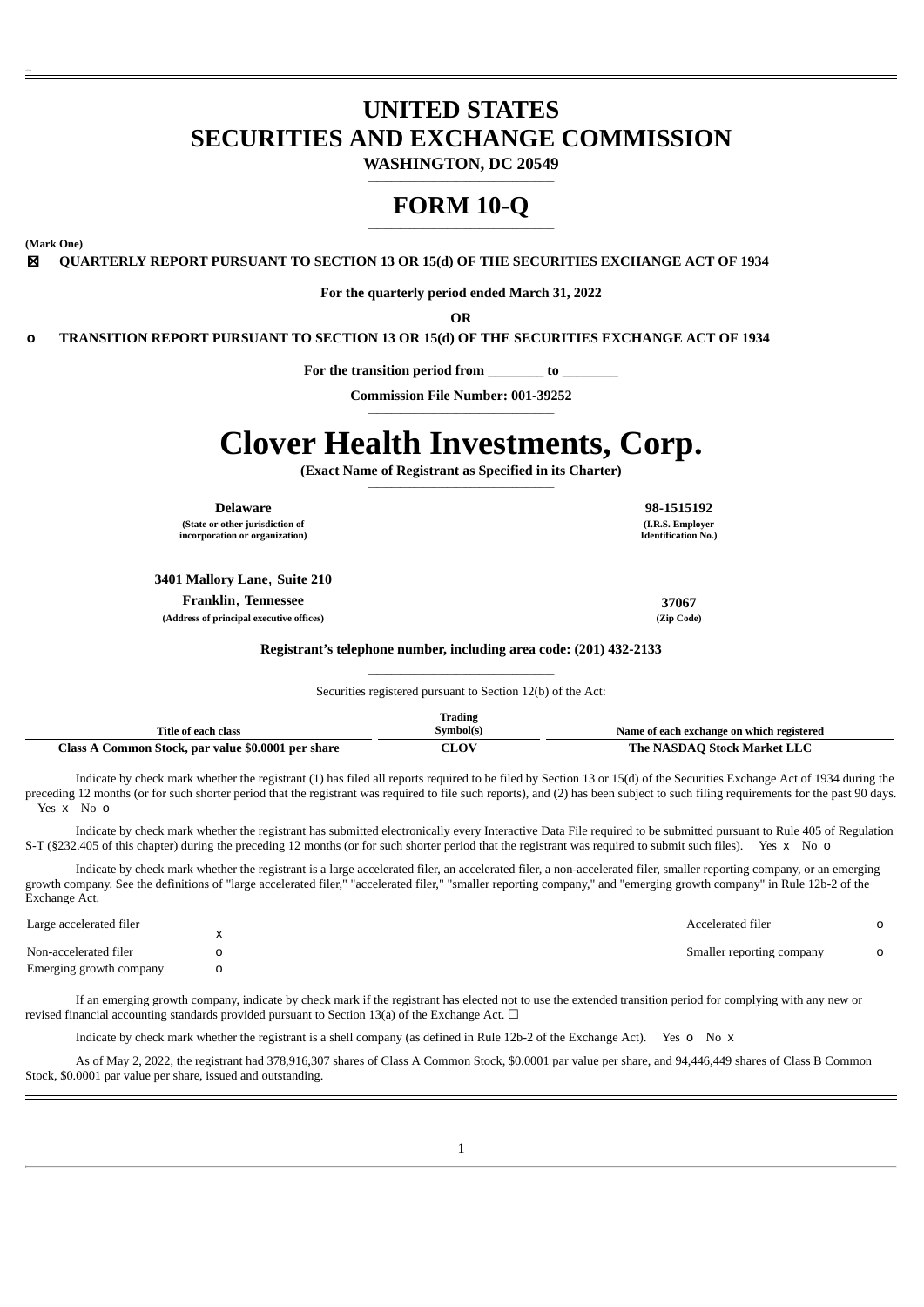|                   |                                                                                                             | Page           |
|-------------------|-------------------------------------------------------------------------------------------------------------|----------------|
| <b>PART I.</b>    | <b>FINANCIAL INFORMATION</b>                                                                                | 5              |
| Item 1.           | <b>Financial Statements (Unaudited)</b>                                                                     | $\overline{2}$ |
|                   | <b>Condensed Consolidated Balance Sheets</b>                                                                | $\overline{5}$ |
|                   | <b>Condensed Consolidated Statements of Operations</b>                                                      |                |
|                   | <b>Condensed Consolidated Statements of Changes in Convertible Preferred Stock and Stockholders' Equity</b> | $\frac{7}{8}$  |
|                   | <b>Condensed Consolidated Statements of Cash Flows</b>                                                      |                |
|                   | <b>Notes to Unaudited Condensed Consolidated Financial Statements</b>                                       | 10             |
| Item 2.           | Management's Discussion and Analysis of Financial Condition and Results of Operations                       | 29             |
| Item 3.           | <b>Quantitative and Qualitative Disclosures About Market Risk</b>                                           | 37             |
| Item 4.           | <b>Controls and Procedures</b>                                                                              | 38             |
| <b>PART II.</b>   | <b>OTHER INFORMATION</b>                                                                                    | 39             |
| <u>Item 1.</u>    | <b>Legal Proceedings</b>                                                                                    | <u>39</u>      |
| Item 1A.          | <b>Risk Factors</b>                                                                                         | 39             |
| Item 2.           | <b>Unregistered Sales of Equity Securities and Use of Proceeds</b>                                          | <u>39</u>      |
| <u>Item 3.</u>    | <b>Defaults Upon Senior Securities</b>                                                                      | 39             |
| Item 4.           | <b>Mine Safety Disclosures</b>                                                                              | <u>39</u>      |
| Item 5.           | <b>Other Information</b>                                                                                    | $\frac{39}{2}$ |
| Item 6.           | <b>Exhibits</b>                                                                                             | 41             |
| <b>Signatures</b> |                                                                                                             |                |

2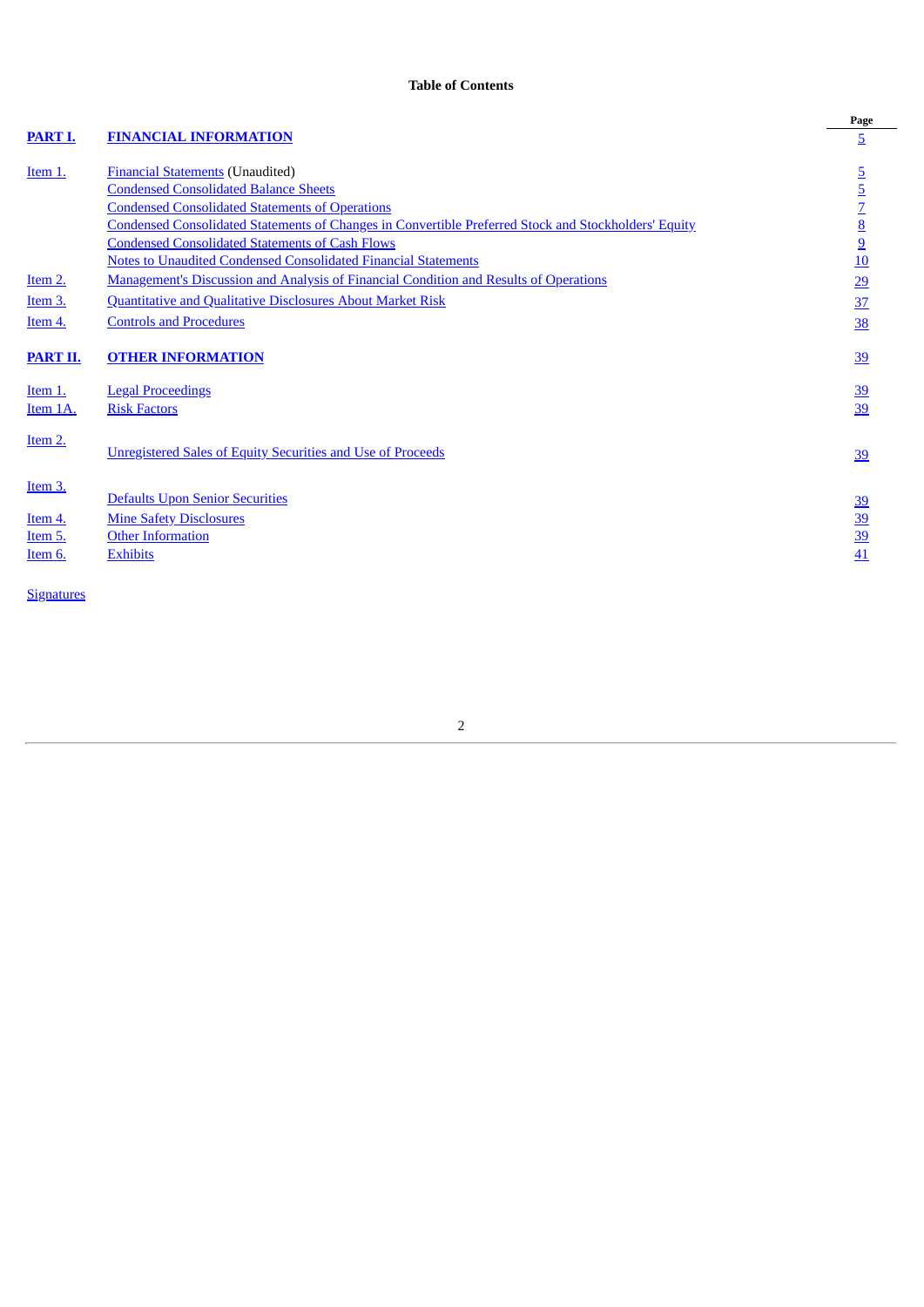As used in this report, "Company," "Clover," "Clover Health," "we," "us," "our," and similar terms refer to Clover Health Investments, Corp. and its *consolidated subsidiaries, unless otherwise noted or the context otherwise requires.*

## **CAUTIONARY NOTE REGARDING FORWARD-LOOKING STATEMENTS**

This document contains forward-looking statements within the meaning of Section 27A of the Securities Act of 1933, as amended (the "Securities Act"), and Section 21E of the Securities Exchange Act of 1934, as amended (the "Exchange Act"). All statements contained in this document other than statements of historical fact, including statements regarding our future results of operations, financial position, market size and opportunity, our business strategy and plans, the factors affecting our performance and our objectives for future operations, are forward-looking statements. The words "believe," "may," "will," "estimate," "continue," "anticipate," "intend," "could," "should," "would," "can," "expect," "project," "outlook," "forecast," "objective," "plan," "potential," "seek," "grow," "target," "if," and the negative or plural of these words and similar expressions are intended to identify forward-looking statements. We have based these forward-looking statements largely on our current expectations and projections about future events and trends that we believe may affect our financial condition, results of operations, business strategy, short-term and long-term business operations and objectives and financial needs. These forward-looking statements are subject to a number of risks, uncertainties and assumptions, including the risk factors described in our filings with the Securities and Exchange Commission (the "SEC"). Moreover, we operate in a very competitive and rapidly changing environment. New risks emerge from time to time. It is not possible for our management to predict all risks, nor can we assess the impact of all factors on our business or the extent to which any factor, or combination of factors, may cause actual results to differ materially from those contained in any forward-looking statements we may make. In light of these risks, uncertainties and assumptions, the future events and trends discussed in this document may not occur, and actual results could differ materially and adversely from those anticipated or implied in the forward-looking statements. Forward-looking statements contained in this document involve a number of judgments, risks and uncertainties, including, without limitation, risks related to:

- our expectations regarding results of operations, financial condition, and cash flows;
- our expectations regarding the development and expansion of our Insurance and Non-Insurance businesses;
- our ability to successfully enter new service markets and manage our operations;
- anticipated trends and challenges in our business and in the markets in which we operate;
- our ability to expand our beneficiary base and provider network;
- our ability to maintain and increase adoption and use of the Clover Assistant;
- the anticipated benefits associated with the use of the Clover Assistant platform, including our ability to utilize the platform to manage our medical care ratios;
- our ability to develop new features and functionality that meet market needs and achieve market acceptance;
- our ability to retain and hire necessary employees and staff our operations appropriately;
- the timing and amount of certain investments in growth;
- the effect of uncertainties related to the global COVID-19 pandemic on our business, results of operations, and financial condition;
- the outcome of any known and unknown litigation and regulatory proceedings;
- any current, pending, or future legislation, regulations or policies that could have a negative effect on our revenue and businesses, including rules, regulations, and policies relating to healthcare and Medicare;
- our ability to maintain or improve our Star Ratings or otherwise continue to improve the financial performance of our business;
- our ability to maintain, protect, and enhance our intellectual property; and
- general economic conditions, including the societal and economic impact of the COVID-19 pandemic and its variants, and geopolitical uncertainty and instability.

We caution you that the foregoing list of judgments, risks, and uncertainties that may cause actual results to differ materially from those in the forwardlooking statements may not be complete. You should not rely upon forward-looking statements as predictions of future events. The events and circumstances reflected in the forward-looking statements may not be achieved or occur or may be materially different from what we expect. Although we believe that the expectations reflected in the forward-looking statements are reasonable, we cannot guarantee future results, levels of activity, performance, or achievements. Except as required by law, we undertake no obligation to update any of these forward-looking statements after the date of this document or to conform these statements to actual results or revised expectations.

This document contains estimates, projections, and other information concerning our industry, our business, and the markets for our products. We obtained the industry, market, and similar data set forth in this document from our own internal estimates and research and from industry research, publications, surveys, and studies conducted by third parties, including governmental agencies, and such information is inherently subject to uncertainties. Actual events or circumstances may differ materially from events and circumstances that are assumed in this information. You are cautioned not to give undue weight to any such information, projections, or estimates.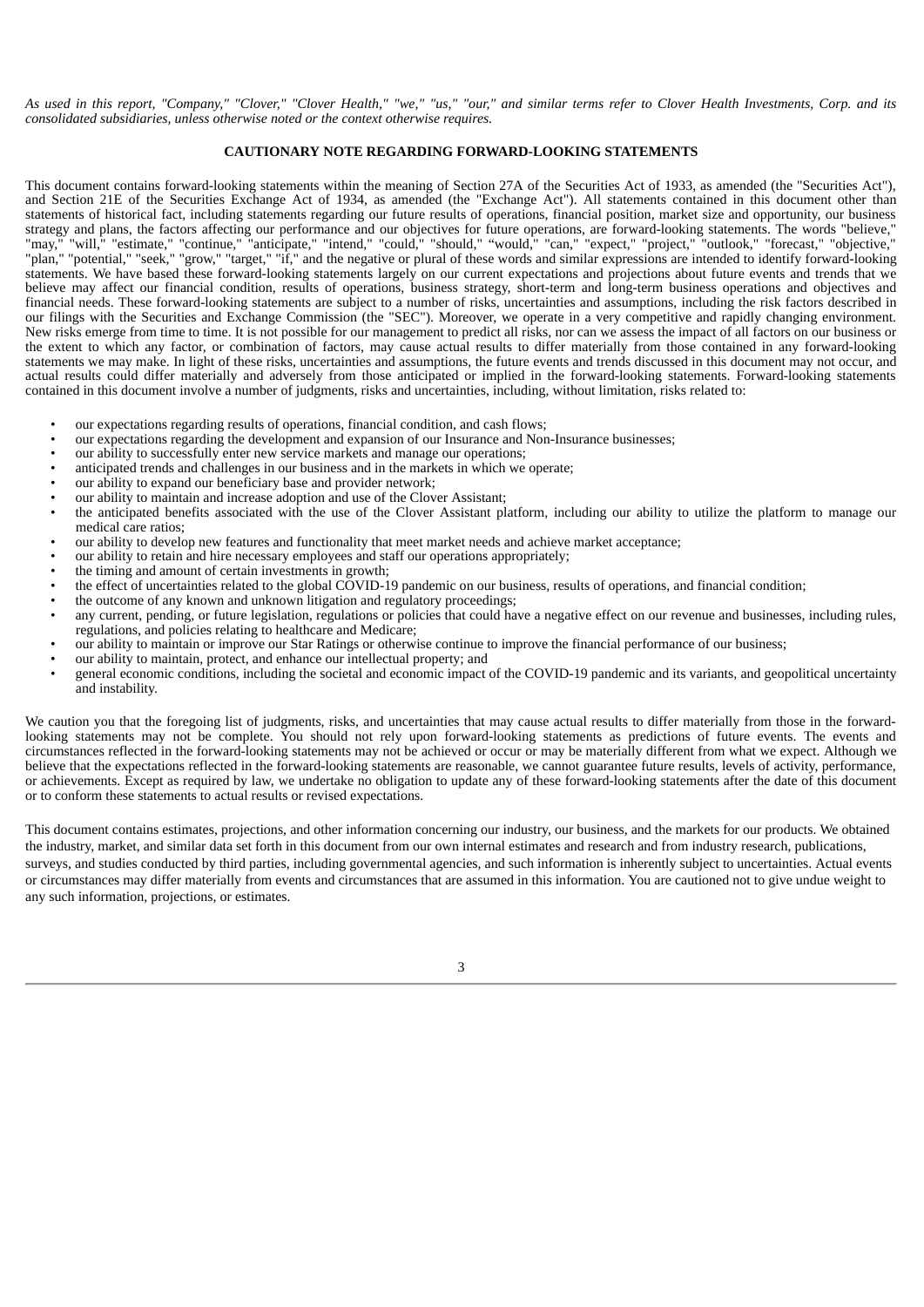As a result of a number of known and unknown risks and uncertainties, including without limitation, the important factors described in our reports filed with the SEC, including the discussion under "Risk Factors" in our Annual Report on Form 10-K for the year ended December 31, 2021, as filed with the SEC and available on its website at www.sec.gov, our actual results or performance may be materially different from those expressed or implied by these forward-looking statements.

## **Additional Information**

Our website address is www.cloverhealth.com. Our filings with the SEC are posted on our website and available free of charge as soon as reasonably practical after they are electronically filed with, or furnished to, the SEC. The SEC's website, www.sec.gov, contains reports, proxy statements and other information regarding issuers that file electronically with the SEC. The content on our website or on any other website referred to in this document is not incorporated by reference in this document. Further, the Company's references to website URLs are intended to be inactive textual references only.

## **Channels for Disclosure of Information**

Investors and others should note that we routinely announce material information to investors and the marketplace using filings with the SEC, press releases, public conference calls, presentations, webcasts, and the investor relations page of our website. We use the investor relations page of our website for purposes of compliance with Regulation FD and as a routine channel for distribution of important information, including news releases, analyst presentations, financial information, and corporate governance practices. We also intend to use certain social media channels as a means of disclosing information about the Company and our products to our customers, investors, and the public, including @CloverHealth and #CloverHealth on Twitter, and the LinkedIn account of our President, Andrew Toy. The information posted on social media channels is not incorporated by reference in this report or in any other report or document we file with the SEC. While not all of the information that we post to the investor relations page of our website or to social media accounts is of a material nature, some information could be deemed to be material. Accordingly, we encourage investors, the media, and others interested in the Company to review the information that we share at the "Investors" link located at the bottom of our webpage at https://investors.cloverhealth.com/investor-relations and to sign up for and regularly follow our social media accounts. Users may automatically receive email alerts and other information about the Company when enrolling an email address by visiting "Email Alerts" in the "Investor Resources" section of our website at https://investors.cloverhealth.com/investor-relations.

## **Operating Segments**

We have updated the names of our Medicare Advantage and Direct Contracting segments to the Insurance and Non-Insurance segments, respectively. We believe that this approach better reflects each segment's current role and contribution to its business. There has been no change to the existing composition of these segments, and previously reported consolidated and segment-level financial results of the Company were not impacted by these changes. Defined terms and metrics in this report reflect the new segment names.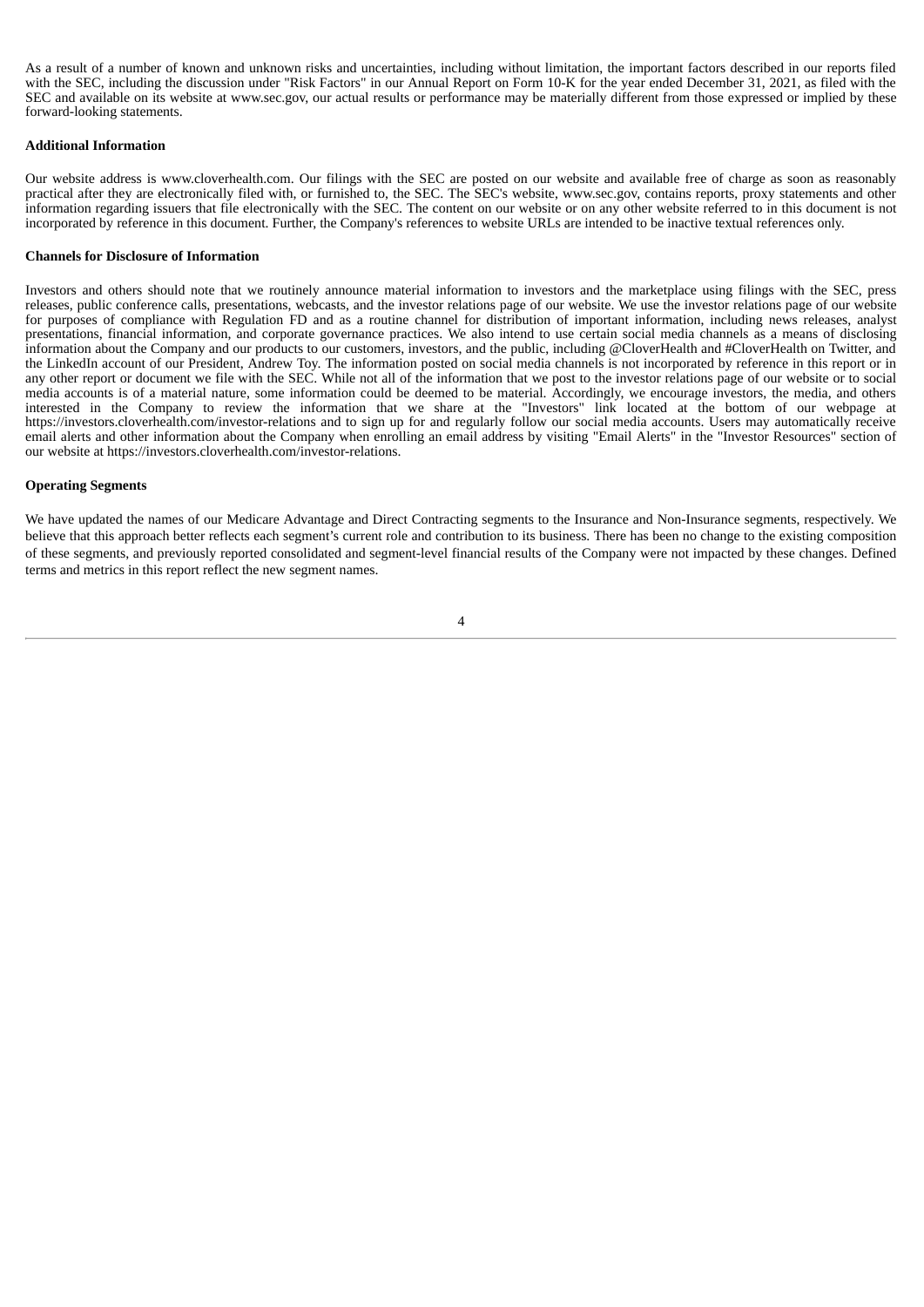## **Part I**

## <span id="page-4-2"></span><span id="page-4-1"></span><span id="page-4-0"></span>**Item 1. Financial Statements and Supplementary Data**

## CLOVER HEALTH INVESTMENTS, CORP. CONDENSED CONSOLIDATED BALANCE SHEETS (Dollars in thousands, except share amounts)

|                                                                                              | <b>March 31, 2022</b><br>(Unaudited) |      | December 31,<br>2021 |
|----------------------------------------------------------------------------------------------|--------------------------------------|------|----------------------|
| <b>Assets</b>                                                                                |                                      |      |                      |
| Current assets                                                                               |                                      |      |                      |
| Cash and cash equivalents                                                                    | \$<br>273,831 \$                     |      | 299,968              |
| Short-term investments                                                                       | 212,258                              |      | 293,851              |
| Investment securities, available-for sale (Amortized cost: 2022: \$77,855; 2021: \$21,142)   | 77,401                               |      | 21,131               |
| Investment securities, held-to-maturity (Fair value: 2022: \$306; 2021: \$307)               | 305                                  |      | 305                  |
| Accrued retrospective premiums                                                               | 57,681                               |      | 34,923               |
| Other receivables                                                                            | 13,731                               |      | 14,282               |
| Healthcare receivable                                                                        | 42,179                               |      | 48,042               |
| Non-Insurance performance year receivable                                                    | 1,760,144                            |      |                      |
| Surety bonds and deposits                                                                    | 14,769                               |      | 12,613               |
| Prepaid expenses                                                                             | 21,937                               |      | 9,409                |
| Other assets, current                                                                        | 17,181                               |      | 18,022               |
| Total current assets                                                                         | 2,491,417                            |      | 752,546              |
| Investment securities, available-for sale (Amortized cost: 2022: \$165,503; 2021: \$177,527) | 158,699                              |      | 175,604              |
| Investment securities, held-to-maturity (Fair value: 2022: \$367; 2021: \$364)               | 350                                  |      | 335                  |
| Equity method investment                                                                     | 3,177                                |      |                      |
| Property and equipment, net                                                                  | 2,311                                |      | 2,287                |
| Operating lease right-of-use assets                                                          | 5,000                                |      | 5,367                |
| Goodwill and other intangible assets                                                         | 4,233                                |      | 4,233                |
| Other assets, non-current                                                                    | 14,707                               |      | 10,432               |
| <b>Total assets</b>                                                                          | \$<br>2,679,894                      | - \$ | 950,804              |

The accompanying notes are an integral part of these condensed consolidated financial statements.

## 5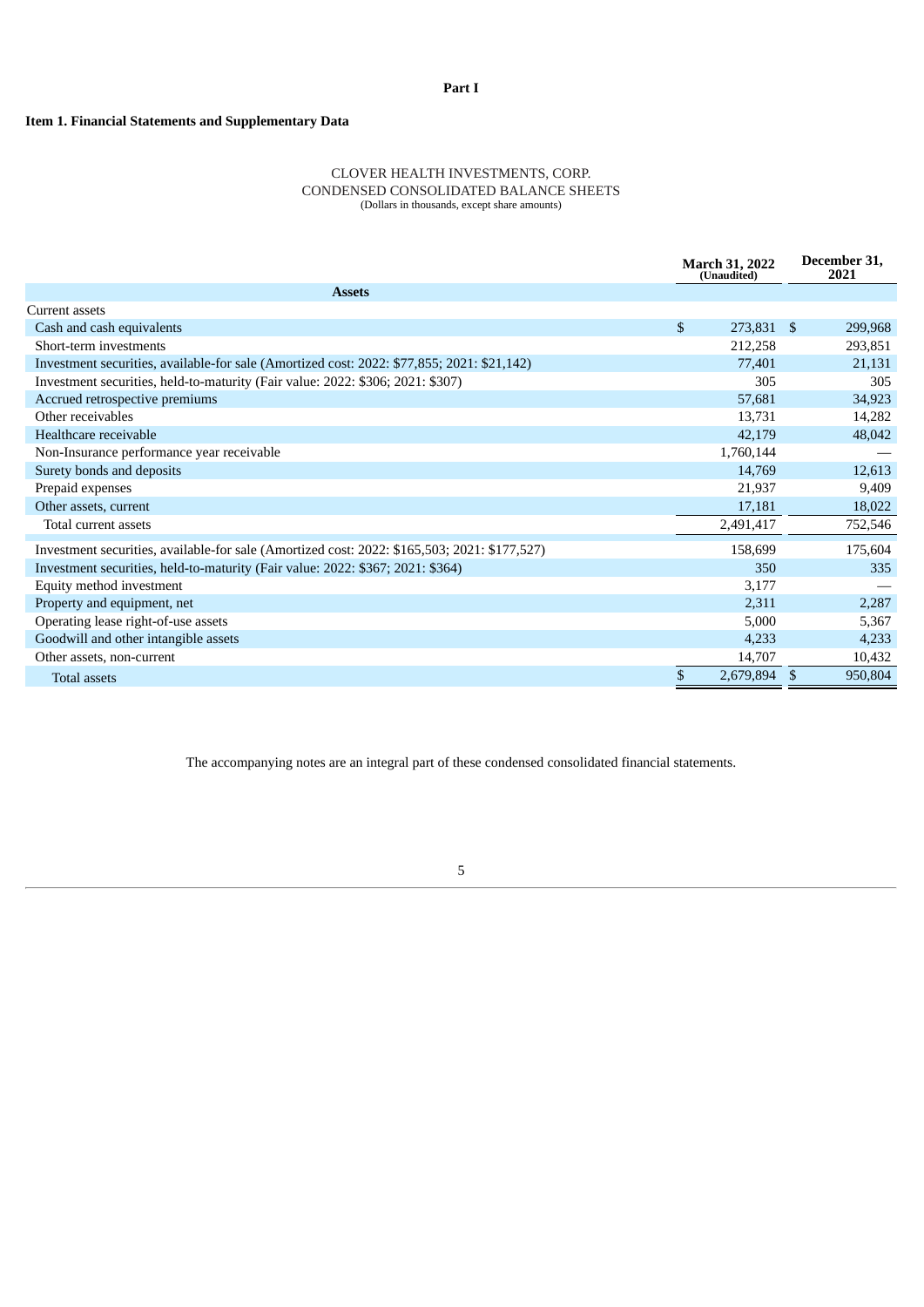## CLOVER HEALTH INVESTMENTS, CORP. CONDENSED CONSOLIDATED BALANCE SHEETS (Dollars in thousands, except share amounts)

|                                                                                                                                                                                                                                           |              | <b>March 31, 2022</b><br>(Unaudited) | December 31,<br>2021 |
|-------------------------------------------------------------------------------------------------------------------------------------------------------------------------------------------------------------------------------------------|--------------|--------------------------------------|----------------------|
| <b>Liabilities and Stockholders' Equity</b>                                                                                                                                                                                               |              |                                      |                      |
| <b>Current liabilities</b>                                                                                                                                                                                                                |              |                                      |                      |
| <b>Unpaid claims</b>                                                                                                                                                                                                                      | $\mathbb{S}$ | 164,240                              | \$<br>138,604        |
| Due to related parties, net                                                                                                                                                                                                               |              | 1.950                                | 2,320                |
| Non-Insurance performance year obligation, current                                                                                                                                                                                        |              | 1,780,297                            | 36,891               |
| Non-Insurance payable                                                                                                                                                                                                                     |              | 81,003                               | 37,773               |
| Accounts payable and accrued expenses                                                                                                                                                                                                     |              | 27,451                               | 28,129               |
| Accrued salaries and benefits                                                                                                                                                                                                             |              | 11,590                               | 15,147               |
| <b>Operating lease liabilities</b>                                                                                                                                                                                                        |              | 2,411                                | 3,059                |
| Premium deficiency reserve                                                                                                                                                                                                                |              | 82,971                               | 110,628              |
| Other liabilities, current                                                                                                                                                                                                                |              | 110                                  | 73                   |
| <b>Total current liabilities</b>                                                                                                                                                                                                          |              | 2,152,023                            | 372,624              |
| Notes and securities payable, net of discounts and deferred issuance costs                                                                                                                                                                |              | 19,947                               | 19,938               |
| Long-term operating lease liabilities                                                                                                                                                                                                     |              | 4,947                                | 4,830                |
| Other liabilities, non-current                                                                                                                                                                                                            |              | 13,164                               | 14,095               |
| <b>Total liabilities</b>                                                                                                                                                                                                                  |              | 2,190,081                            | 411,487              |
| Commitments and Contingencies (Note 15)                                                                                                                                                                                                   |              |                                      |                      |
| Stockholders' equity                                                                                                                                                                                                                      |              |                                      |                      |
| Class A Common Stock, \$0.0001 par value; 2,500,000,000 shares authorized as of March 31, 2022, and<br>December 31, 2021; 378,854,310 and 352,645,626 issued and outstanding as of March 31, 2022, and<br>December 31, 2021, respectively |              | 37                                   | 34                   |
| Class B Common Stock, \$0.0001 par value; 500,000,000 shares authorized as of March 31, 2022, and<br>December 31, 2021; 94,448,208 and 118,206,768 issued and outstanding as of March 31, 2022, and December 31,<br>2021, respectively    |              | 9                                    | 12                   |
| Additional paid-in capital                                                                                                                                                                                                                |              | 2,195,158                            | 2,154,187            |
| Accumulated other comprehensive loss                                                                                                                                                                                                      |              | (7,258)                              | (1,934)              |
| Accumulated deficit                                                                                                                                                                                                                       |              | (1,692,047)                          | (1,616,738)          |
| Less: Treasury stock, at cost; 1,893,793 and 14,730 shares held as of March 31, 2022, and December 31, 2021,<br>respectively                                                                                                              |              | (6,086)                              | (147)                |
| Clover stockholders' equity                                                                                                                                                                                                               |              | 489,813                              | 535,414              |
| Noncontrolling interest                                                                                                                                                                                                                   |              |                                      | 3,903                |
| Total stockholders' equity                                                                                                                                                                                                                |              | 489,813                              | 539,317              |
| Total liabilities and stockholders' equity                                                                                                                                                                                                | \$           | 2,679,894                            | \$<br>950,804        |

<span id="page-5-0"></span>The accompanying notes are an integral part of these condensed consolidated financial statements.

6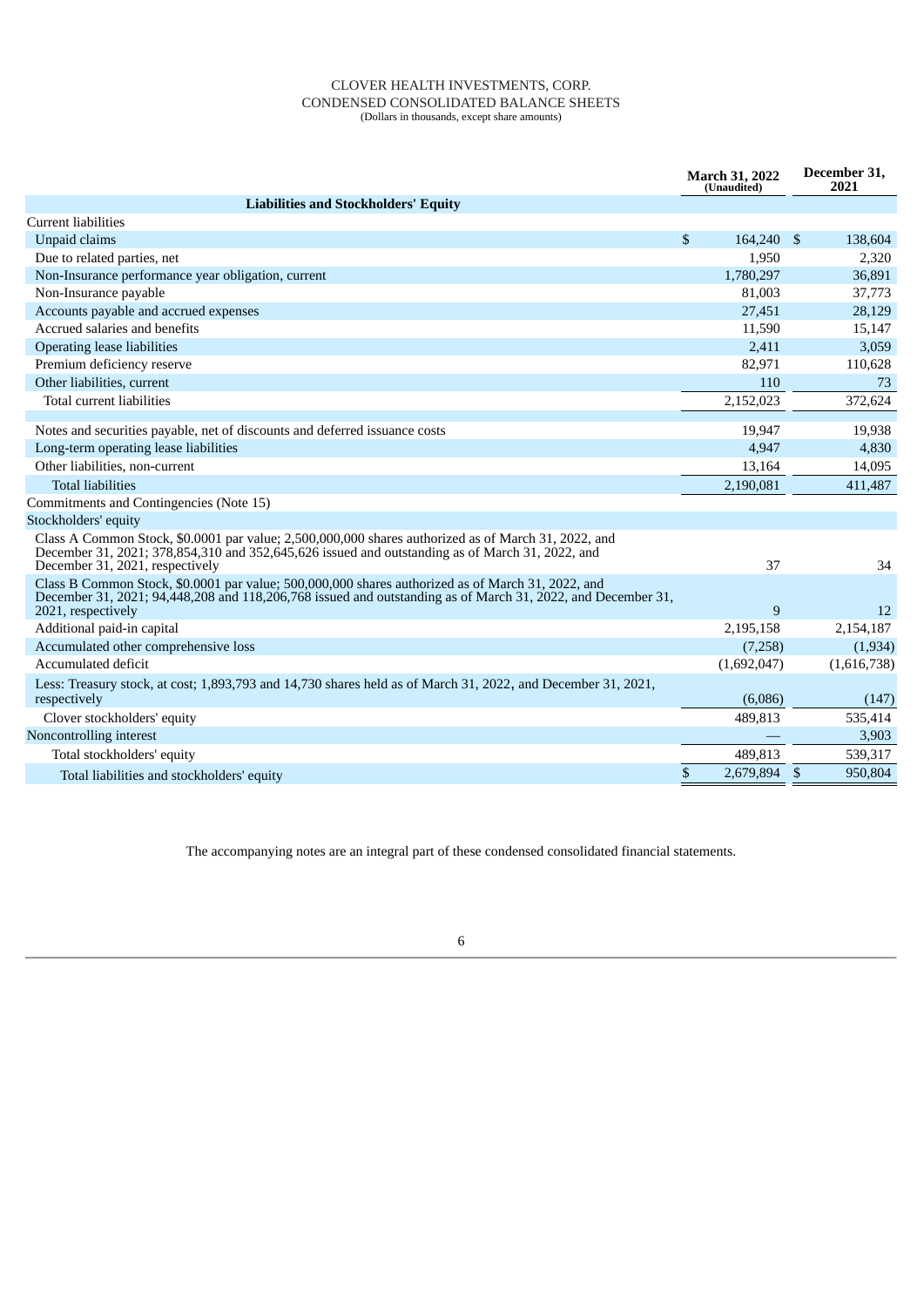## CLOVER HEALTH INVESTMENTS, CORP.

CONDENSED CONSOLIDATED STATEMENTS OF OPERATIONS AND COMPREHENSIVE LOSS (Unaudited)

(Dollars in thousands, except per share and share amounts)

|                                                                                                                                     | Three Months Ended March 31, |             |                |             |  |
|-------------------------------------------------------------------------------------------------------------------------------------|------------------------------|-------------|----------------|-------------|--|
|                                                                                                                                     |                              | 2022        |                | 2021        |  |
| Revenues:                                                                                                                           |                              |             |                |             |  |
| Premiums earned, net (Net of ceded premiums of \$119 and \$124 for the three months ended March 31,<br>2022 and 2021, respectively) | \$                           | 278.169     | \$             | 199,376     |  |
| Non-Insurance revenue                                                                                                               |                              | 594.898     |                |             |  |
| Other income                                                                                                                        |                              | 1,312       |                | 949         |  |
| <b>Total revenues</b>                                                                                                               |                              | 874,379     |                | 200,325     |  |
| Operating expenses:                                                                                                                 |                              |             |                |             |  |
| Net medical claims incurred                                                                                                         |                              | 861,722     |                | 214,420     |  |
| Salaries and benefits                                                                                                               |                              | 69,091      |                | 66,024      |  |
| General and administrative expenses                                                                                                 |                              | 57,697      |                | 38,618      |  |
| Premium deficiency reserve benefit                                                                                                  |                              | (27, 657)   |                |             |  |
| Depreciation and amortization                                                                                                       |                              | 826         |                | 160         |  |
| Other expense                                                                                                                       |                              |             |                | 191         |  |
| Total operating expenses                                                                                                            |                              | 961,679     |                | 319,413     |  |
| Loss from operations                                                                                                                |                              | (87, 300)   |                | (119,088)   |  |
| Change in fair value of warrants payable                                                                                            |                              |             |                | (85,506)    |  |
| Interest expense                                                                                                                    |                              | 403         |                | 1,175       |  |
| Amortization of notes and securities discounts                                                                                      |                              |             |                | 13,660      |  |
| Gain on investment                                                                                                                  |                              | (12, 394)   |                |             |  |
| Net loss                                                                                                                            | \$                           | (75, 309)   | $\mathfrak{F}$ | (48, 417)   |  |
| Per share data:                                                                                                                     |                              |             |                |             |  |
| Net loss per share attributable to Class A and Class B common stockholders – basic and diluted (1)                                  | \$                           | $(0.16)$ \$ |                | (0.13)      |  |
| Weighted average number of common shares outstanding                                                                                |                              |             |                |             |  |
| Basic and diluted weighted average number of Class A and Class B common shares and common share<br>equivalents outstanding $(1)$    |                              | 473,028,651 |                | 376,170,545 |  |
| Net unrealized loss on available-for-sale investments                                                                               | \$                           | (5,324)     | \$             | (493)       |  |
| Comprehensive loss                                                                                                                  | $\overline{\mathbf{S}}$      | (80, 633)   | $\mathbb{S}$   | (48,910)    |  |

<span id="page-6-0"></span>Because the Company had a net loss during the three months ended March 31, 2022 and 2021, the Company's potentially dilutive securities, which include stock options, restricted stock, preferred stock, and warrants to purchase shares of common stock and preferred stock, have been excluded from the computation of diluted net loss per share, as the effect would be antidilutive. (1)

The accompanying notes are an integral part of these condensed consolidated financial statements.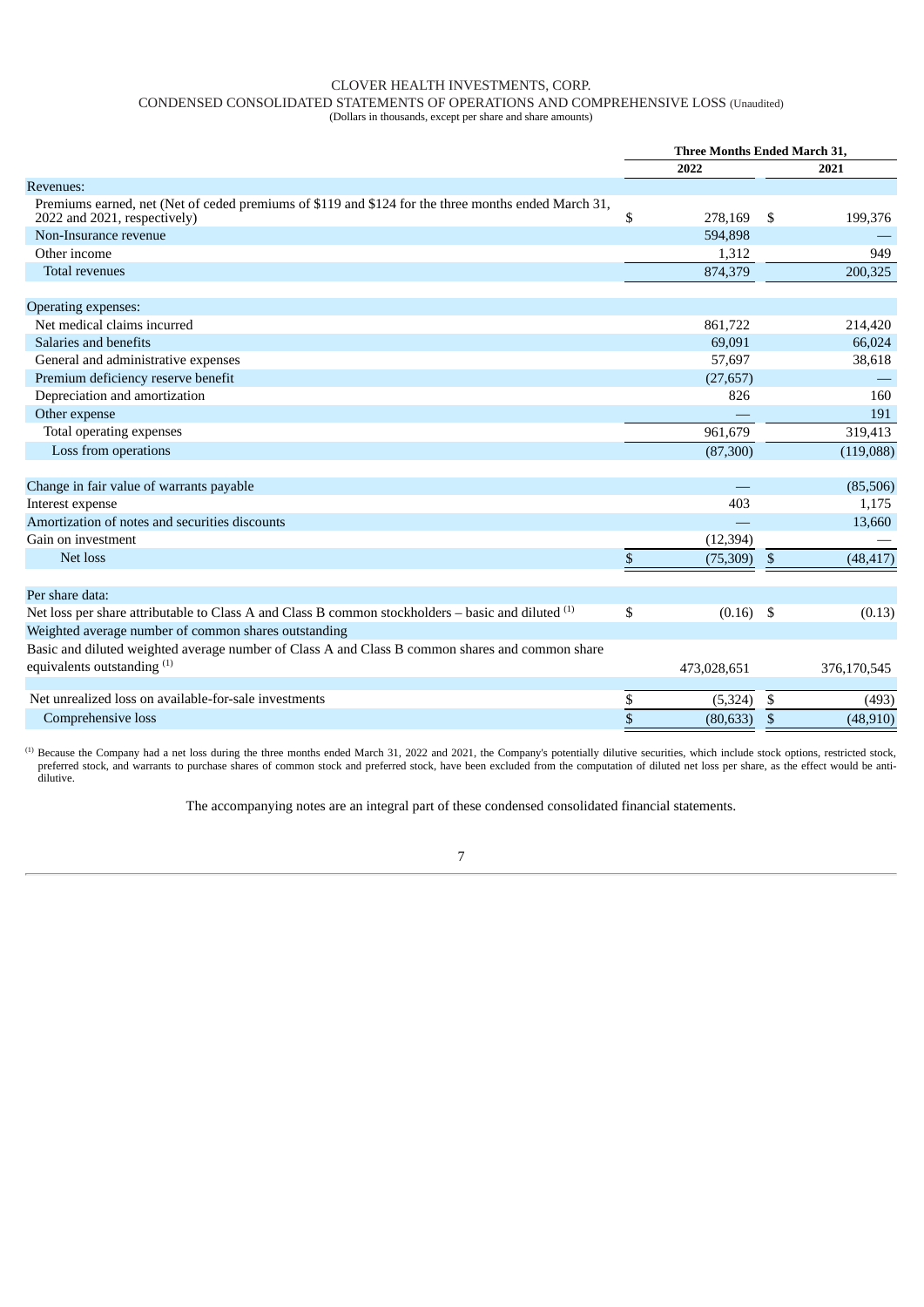## CLOVER HEALTH INVESTMENTS, CORP.

## CONDENSED CONSOLIDATED STATEMENTS OF CHANGES IN CONVERTIBLE PREFERRED STOCK AND STOCKHOLDERS' EQUITY

(Unaudited) (Dollars in thousands, except share amounts)

|                                                                                                      | <b>Convertible Preferred</b><br>stock |                                | <b>Class A and Class B</b><br><b>Common Stock</b> |               |                 | <b>Treasury Stock</b>    | <b>Additional</b><br>paid-in<br>capital | deficit                 | <b>Accumulated</b><br>other<br>Accumulated comprehensive Noncontrolling<br>income (loss) | interest                      | <b>Total</b><br>stockholders'<br>equity<br>(deficit) |
|------------------------------------------------------------------------------------------------------|---------------------------------------|--------------------------------|---------------------------------------------------|---------------|-----------------|--------------------------|-----------------------------------------|-------------------------|------------------------------------------------------------------------------------------|-------------------------------|------------------------------------------------------|
|                                                                                                      | <b>Shares</b>                         | <b>Amount</b>                  | <b>Shares</b>                                     | <b>Amount</b> | <b>Shares</b>   | <b>Amount</b>            |                                         |                         |                                                                                          |                               |                                                      |
| Balance,<br>December 31,<br>2020                                                                     | 139,444,346                           | \$447,747                      | 89,206,266                                        | -\$           | 9               | S                        | \$411,867                               | $$(1,028,982)$ \,       | 10                                                                                       | - \$<br>3,903                 | $\mathfrak{F}$<br>(613, 193)                         |
| Stock issuance<br>for exercise of<br>stock options,<br>net of early<br>exercise                      |                                       |                                |                                                   |               |                 |                          |                                         |                         |                                                                                          |                               |                                                      |
| liability                                                                                            |                                       |                                | 761,480                                           |               |                 |                          | 1,282                                   |                         |                                                                                          |                               | 1,282                                                |
| Stock-based<br>compensation                                                                          |                                       |                                |                                                   |               |                 |                          | 42,713                                  |                         |                                                                                          |                               | 42,713                                               |
| Unrealized<br>holdings loss<br>on investment<br>securities,<br>available-for-<br>sale                |                                       |                                |                                                   |               |                 |                          |                                         |                         | (493)                                                                                    |                               | (493)                                                |
| Preferred stock<br>conversion                                                                        | (139, 444, 346)                       | (447, 747)                     | 139,444,346                                       |               | 14              |                          | 447,733                                 |                         |                                                                                          |                               | 447,747                                              |
| Issuance of<br>common stock<br>related to                                                            |                                       |                                |                                                   |               |                 |                          |                                         |                         |                                                                                          |                               |                                                      |
| exercises of<br>legacy warrants<br>Convertible debt                                                  |                                       |                                | 7,205,490                                         |               | $\mathbf{1}$    |                          | 97,781                                  |                         |                                                                                          |                               | 97,782                                               |
| conversion and<br>other issuances                                                                    |                                       |                                | 75,084,703                                        |               | 7               |                          | 16,052                                  |                         |                                                                                          |                               | 16,059                                               |
| Issuance of<br>common stock<br>in connection<br>with Business<br>Combination<br>and PIPE<br>offering |                                       |                                | 96,398,800                                        |               | 15              |                          | 666,232                                 |                         |                                                                                          |                               | 666,247                                              |
| Capital<br>contribution for<br>extinguishment<br>of debt                                             |                                       |                                |                                                   |               |                 |                          | 126,795                                 |                         |                                                                                          |                               | 126,795                                              |
| Acquisition of<br>Public and<br>Private<br>Placement<br>Warrants                                     |                                       |                                |                                                   |               |                 |                          | (147, 582)                              |                         |                                                                                          |                               | (147, 582)                                           |
| Net loss                                                                                             |                                       |                                |                                                   |               |                 |                          |                                         | (48, 417)               |                                                                                          |                               | (48, 417)                                            |
| Balance,<br>March 31, 2021                                                                           |                                       | \$                             | 408,101,085                                       | \$            | 46              | £.                       | \$1,662,873                             | $$(1,077,399)$ \;       | (483)                                                                                    | \$<br>3,903                   | \$<br>588,940                                        |
| Balance,<br>December 31,<br>2021                                                                     |                                       | \$                             | 470,852,394                                       | \$            | 46<br>14,730    | \$                       | $(147)$ \$2,154,187                     | $$(1,616,738)$ \, \, \, | $(1,934)$ \$                                                                             | 3,903                         | \$<br>539,317                                        |
| Stock issuance<br>for exercise of<br>stock options,<br>net of early<br>exercise                      |                                       |                                |                                                   |               |                 |                          |                                         |                         |                                                                                          |                               |                                                      |
| liability<br>Stock-based                                                                             |                                       |                                | 151,620                                           |               |                 |                          | 331                                     |                         |                                                                                          |                               | 331                                                  |
| compensation                                                                                         |                                       |                                |                                                   |               |                 | $\overline{\phantom{0}}$ | 40,640                                  |                         |                                                                                          |                               | 40,640                                               |
| Vested restricted<br>stock units                                                                     |                                       |                                | 2,074,756                                         |               |                 |                          |                                         |                         |                                                                                          |                               |                                                      |
| Vested<br>performance<br>restricted stock<br>units                                                   |                                       |                                | 8,951                                             |               |                 |                          |                                         |                         |                                                                                          |                               |                                                      |
| Unrealized<br>holdings loss<br>on investment<br>securities,<br>available-for-                        |                                       |                                |                                                   |               |                 |                          |                                         |                         |                                                                                          |                               |                                                      |
| sale<br>Treasury stock                                                                               |                                       |                                |                                                   |               |                 |                          |                                         |                         | (5, 324)                                                                                 |                               | (5, 324)                                             |
| acquired<br>Issuance of<br>common stock<br>under Employee<br>Stock Purchase                          |                                       | $\overline{\phantom{0}}$       |                                                   |               | 1,879,063       | (5,939)                  | $\overline{\phantom{0}}$                |                         | $\overline{\phantom{0}}$                                                                 | $\overline{\phantom{0}}$      | (5,939)                                              |
| Plan<br>Derecognition of<br>noncontrolling                                                           |                                       |                                | 214,797                                           |               |                 |                          |                                         |                         |                                                                                          |                               |                                                      |
| interest<br>Net loss                                                                                 |                                       |                                |                                                   |               |                 |                          |                                         | (75, 309)               |                                                                                          | (3,903)                       | (3,903)<br>(75, 309)                                 |
| Balance,<br>March 31, 2022                                                                           | $\overline{\phantom{0}}$              | \$<br>$\overline{\phantom{0}}$ | 473,302,518                                       | \$            | 46<br>1,893,793 | \$(6,086)                | \$2,195,158                             | $$(1,692,047)$ \;       | $(7,258)$ \$                                                                             | $\overbrace{\phantom{aaaaa}}$ | \$<br>489,813                                        |

<span id="page-7-0"></span>The accompanying notes are an integral part of these condensed consolidated financial statements.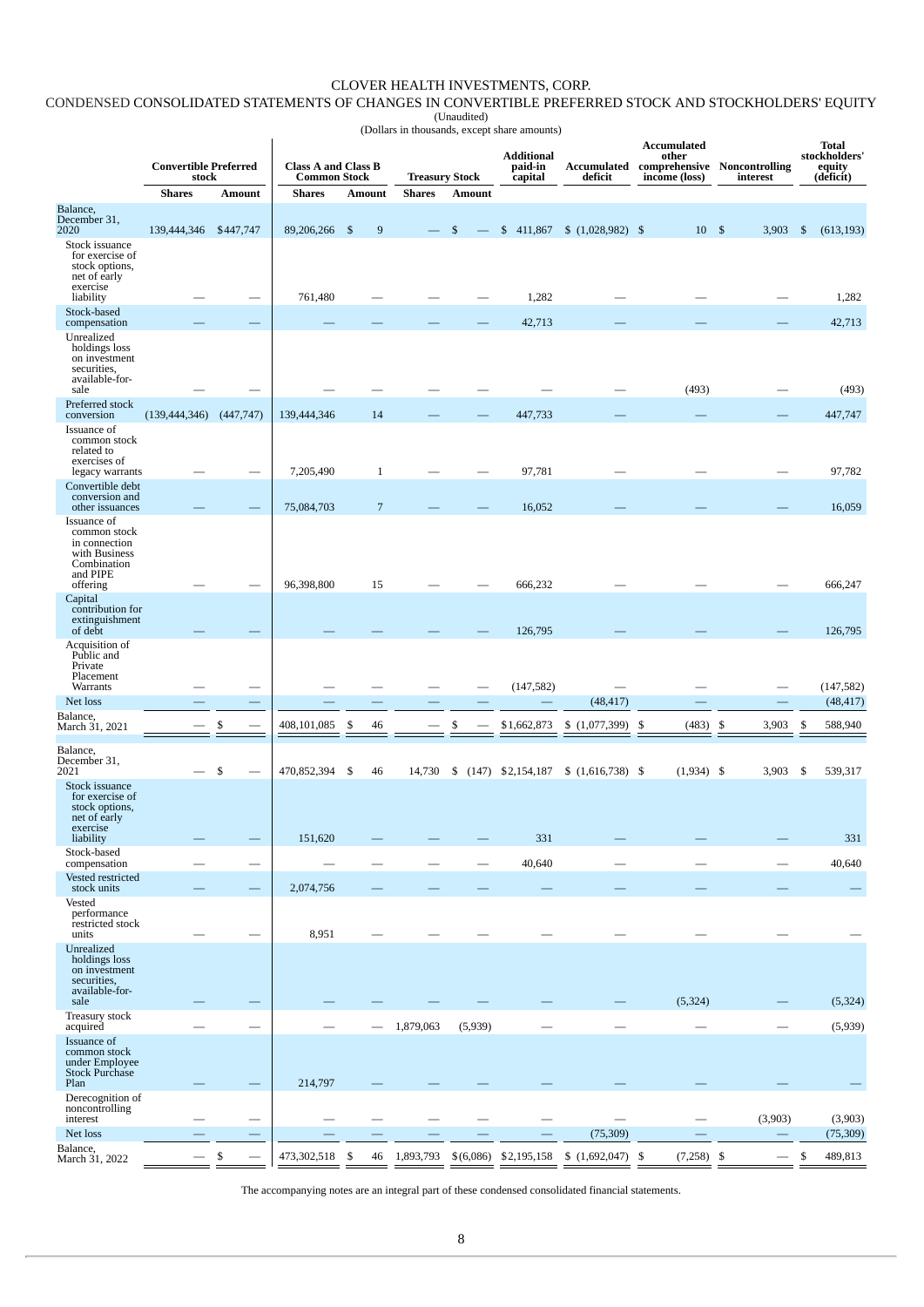## CLOVER HEALTH INVESTMENTS, CORP. CONDENSED CONSOLIDATED STATEMENTS OF CASH FLOWS (Unaudited) (Dollars in thousands)

|                                                                                          | <b>Three Months Ended March 31,</b> |    |            |  |
|------------------------------------------------------------------------------------------|-------------------------------------|----|------------|--|
|                                                                                          | 2022                                |    | 2021       |  |
| Cash flows from operating activities:                                                    |                                     |    |            |  |
| Net loss                                                                                 | \$<br>$(75,309)$ \$                 |    | (48, 417)  |  |
| Adjustments to reconcile net loss to net cash used in operating activities:              |                                     |    |            |  |
| Depreciation and amortization expense                                                    | 826                                 |    | 160        |  |
| Amortization of notes and securities discounts and debt issuance costs                   |                                     |    | 13,660     |  |
| Stock-based compensation expense                                                         | 40,640                              |    | 42,713     |  |
| Change in fair value of warrants payable and amortization of warrants                    |                                     |    | (85,506)   |  |
| Accretion, net of amortization                                                           | (17)                                |    | 52         |  |
| Net realized losses on investment securities                                             |                                     |    | 61         |  |
| Gain on investment<br>Premium deficiency reserve                                         | (12, 394)<br>(27, 657)              |    |            |  |
| Changes in operating assets and liabilities:                                             |                                     |    |            |  |
| Accrued retrospective premiums                                                           | (22,758)                            |    | (19,350)   |  |
| Other receivables                                                                        | 551                                 |    | (7, 843)   |  |
| Performance year receivable                                                              | (16, 738)                           |    |            |  |
| Surety bonds and deposits                                                                | (2, 156)                            |    |            |  |
| Prepaid expenses                                                                         | (12,528)                            |    | (6,294)    |  |
| Other assets                                                                             | 1,432                               |    | (6,622)    |  |
| Healthcare receivables                                                                   | 5,863                               |    | 8,520      |  |
| Operating lease right-of-use assets                                                      | 1,015                               |    | 881        |  |
| <b>Unpaid claims</b>                                                                     | 25,266                              |    | 13,606     |  |
| Accounts payable and accrued expenses                                                    | (678)                               |    | (4,502)    |  |
| Accrued salaries and benefits                                                            | (3,557)                             |    | 6,874      |  |
| Other liabilities                                                                        | (894)                               |    | 151        |  |
| Non-Insurance payable                                                                    | 43,230                              |    |            |  |
| Operating lease liabilities                                                              | (1,179)                             |    | (1,013)    |  |
| Net cash used in operating activities                                                    | (57, 042)                           |    | (92, 869)  |  |
| Cash flows from investing activities:                                                    |                                     |    |            |  |
| Purchases of short-term investments, available-for-sale, and held-to-maturity securities | (113,079)                           |    | (274,909)  |  |
| Proceeds from sales of short-term investments and available-for-sale securities          |                                     |    | 17,267     |  |
| Proceeds from maturities of short-term investments and available-for-sale securities     | 150,000                             |    | 265        |  |
| Purchases of property and equipment                                                      | (158)                               |    | (99)       |  |
| Acquisition of Clover Therapeutics Series A preferred shares                             | (250)                               |    |            |  |
| Net cash provided by (used in) investing activities                                      | 36,513                              |    | (257, 476) |  |
| Cash flows from financing activities:                                                    |                                     |    |            |  |
| Payment of notes payable principal                                                       |                                     |    | (5,020)    |  |
| Issuance of common stock, net of early exercise liability                                | 331                                 |    | 1,282      |  |
| Proceeds from reverse recapitalization, net of transaction costs                         |                                     |    | 666,242    |  |
| Treasury stock acquired                                                                  | (5,939)                             |    |            |  |
| Net cash (used in) provided by financing activities                                      | (5,608)                             |    | 662,504    |  |
| Net (decrease) increase in cash and cash equivalents                                     | (26, 137)                           |    | 312,159    |  |
| Cash and cash equivalents, beginning of period                                           | 299,968                             |    | 92,348     |  |
| Cash and cash equivalents, end of period                                                 | \$<br>273,831 \$                    |    | 404,507    |  |
| Supplemental cash flow disclosures                                                       |                                     |    |            |  |
| Cash paid during the period for interest                                                 | \$<br>$\overline{\phantom{0}}$      | \$ | 812        |  |
| Supplemental disclosure of non-cash activities                                           |                                     |    |            |  |
| Performance year receivable                                                              | \$<br>$(1,743,406)$ \$              |    |            |  |
| Performance year obligation                                                              | 1,743,406                           |    |            |  |
| Conversion of preferred stock to common stock                                            |                                     |    | 447,747    |  |
| Issuance of common stock related to convertible debt                                     |                                     |    | 16,059     |  |
| Capital contribution for extinguishment of debt                                          |                                     |    | 126,795    |  |
| Issuance of common stock related to warrants exercised                                   |                                     |    | 97,782     |  |
| Acquisition of Public and Private Warrants                                               |                                     |    | 147,582    |  |
| Right-of-use assets obtained in exchange for lease liabilities                           | 648                                 |    | 101        |  |
| Recognition of equity method investments and preferred stock                             | 8,644                               |    |            |  |
| Derecognition of noncontrolling interest                                                 | 3,903                               |    |            |  |
| Conversion of Clover Therapeutics convertible note to preferred stock                    | 250                                 |    |            |  |
|                                                                                          |                                     |    |            |  |

<span id="page-8-0"></span>The accompanying notes are an integral part of these consolidated financial statements.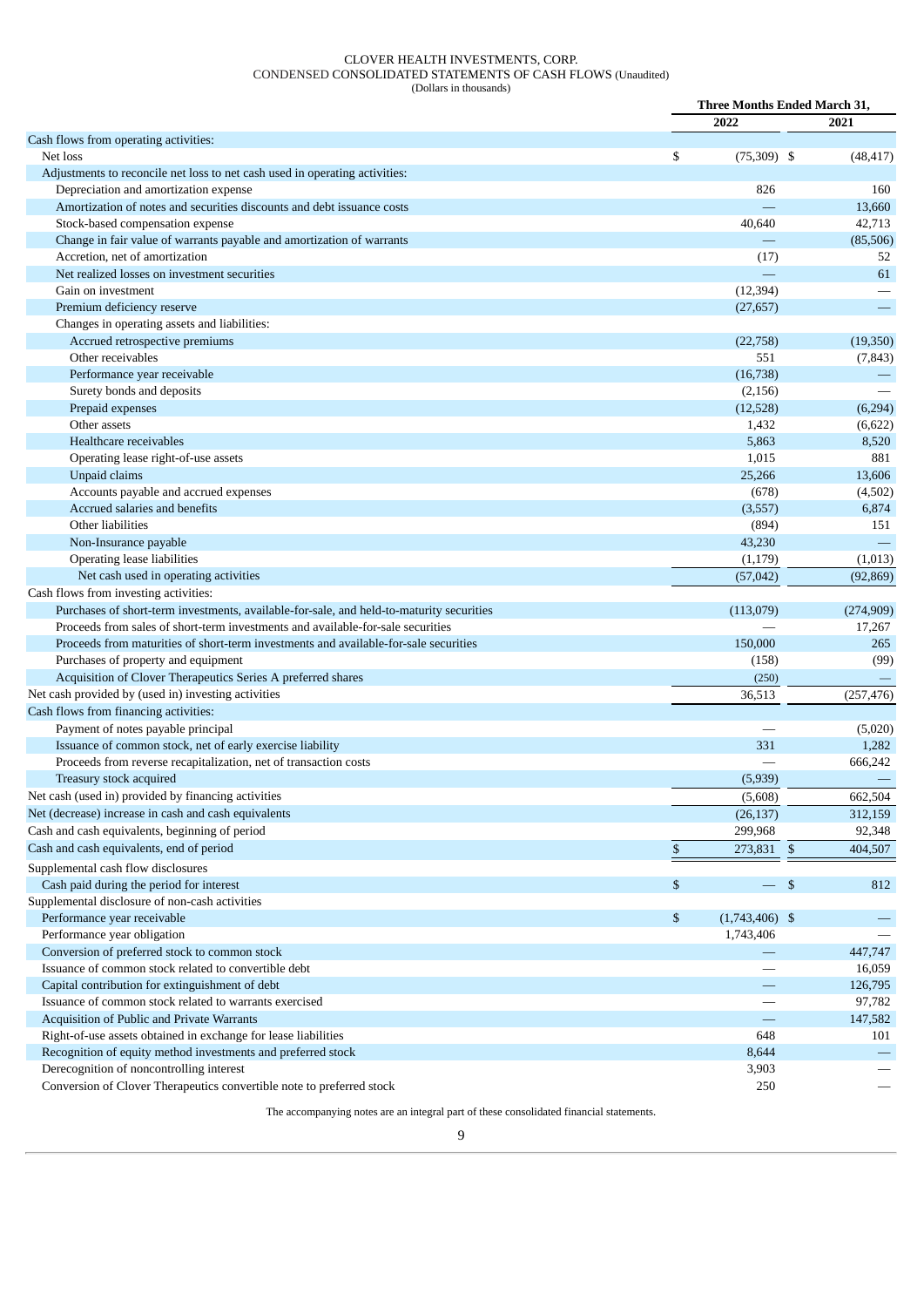## **CLOVER HEALTH INVESTMENTS, CORP. AND SUBSIDIARIES Notes to Unaudited Condensed Consolidated Financial Statements**

## **1. Organization and Operations**

Clover Health Investments, Corp. (collectively with its affiliates and subsidiaries, "Clover" or the "Company") is singularly focused on creating great, sustainable healthcare to improve every life. Clover has centered its strategy on building and deploying technology through its flagship software platform, the Clover Assistant, to help America's seniors receive better care at lower costs.

Clover provides affordable, high-quality Medicare Advantage (MA) plans, including Preferred Provider Organization (PPO) and Health Maintenance Organization (HMO) plans, through its regulated insurance subsidiaries. The Company's regulated insurance subsidiaries consist of Clover Insurance Company and Clover HMO of New Jersey Inc., which operate the Company's PPO and HMO health plans, respectively. On April 1, 2021, the Company's subsidiary, Clover Health Partners, LLC, began participating as a Direct Contracting Entity (DCE) in the Global and Professional Direct Contracting Model (DC Model) of the Centers for Medicare and Medicaid Services (CMS), an agency of the United States Department of Health and Human Services, through which the Company provides care to aligned Original Medicare beneficiaries (the "Non-Insurance Beneficiaries"). Medical Service Professionals of NJ, LLC, houses Clover's employed physicians and the related support staff for Clover's in-home care program. Clover's administrative functions and insurance operations are primarily operated by its Clover Health, LLC and Clover Health Labs, LLC subsidiaries.

Clover's approach is to combine technology, data analytics, and preventive care to lower costs and increase the quality of health and life of Medicare beneficiaries. Clover's technology platform uses machine learning-powered systems to deliver data and insights to physicians at the point of care in order to improve outcomes for beneficiaries and drive down costs. Clover's MA plans generally provide access to a wide network of primary care providers, specialists, and hospitals, enabling its members to see any doctor participating in Medicare willing to accept them. Clover focuses on minimizing members' out-of-pocket costs and offers many plans that allow members to pay the same co-pays for primary care provider visits regardless of whether their physician is in- or out-of-network. Through its Non-Insurance operations, which the Company previously referred to as its Direct Contracting operations, the Company assumes full risk (i.e., 100.0% shared savings and shared losses) for the total cost of care of aligned Non-Insurance Beneficiaries, empowers providers with the Clover Assistant, and offers a variety of programs aimed at reducing expenditures and preserving or enhancing the quality of care for Non-Insurance Beneficiaries. For additional information related to the Company's Non-Insurance operations, see Note 16 in this report.

Clover was originally incorporated as a Cayman Islands exempted company on October 18, 2019, as a special purpose acquisition company under the name Social Capital Hedosophia Holdings Corp. III (SCH). On October 5, 2020, SCH entered into a Merger Agreement (the "Merger Agreement") with Clover Health Investments, Corp., a corporation originally incorporated on July 17, 2014, in the state of Delaware (Legacy Clover). Pursuant to the Merger Agreement, and a favorable vote of SCH's stockholders at an extraordinary general meeting on January 6, 2021 (the "Special Meeting"), on January 7, 2021, Asclepius Merger Sub Inc., a Delaware corporation and a newly formed, wholly-owned subsidiary of SCH (Merger Sub), merged with and into Legacy Clover. The separate corporate existence of Merger Sub ceased, Legacy Clover survived and merged with and into SCH, with SCH as the surviving corporation, and SCH was redomesticated as a Delaware corporation and renamed Clover Health Investments, Corp. (the "Business Combination"). The Business Combination was accounted for as a reverse recapitalization in accordance with generally accepted accounting principles in the United States (GAAP). Under the guidance in Accounting Standards Codification (ASC) 805, Legacy Clover is treated as the "acquirer" for financial reporting purposes, Legacy Clover is deemed the accounting predecessor of the combined business, and Clover Health Investments, Corp., as the parent company of the combined business, is the successor Securities and Exchange Commission (SEC) registrant, meaning that Legacy Clover's financial statements for previous periods are disclosed in periodic reports filed with the SEC.

The Business Combination has had and will have a significant impact on the Company's future reported financial position and results as a consequence of the reverse recapitalization. The Business Combination closed on January 7, 2021, and on the following day the Company's Class A Common Stock and then outstanding public warrants were listed on the Nasdaq Global Select Market (Nasdaq) under the symbols "CLOV" and "CLOVW," respectively, for trading in the public market.

For additional information, see Note 1 (Organization and Operations) and Note 3 (Business Combination) included in the Company's Annual Report on Form 10-K for the year ended December 31, 2021 (the "2021 Form 10-K").

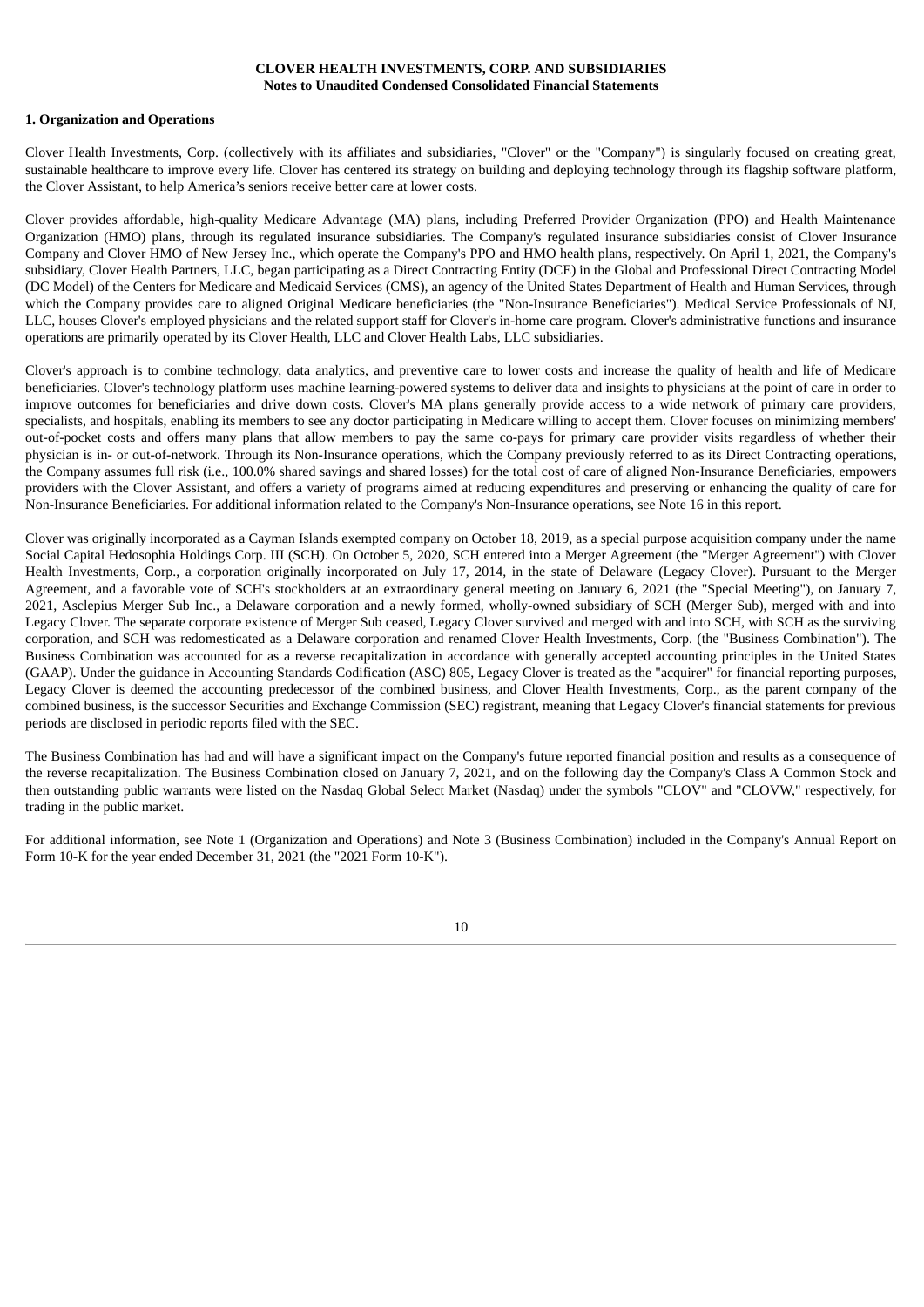## **2. Summary of Significant Accounting Policies**

## *Basis of presentation*

The Company's interim condensed consolidated financial statements have been prepared in conformity with GAAP and include the accounts of the Company and its wholly-owned subsidiaries. In the opinion of management, the Company has made all necessary adjustments, which include normal recurring adjustments necessary for a fair presentation of its financial position and its results of operations for the interim periods presented. All material intercompany balances and transactions have been eliminated in consolidating these financial statements. Investments over which we exercise significant influence, but do not control, are accounted for using the applicable accounting treatment based on the nature of the investment. These interim condensed consolidated financial statements should be read in conjunction with the audited consolidated financial statements and related notes to the financial statements included in the 2021 Form 10-K.

## *Use of estimates*

The preparation of the condensed consolidated financial statements in conformity with GAAP requires management to make estimates and assumptions that impact the amounts reported in the condensed consolidated financial statements and the accompanying notes.

The areas involving the most significant use of estimates are the amounts of incurred but not reported claims. Many factors can cause actual outcomes to deviate from these assumptions and estimates, such as changes in economic conditions, changes in government healthcare policy, advances in medical technology, changes in treatment patterns, and changes in average lifespan. Accordingly, the Company cannot determine with precision the ultimate amounts that it will pay for, or the timing of payment of actual claims, or whether the assets supporting the liabilities will grow to the level the Company assumes prior to payment of claims. If the Company's actual experience is different from its assumptions or estimates, the Company's reserves may prove inadequate. As a result, the Company would incur a charge to operations in the period in which it determines such a shortfall exists, which could have a material adverse effect on the Company's business, results of operations, and financial condition. Other areas involving significant estimates include risk adjustment provisions related to Medicare contracts and the valuation of the Company's investment securities, goodwill and other intangible assets, reinsurance, premium deficiency reserve, warrants, embedded derivative related to convertible securities, stock-based compensation, recoveries from third parties for coordination of benefits, Direct Contracting benchmark, specifically cost trend and risk score estimates that can develop over time, and final determination of medical cost adjustment pools.

## *Equity method of accounting and variable interest entities*

Investments in entities in which the Company does not have control but its ownership falls between 20.0% and 50.0%, or it has the ability to exercise significant influence over operating and financial policies, are accounted for under the equity method of accounting.

The Company continuously assesses its partially-owned entities to determine if these entities are variable interest entities (VIEs) and, if so, whether the Company is the primary beneficiary and, therefore, required to consolidate the VIE. To make this determination, the Company applies a qualitative approach to determine whether the Company has both the power to direct the activities of the VIE that most significantly impact the VIE's economic performance and the obligation to absorb losses of, or the rights to receive benefits from, the VIE that could potentially be significant to that VIE. If the Company has an interest in a VIE but is determined to not be the primary beneficiary, the Company accounts for the interest under the equity method of accounting.

## *Segment information*

Operating segments are defined as components of an enterprise for which separate financial information is available that is evaluated on a regular basis by the Chief Operating Decision Maker (CODM) in deciding how to allocate resources to an individual segment and in assessing performance. The Company's CODM is its Chief Executive Officer. The Company operates in two reporting segments: Insurance and Non-Insurance.

## *Performance guarantees*

Certain of the Company's arrangements with third-party providers require it to guarantee the performance of its care network to CMS. As a result of the Company's participation in the DC Model, the Company determined that it was making a performance guarantee with respect to providers of Non-Insurance Beneficiaries that should be recognized in the financial statements. Accordingly, a liability for the performance guarantee was recorded on the Condensed Consolidated Balance Sheet. Each month, as the performance guarantee is fulfilled, the guarantee is amortized on a straight-line basis for the amount that represents the completed performance. With respect to each performance year in which the DCE is a participant, the final consideration due to the DCE from CMS (shared savings) or the consideration due to CMS from the DCE (shared loss) is reconciled in the subsequent years following the performance year. The shared savings or loss is measured periodically and will be applied to the Non-Insurance performance obligation if the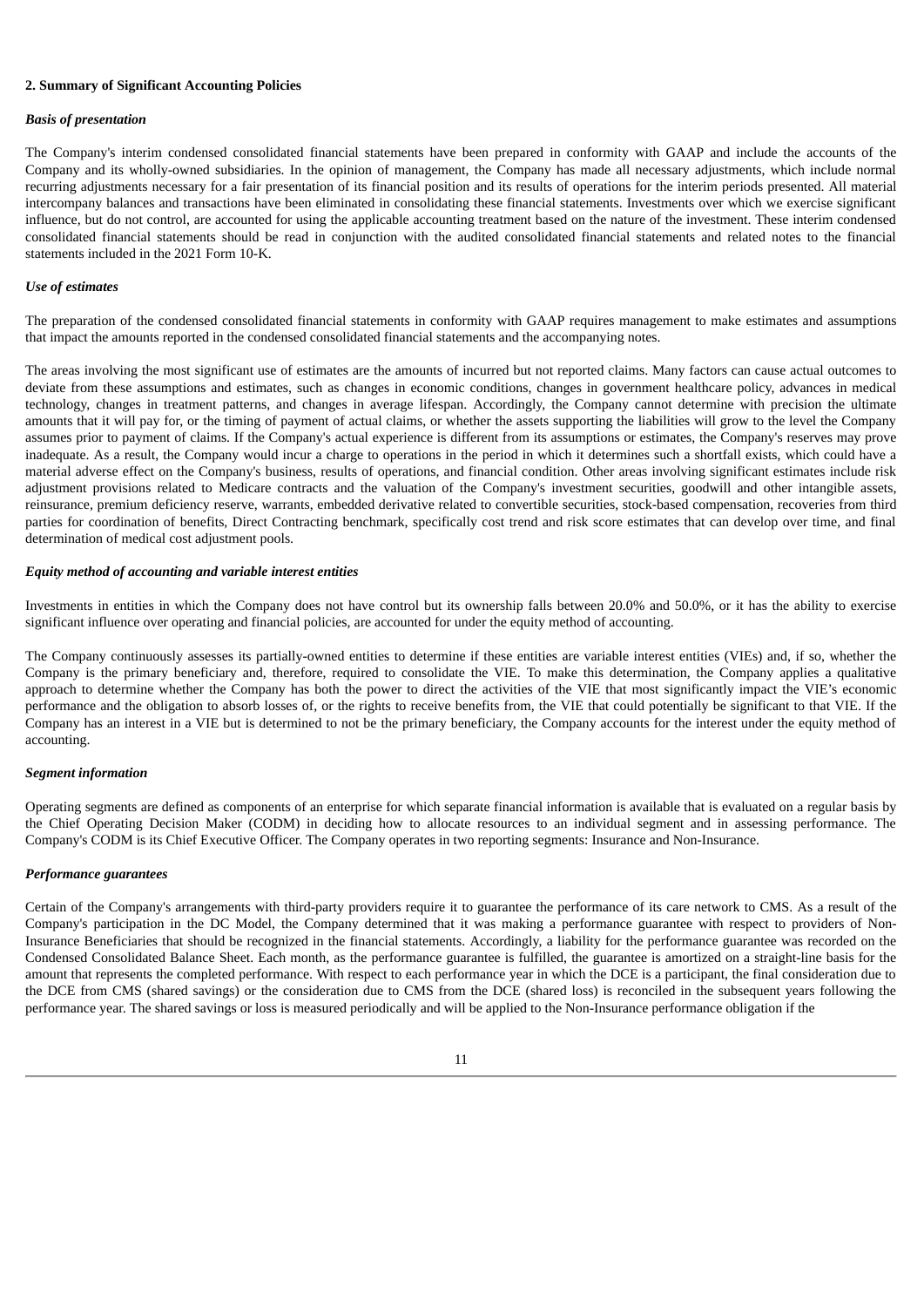Company is in a probable loss position. The DCE has entered into a surety bond agreement with CMS and a third-party surety to cover the reserve requirement, which is fifty percent of the amount determined by the CMS agreement.

## *Capitalized software development costs - cloud computing arrangements*

The Company's cloud computing arrangements mostly comprise hosting arrangements which are service contracts, whereby the Company gains remote access to use enterprise software hosted by the vendor or another third party on an as-needed basis for a period of time in exchange for a subscription fee. Implementation costs for cloud computing arrangements are capitalized if certain criteria are met and consist of internal and external costs directly attributable to developing and configuring cloud computing software for its intended use. These capitalized implementation costs are presented in the Condensed Consolidated Balance Sheets in other assets, and are generally amortized over the fixed, non-cancelable term of the associated hosting arrangement on a straight-line basis.

## *Deferred acquisition costs*

Acquisition costs directly related to the successful acquisition of new business, which is primarily made up of commissions costs, are deferred and subsequently amortized. Deferred acquisition costs are recorded as other assets on the Condensed Consolidated Balance Sheet and are amortized over the estimated life of the related contracts. The amortization of deferred acquisition costs is recorded in general and administrative expenses in the Condensed Consolidated Statement of Operations and Comprehensive Loss. As of March 31, 2022, and December 31, 2021, there were no deferred acquisition costs as a result of the acceleration of amortization for deferred acquisition costs due to the recognition of a premium deficiency reserve. For the three months ended March 31, 2022 and 2021, charges related to deferred acquisition costs of \$11.8 million and \$1.8 million, respectively, were recognized in general and administrative expenses.

## *COVID-19*

The societal and economic impact of the novel coronavirus (COVID-19) pandemic and its variants are continuing to evolve, and the ultimate impact on the Company's business, results of operations, financial condition, and cash flows is uncertain and difficult to predict. The global pandemic has severely impacted businesses worldwide, including many in the health insurance sector. In response to the pandemic, the Company has implemented additional steps related to its care delivery, member support, and internal policies and operations.

## *Recent accounting pronouncements*

## *Recently adopted accounting pronouncements*

#### *Accounting for convertible instruments and contracts in an entity's own equity*

In August 2020, the FASB issued ASU 2020-06, *Debt—Debt with Conversion and Other Options (Subtopic 470-20) and Derivatives and Hedging— Contracts in Entity's Own Equity (Subtopic 815-40)*. The amendments in ASU 2020-06 simplify the accounting for convertible instruments by removing certain separation models for convertible instruments. Under the amendments in ASU 2020-06, the embedded conversion features no longer are separated from the host contract for convertible instruments with conversion features that are not required to be accounted for as derivatives, or that do not result in substantial premiums accounted for as paid-in capital. Consequently, a convertible debt instrument will be accounted for as a single liability measured at its amortized cost, and a convertible preferred stock will be accounted for as a single equity instrument measured at its historical cost, as long as no other features require bifurcation and recognition as derivatives. ASU 2020-06 is effective for nonpublic entities for fiscal years beginning after December 15, 2023. Early adoption is permitted, but no earlier than fiscal years beginning after December 15, 2020, and public entities beginning after December 15, 2021. The Company adopted this standard on January 1, 2022. The adoption of ASU 2020-06 did not have an impact on the Company's financial statements.

## *Accounting pronouncements effective in future periods*

In August 2018, the FASB issued ASU 2018-12, Financial Services - Insurance (Topic 944): Targeted Improvements to the Accounting for Long-Duration *Contracts,* which was subsequently amended by ASU 2019-09, *Financial Services—Insurance (Topic 944): Effective Date* and ASU 2020-11, *Financial Services—Insurance (Topic 944): Effective Date and Early Application*. ASU 2020-11 was issued in consideration of the implications of COVID-19 and to provide transition relief and additional time for implementation by deferring the effective date by one year. The amendments in ASU 2018-12 make changes to a variety of areas to simplify or improve the existing recognition, measurement, presentation, and disclosure requirements for long-duration contracts issued by an insurance entity. The amendments require insurers to annually review the assumptions they make about their policyholders and update the liabilities for future policy benefits if the assumptions change. The amendments also simplify the amortization of deferred acquisition costs and add new disclosure requirements about the assumptions used to measure liabilities and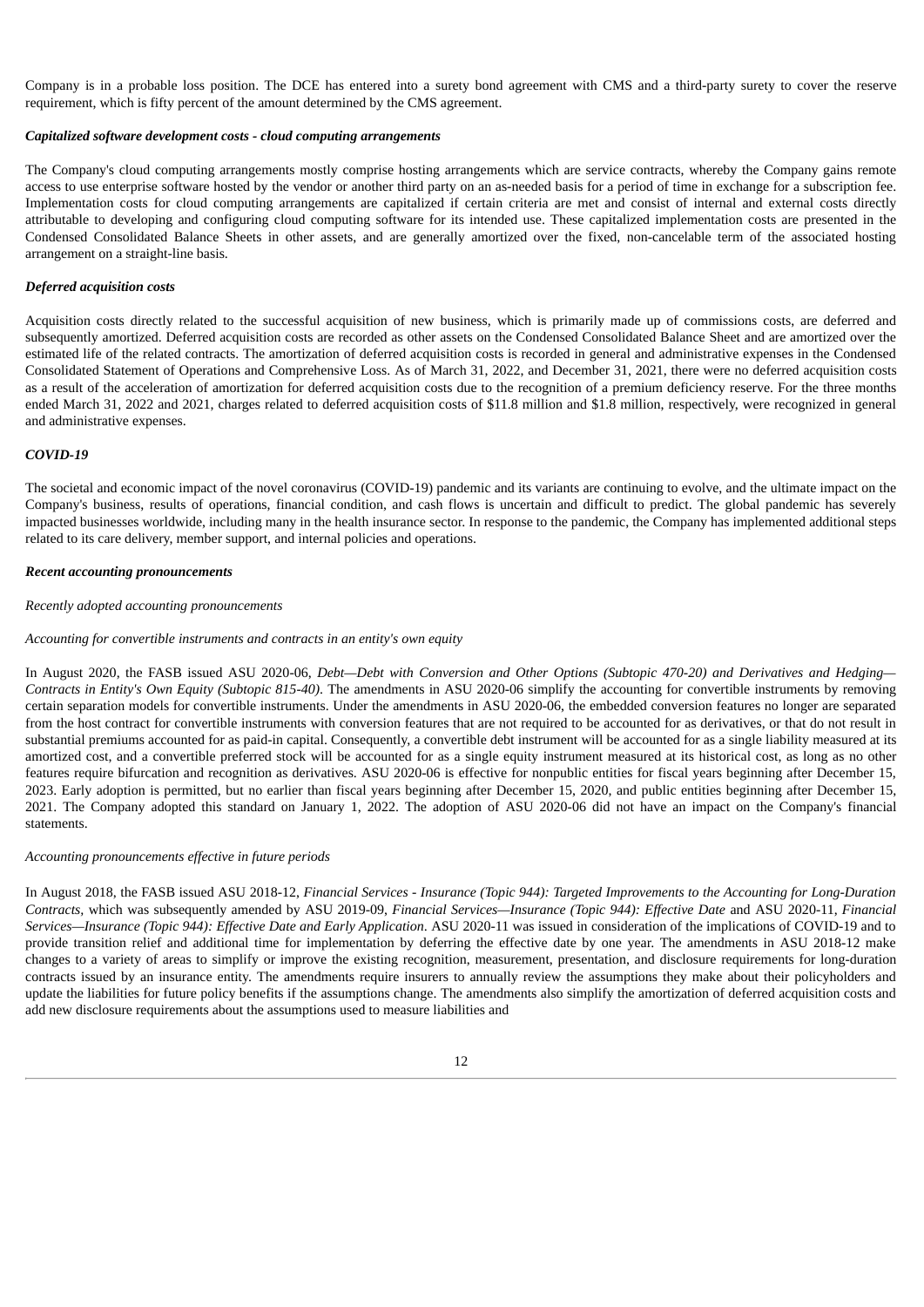the potential impact to future cash flows. The amendments related to the liability for future policy benefits for traditional and limited-payment contracts and deferred acquisition costs are to be applied to contracts in force as of the beginning of the earliest period presented, with an option to apply such amendments retrospectively with a cumulative-effect adjustment to the opening balance of retained earnings as of the earliest period presented. The amendments for market risk benefits are to be applied retrospectively. ASU 2020-11 is effective for nonpublic entities and smaller reporting companies for fiscal years beginning after December 15, 2023, and for public entities beginning after December 15, 2022. The Company is currently evaluating the effects the adoption of ASU 2018-12 and ASU 2020-11 will have on its financial statements.

## **3. Investment Securities**

The following tables present amortized cost and fair values of investments as of March 31, 2022, and December 31, 2021, respectively:

| <b>March 31, 2022</b>                                   |  | <b>Amortized cost</b> | Accumulated<br>unrealized gains | Accumulated<br>unrealized losses | <b>Fair value</b> |
|---------------------------------------------------------|--|-----------------------|---------------------------------|----------------------------------|-------------------|
|                                                         |  |                       | (in thousands)                  |                                  |                   |
| Investment securities, held-to-maturity                 |  |                       |                                 |                                  |                   |
| U.S. government and government agencies and authorities |  | 655                   | 38                              | $(20)$ \$                        | 673               |
| Investment securities, available-for-sale               |  |                       |                                 |                                  |                   |
| U.S. government and government agencies and authorities |  | 243,358               | 21                              | (7,279)                          | 236,100           |
| Total investment securities                             |  | 244,013               | 59                              | (7,299)                          | 236,773           |

| <b>December 31, 2021</b>                                | <b>Amortized cost</b> | Accumulated<br>unrealized gains |                 |                | Accumulated<br>unrealized losses | <b>Fair value</b> |
|---------------------------------------------------------|-----------------------|---------------------------------|-----------------|----------------|----------------------------------|-------------------|
|                                                         |                       |                                 |                 | (in thousands) |                                  |                   |
| Investment securities, held-to-maturity                 |                       |                                 |                 |                |                                  |                   |
| U.S. government and government agencies and authorities | 640                   |                                 | 40 :            |                | $(9)$ \$                         | 671               |
| Investment securities, available-for-sale               |                       |                                 |                 |                |                                  |                   |
| U.S. government and government agencies and authorities | 198.669               |                                 | 10              |                | (1,944)                          | 196.735           |
| Total investment securities                             | 199.309               |                                 | 50 <sup>2</sup> |                | $(1,953)$ \$                     | 197,406           |

The following table presents the amortized cost and fair value of debt securities as of March 31, 2022, by contractual maturity:

| <b>March 31, 2022</b>                  | <b>Held-to-maturity</b> |     |                   |               |                |            | Available-for-sale |                   |  |
|----------------------------------------|-------------------------|-----|-------------------|---------------|----------------|------------|--------------------|-------------------|--|
|                                        | <b>Amortized cost</b>   |     | <b>Fair value</b> |               | Amortized cost |            |                    | <b>Fair value</b> |  |
|                                        |                         |     |                   |               | (in thousands) |            |                    |                   |  |
| Due within one year                    | S                       |     |                   | $306 \quad $$ |                | 77,855 \$  |                    | 77,401            |  |
| Due after one year through five years  |                         | 30  |                   | 30            |                | 160,539    |                    | 154,180           |  |
| Due after five years through ten years |                         | 210 |                   | 190           |                | 4.964      |                    | 4,519             |  |
| Due after ten years                    |                         | 110 |                   | 147           |                |            |                    |                   |  |
| <b>Total</b>                           |                         | 655 |                   | 673           |                | 243,358 \$ |                    | 236,100           |  |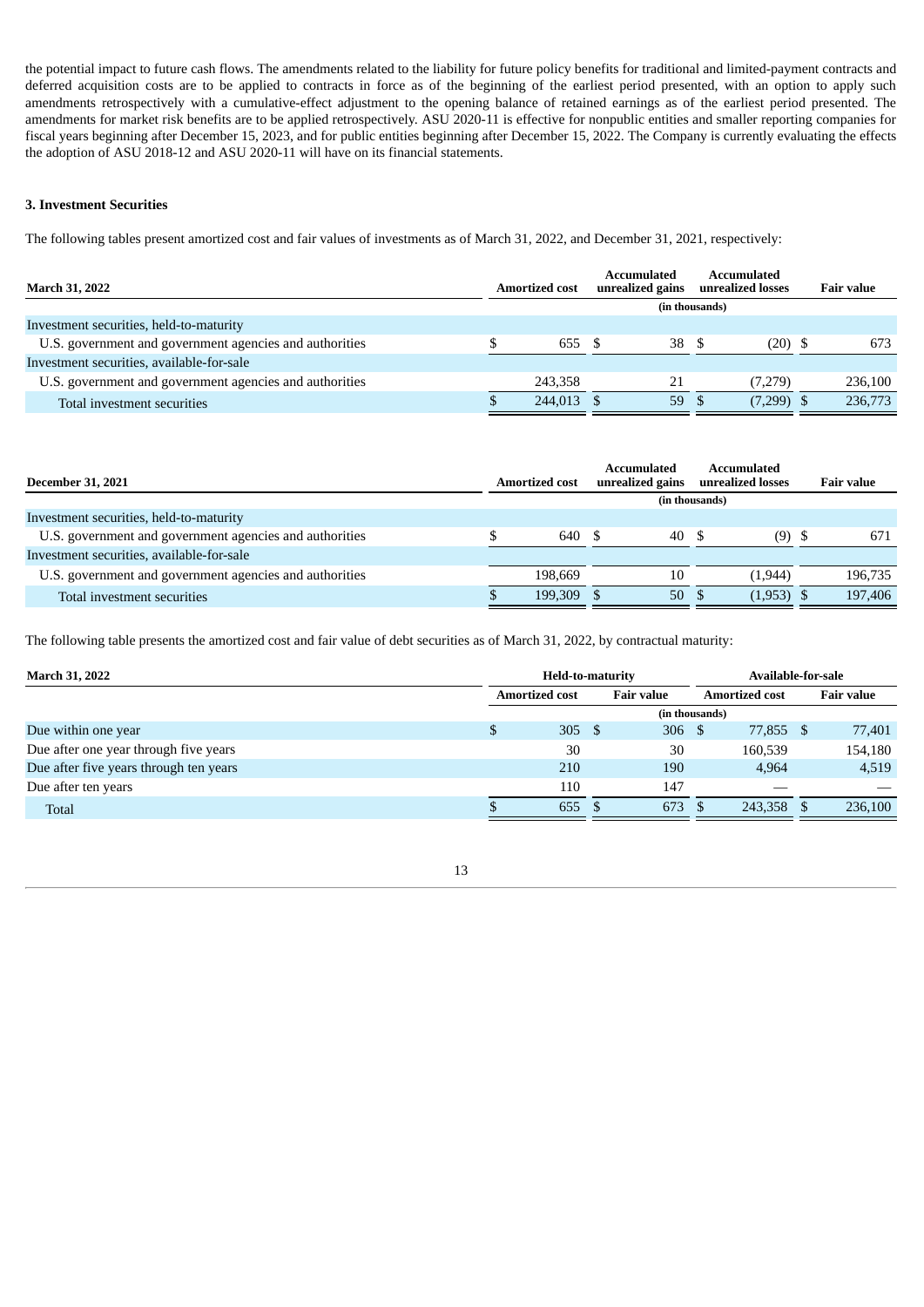For the three months ended March 31, 2022 and 2021, respectively, net investment income, which is included within other income in the Condensed Consolidated Statements of Operations and Comprehensive Loss, was derived from the following sources:

|                           | <b>Three Months Ended March 31,</b> |      |  |  |  |
|---------------------------|-------------------------------------|------|--|--|--|
|                           | 2022                                | 2021 |  |  |  |
|                           | (in thousands)                      |      |  |  |  |
| Cash and cash equivalents | 2 \$                                |      |  |  |  |
| Short-term investments    | 71                                  |      |  |  |  |
| Investment securities     | 237                                 | 47   |  |  |  |
| Investment income, net    | 310 \$                              | 84   |  |  |  |

Gross unrealized losses and fair values aggregated by investment category and length of time that individual securities have been in a continuous unrealized loss position were as follows at March 31, 2022, and December 31, 2021.

| <b>March 31, 2022</b>                                      |     |                   | Less than 12 months    | <b>Greater than 12 months</b> |                   |    | <b>Total</b>                               |                   |    |                        |
|------------------------------------------------------------|-----|-------------------|------------------------|-------------------------------|-------------------|----|--------------------------------------------|-------------------|----|------------------------|
|                                                            |     | <b>Fair value</b> | <b>Unrealized loss</b> |                               | <b>Fair value</b> |    | <b>Unrealized loss</b>                     | <b>Fair value</b> |    | <b>Unrealized loss</b> |
|                                                            |     |                   |                        |                               |                   |    | (in thousands, except number of positions) |                   |    |                        |
| U.S. government and government agencies<br>and authorities | \$  | 189,934 \$        | $(5,033)$ \$           |                               | 28,759 \$         |    | $(2,266)$ \$                               | 218,693 \$        |    | (7,299)                |
| Total                                                      |     | 189,934 \$        | $(5,033)$ \$           |                               | 28,759            | -S | $(2,266)$ \$                               | 218,693           | -S | (7,299)                |
| Number of positions                                        |     |                   | 21                     |                               |                   |    | 6                                          |                   |    | 27                     |
|                                                            |     |                   |                        |                               |                   |    |                                            |                   |    |                        |
| <b>December 31, 2021</b>                                   |     |                   | Less than 12 months    |                               |                   |    | Greater than 12 months                     |                   |    | Total                  |
|                                                            |     | <b>Fair value</b> | <b>Unrealized loss</b> |                               | <b>Fair value</b> |    | <b>Unrealized loss</b>                     | <b>Fair value</b> |    | <b>Unrealized loss</b> |
|                                                            |     |                   |                        |                               |                   |    | (in thousands, except number of positions) |                   |    |                        |
| U.S. government and government agencies<br>and authorities | \$. | 187,251 \$        | $(1,555)$ \$           |                               | $7,902 \quad $$   |    | $(398)$ \$                                 | 195,153 \$        |    | (1,953)                |
| Total                                                      |     | 187,251 \$        | $(1,555)$ \$           |                               | 7,902 \$          |    | $(398)$ \$                                 | 195,153 \$        |    | (1,953)                |
| Number of positions                                        |     |                   | 18                     |                               |                   |    | 4                                          |                   |    | 22                     |

The Company did not record any credit allowances for debt securities that were in an unrealized loss position as of March 31, 2022, and December 31, 2021.

As of March 31, 2022, all securities were investment grade, with credit ratings of AA+ or higher by S&P. Unrealized losses on investment grade securities are principally related to changes in interest rates or changes in issuer or sector related credit spreads since the securities were acquired. The gross unrealized investment losses as of March 31, 2022, were assessed, based on, among other things:

- The relative magnitude to which fair values of these securities have been below their amortized cost was not indicative of an impairment loss;
- The absence of compelling evidence that would cause the Company to call into question the financial condition or near-term prospects of the issuer of the applicable security; and
- The Company's ability and intent to hold the applicable security for a period of time sufficient to allow for any anticipated recovery.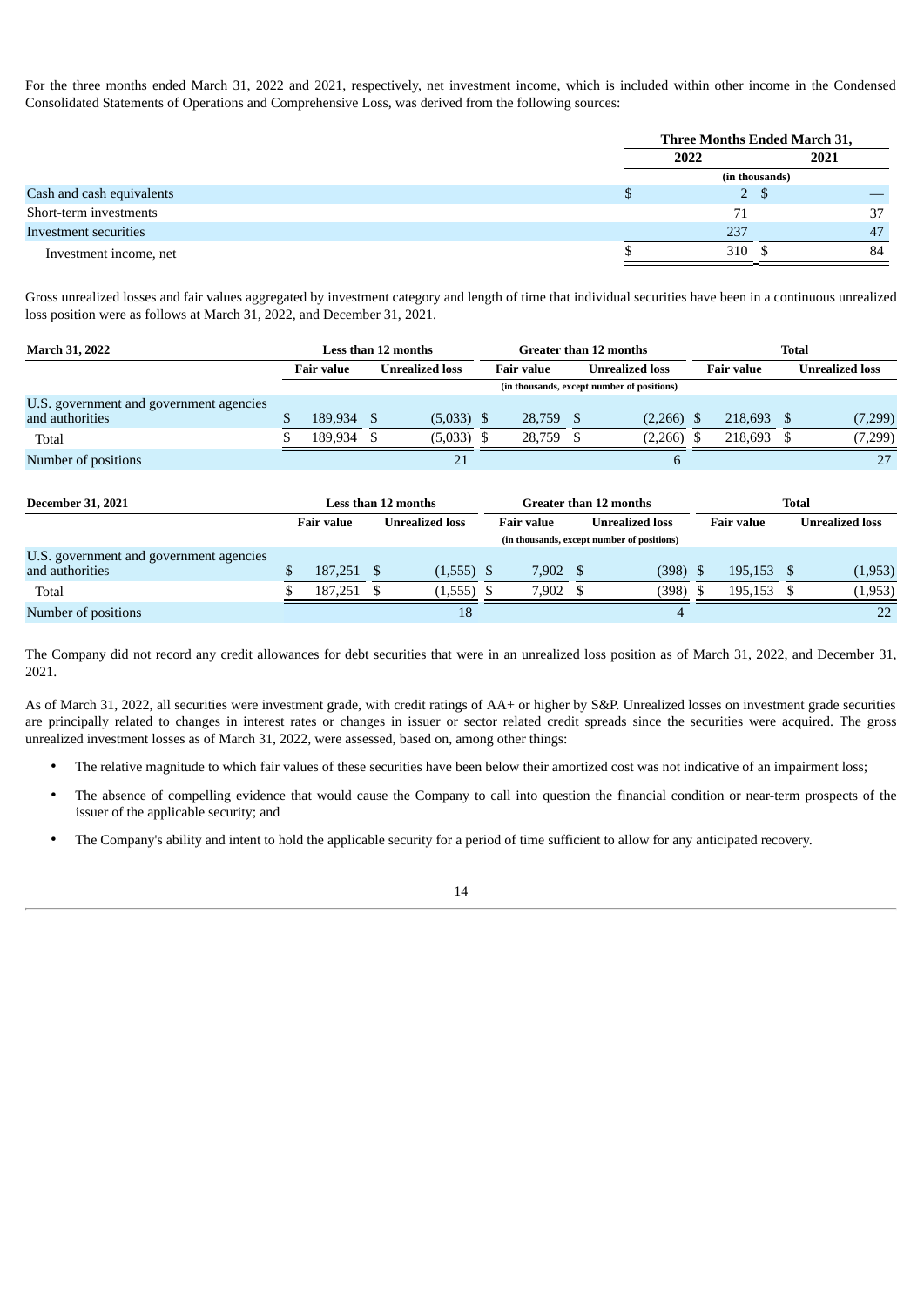Proceeds from sales and maturities of investment securities, inclusive of short-term investments, and related gross realized gains (losses) which are included within other income in the Condensed Consolidated Statements of Operations and Comprehensive Loss, were as follows for the three months ended March 31, 2022 and 2021, respectively:

|                                                   | Three Months Ended March 31, |                          |        |  |
|---------------------------------------------------|------------------------------|--------------------------|--------|--|
|                                                   |                              | 2022                     | 2021   |  |
|                                                   |                              | (in thousands)           |        |  |
| Proceeds from sales of investment securities      |                              | $\overline{\phantom{0}}$ | 17,267 |  |
| Proceeds from maturities of investment securities |                              | 150,000                  | 265    |  |
|                                                   |                              |                          |        |  |
| Gross realized gains                              |                              |                          | 16     |  |
| Gross realized losses                             |                              |                          | (77)   |  |
| Net realized losses                               |                              |                          | (61)   |  |

As of March 31, 2022, and December 31, 2021, the Company had \$11.2 million and \$11.1 million, respectively, in deposits with various states and regulatory bodies that are included as part of the Company's investment balances.

## **4. Fair Value Measurements**

The following table presents a summary of fair value measurements for financial instruments as of March 31, 2022, and December 31, 2021, respectively:

| <b>March 31, 2022</b>                   | <b>Level 1</b>           | Level 2        | <b>Level</b> 3           | <b>Total fair</b><br>value |
|-----------------------------------------|--------------------------|----------------|--------------------------|----------------------------|
|                                         |                          | (in thousands) |                          |                            |
| U.S. government and government agencies | $\overline{\phantom{a}}$ | 236,100 \$     | $\overline{\phantom{0}}$ | 236,100                    |
| Total assets at fair value              | $\overline{\phantom{0}}$ | 236,100        |                          | 236,100                    |
| <b>December 31, 2021</b>                | <b>Level 1</b>           | <b>Level 2</b> | <b>Level 3</b>           | <b>Total fair</b><br>value |
|                                         |                          | (in thousands) |                          |                            |
| U.S. government and government agencies | $\frac{1}{2}$            | 196,735 \$     | $-$ \$                   | 196,735                    |
| Total assets at fair value              |                          | 196,735        |                          | 196,735                    |
|                                         |                          |                |                          |                            |

For additional information regarding the fair value measurements for financial instruments, see Note 5 (Fair Value Measurements) in the 2021 Form 10-K. For additional information regarding the liabilities, see Note 12 (Notes and Securities Payable), Note 13 (Warrants Payable), and Note 14 (Derivative Liabilities) in the 2021 Form 10-K.

The fair value of Legacy Clover's convertible securities was based on Level 3 inputs, which were unobservable and reflected management's best estimate of what market participants would use when pricing the asset or liability, including assumptions about risk. There was no fair value associated with convertible securities at March 31, 2022, due to the conversion of the securities to shares of the Company's common stock upon the completion of the Business Combination.

15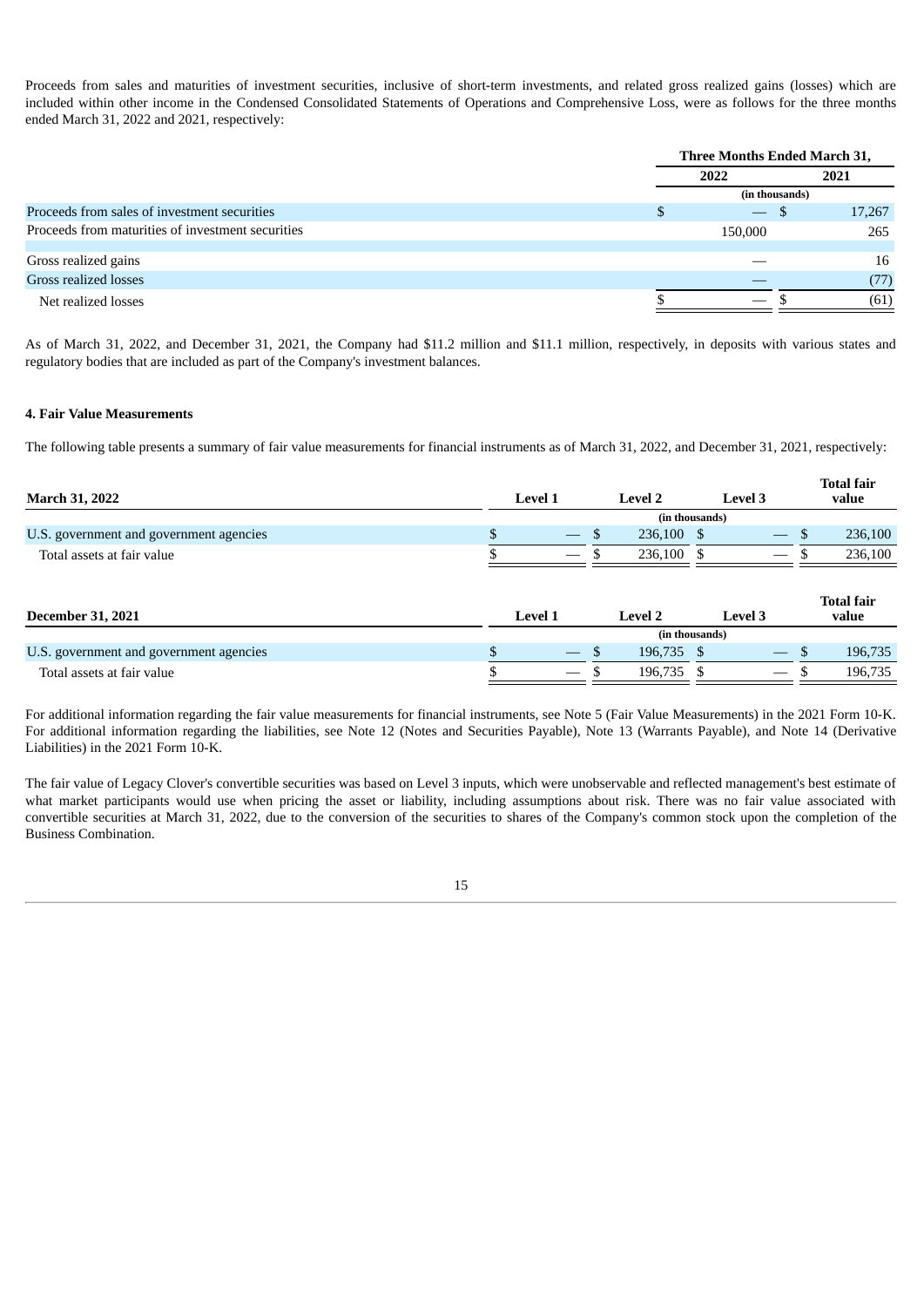There were no changes in balances of Legacy Clover's Level 3 financial liabilities during the three months ended March 31, 2022. The changes in balances of Legacy Clover's Level 3 financial liabilities during the three months ended March 31, 2021, were as follows:

|                               | Convertible<br>securities | <b>Derivative</b><br><b>liabilities</b> |      | <b>Warrants</b><br>payable | <b>Total</b> |
|-------------------------------|---------------------------|-----------------------------------------|------|----------------------------|--------------|
|                               |                           | (in thousands)                          |      |                            |              |
| Balance, December 31, 2020    | \$<br>949,553 \$          | 44,810                                  | - \$ | 97,782 \$                  | 1,092,145    |
| <i>Issuances</i>              |                           |                                         |      |                            |              |
| <b>Settlements</b>            | (949, 553)                | (44, 810)                               |      | (97, 782)                  | (1,092,145)  |
| Transfers in                  |                           |                                         |      |                            |              |
| Transfers out                 |                           | __                                      |      |                            |              |
| Total realized losses (gains) |                           |                                         |      |                            |              |
| Balance, March 31, 2021       | $\overline{\phantom{m}}$  |                                         |      | $\overline{\phantom{m}}$   |              |

In addition to the Level 3 financial liabilities in the table above, on September 25, 2020, Seek Insurance Services, Inc. (Seek), a field marketing organization and an indirect wholly-owned subsidiary of the Company, entered into a note purchase agreement with a third-party investor and issued a note (the "Seek Convertible Note") in the principal amount of \$20.0 million, for which the carrying value is approximately the same as the fair value. For additional information, see Note 8 (Notes and Securities Payable). As of March 31, 2022, and December 31, 2021, both the carrying value, which includes accrued interest, and the fair value of the Seek Convertible Note were \$22.4 million and \$22.0 million, respectively, and these were considered Level 3 financial liabilities.

There were no transfers in or out of Level 3 financial assets or liabilities for the three months ended March 31, 2022 or 2021.

## *Warrants*

Warrants were accounted for as liabilities in accordance with ASC 815-40 and are presented within warrants payable on the Condensed Consolidated Balance Sheet. The warrant liabilities were measured at fair value at inception and measured on a recurring basis, with changes in fair value presented within change in fair value of warrants payable in the Condensed Consolidated Statement of Operations and Comprehensive Loss. The Company determined that the public warrants assumed in connection with the Business Combination were classified within Level 1 of the fair value hierarchy as the fair value was equal to the publicly traded price of the public warrants, and the private placement warrants, also assumed in connection with the Business Combination, were classified within Level 2 of the fair value hierarchy as the fair value was estimated using the price of the public warrants. On July 22, 2021, the Company issued a press release stating that it would redeem all of its public and private placement warrants. In connection with the redemption, effective August 24, 2021, the public warrants were delisted and classified within Level 2 of the fair value hierarchy as the fair value of the public warrants was based on proportional changes in the price of the Company's common stock. The end of the redemption period was September 9, 2021, at which time the Company redeemed all unexercised public and private placement warrants at a price of \$0.10 per warrant. Following the redemption, no public or private placement warrants were outstanding. For additional information, see Note 5 (Fair Value Measurements) and Note 13 (Warrants Payable) in the 2021 Form 10-K.

## **5. Healthcare Receivables**

Healthcare receivables include pharmaceutical rebates which are accrued as they are earned and estimated based on contracted rebate rates, eligible amounts submitted to the manufacturers by the Company's pharmacy manager, pharmacy utilization volume, and historical collection patterns. Also included in healthcare receivables are Medicare Part D settlement receivables, member premium receivables, and other CMS receivables. The Company reported \$42.2 million and \$48.0 million of healthcare receivables at March 31, 2022, and December 31, 2021, respectively.

## **6. Related Party Transactions**

## *Related party agreements*

The Company has various contracts with IJKG Opco LLC (d/b/a CarePoint Health - Bayonne Medical Center), Hudson Hospital Opco LLC (d/b/a CarePoint Health - Christ Hospital) and Hoboken University Medical Center Opco LLC (d/b/a CarePoint Health - Hoboken University Medical Center), which collectively do business as the CarePoint Health System (CarePoint Health). CarePoint Health is ultimately held and controlled by Vivek Garipalli, the Chief Executive Officer and a significant stockholder of the Company.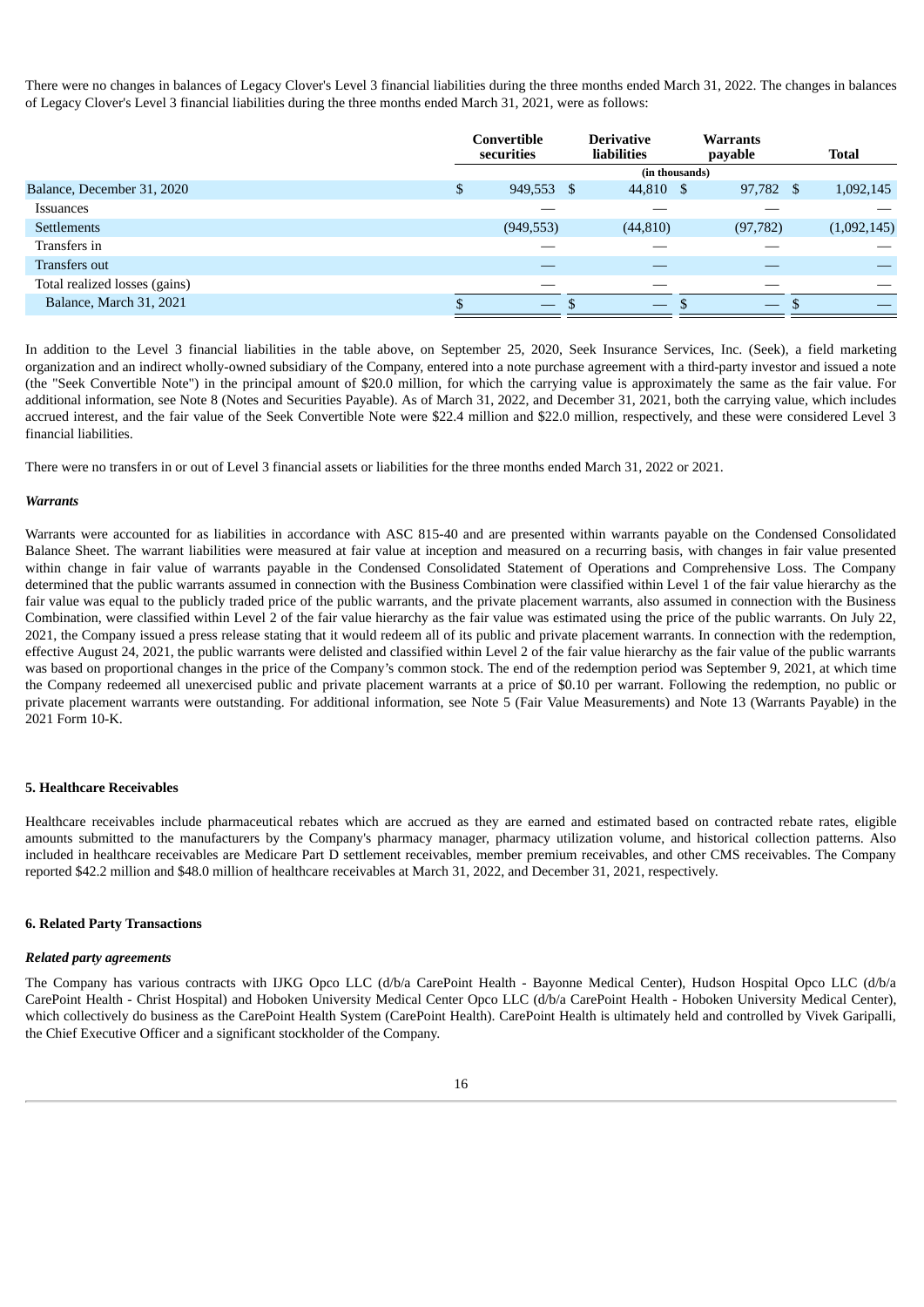The Company contracts with CarePoint Health for the provision of inpatient and hospital-based outpatient services. Expenses and fees incurred related to these contracts, recorded in net medical claims incurred, were \$2.6 million and \$3.2 million for the three months ended March 31, 2022 and 2021, respectively. Additionally, \$2.0 million and \$2.3 million were payable to CarePoint Health as of March 31, 2022, and December 31, 2021, respectively.

The Company has contracted with Rogue Trading, LLC (Rogue), a marketing services provider. The Company's President, Andrew Toy, is related to the Chief Executive Officer of Rogue. There were no expenses and fees related to these contracts for the three months ended March 31, 2022. Expenses and fees related to these contracts were \$0.2 million for the three months ended March 31, 2021.

The Company has a contract with Medical Records Exchange, LLC (d/b/a ChartFast) pursuant to which the Company receives administrative services related to medical records via ChartFast's electronic applications and web portal platform. ChartFast is ultimately owned and controlled by Mr. Garipalli. Expenses and fees incurred related to this agreement were \$0.1 million and immaterial for the three months ended March 31, 2022 and 2021.

On July 2, 2021, the Company entered into a contract with Thyme Care, Inc. (Thyme Care), an oncology benefit management company, through which Thyme Care will provide concierge cancer coordination services to the Company's Insurance members in New Jersey and develop a provider network to help ensure member access to high-value oncology care. Mr. Garipalli is a member of Thyme Care's board of directors. Expenses and fees incurred related to this agreement were \$0.4 million for the three months ended March 31, 2022.

## **7. Unpaid Claims**

Activity in the liability for unpaid claims, including claims adjustment expenses, for the three months ended March 31, 2022 and 2021, is summarized as follows:

| Three Months Ended March 31,                              |         | 2021                  |
|-----------------------------------------------------------|---------|-----------------------|
|                                                           |         | (in thousands)        |
| Gross and net balance, beginning of period <sup>(1)</sup> | \$      | 136,137 \$<br>103,976 |
| Incurred related to:                                      |         |                       |
| Current year                                              | 272,151 | 213,135               |
| Prior years                                               |         | 1,285<br>(7,056)      |
| <b>Total incurred</b>                                     | 265,095 | 214,420               |
| Paid related to:                                          |         |                       |
| Current year                                              | 164,034 | 130,447               |
| Prior years                                               |         | 70,367<br>84,180      |
| <b>Total paid</b>                                         | 248,214 | 200,814               |
| Gross and net balance, end of period (1)(2)               |         | 153,018<br>117,582    |
|                                                           |         |                       |

 $(1)$  Includes amounts due to related parties.

 $^{(2)}$  Differs from the total unpaid claims amount reported on the Condensed Consolidated Balance Sheets due to the fact the figure here excludes unpaid claims for the Company's Non-Insurance operations of \$13.2 million as of March 31, 2022.

## *Unpaid Claims for Insurance Operations*

Unpaid claims for Insurance operations were \$153.0 million as of March 31, 2022. During the three months ended March 31, 2022, \$84.2 million was paid for incurred claims attributable to insured events of prior years. A favorable development of \$7.1 million was recognized during the three months ended March 31, 2022, resulting from the Company's actual experience with claims developing differently as compared to the Company's estimates as of December 31, 2021. An unfavorable development of \$1.3 million was recognized during the three months ended March 31, 2021, resulting from the Company's actual experience with claims developing differently as compared to the Company's estimates as of December 31, 2020. Original estimates are increased or decreased, as additional information becomes known regarding individual claims. The ratio of current year medical claims paid as a percentage of current year net medical claims incurred was 60.3% for the three months ended March 31, 2022, and 61.2% for the three months ended March 31, 2021. This ratio serves as an indicator of claims processing speed, indicating that claims were processed at a slower rate during the three months ended March 31, 2022, than during the three months ended March 31, 2021.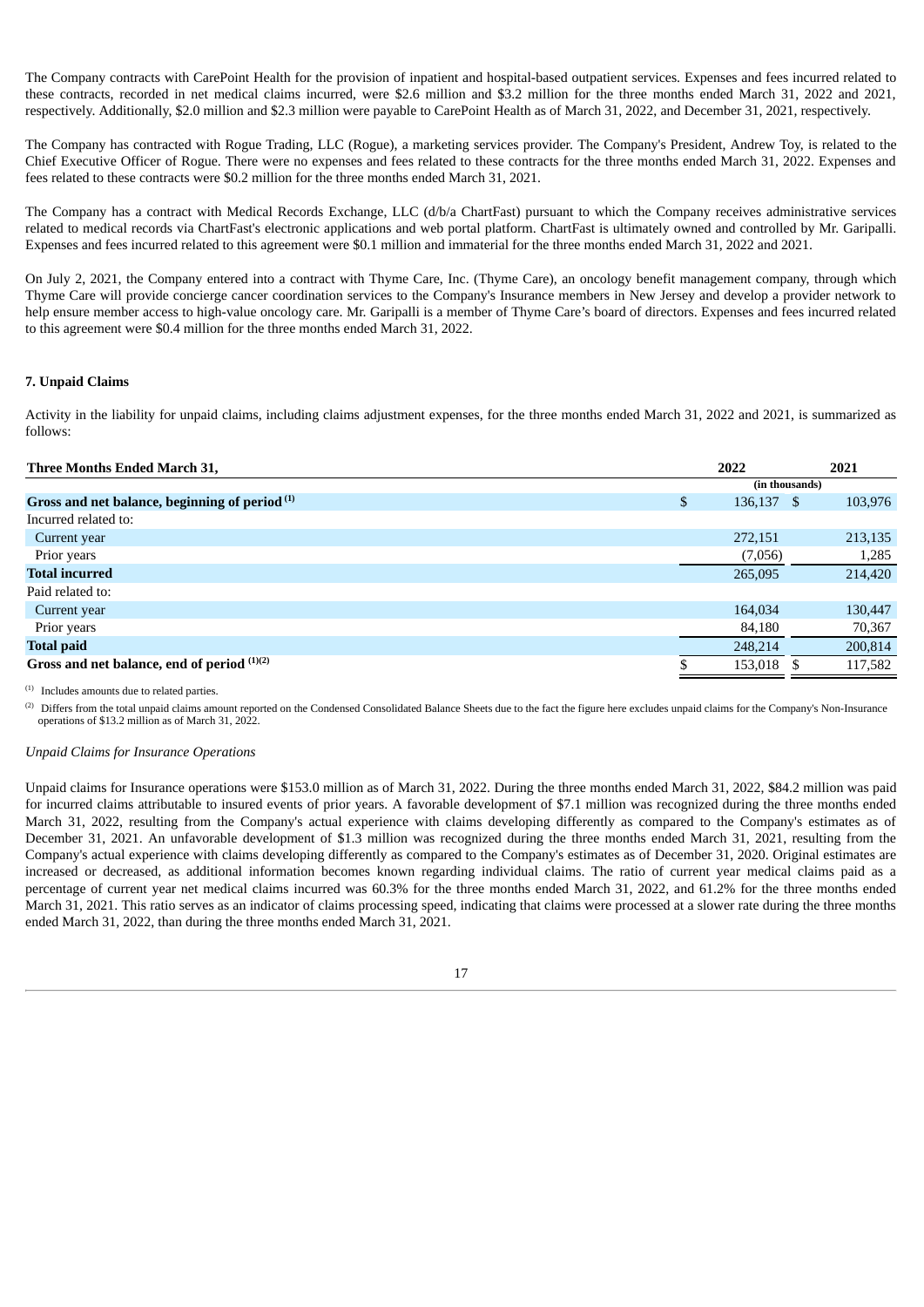The Company uses a variety of standard actuarial techniques to establish unpaid claims reserves. Management estimates are supported by the Company's actuarial analysis. The Company utilizes an internal actuarial team to review the adequacy of unpaid claim and unpaid claim adjustment expense. The estimation of claim costs is inherently difficult and requires significant judgment. The estimation has considerable inherent variability and can fluctuate significantly depending upon several factors, including medical cost trends and claim payment patterns, general economic conditions, and regulatory changes. The time value of money is not taken into account for the purposes of calculating the liability for unpaid claims. Management believes that the current reserves are adequate based on currently available information.

## **8. Notes and Securities Payable**

#### *Seek Convertible Note*

On September 25, 2020, Seek issued the Seek Convertible Note in the principal amount of \$20.0 million. The note bears simple interest at an annual rate of 8.0% and matures on September 25, 2023, unless earlier accelerated, converted, or paid in full. The outstanding principal and any accrued but unpaid interest will become immediately due and payable at the election of the note holder upon the occurrence of any event of default as defined in the note. The outstanding principal and accrued but unpaid interest will convert into an equity interest in Seek if prior to maturity, repayment, or conversion of the note: (1) the note holder elects to convert the note, (2) upon the closing of Seek's next equity financing; or (3) upon consummation of an initial public offering of Seek's common stock or a SPAC or reverse merger transaction with Seek. The Seek Convertible Note is not guaranteed by Clover Health Investments, Corp. or any of its subsidiaries, other than Seek.

The Company analyzed the embedded features for derivative accounting consideration and determined that the features are clearly and closely related to the debt host and do not require separate accounting as a derivative.

The carrying amount of the note was \$19.9 million at both March 31, 2022, and December 31, 2021. The Company capitalized \$0.1 million of issuance costs which are being amortized using the effective interest method over the term of the note. Unamortized debt issuance costs were \$0.1 million at both March 31, 2022, and December 31, 2021. Amortization of the debt issuance costs and interest expense on the note were \$0.4 million during the three months ended March 31, 2022 and 2021, respectively.

The effective interest rate was 8.1% during the three months ended March 31, 2022 and 2021, respectively.

The below table summarizes maturities of the Company's securities payable over the next five years as of March 31, 2022:

|       | (in thousands)           |
|-------|--------------------------|
| 2023  | 20,000                   |
| 2024  |                          |
| 2025  |                          |
| 2026  | $\overline{\phantom{a}}$ |
| 2027  | __                       |
| Total | 20,000                   |
|       |                          |

Seek is currently in the process of winding down its operations.

## **9. Letter of Credit**

On April 19, 2018, the Company entered into a secured letter of credit agreement (the "Letter") for up to an aggregate amount of \$2.5 million with a commercial lender that renews on an annual basis. The Letter bears an interest rate of 0.75%. There was an unused balance of \$2.5 million at both March 31, 2022, and December 31, 2021.

#### **10. Stockholders' Equity and Convertible Preferred Stock**

#### *Stockholders' Equity*

The Company was authorized to issue up to 2,500,000,000 shares of Class A common stock as of March 31, 2022, and December 31, 2021, and up to 500,000,000 shares of Class B common stock as of March 31, 2022, and December 31, 2021. As of March 31, 2022, and December 31, 2021, there were 378,854,310 and 352,645,626 shares of Class A common stock issued and outstanding,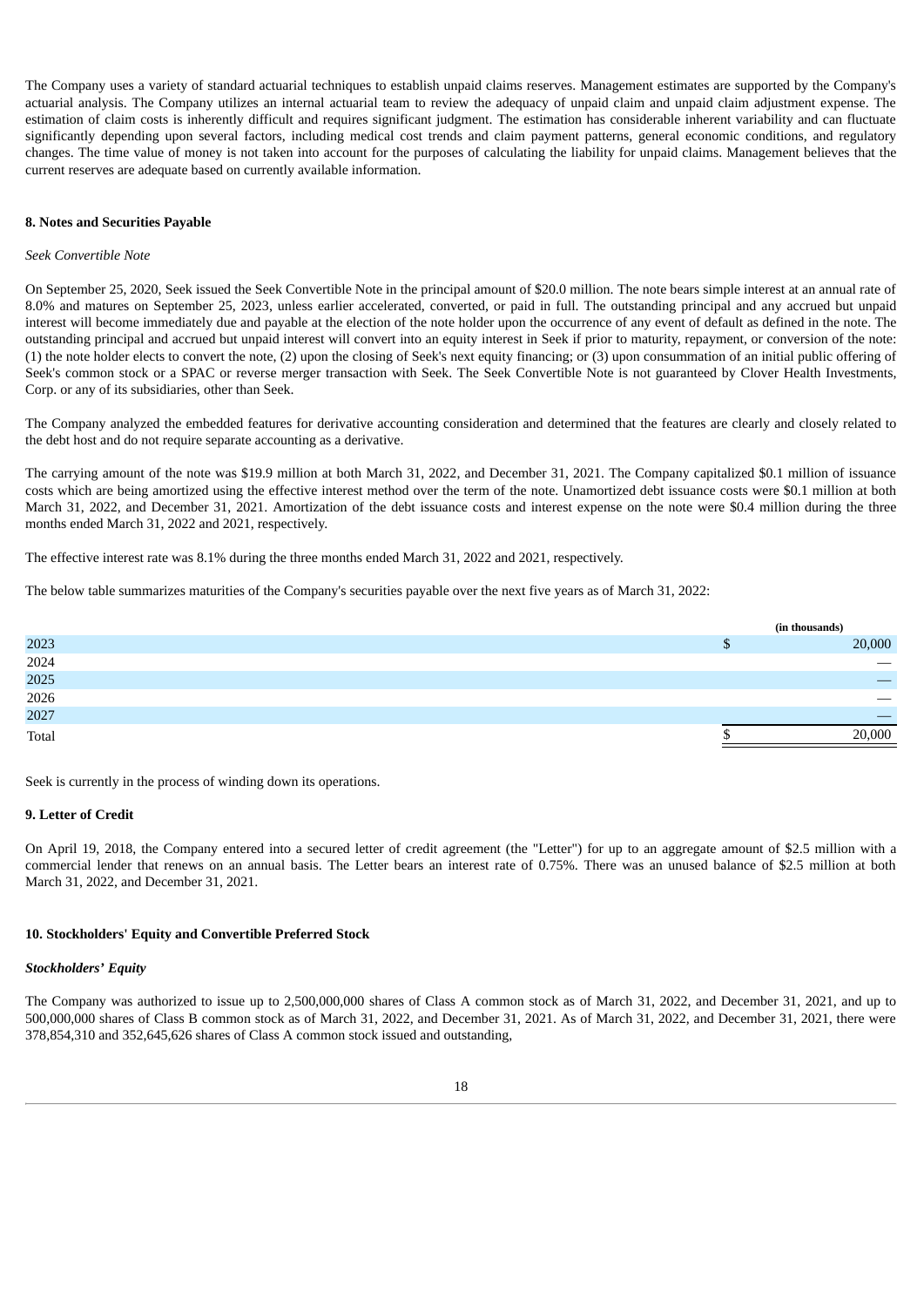respectively. There were 94,448,208 and 118,206,768 shares of Class B common stock issued and outstanding as of March 31, 2022, and December 31, 2021, respectively. Class B common stock has 10 votes per share, and Class A common stock has one vote per share.

The Company is authorized to issue 25,000,000 shares of preferred stock having a par value of \$0.0001 per share, and the Company's board of directors (the "Board") has the authority to determine the rights, preferences, privileges, and restrictions, including voting rights, of those shares. As of March 31, 2022, there were no shares of preferred stock issued and outstanding.

## *Issuance of Common Stock*

In November 2021, the Company sold 52,173,913 shares of Class A common stock at a public offering price of \$5.75 per share for gross proceeds of approximately \$300.0 million, before deducting underwriting discounts and commissions and other expenses payable by the Company, of \$16.2 million.

## *Convertible Preferred Stock*

Each share of Legacy Clover's preferred stock was convertible at the option of the holder, at any time and from time to time, and without the payment of additional consideration by the holder thereof, into fully paid and non-assessable shares of common stock.

Pursuant to the Merger Agreement, all outstanding shares of Legacy Clover's preferred stock automatically converted into 139,444,346 shares of Class B Common Stock upon the closing of the Business Combination. For additional information, see Note 3 (Business Combination) in the 2021 Form 10-K.

## **11. Variable Interest Entity and Equity Method of Accounting**

On February 4, 2022, Clover Therapeutics Company (Clover TX), a subsidiary of the Company, completed a private capital transaction in which it raised \$17.9 million from the issuance of 16,210,602 shares of its preferred stock. Upon completion of the transaction, the Company owned approximately 25.46% of Clover TX. As a result, the Company reassessed its interest in Clover TX and determined that while Clover TX is a VIE, the Company is not considered as the primary beneficiary of the VIE because it does not have the power, through voting or similar rights and the license agreements, to direct the activities of Clover TX that most significantly impact Clover TX's economic performance.

The Company determined that it does have a significant influence over Clover TX and, therefore, it began accounting for its common stock investment in Clover TX using the equity method on February 4, 2022. The Company derecognized all of Clover TX's assets and liabilities from its balance sheet and its noncontrolling interest related to Clover TX, and recognized the retained common stock and preferred stock equity interests at fair values of \$3.7 million and \$4.9 million, respectively, which are included in equity method investment and other assets on the Condensed Consolidated Balance Sheets, and recognized a gain of \$12.4 million, which is included in gain on investment on the Condensed Consolidated Statements of Operations and Comprehensive Loss for the three months ended March 31, 2022.

As the Company applies the equity method to account for its common stock interest in Clover TX, the initial value of the investment is adjusted periodically to recognize (1) the proportionate share of the investee's net income or losses after the date of investment, (2) additional contributions made and dividends or distributions received, and (3) impairment losses resulting from adjustments to net realizable value. The Company eliminates all intercompany transactions in accounting for equity method investments and records the proportionate share of the investee's net income or loss in equity in loss on investment on the Condensed Consolidated Statements of Operations and Comprehensive Loss.

With respect to the Company's preferred stock equity interest in Clover TX, the Company elected the measurement alternative to value this equity investment without a readily determinable fair value in accordance with ASC 321, *Investments – Equity Securities*. The carrying amount of the investment is included in other assets in the Condensed Consolidated Balance Sheets. In accordance with ASC 321, for each reporting period, the Company completes a qualitative assessment considering impairment indicators to evaluate whether the investment is impaired.

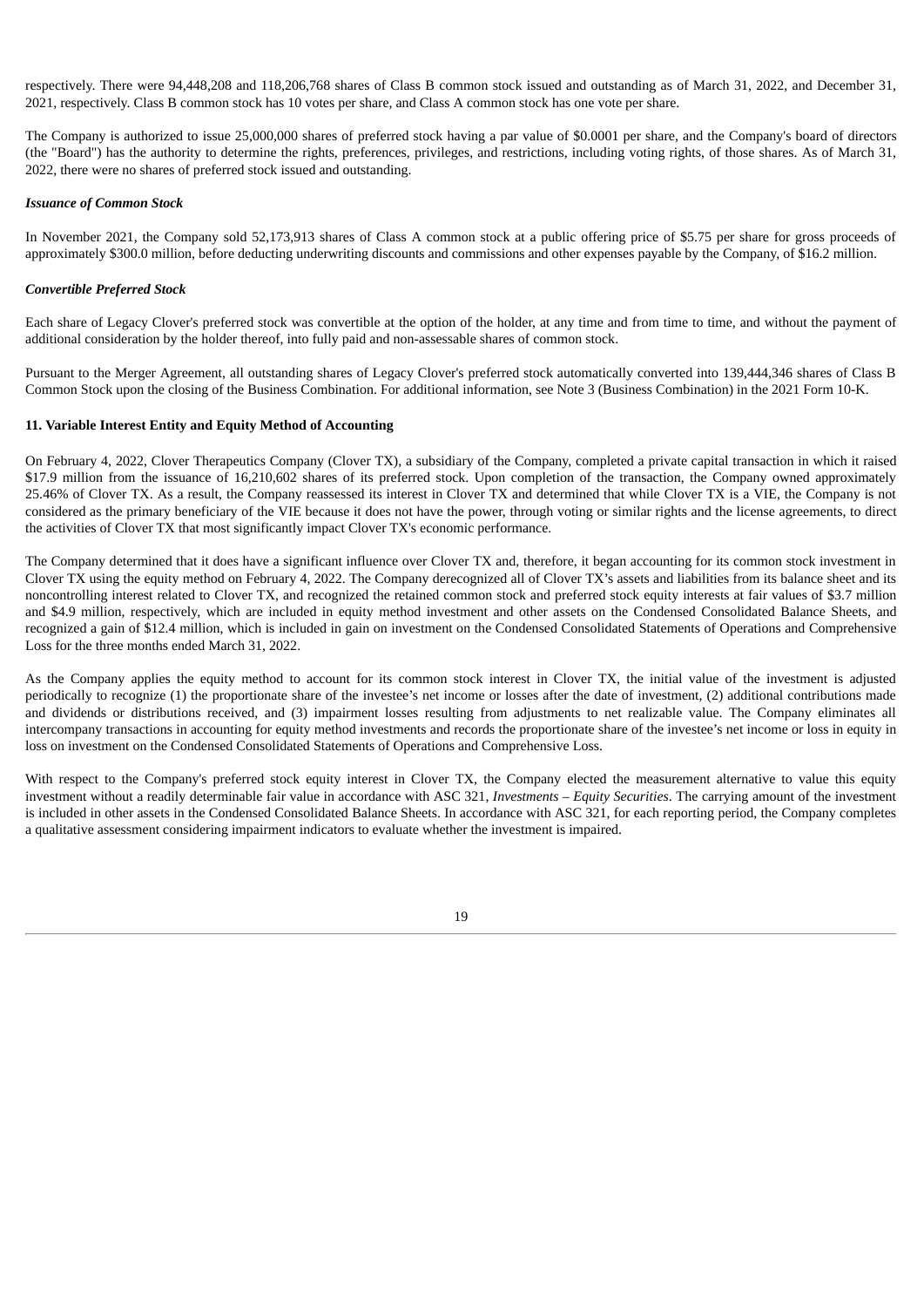## **12. Employee Benefit Plans**

## *Employee Savings Plan*

The Company has a defined contribution retirement savings plan (the "401(k) Plan") covering eligible employees, which includes safe harbor matching contributions based on the amount of employees' contributions to the 401(k) Plan. The Company contributes to the 401(k) Plan annually 100.0% of the first 4.0% compensation that is contributed by the employee up to 4.0% of eligible annual compensation after one year of service. The Company's service contributions to the 401(k) Plan amounted to approximately \$0.3 million for both the three months ended March 31, 2022 and 2021, and are included in salaries and benefits on the Condensed Consolidated Statements of Operations and Comprehensive Loss. The Company's cash match is invested pursuant to the participant's contribution direction. Employer contributions are immediately 100.0% vested.

## *Stock-based Compensation*

The Company's 2020 Equity Incentive Plan (the "2020 Plan") provides for grants of restricted stocks units (RSUs) and options to acquire shares of the Company's common stock, par value \$0.0001 per share, to employees, directors, officers, and consultants of the Company, and the Company's 2020 Management Incentive Plan (the "2020 MIP") provides for grants of RSUs to our Chief Executive Officer and President. During the year ended December 31, 2021, the Company approved the 2020 Plan and the 2020 MIP, and the Company's 2014 Equity Incentive Plan (the "2014 Plan") was terminated. On March 9, 2022, the Board adopted the 2022 Inducement Award Plan (the "Inducement Plan" and, collectively with the 2020 Plan, the 2020 MIP, and the 2014 Plan, the "Plans") and reserved 11,000,000 shares of Class A common stock for issuance under the Inducement Plan. The Inducement Plan was adopted by the Board without stockholder approval pursuant to Rule 5635(c)(4) of the Nasdaq Listing Rules. In accordance with Rule 5635(c)(4) of the Nasdaq Listing Rules, awards under the Inducement Plan may be made only to an employee who has not previously been an employee or member of the Board, or following a bona fide period of non-employment, if he or she is granted such award in connection with his or her commencement of employment with the Company, and such grant is an inducement material to his or her entering into employment with the Company.

The maximum number of shares of the Company's common stock reserved for issuance over the term of the Plans, shares outstanding under the Plans, and shares remaining under the Plans as of March 31, 2022, and December 31, 2021, were as follows:

| <b>March 31, 2022</b>    | <b>Shares</b><br><b>Authorized</b><br><b>Under Plans</b> | <b>Shares</b><br><b>Outstanding</b><br><b>Under Plans</b> | <b>Shares</b><br><b>Remaining</b><br><b>Under Plans</b> |
|--------------------------|----------------------------------------------------------|-----------------------------------------------------------|---------------------------------------------------------|
| 2014 Plan                | 54,402,264                                               | 41,466,690                                                | N/A                                                     |
| 2020 Plan                | 31,884,272                                               | 13,710,002                                                | 17,044,920                                              |
| 2020 MIP                 | 33,426,983                                               | 30,084,285                                                |                                                         |
| Inducement Plan          | 11,000,000                                               | 6,201,550                                                 | 4,798,450                                               |
| <b>December 31, 2021</b> | <b>Shares</b><br>Authorized<br><b>Under Plan</b>         | <b>Shares</b><br><b>Outstanding</b><br><b>Under Plan</b>  | <b>Shares</b><br><b>Remaining</b><br><b>Under Plan</b>  |
| 2014 Plan                | 54,402,264                                               | 41,905,875                                                | N/A                                                     |
| 2020 Plan                | 30,641,401                                               | 6,690,048                                                 | 23,442,323                                              |
| 2020 MIP                 |                                                          | 33,426,983                                                |                                                         |
|                          | 33,426,983                                               |                                                           |                                                         |

Effective as of the closing of the Business Combination, the 2014 Plan was terminated, at which time the outstanding awards previously granted thereunder were assumed by the Company, and no new awards are available for grant under the 2014 Plan. Shares that are expired, terminated, surrendered, or canceled under the 2014 Plan without having been fully exercised are available for awards under the 2020 Plan. Shares may be issued from authorized but unissued Company stock.

The Plans are administered by the Talent and Compensation Committee of the Board (the "Compensation Committee"). The options are subject to the terms and conditions applicable to options granted under the Plans, as described in the applicable Plan and the applicable stock option grant agreement. The exercise prices, vesting, and other restrictions applicable to the stock options are determined at the discretion of the Compensation Committee, except that the exercise price per share of incentive stock options may not be less than 100.0% of the fair value of a share of common stock on the date of grant. Stock options awarded under the Plans expire 10 years after the grant date. Incentive stock options and non-statutory options granted to employees, directors, officers, and consultants of the Company typically vest over four or five years. RSU awards are subject to the terms and conditions set forth in the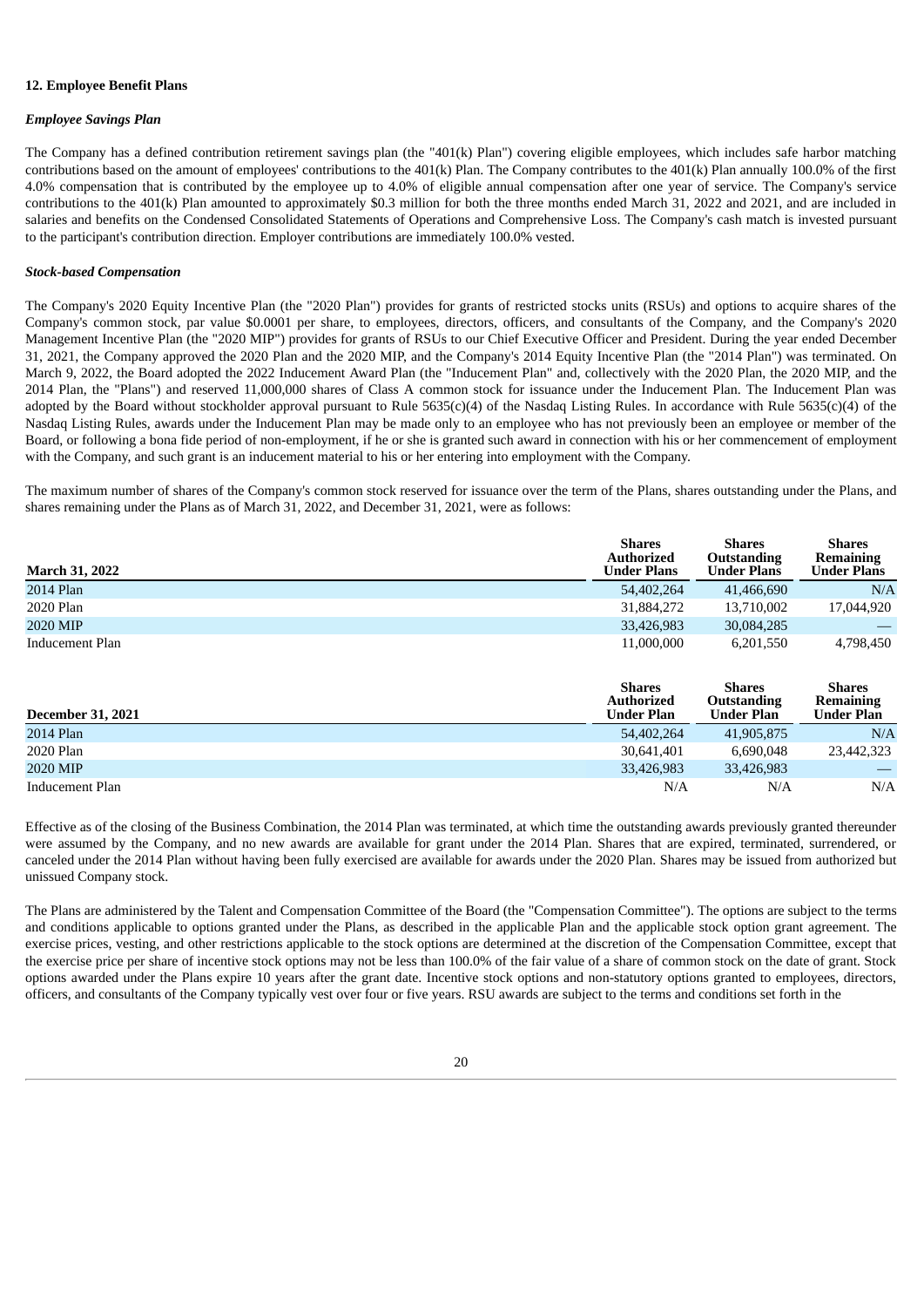Plans and the applicable RSU grant agreement. Vesting and other restrictions applicable to RSU awards are determined at the discretion of the Compensation Committee. The number of shares of common stock subject to an RSU award is determined by dividing the cash value of an RSU award by the average closing price of a share of the Company's Class A common stock over a specified period through the date of grant, and such awards typically vest over four years from the grant date. The total estimated fair value is amortized as an expense over the requisite service period as approved by the Compensation Committee.

The Company recorded stock-based compensation expense for options, RSUs, and performance restricted stock units (PRSUs) granted under the Plans, the Inducement Plan, and discounts offered in connection with the Company's 2020 Employee Stock Purchase Plan (ESPP) of \$40.6 million during the three months ended March 31, 2022, and such expenses are presented in salaries and benefits in the accompanying Condensed Consolidated Statements of Operations and Comprehensive Loss. Compensation cost presented in salaries and benefits in the accompanying Condensed Consolidated Statements of Operations and Comprehensive Loss were as follows:

# **Three Months Ended March 31, 2022 2021**

|                                                                       |        | (in thousands) |        |
|-----------------------------------------------------------------------|--------|----------------|--------|
| Stock options                                                         | 1,304  |                | 3,694  |
| <b>RSUs</b>                                                           | 16.915 |                | 14,052 |
| <b>PRSUs</b>                                                          | 22,361 |                | 24,967 |
| <b>ESPP</b>                                                           | 60     |                |        |
| Total compensation cost recognized for stock-based compensation plans | 40.640 |                | 42,713 |

As of March 31, 2022, there was approximately \$68.0 million of unrecognized stock-based compensation expense related to unvested stock options, RSUs, PRSUs, and the ESPP, estimated to be recognized over a period of 3.96 years.

## *Stock Options*

No stock options were granted during the three months ended March 31, 2022. The assumptions that the Company used in the Black-Scholes optionpricing model to determine the grant-date fair value of stock options granted for the three months ended March 31, 2021, respectively, were as follows:

|                                          | Three Months Ended March 31,<br>2021 |
|------------------------------------------|--------------------------------------|
| Weighted-average risk-free interest rate | $1.1\%$                              |
| Expected term (in years)                 | 6.06                                 |
| <b>Expected volatility</b>               | 37.7 %                               |
| Expected dividend vield                  |                                      |

A summary of option activity under the 2020 Plan during the three months ended March 31, 2022, is as follows:

|                              | Number of<br>options | Weighted-<br>average exercise<br>price |
|------------------------------|----------------------|----------------------------------------|
| Outstanding, January 1, 2022 | 1,753,799            | 8.88                                   |
| Granted during 2022          |                      |                                        |
| Exercised                    |                      |                                        |
| Forfeited                    | (60, 180)            | 8.88                                   |
| Outstanding, March 31, 2022  | 1,693,619            | 8.88                                   |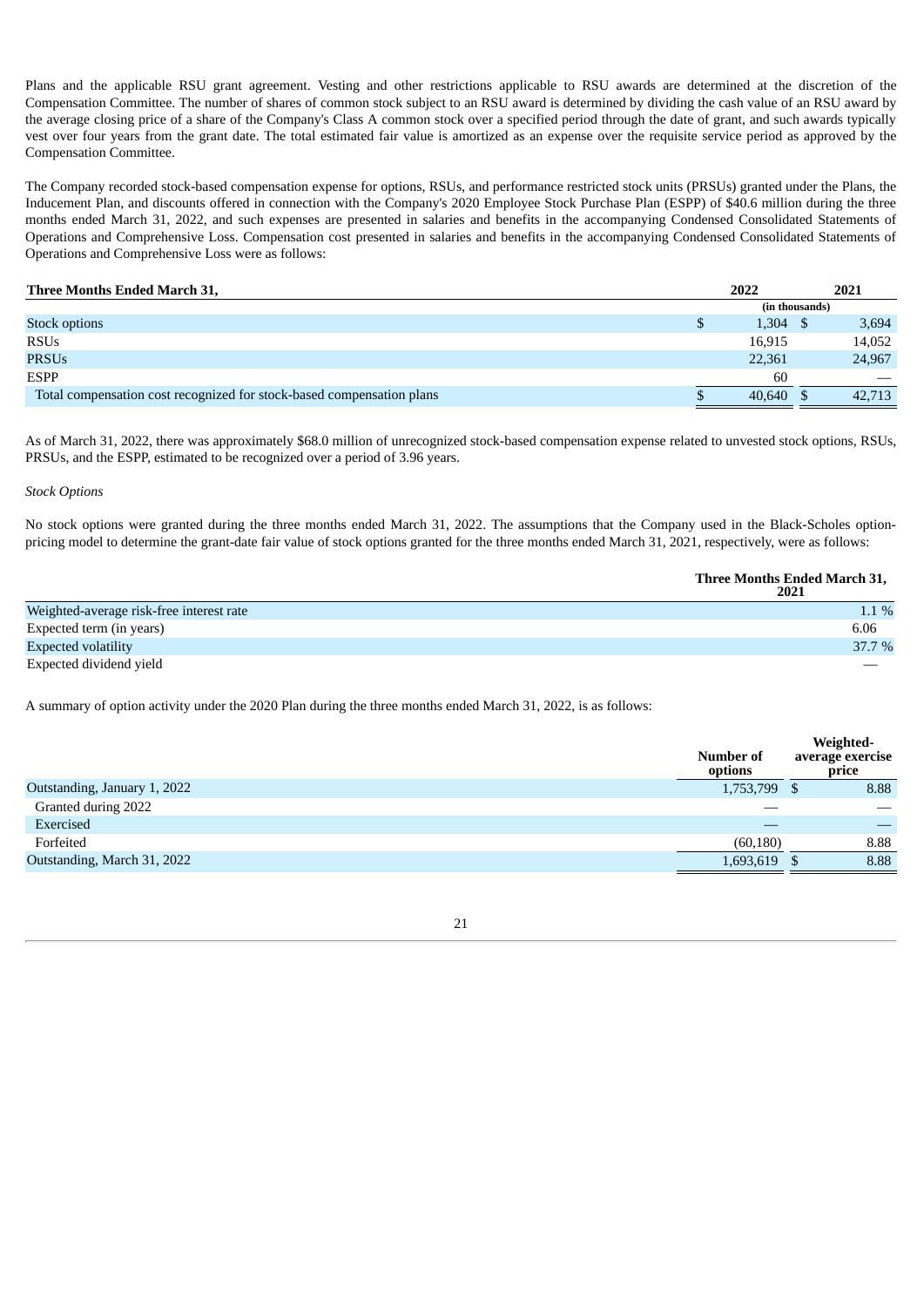A summary of option activity under the 2014 Plan during the three months ended March 31, 2022, is as follows:

|                              | Number of<br>options | Weighted-<br>average exercise<br>price |
|------------------------------|----------------------|----------------------------------------|
| Outstanding, January 1, 2022 | 31,155,742           | 2.35                                   |
| Granted during 2022          |                      |                                        |
| Exercised                    | (149, 526)           | 2.03                                   |
| Forfeited                    | (289, 659)           | 2.51                                   |
| Outstanding, March 31, 2022  | 30,716,557           | 2.35                                   |

The aggregate intrinsic value of stock options is calculated as the difference between the exercise price of the stock options and the fair value of the Company's common stock for those stock options that had exercise prices lower than the fair value of the Company's common stock.

The weighted-average grant date fair value of stock options granted during the three months ended March 31, 2021, was \$3.36 per share.

As of March 31, 2022, outstanding stock options, substantially all of which are expected to vest, had an aggregate intrinsic value of \$47.6 million, and a weighted-average remaining contractual term of 6.45 years. As of March 31, 2022, there were 23,543,283 options exercisable under the Plan, with an aggregate intrinsic value of \$38.2 million, a weighted-average exercise price of \$2.40 per share, and a weighted-average remaining contractual term of 5.97 years. The total value of stock options exercised during the three months ended March 31, 2022 and 2021, was \$39.8 million and \$6.5 million, respectively. Cash received from stock option exercises during the three months ended March 31, 2022 and 2021, totaled \$6.4 million and \$1.2 million, respectively.

Pursuant to the terms of the applicable Plan and stock option award agreement, employees may exercise options at any time after grant while maintaining the original vesting period. The proceeds from exercise of unvested options are recorded as a liability until the option vests at which time the liability is reclassified to equity. If the employee terminates or otherwise forfeits an unvested option that has been exercised, the Company must redeem those shares at the original exercise price and remit payment of the forfeited portion of shares back to the employee.

*Restricted Stock Units*

A summary of total RSU activity is presented below:

|                              | <b>Number of RSUs</b>    |      | Weighted-<br>average grant<br>date fair value<br>per share |
|------------------------------|--------------------------|------|------------------------------------------------------------|
| Outstanding, January 1, 2021 | $\overline{\phantom{m}}$ | - \$ |                                                            |
| Granted during 2021          | 16,844,216               |      | 16.02                                                      |
| Released                     | (95, 834)                |      | (16.02)                                                    |
| Outstanding, March 31, 2021  | 16,748,382 \$            |      | 16.02                                                      |
| Outstanding, January 1, 2022 | 21,294,841 \$            |      | 14.60                                                      |
| Granted during 2022          | 14,276,763               |      | 2.57                                                       |
| Released                     | (3,949,754)              |      | (15.10)                                                    |
| Forfeited                    | (109, 453)               |      | (12.07)                                                    |
| Outstanding, March 31, 2022  | 31,512,397 \$            |      | 9.10                                                       |

## *Performance Restricted Stock Units*

The Company has granted certain PRSUs which become eligible to vest if prior to the vesting date the average closing price of one share of the Company's common stock for 90 consecutive days equals or exceeds a specified price (the "Market PRSUs"). Additionally, the Company has granted PRSUs that vest based on pre-established milestones including Company performance. The grant date fair value of the Market PRSUs is recognized as expense over the vesting period under the accelerated attribution method

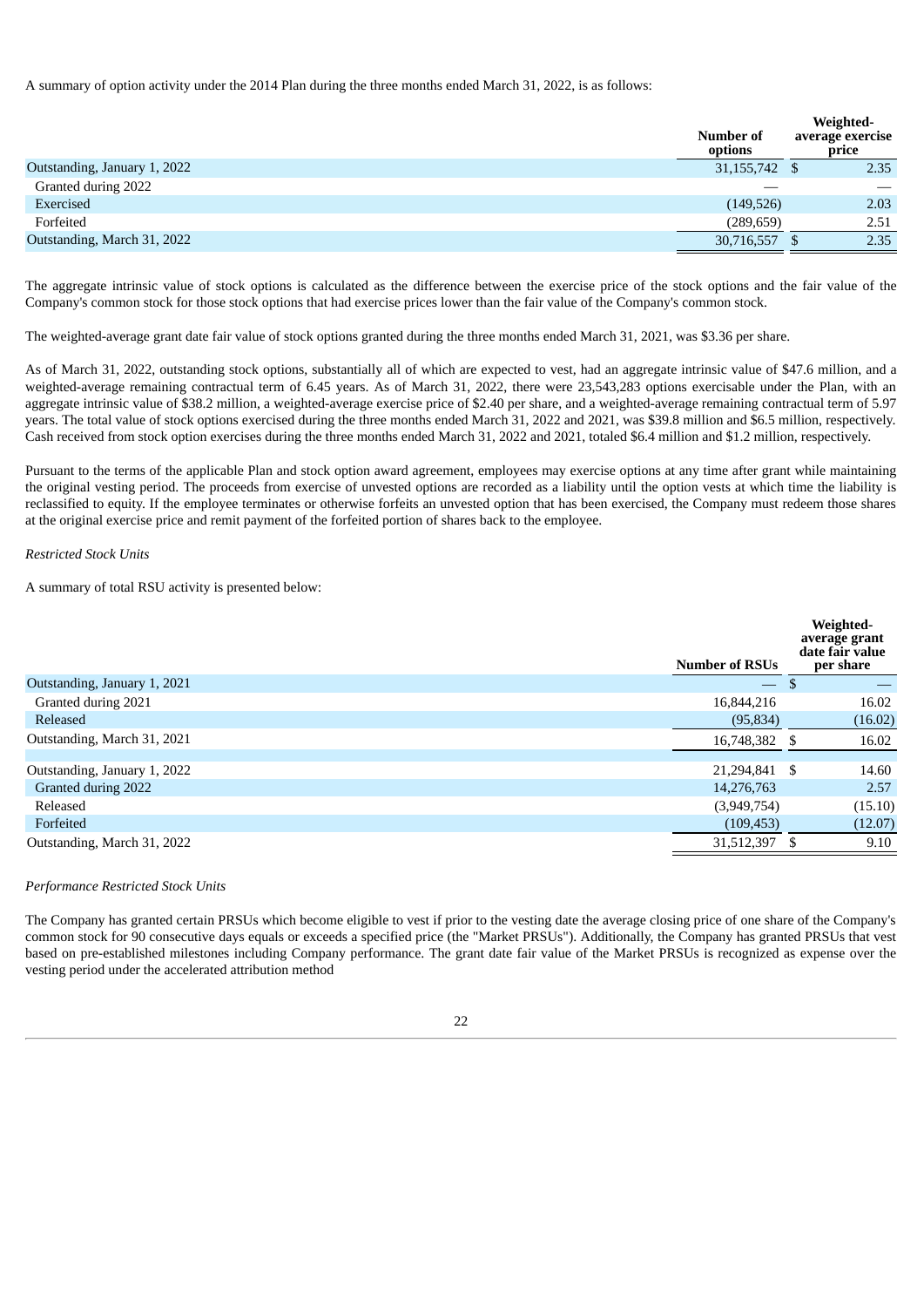and is not adjusted in future periods for the success or failure to achieve the specified market condition. The Company has also determined the requisite service period for the PRSUs with multiple performance conditions to be the longest of the explicit, implicit, or derived service period for each tranche.

There were no Market PRSUs granted prior to 2021. The grant date fair value of Market PRSUs was determined using a Monte Carlo simulation model that incorporated multiple valuation assumptions, including the probability of achieving the specified market condition and the following assumptions:

## **Three months ended March 31, 2022** Expected volatility <sup>(1)</sup>  $40.7\%$ Risk-free interest rate  $^{(2)}$  and  $^{(3)}$  and  $^{(4)}$  and  $^{(5)}$  and  $^{(6)}$  and  $^{(7)}$  and  $^{(8)}$  and  $^{(9)}$  and  $^{(10)}$  and  $^{(11)}$  and  $^{(11)}$  and  $^{(11)}$  and  $^{(11)}$  and  $^{(11)}$  and  $^{(11)}$  and  $^{(11)}$  and  $^{(11)}$  and Dividend yield  $^{(3)}$   $\qquad$

 $<sup>(1)</sup>$  Expected volatility is based on a blend of peer group company historical data adjusted for the Company's leverage.</sup>

 $(2)$  Risk-free interest rate based on U.S. Treasury yields with a term equal to the remaining Performance Period as of the grant date.

A summary of PRSU activity is presented below:

|                              | Number of<br><b>PRSUs</b> |      | Weighted-average<br>grant date fair<br>value per share |
|------------------------------|---------------------------|------|--------------------------------------------------------|
| Non-vested, January 1, 2021  | $\overline{\phantom{m}}$  | D    |                                                        |
| Granted during 2021          | 27,460,364                |      | 9.59                                                   |
| Non-vested at March 31, 2021 | 27,460,364 \$             |      | 9.59                                                   |
|                              |                           |      |                                                        |
| Non-vested, January 1, 2022  | 27,818,524                |      | 9.58                                                   |
| Granted during 2022          |                           |      |                                                        |
| <b>Vested</b>                | (13,264)                  |      | (8.90)                                                 |
| Forfeited                    | (265, 306)                |      | (9.11)                                                 |
| Non-vested at March 31, 2022 | 27,539,954                | - \$ | 9.58                                                   |
|                              |                           |      |                                                        |

As of March 31, 2022, there was \$151.3 million of unrecognized share-based compensation expense related to PRSUs, which is expected to be recognized over a period of 3.77 years.

#### *2020 Employee Stock Purchase Plan*

On January 6, 2021, stockholders approved the ESPP. The ESPP provides a means by which eligible employees and/or eligible service providers of either the Company or designated related companies and affiliates may be given an opportunity to purchase shares of Class A common stock at a 15.0% discount from the fair market value of the common stock as determined on specific dates at specified intervals. Subject to adjustments provided in the ESPP that are discussed below, the maximum number of shares of common stock that may be purchased under the ESPP is 6,312,038 shares, and the maximum number of shares that may be purchased on any single purchase date by any one participant is 5,000 shares. As of March 31, 2022, 6,097,241 shares of Class A common stock were available for issuance under the ESPP.

On the first day of each fiscal year, beginning with the 2022 fiscal year and ending on (and including) the first day of the 2030 fiscal year, the calculation of the maximum number of ESPP shares shall include automatic increases in an amount equal to the lesser of (i) 1.0% of the total number of shares of Class A common stock outstanding on the last day of the calendar month prior to the date of such automatic increase, and (ii) such number of shares of Class A common stock as determined by the administrator of the ESPP; provided that the maximum number of shares of Class A common stock reserved under the ESPP shall not exceed 10.0% of the total outstanding capital stock of the Company (inclusive of the shares reserved under the ESPP) as of January 7, 2021, on an as-converted basis.

The initial offering period for the ESPP was five months, commencing on September 1, 2021, and ending on January 31, 2022. The second offering period began on March 14, 2022, and will end on November 22, 2022, and the third offering period will begin on November 23, 2022, and end on May 21, 2023.

 $^{(3)}$  Dividend yield was assumed to be zero as the Company does not anticipate paying dividends.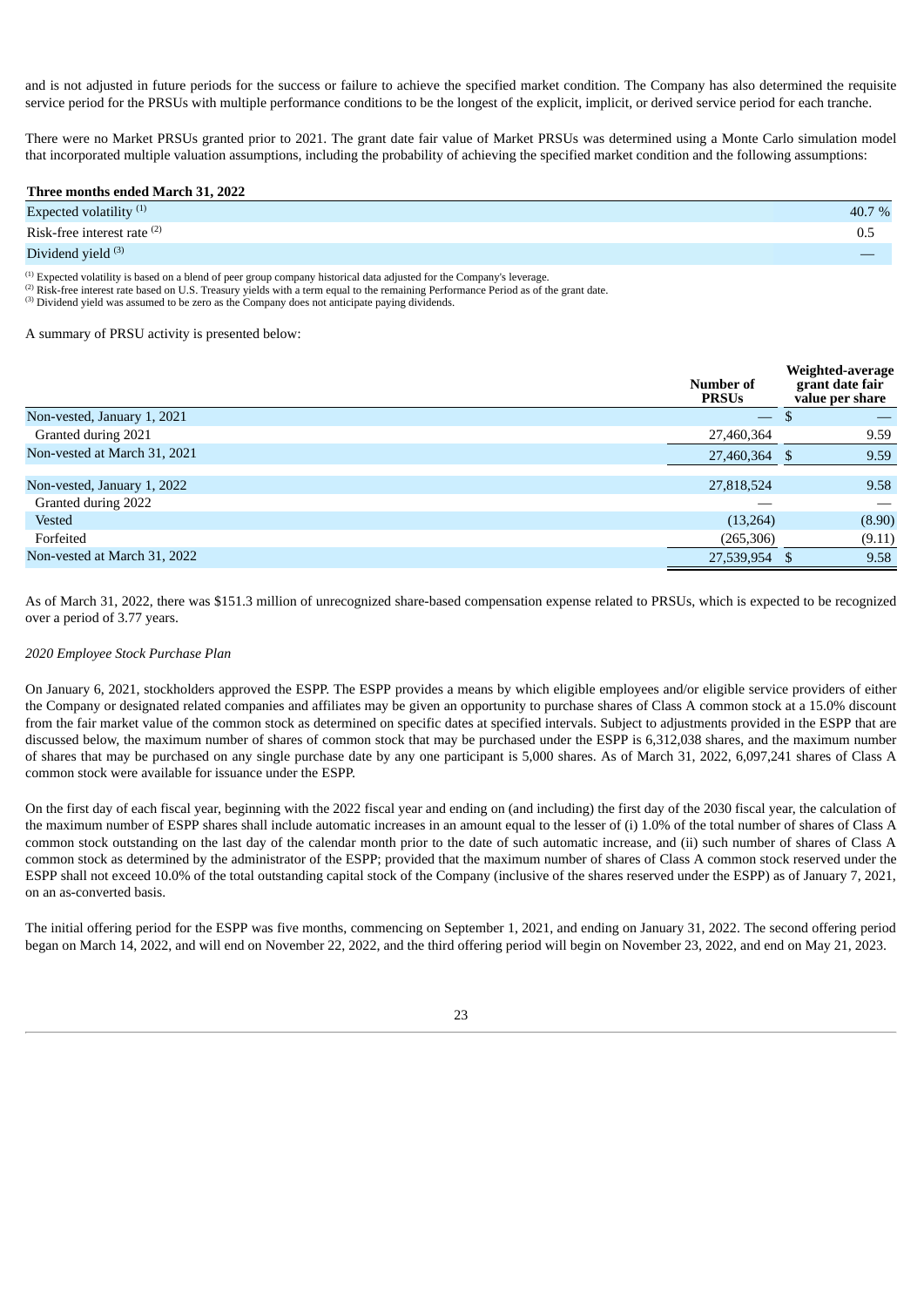As of the date of this report, 214,797 shares of the Company's Class A common stock have been purchased or distributed pursuant to the ESPP.

The assumptions that the Company used in the Black-Scholes option-pricing model to determine the fair value of the purchase rights under the ESPP for the three months ended March 31, 2022, were as follows:

| Three months ended March 31, 2022        |         |
|------------------------------------------|---------|
| Weighted-average risk-free interest rate | 102.0 % |
| Expected term (in years)                 | 0.69    |
| Expected volatility                      | 85.6 %  |

#### *Equity warrants*

In November 2016 and December 2017, the Company issued warrants to purchase 139,629 shares of the Company's common stock at an exercise price of \$2.61 per share, and 122,052 shares of the Company's common stock at an exercise price of \$3.45 per share, respectively, as part of payment to certain providers for services provided to the Company. These warrants were automatically exercised in connection with the Business Combination. For additional information, see Note 1 (Organization and Operations), Note 3 (Business Combination), and Note 18 (Employee Benefit Plans) to the financial statements in the 2021 Form 10-K.

#### **13. Income Taxes**

The consolidated effective tax rate of the Company for the three months ended March 31, 2022 and 2021, was (0.0%) and (0.0%), respectively. The Company continues to be in a net operating loss and net deferred tax asset position. As a result, and in accordance with accounting standards, the Company recorded a valuation allowance to reduce the value of the net deferred tax assets to zero. The Company believes that as of March 31, 2022, it had no material uncertain tax positions. Interest and penalties related to unrecognized tax expense (benefits) are recognized in income tax expense, when applicable.

There were no material liabilities for interest and penalties accrued as of March 31, 2022, and December 31, 2021.

#### **14. Net Loss per Share**

#### *Net Loss per Share*

Basic and diluted net loss per share attributable to Class A common stockholders and Class B common stockholders (collectively, "Common Stockholders") was calculated as follows:

|                                                                                                     |   |                                          | Three Months Ended March 31, |
|-----------------------------------------------------------------------------------------------------|---|------------------------------------------|------------------------------|
|                                                                                                     |   | 2022                                     | 2021                         |
|                                                                                                     |   | (in thousands,<br>except per share data) |                              |
| Net loss                                                                                            | S | $(75,309)$ \$                            | (48, 417)                    |
| Net loss attributable to Common Stockholders                                                        |   | (75,309)                                 | (48, 417)                    |
| Basic and diluted weighted average number of common shares and common share equivalents outstanding |   | 473,028,651                              | 376,170,545                  |
| Net loss per share attributable to Common Stockholders-basic and diluted                            |   | $(0.16)$ \$                              | (0.13)                       |

Because the Company had a net loss during the three months ended March 31, 2022 and 2021, the Company's potentially dilutive securities, which include stock options, RSUs, PRSUs, preferred stock, and warrants to purchase shares of common stock and preferred stock, have been excluded from the computation of diluted net loss per share, as the effect would be anti-dilutive. Therefore, during these periods, the diluted common shares outstanding equals the average common shares outstanding. The Company excluded the following potential common shares, presented based on amounts outstanding at each period end, from the computation of diluted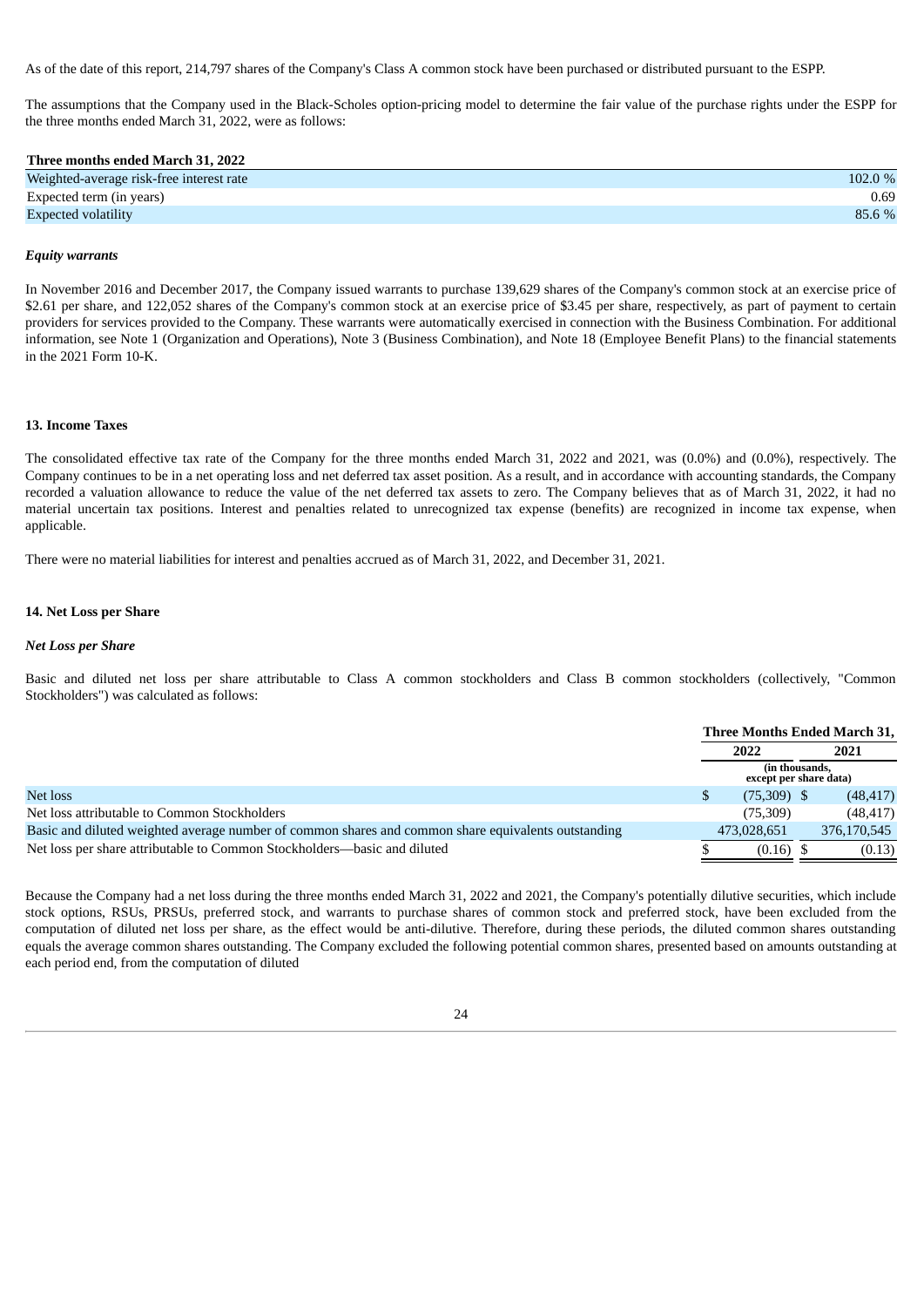net loss per share attributable to Common Stockholders for the periods indicated because including them would have had an anti-dilutive effect:

|                                                                            | Three Months Ended March 31, |            |
|----------------------------------------------------------------------------|------------------------------|------------|
|                                                                            | 2022                         | 2021       |
| Options to purchase common stock                                           | 32,410,176                   | 37,409,124 |
| <b>RSUs</b>                                                                | 31,512,397                   | 16,748,379 |
| <b>PRSUs</b>                                                               | 27,539,954                   |            |
| Warrants to purchase common stock (as converted to common stock)           |                              | 38,533,271 |
| Total anti-dilutive shares excluded from computation of net loss per share | 91,462,527                   | 92,690,774 |

#### **15. Commitments and Contingencies**

## *Legal Actions*

Various lawsuits against the Company may arise in the ordinary course of the Company's business. Contingent liabilities arising from ordinary course litigation, income taxes and other matters are not expected to be material in relation to the financial position of the Company. At March 31, 2022, and December 31, 2021, respectively, there were no material known contingent liabilities arising outside the normal course of business.

## *Securities Class Actions and Derivative Litigation*

In February 2021, the Company and certain of its directors and officers were named as defendants in putative class actions filed in the United States District Court for the Middle District of Tennessee: Bond v. Clover Health Investments, Corp. et al., Case No. 3:21-cv-00096 (M.D. Tenn.); Kaul v. Clover Health Investments, Corp. et al., Case No. 3:21-cv-00101 (M.D. Tenn.); Yaniv v. Clover Health Investments, Corp. et al., Case No. 3:21-cv-00109 (M.D. Tenn.); and Tremblay v. Clover Health Investments, Corp. et al., Case No. 3:21-cv-00138 (M.D. Tenn.). The complaints assert violations of sections 10(b) and 20(a) of the Exchange Act and Rule 10b-5 promulgated under the Exchange Act. The Kaul action asserts additional claims under sections 11 and 15 of the Securities Act. The complaints generally relate to allegations published in an article issued on February 4, 2021, by Hindenburg Research LLC (the "Hindenburg Article"). The complaints seek unspecified damages on behalf of all persons and entities who purchased or acquired Clover securities during the class period (which begins on October 6, 2020, and, depending on the complaint, ends on February 3, 2021, or February 4, 2021), as well as certain other costs. In April 2021, the Middle District of Tennessee class actions were consolidated under Bond v. Clover Health Investments, Corp. et al., Case No. 3:21-cv-00096 (M.D. Tenn.) as the lead case. On June 28, 2021, the plaintiffs filed an amended complaint, which also generally relates to allegations published in the Hindenburg article, but adds, among other things, allegations from confidential witnesses who purport to be former employees of the Company. The Company moved to dismiss the amended complaint on August 28, 2021; that motion was denied on February 28, 2022.

Parallel shareholder derivative actions have also been filed, naming Clover as a nominal defendant. The first action was filed in the United States District Court for the District of Delaware and is captioned Furman v. Garipalli, et al., Case No. 1:21-cv-00191 (D. Del.). The complaint asserts violations of sections 10(b) and 21D of the Exchange Act, breach of fiduciary duty, and waste of corporate assets against certain of the Company's directors. It seeks unspecified damages and an order requiring Clover to take certain actions to enhance Clover's corporate governance policies, and procedures. The second and third actions were filed in the United States District Court for the Middle District of Tennessee and are captioned Sun v. Garipalli, et al., Case No. 3:21 cv-00311 (M.D. Tenn.), and Luthra v. Garipalli, et al., Case No. 3:21-cv-00320 (M.D. Tenn.). The complaints assert violations of section 14(a) of the Exchange Act, breach of fiduciary duty, and aiding and abetting a breach of fiduciary duty. The Sun action also asserts unjust enrichment, abuse of control, gross mismanagement, waste of corporate assets, and contribution under section 11(f) of the Securities Act, and sections 10(b) and 21D of the Exchange Act. The complaints name certain current and former officers and directors as defendants. They seek unspecified damages and an order requiring Clover to take certain actions to enhance Clover's corporate governance policies and procedures.

The fourth action was filed in the United States District of Delaware and is captioned Wiegand v. Garipalli, et al., Case No. 1:21-cv-01053 (D. Del.). The initial complaint asserted violations of sections 14(a) and 20(a) of the Exchange Act, breach of fiduciary duty, unjust enrichment, and waste of corporate assets. The complaint names certain current and former officers and directors as defendants. It seeks, among other things, unspecified damages and an order requiring Clover to take certain actions to improve Clover's corporate

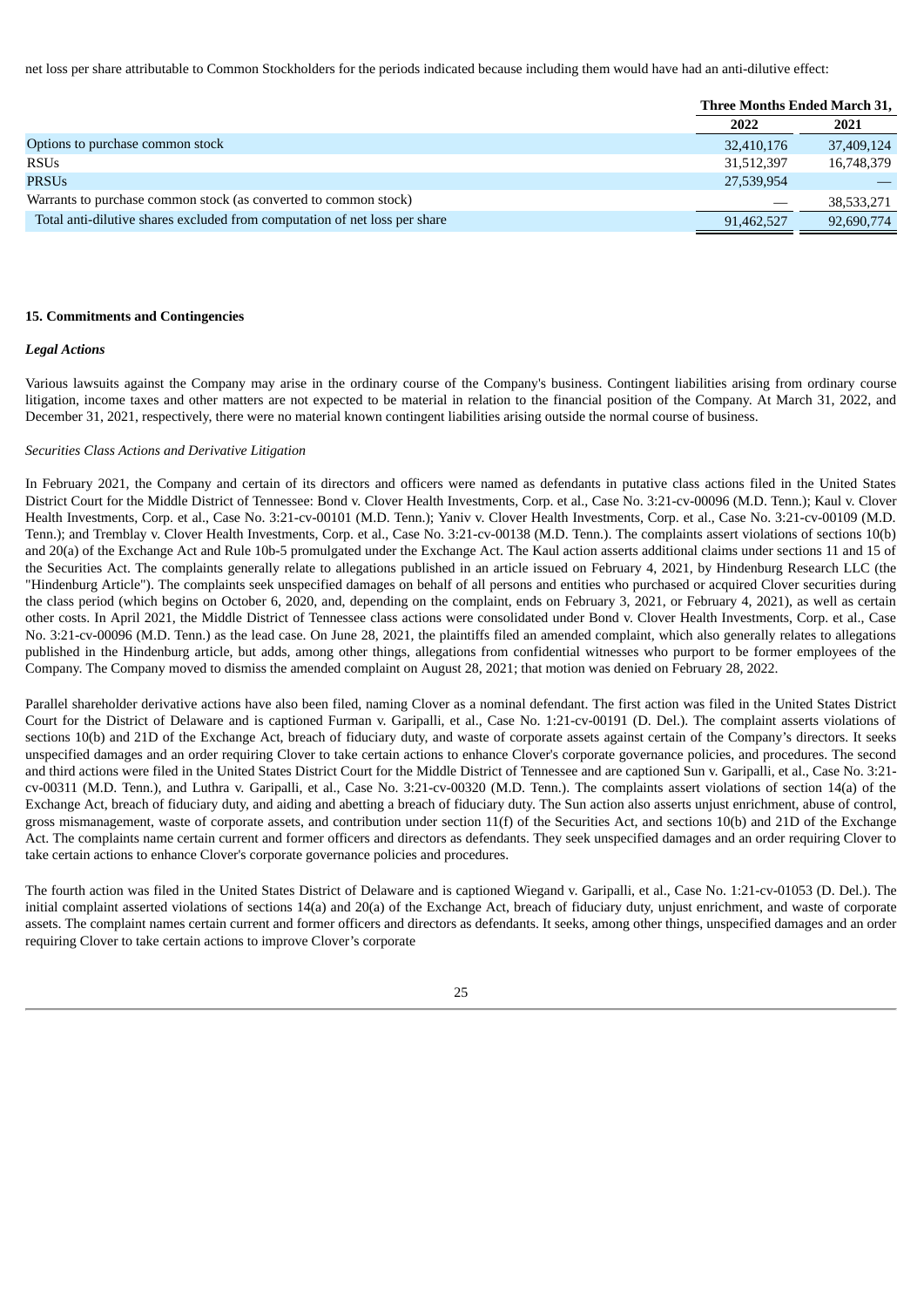governance and internal procedures. The fifth action was filed in the Supreme Court of the State of New York and is captioned Sankaranarayanan v. Palihapitiya, et al., Index No. 655420/2021 (N.Y. Sup. Ct., N.Y. Cnty.). The complaint asserts breach of fiduciary duty and unjust enrichment. The complaint names certain former officers and directors as defendants. It seeks, among other things, unspecified damages and an order directing Clover to take certain actions to reform and improve its corporate governance and internal procedures.

The sixth action was filed in the Delaware Court of Chancery and is captioned Davies v. Garipalli, et al., No. 2021-1016-SG (Del. Ch.). The complaint asserts breach of fiduciary duty. The complaint names certain current and former officers and directors as defendants. It seeks, among other things, unspecified damages and an order directing Clover to take certain actions to reform and improve its corporate governance and internal procedures. The seventh action was filed in the Supreme Court of the State of New York and is captioned Uvaydov v. Palihapitiya, et al., Index No. 656978/2021 (N.Y Sup. Ct., N.Y. Cnty.). The complaint asserts breach of fiduciary duty, unjust enrichment, and aiding and abetting a breach of fiduciary duty. The complaint names certain current and former officers and directors as defendants. It seeks, among other things, unspecified damages, restitution, and disgorgement of profits obtained by defendants.

On May 10, 2021, the Middle District of Tennessee shareholder derivative actions described above were consolidated under Sun v. Garipalli, et al., Case No. 3:21-cv-00311 (M.D. Tenn.) as lead case. The court designated co-lead counsel and liaison counsel and ordered the parties to submit a proposed schedule for the initial stage of the case. In June 2021, the parties in the Sun and Furman actions submitted joint stipulations and proposed orders to stay both actions. Soon thereafter, the courts in both actions approved the stipulations, thereby staying all proceedings and deadlines in the Sun and Furman actions pending a final decision on the motion to dismiss in the Middle District of Tennessee class actions consolidated under the Bond action, and approving the filing of an amended complaint. On November 30, 2021, the Sun and Luthra plaintiffs filed an amended complaint, asserting violations of section 14(a) of the Exchange Act, breach of fiduciary duty, aiding and abetting a breach of fiduciary duty, unjust enrichment, abuse of control, gross mismanagement, waste of corporate assets, and contribution under sections 10(b) and 21D of the Exchange Act. The amended complaint generally relates to the allegations published in the Hindenburg Article, and names certain current and former officers and directors as defendants. It seeks, among other things, unspecified damages and an order requiring Clover to take certain actions to enhance Clover's corporate governance policies and procedures.

On September 16, 2021, the two District of Delaware derivative actions were consolidated under In re Clover Health Investments, Corp. Derivative Litigation, Case No. 1:21-cv-00191-LPS (Consolidated). The Furman complaint was deemed the operative complaint. On April 19, 2022, the plaintiff in the Wiegand action filed an amended complaint, asserting violations of Sections 10(b), 20(a), and 21D of the Exchange Act, breach of fiduciary duty, waste of corporate assets, and unjust enrichment against certain current and former officers and directors. The amended complaint seeks, among other things, unspecified damages and an order requiring Clover to take certain actions to improve Clover's corporate governance and internal procedures. On May 2, 2022, the court approved the parties' joint stipulation and proposed order to stay proceedings in the consolidated action until July 28, 2022. On January 19, 2022, the court in the Davies action approved the parties' joint stipulation and proposed order to stay all proceedings and deadlines in the action pending a final decision on the motion to dismiss in the Middle District of Tennessee class actions consolidated under the Bond action. On April 29, 2022, the parties filed a stipulation and proposed order that would stay proceedings until July 28, 2022.

The parties in the New York derivative actions agreed to stay and consolidate those two actions into one action. On February 2, 2022, the parties filed a stipulation with the court to that effect. Upon the court's approval, the complaint in the Sankaranarayanan action will be deemed the operative complaint in the New York derivative actions, and the parties will submit a proposed scheduling order for defendants' response to that complaint.

All of these cases remain in the preliminary stages. Given the inherent uncertainty of litigation and the legal standards that must be met, including class certification and success on the merits, the Company has determined that it is not probable or estimable that an unfavorable outcome or potential loss will occur. Clover intends to vigorously defend itself against the claims asserted against it.

## *Guaranty Assessments*

Under state guaranty assessment laws, including those related to state cooperative failures in the industry, the Company may be assessed, up to prescribed limits, for certain obligations to the policyholders and claimants of insolvent insurance companies that write the same line or lines of business as the Company.

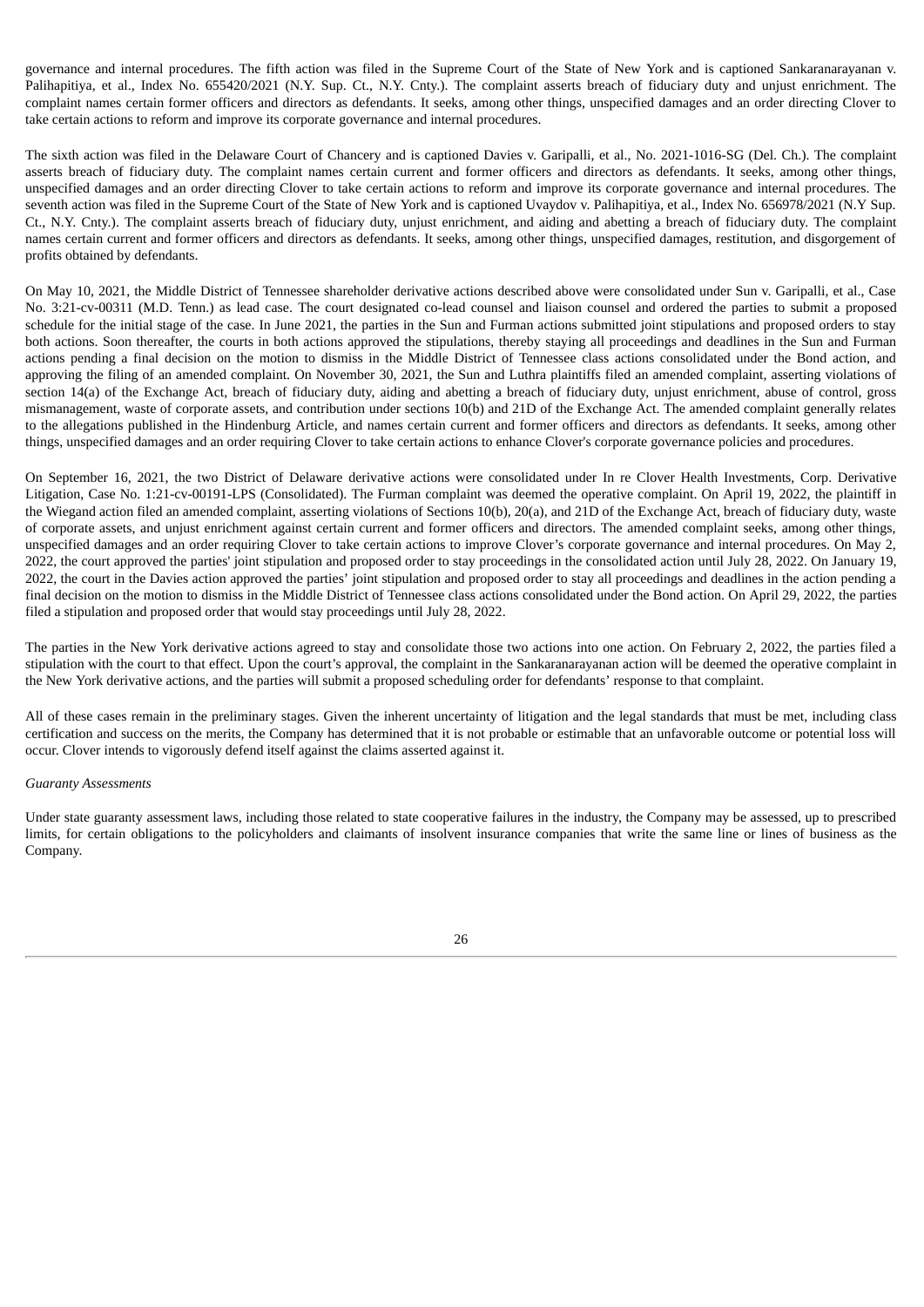#### **16. Non-Insurance**

In April 2021, the Company began participating in the DC Model, which utilizes a structured model intended to reduce expenditures and preserve or enhance quality of care for beneficiaries in Medicare fee-for-service (FFS). As a participating entity in the DC Model with a global risk arrangement, the Company assumes the responsibility of guaranteeing the performance of its care network. The DC Model is intended to reduce the administrative burden, support a focus on complex, chronically ill patients, and encourage physician organizations that have not typically participated in Medicare FFS to serve beneficiaries in Medicare FFS. The Company's operations in connection with the DC Model are included in the Non-Insurance operating segment. See Note 17 (Operating Segments) for additional information.

During the first quarter of 2022, the Company updated the names of its Medicare Advantage and Direct Contracting segments to the Insurance and Non-Insurance segments, respectively. As a result, the names of previous line items on our condensed consolidated balance sheet and income statement, such as Direct Contracting performance year receivable, Direct Contracting performance year obligation, Direct Contracting payable, and Direct Contracting revenue, were updated to Non-Insurance performance year receivable, Non-Insurance performance year obligation, Non-Insurance payable, and Non-Insurance revenue, respectively. These line items for the periods presented and comparative periods have not been modified with the exception of the updated names of the line items. For additional information, please see the Company's financial statements in the 2021 Form 10-K.

#### *Performance Guarantees*

Certain of the Company's arrangements with third-party providers require it to guarantee the performance of its care network to CMS, which, if not obtained, could potentially result in payment to CMS. The Non-Insurance performance year obligation and receivable are amortized on a straight-line basis for the amount that represents the completed performance. The Company is unable to estimate the maximum potential amount of future payments under the guarantee. This is attributable to the stop-loss arrangement and the corridors (tiered levels) in the arrangement. A certain percentage of these arrangements will still be the responsibility of the Company, in addition to a number of variables that are not reasonable for the Company to estimate, such as, but not limited to, risk ratings and benchmark trends that have an inestimable impact on the estimate of future payments.

For additional information, see Note 2 (Summary of Significant Accounting Policies) and Note 22 (Direct Contracting) in the 2021 Form 10-K.

The tables below include the financial statement impacts of the performance guarantee:

|                                                                                                                                                                   | <b>March 31, 2022</b> |                                             |
|-------------------------------------------------------------------------------------------------------------------------------------------------------------------|-----------------------|---------------------------------------------|
|                                                                                                                                                                   | (in thousands)        |                                             |
| Non-Insurance performance year receivable                                                                                                                         |                       | 1,760,144                                   |
| Non-Insurance performance year obligation $(1)$                                                                                                                   |                       | 1,780,297                                   |
| <sup>(1)</sup> This obligation represents the consideration due to providers, net of the shared savings or loss for the period and amortization of the liability. |                       |                                             |
|                                                                                                                                                                   |                       | Three months ended<br><b>March 31, 2022</b> |
|                                                                                                                                                                   |                       | (in thousands)                              |
| Amortization of the Non-Insurance performance year receivable                                                                                                     |                       | (586, 715)                                  |
| Amortization of the Non-Insurance performance year obligation                                                                                                     |                       | 586,715                                     |
| Non-Insurance revenue                                                                                                                                             |                       | 594,898                                     |

## **17. Operating Segments**

The Company manages its operations based on two reportable operating segments: Insurance and Non-Insurance. Through the Insurance segment, the Company provides PPO and HMO plans to Medicare Advantage members in several states. The Company's Non-Insurance segment consists of its operations in connection with its participation in CMS' Direct Contracting program. All other clinical services and all corporate overhead not included in the Insurance or Non-Insurance segments are included within Corporate/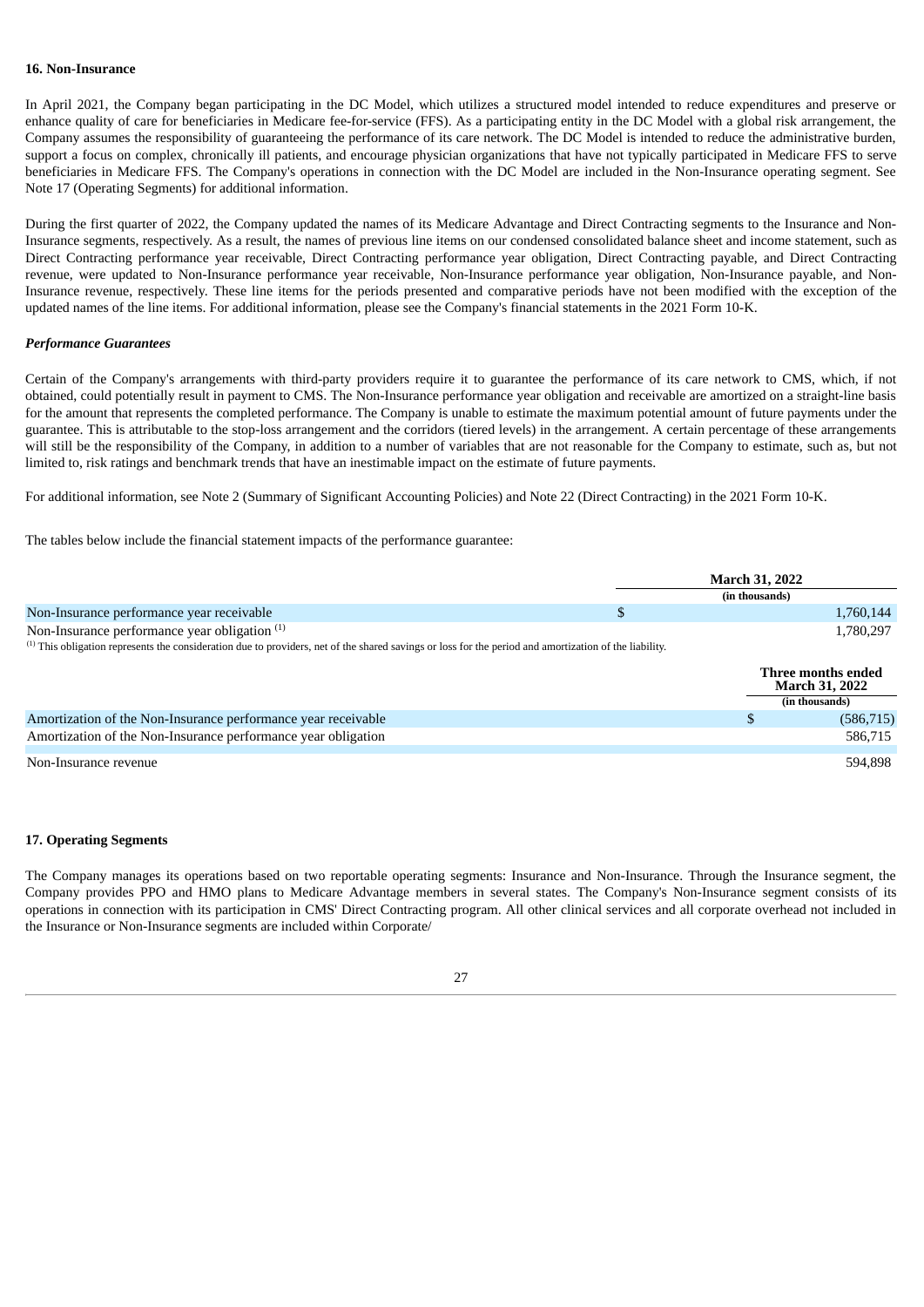Other. These segment groupings are consistent with information used by the Chief Executive Officer, the Company's chief operating decision maker, to assess performance and allocate resources.

During the first quarter of 2022, the Company updated the names of its Medicare Advantage and Direct Contracting segments to the Insurance and Non-Insurance segments, respectively. The Company believes that this approach better reflects each segment's current role and contribution to its business. There has been no change to the existing composition of these segments, and previously reported consolidated and segment-level financial results of the Company were not impacted by these changes.

The table below summarizes the Company's results by operating segment:

|                                                          | Insurance        | <b>Non-Insurance</b> | Corporate/Other |      | <b>Eliminations</b> | <b>Consolidated</b><br><b>Total</b> |
|----------------------------------------------------------|------------------|----------------------|-----------------|------|---------------------|-------------------------------------|
| Three months ended March 31, 2022                        |                  |                      | (in thousands)  |      |                     |                                     |
| Premiums earned, net (Net of ceded premiums of<br>\$119) | \$<br>278,169 \$ | $-$ \$               | $\frac{1}{2}$   | - \$ | $-$ \$              | 278,169                             |
| Non-Insurance revenue                                    |                  | 594,898              |                 |      |                     | 594,898                             |
| Other income                                             | 271              |                      | 27,399          |      | (26, 358)           | 1,312                               |
| Intersegment revenues                                    |                  |                      | 19,136          |      | (19, 136)           |                                     |
| Net medical claims incurred and other medical costs      | 268,126          | 593,999              | 2,628           |      | (3,031)             | 861,722                             |
| Gross profit                                             | 10,314           | 899                  | 43,907          |      | $(42, 463)$ \$      | 12,657                              |
|                                                          |                  |                      |                 |      |                     |                                     |
| Total assets                                             | 406,167          | 1,859,741 \$         | 1,113,735       |      | $(699,749)$ \$      | 2,679,894                           |

A reconciliation of the reportable segments' gross profit to the net loss included in the Condensed Consolidated Statements of Operations and Comprehensive Loss is as follows:

|                                     | Three months ended<br><b>March 31, 2022</b> |
|-------------------------------------|---------------------------------------------|
|                                     | (in thousands)                              |
| Gross profit                        | \$<br>12,657                                |
|                                     |                                             |
| Salaries and benefits               | 69,091                                      |
| General and administrative expenses | 57,697                                      |
| Premium deficiency reserve benefit  | (27, 657)                                   |
| Depreciation and amortization       | 826                                         |
| Interest expense                    | 403                                         |
| Gain on investment                  | (12, 394)                                   |
| Net loss                            | (75, 309)                                   |

## **18. Dividend Restrictions**

<span id="page-27-0"></span>The Company's regulated insurance subsidiaries are subject to regulations and standards in their respective jurisdictions. These standards, among other things, require these subsidiaries to maintain specified levels of statutory capital and limit the timing and amount of dividends and other distributions that may be paid to their parent companies. Therefore, the Company's regulated insurance subsidiaries' ability to declare and pay dividends is limited by state regulations including obtaining prior approval by the New Jersey Department of Banking and Insurance. As of March 31, 2022, and December 31, 2021, neither of the regulated insurance subsidiaries had paid any dividends.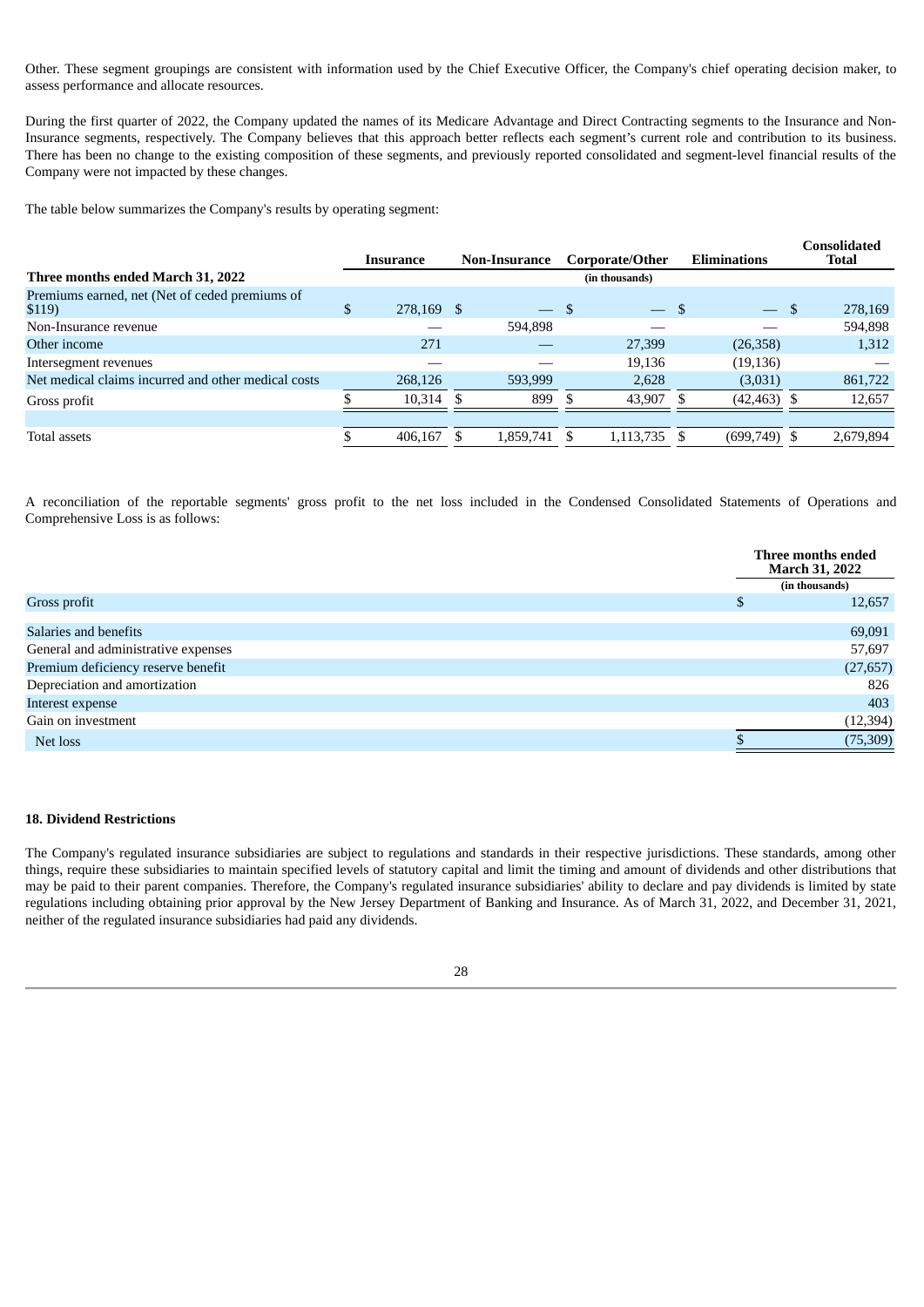#### **Item 2. Management's Discussion and Analysis of Financial Condition and Results of Operations**

The following discussion and analysis provides information that management believes is relevant to an assessment and understanding of our consolidated results of operations and financial condition. The discussion should be read in conjunction with the unaudited condensed consolidated financial statements and notes thereto for the three months ended March 31, 2022, contained in this Quarterly Report on Form 10-Q (the "Form 10-Q") and the consolidated financial statements and notes thereto for the year ended December 31, 2021, contained in the Company's Annual Report on Form 10-K for the year ended December 31, 2021, filed with the Securities and Exchange Commission (the "SEC") on February 28, 2022 (the "2021 Form 10-K"). This discussion contains forward-looking statements and involves numerous risks and uncertainties, including, but not limited to, those described in the "Risk Factors" section of the 2021 Form 10-K. Actual results may differ materially from those contained in any forward-looking statements. See "Cautionary Note Regarding Forward-Looking Statements" for additional information. Unless the context otherwise requires, references in this "Management's Discussion and Analysis of Financial Condition and Results of Operations" to "we," "us," "our," "Clover," "Clover Health," and the "Company" mean the business *and operations of Clover Health Investments, Corp. and its consolidated subsidiaries.*

## **Overview**

At Clover Health, we are singularly focused on creating great, sustainable healthcare to improve every life. We have centered our strategy on building and deploying technology that we believe will enable us to solve a significant data problem while avoiding the limitations of legacy approaches. By empowering physicians with access to data-driven, personalized insights at the point of care through our software platform, the Clover Assistant, we believe we can improve clinical decision making.

We operate Preferred Provider Organization (PPO) and Health Maintenance Organization (HMO) Medicare Advantage (MA) plans for Medicare-eligible consumers. We aim to provide great, affordable healthcare for all. We offer most members in our MA plans (the "members") the lowest average out-ofpocket costs for primary care provider co-pays, specialist co-pays, drug deductibles and drug costs in their markets. We deeply believe in providing our members provider choice, and we consider our PPO plan to be our flagship insurance plan. An important feature of our MA product is wide network access. We believe the use of the Clover Assistant and related data insights allows us to improve clinical decision-making through a highly scalable assetlight approach. As of March 31, 2022, we operated our MA plans in nine states and 209 counties, with 85,026 members.

On April 1, 2021, our subsidiary, Clover Health Partners, LLC (Health Partners), began participating as a Direct Contracting Entity (DCE) in the Global and Professional Direct Contracting Model (DC Model) of the Centers for Medicare and Medicaid Services (CMS), which will transition to the Accountable Care Organization Realizing Equity, Access, and Community Health Model (ACO Reach) in 2023. Our DCE assumes full risk (i.e., 100.0% shared savings and shared losses) for the total cost of care of aligned Original Medicare beneficiaries (the "Non-Insurance Beneficiaries" and, collectively with the members, "Lives under Clover Management" or the "beneficiaries"). Through our Direct Contracting operations, we focus on leveraging our technology platform, the Clover Assistant, to enhance healthcare delivery, reduce expenditures, and improve care for our Non-Insurance Beneficiaries. As of March 31, 2022, we had approximately 1,880 contracted participating providers who manage primary care for our Non-Insurance Beneficiaries. Additionally, as of March 31, 2022, we had approximately 1,560 preferred providers and preferred facilities in our DCE network. Our participation in the DC Model has enabled us to move beyond the MA market and target the Medicare fee-for-service (FFS) market, which is the largest segment of Medicare. We believe that expanding into the FFS market is not only a strategic milestone for Clover but also demonstrates the scalability of the Clover Assistant.

As of March 31, 2022, we were partnering with providers to care for 257,442 Lives under Clover Management, which included 85,026 Insurance members and 172,416 aligned Non-Insurance Beneficiaries.

#### **Recent Developments**

#### *Geographic Expansion*

In January 2022, we launched our MA plans in 101 new counties and an additional state, and we announced that membership in our MA plans had grown by over 25% versus the beginning of 2021. This expansion makes our MA plans available in a total of 209 counties across nine states. Additionally, after launching our DCE in eight states in April 2021, we have grown our Non-Insurance presence to 22 states in 2022.

#### *Subsidiary Updates*

On February 4, 2022, one of our subsidiaries, Clover Therapeutics Company (Clover TX), completed a private capital transaction in which it raised \$17.9 million. As a result, we reassessed our interest in Clover TX and determined that while Clover TX is a variable

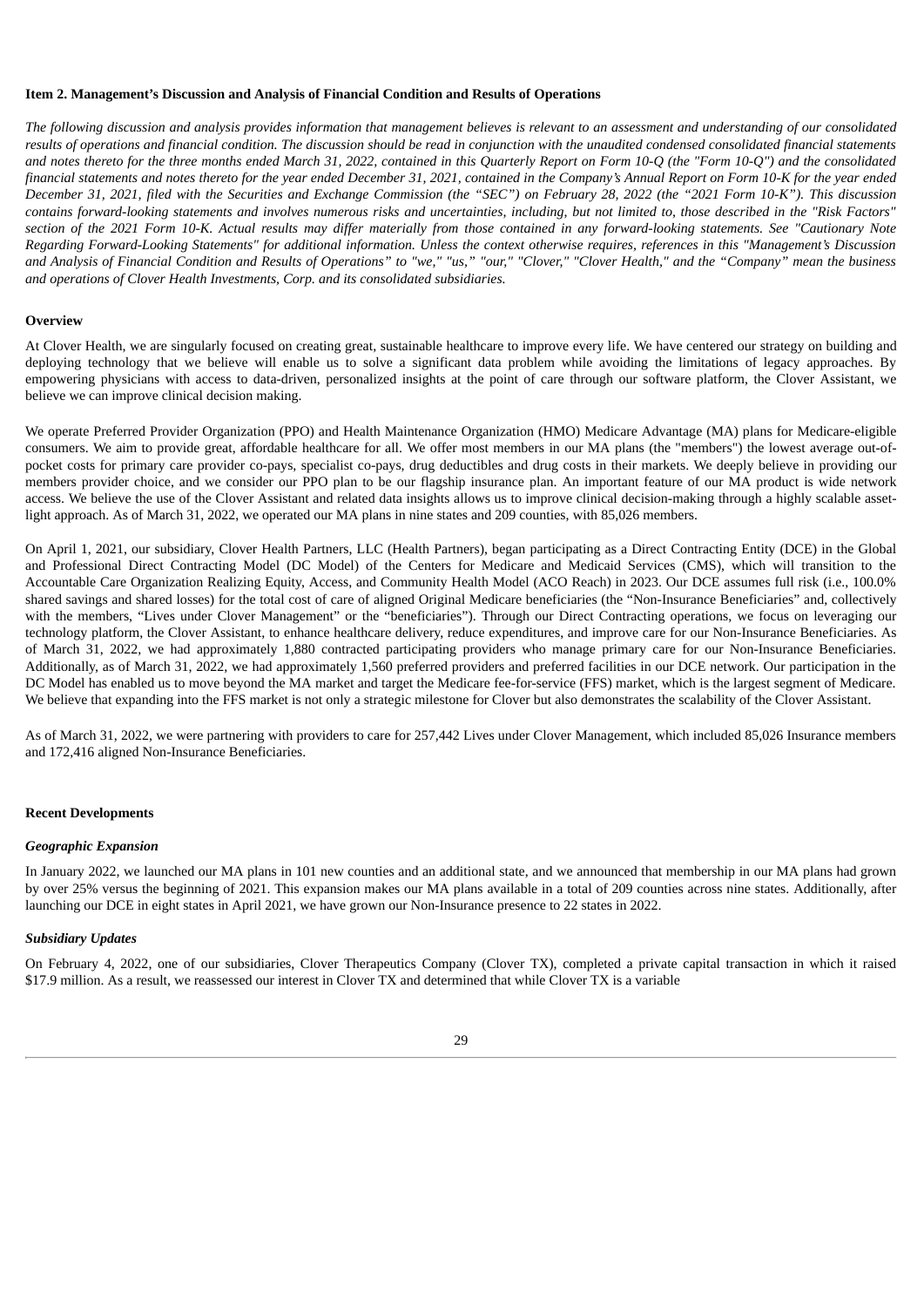interest entity (VIE), we are not considered the primary beneficiary of the VIE because we do not have the power to direct the activities of Clover TX that most significantly impact Clover TX's economic performance. However, we determined that we do have significant influence over Clover TX and, therefore, began accounting for our common stock investment in Clover TX using the equity method. Accordingly, we derecognized all of Clover TX's assets and liabilities from our balance sheet and our noncontrolling interest related to Clover TX, and recognized the retained common stock and preferred stock equity interests at fair values of \$3.7 million and \$4.9 million, respectively, which are included in equity method investment and other assets on the Condensed Consolidated Balance Sheets, and recognized a gain of \$12.4 million, which is included in gain on investment on the Condensed Consolidated Statements of Operations and Comprehensive Loss for the three months ended March 31, 2022.

Additionally, the Company's indirect wholly-owned subsidiary, Seek Insurance Services, Inc. (Seek), is in the process of winding down its operations.

## **Impact of COVID-19**

The societal and economic impact of the COVID-19 pandemic and its variants continues to evolve, and the ultimate impact on our business, results of operations, financial condition, and cash flows is uncertain and difficult to predict. The global pandemic has severely impacted businesses worldwide, including many in the health insurance sector.

We are continuing to monitor the ongoing financial impact of COVID-19 on our business and operations and are making adjustments accordingly. A large portion of our membership is elderly and generally in the high-risk category for COVID-19, and we have worked closely with our network of providers to ensure that members are receiving necessary care. During the first quarter of 2022 and all of 2021, we incurred elevated costs as compared to prior to the outbreak of the pandemic in 2020 to care for those members who have contracted the virus, and indirect costs attributable to the COVID-19 pandemic increased as well, as deferral of services and increased costs related to conditions that were exacerbated by a lack of diagnoses and treatment in the earlier periods of the pandemic contributed to increased utilization. Additionally, CMS increases inpatient hospital fees by 20.0% for any patient diagnosed with COVID-19 regardless of whether that patient was admitted directly for COVID-19 or for a different condition or procedure. This has impacted medical costs especially due to the widespread transmission of recent COVID-19 variants. We will continue to monitor the pandemic's emerging treatment-related trends as well as the impact on our beneficiaries. Additionally, CMS risk adjustment requires that a member's health issues be documented annually regardless of the permanence of the underlying causes. Historically, this documentation was required to be completed during an in-person visit with a patient. As part of relief measures adopted pursuant to the Coronavirus Aid, Relief, and Economic Security Act (the "CARES Act"), CMS is allowing documentation prepared during video visits with patients to serve as support for CMS risk adjustments. Due to fewer visits in 2020, the providers' ability to document health conditions accurately and formulate treatment plans was adversely impacted due to COVID-19. However, we experienced improvements in documentation in 2021 with increased utilization of health services, impacting our 2022 risk score, as anticipated. We believe that this increase in documentation has supported our provider partners with better diagnosis accuracy and improved care planning and that this will result in increased revenue and reduced medical care ratio (MCR).

## **Key Performance Measures of Our Operating Segments**

#### *Operating Segments*

We manage our operations based on two reportable operating segments: Insurance and Non-Insurance. Through our Insurance segment, we provide PPO and HMO plans to Medicare Advantage members in several states. Our Non-Insurance segment consists of our operations in connection with our participation in the Direct Contracting program, which will transition to the ACO Reach model in 2023. All other clinical services and all corporate overhead not included in the reportable segments are included within Corporate/Other.

These segment groupings are consistent with the information used by our Chief Executive Officer, our chief operating decision maker, to assess performance and allocate resources.

During the first quarter of 2022, we updated the names of our Medicare Advantage and Direct Contracting segments to the Insurance and Non-Insurance segments, respectively. We believe that this approach better reflects each segment's current role and contribution to its business. There has been no change to the existing composition of these segments, and previously reported consolidated and segment-level financial results of the Company were not impacted by these changes.

We review several key performance measures, discussed below, to evaluate our business and results, measure performance, identify trends, formulate plans, and make strategic decisions. We believe that the presentation of such metrics is useful to management and counterparties to model the performance of healthcare companies such as Clover.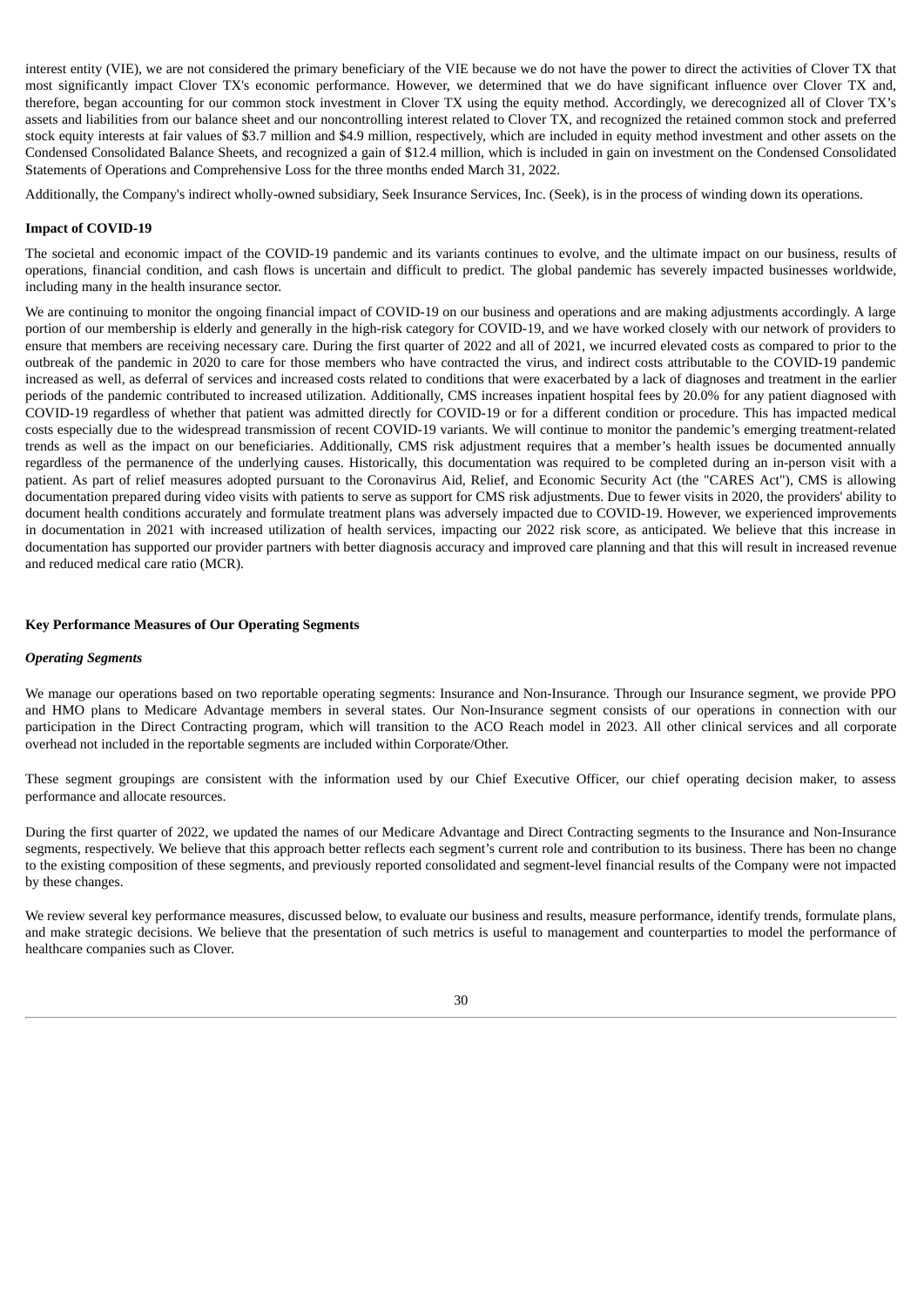#### *Insurance segment*

Through our Insurance segment, we provide PPO and HMO plans to members in several states. We seek to improve care and lower costs for our Insurance members by empowering providers with data-driven, personalized insights at the point of care through our software platform, the Clover Assistant.

| Three Months Ended March 31,                    | 2022 |              |  |                                                                 | 2021         |    |             |  |  |
|-------------------------------------------------|------|--------------|--|-----------------------------------------------------------------|--------------|----|-------------|--|--|
|                                                 |      | <b>Total</b> |  | <b>PMPM</b>                                                     | <b>Total</b> |    | <b>PMPM</b> |  |  |
|                                                 |      |              |  | (Premium and expense amounts in thousands, except PMPM amounts) |              |    |             |  |  |
| Insurance members as of period end $(\#)$       |      | 85,026       |  | N/A                                                             | 66.348       |    | N/A         |  |  |
| Premiums earned, gross                          |      | 278.288      |  | 1,094<br>-S                                                     | 199.500      | \$ | 1,006       |  |  |
| Premiums earned, net                            |      | 278,169      |  | 1,094                                                           | 199,376      |    | 1,005       |  |  |
| Insurance medical claim expense incurred, gross |      | 268,214      |  | 1,055                                                           | 215,307      |    | 1,085       |  |  |
| Insurance net medical claims incurred           |      | 268,126      |  | 1,054                                                           | 215,177      |    | 1,085       |  |  |
| Medical care ratio, gross <sup>(1)</sup>        |      | 96.4 %       |  | N/A                                                             | 107.9 %      |    | N/A         |  |  |
| Medical care ratio, net                         |      | 96.4         |  | N/A                                                             | 107.9        |    | N/A         |  |  |

 $(1)$  Defined as Insurance gross medical claims incurred divided by premiums earned, gross.

#### *Membership and associated premiums earned and medical claim expenses.*

We define new and returning members on a calendar year basis. Any member who is active on July 1 of a given year is considered a returning member in the following year. Any member who joins a Clover plan after July 1 in a given year is considered a new member for the entirety of the following calendar year. We view our number of members and associated PMPM premiums earned and medical claim expenses, in the aggregate and on a PMPM basis, as important metrics to assess our financial performance because member growth aligns with our mission, drives our total revenues, expands brand awareness, deepens our market penetration, creates additional opportunities to inform our data-driven insights to improve care and decrease medical claim expenses, and generates additional data to continue to improve the functioning of the Clover Assistant. Among other things, the longer a member is enrolled in one of our Insurance plans, the more data we collect and synthesize and the more actionable insights we generate. We believe these data-driven insights lead to better care delivery as well as improved identification and documentation of members' chronic conditions, helping to lower PMPM medical claim expenses.

## *Premiums earned, gross.*

Premiums earned, gross is the amount received, or to be received, for insurance policies written by us during a specific period of time without reduction for premiums ceded to reinsurance. We believe premiums earned, gross provides useful insight into the gross economic benefit generated by our business operations and allows us to evaluate our underwriting performance without regard to changes in our underlying reinsurance structure. Premiums earned, gross excludes the effects of premiums ceded to reinsurers, and therefore should not be used as a substitute for premiums earned, net, total revenue or any other measure presented in accordance with GAAP.

#### *Premiums earned, net.*

Premiums earned, net represents the earned portion of our premiums earned, gross, less the earned portion that is ceded to third-party reinsurers under our reinsurance agreements. Premiums are earned in the period in which members are entitled to receive services, and are net of estimated uncollectible amounts, retroactive membership adjustments, and any adjustments to recognize rebates under the minimum benefit ratios required under the Patient Protection and Affordable Care Act.

Premiums earned, gross is the amount received, or to be received, for insurance policies written by us during a specific period of time without reduction for premiums ceded to reinsurance. We earn premiums through our plans offered under contracts with CMS. We receive premiums from CMS on a monthly basis based on our actuarial bid and the risk-adjustment model used by CMS. Premiums anticipated to be received within twelve months based on the documented diagnostic criteria of our members are estimated and included in revenue for the period including the member months for which the payment is designated by CMS.

Premiums ceded is the amount of premiums earned, gross ceded to reinsurers. From time to time, we enter into reinsurance contracts to limit our exposure to potential losses as well as to provide additional capacity for growth. Under these agreements, the "reinsurer," agrees to cover a portion of the claims of another insurer, i.e., us, the "primary insurer," in return for a portion of their premium. Ceded earned premiums are earned over the reinsurance contract period in proportion to the period of risk covered. The volume of our ceded earned premium is impacted by the level of our premiums earned, gross and any decision we make to adjust our reinsurance agreements.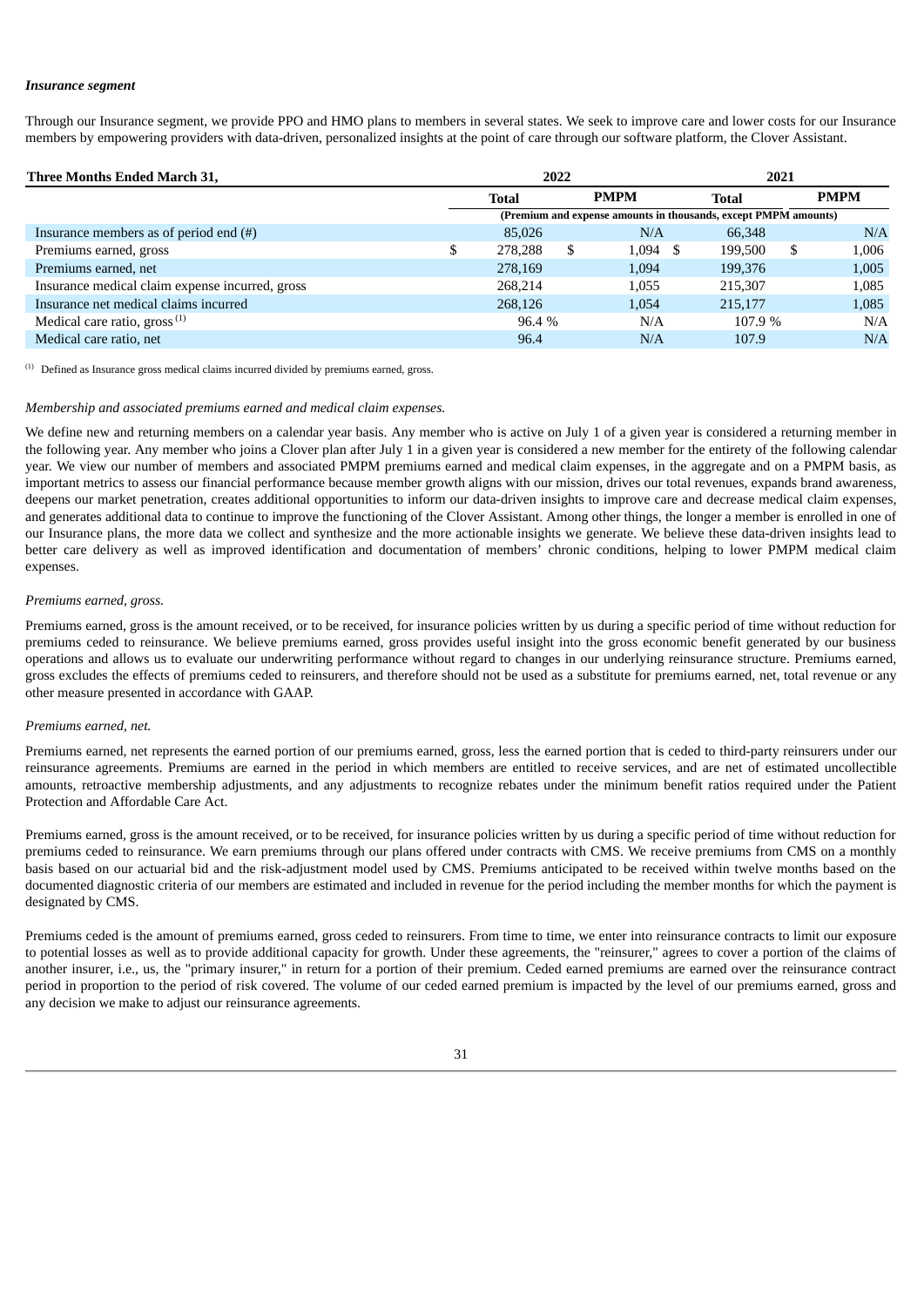## *Insurance gross medical claims incurred.*

Insurance gross medical claims incurred reflects claims incurred excluding amounts ceded to reinsurers and the costs associated with processing those claims. We believe gross medical claims incurred provides useful insight into the gross medical expense incurred by members and allows us to evaluate our underwriting performance without regard to changes in our underlying reinsurance structure.

Insurance gross medical claims incurred excludes the effects of medical claims and associated costs ceded to reinsurers, and therefore should not be used as a substitute for net claims incurred, total expenses or any other measure presented in accordance with GAAP.

## *Insurance net medical claims incurred.*

Insurance net medical claims incurred are our medical expenses and consists of the costs of claims, including the costs incurred for claims net of amounts ceded to reinsurers. We enter into reinsurance contracts to limit our exposure to potential catastrophic losses. These expenses generally vary based on the total number of members and their utilization rate of our services.

## *Medical care ratio, gross and net.*

We calculate our medical care ratio by dividing total Insurance medical claim expenses incurred by premiums earned, in each case on a gross or net basis, as the case may be, in a given period. We believe our MCR is an indicator of our gross margin for our Insurance plans and the ability of our Clover Assistant platform to capture and analyze data over time to generate actionable insights for returning members to improve care and reduce medical expenses.

## *Non-Insurance segment*

Our Non-Insurance segment consists of operations in connection with our participation in the Direct Contracting program, which we began in April 2021 and which will transition to the ACO Reach model in 2023. As part of our Non-Insurance operations, we empower providers with the Clover Assistant and offer a variety of programs aimed at reducing expenditures and preserving or enhancing the quality of care for our Non-Insurance Beneficiaries.

|                                                  | Three months ended March 31, 2022                              |             |       |  |  |  |  |
|--------------------------------------------------|----------------------------------------------------------------|-------------|-------|--|--|--|--|
|                                                  | <b>Total</b>                                                   | <b>PBPM</b> |       |  |  |  |  |
|                                                  | (Revenue and claims amounts in thousands, except PBPM amounts) |             |       |  |  |  |  |
| Non-Insurance Beneficiaries as of period end (#) | 172,416                                                        |             | N/A   |  |  |  |  |
| Non-Insurance revenue                            | 594.898                                                        |             | 1,140 |  |  |  |  |
| Non-Insurance net medical claims incurred        | 593,999                                                        |             | 1,138 |  |  |  |  |
| Non-Insurance $MCR^{(1)}$                        | 99.8%                                                          |             | N/A   |  |  |  |  |

 $<sup>(1)</sup>$  Defined as Non-Insurance net medical claims incurred divided by Non-Insurance revenue.</sup>

## *Non-Insurance Beneficiaries.*

A Non-Insurance Beneficiary is defined as an eligible Original Medicare covered life that has been aligned to our DCE, Health Partners, via attribution to a DCE-participating provider through alignment based on claims data or by beneficiary election through voluntary alignment. A beneficiary alignment is effective as of the first of the month, for the full calendar month, regardless of whether eligibility is lost during the course of the month.

## *Non-Insurance revenue.*

Non-Insurance revenue represents CMS' total expense incurred for medical services provided on behalf of Non-Insurance Beneficiaries during months in which they were alignment eligible during the performance year. Non-Insurance revenue is calculated by taking the sum of the capitation payments made to us for services within the scope of our capitation arrangement and FFS payments made to providers directly from CMS. Non-Insurance revenue is also known in the DC Model as performance year expenditures and is the primary component used to calculate shared savings or shared loss versus the performance year benchmark. Non-Insurance revenue includes a direct reduction or increase of shared savings or loss, as applicable. Premiums and recoupments incurred in direct relation to the DC Model are recognized as a reduction or increase in Non-Insurance revenue, as applicable. We believe Non-Insurance revenue provides useful insight into the gross economic benefit generated by our business operations and allows us to evaluate our performance without regard to changes in our underlying reinsurance structure.

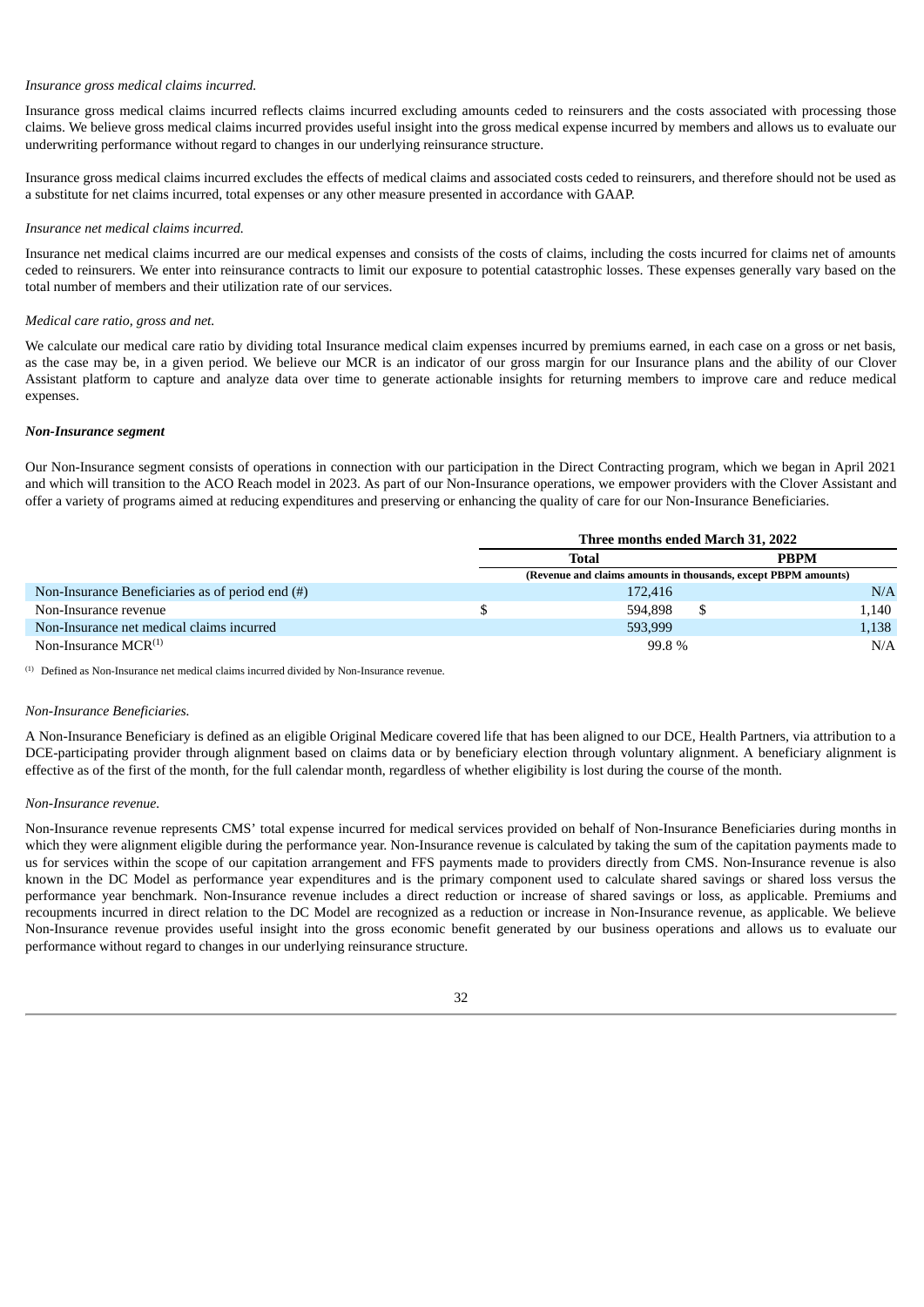#### *Non-Insurance net medical claims incurred.*

Non-Insurance net medical claims incurred consists of the total incurred expense that CMS and we will remit for medical services provided on behalf of Non-Insurance Beneficiaries during the months in which they are alignment eligible and aligned to the DCE. Additionally, Non-Insurance net medical claims incurred is inclusive of fees paid to providers for Clover Assistant usage, care coordination, and any shared savings or shared loss agreements with providers.

#### *Non-Insurance MCR.*

We calculate our MCR by dividing Non-Insurance net medical claims incurred by Non-Insurance revenue in a given period. We believe our MCR is an indicator of our gross profitability and the ability to capture and analyze data over time to generate actionable insights for returning beneficiaries to improve care and reduce medical expenses.

## **Results of Operations**

## *Comparison of the Three Months Ended March 31, 2022 and 2021*

The following table summarizes our consolidated results of operations for the three months ended March 31, 2022 and 2021. The period-to-period comparison of results is not necessarily indicative of results for future periods.

|                                                                                                                                     | <b>Three Months Ended March</b><br>31, |                   |      |            |    |           | <b>Change between</b><br>2022 and 2021 |
|-------------------------------------------------------------------------------------------------------------------------------------|----------------------------------------|-------------------|------|------------|----|-----------|----------------------------------------|
|                                                                                                                                     |                                        | 2022              |      | 2021       |    | $($)$     | (%)                                    |
|                                                                                                                                     |                                        | (\$ in thousands) |      |            |    |           |                                        |
| Revenues                                                                                                                            |                                        |                   |      |            |    |           |                                        |
| Premiums earned, net (Net of ceded premiums of \$119 and \$124 for the three months<br>ended March 31, 2022 and 2021, respectively) | \$                                     | 278,169           | - \$ | 199,376 \$ |    | 78.793    | 39.5 %                                 |
| Non-Insurance revenue                                                                                                               |                                        | 594.898           |      |            |    | 594,898   |                                        |
| Other income                                                                                                                        |                                        | 1,312             |      | 949        |    | 363       | 38.3                                   |
| <b>Total revenues</b>                                                                                                               |                                        | 874,379           |      | 200,325    |    | 674,054   | 336.5                                  |
| <b>Operating expenses</b>                                                                                                           |                                        |                   |      |            |    |           |                                        |
| Net medical claims incurred                                                                                                         |                                        | 861,722           |      | 214,420    |    | 647,302   | 301.9                                  |
| Salaries and benefits                                                                                                               |                                        | 69,091            |      | 66,024     |    | 3,067     | 4.6                                    |
| General and administrative expenses                                                                                                 |                                        | 57,697            |      | 38,618     |    | 19,079    | 49.4                                   |
| Premium deficiency reserve benefit                                                                                                  |                                        | (27, 657)         |      |            |    | (27, 657) |                                        |
| Depreciation and amortization                                                                                                       |                                        | 826               |      | 160        |    | 666       | 416.3                                  |
| Other expense                                                                                                                       |                                        |                   |      | 191        |    | (191)     |                                        |
| Total operating expenses                                                                                                            |                                        | 961,679           |      | 319,413    |    | 642,266   | 201.1                                  |
| Loss from operations                                                                                                                |                                        | (87,300)          |      | (119,088)  |    | 31,788    | (26.7)                                 |
| Change in fair value of warrants payable                                                                                            |                                        |                   |      | (85,506)   |    | 85,506    |                                        |
| Interest expense                                                                                                                    |                                        | 403               |      | 1,175      |    | (772)     | (65.7)                                 |
| Amortization of notes and securities discount                                                                                       |                                        |                   |      | 13,660     |    | (13,660)  |                                        |
| Gain on investment                                                                                                                  |                                        | (12, 394)         |      |            |    | (12, 394) |                                        |
| Net loss                                                                                                                            |                                        | (75, 309)         | S.   | (48,417)   | -S | (26, 892) | 55.5 %                                 |

Not presented because the prior period amount is zero or the amount for the line item changed from a gain to a loss (or vice versa) and thus yields a result that is not meaningful.

## *Premiums Earned, Net*

Premiums earned, net increased \$78.8 million, or 39.5%, to \$278.2 million for the three months ended March 31, 2022, compared to the three months ended March 31, 2021. The increase was primarily due to membership growth of 28.2% from 66,348 Insurance members at March 31, 2021, to 85,026 Insurance members at March 31, 2022. Additional risk adjustment revenue of \$22.6 million was recognized during the three months ended March 31, 2022.

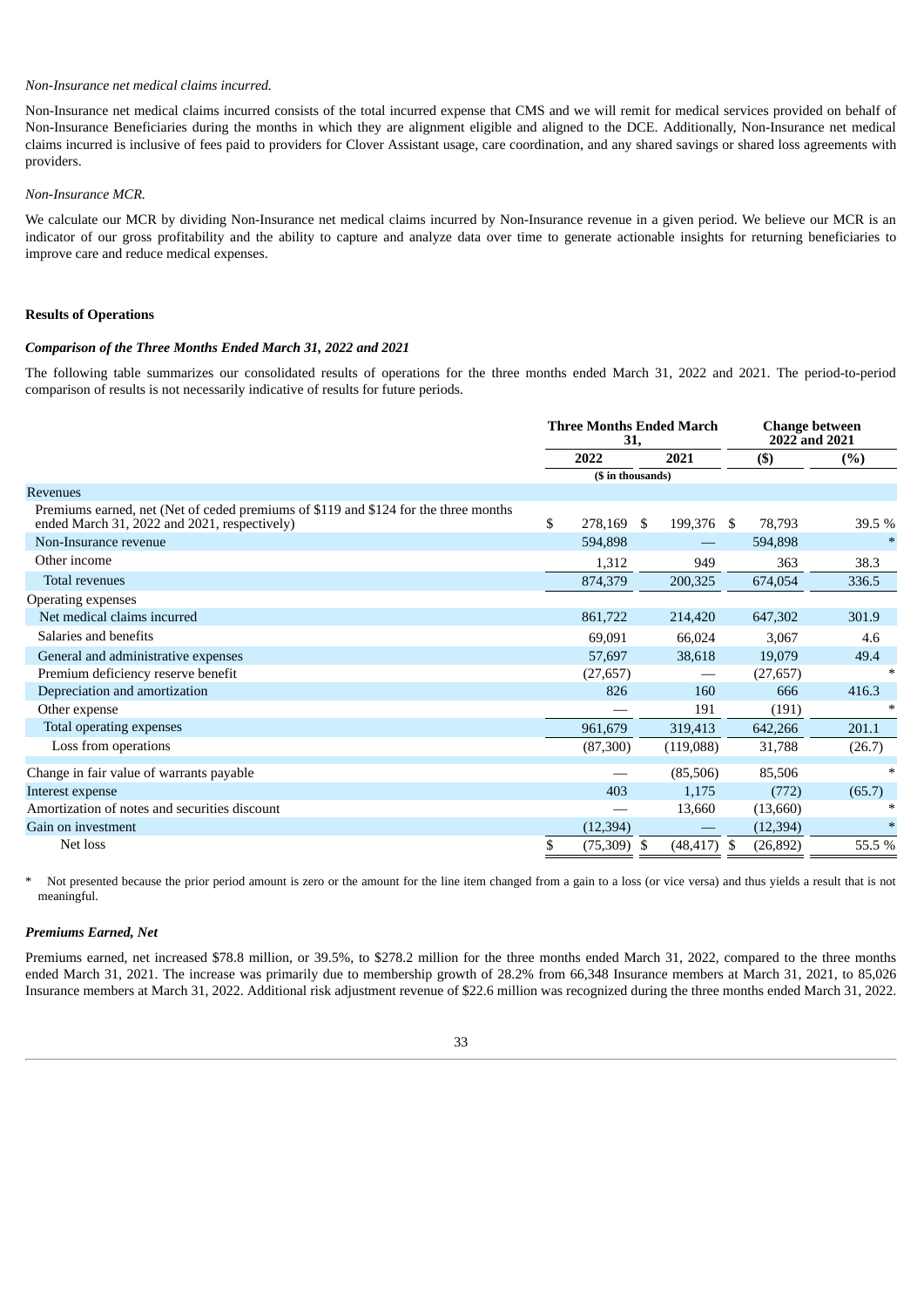## *Non-Insurance Revenue*

Our participation in Direct Contracting launched in April 2021. Our Non-Insurance revenue was \$594.9 million for the three months ended March 31, 2022. This revenue was attributable to the alignment of Original Medicare beneficiaries to our DCE, which numbered 172,416 at March 31, 2022.

## *Other Income*

Other income increased \$0.4 million, or 38.3%, to \$1.3 million for the three months ended March 31, 2022, compared to the three months ended March 31, 2021. The increase was due to higher net investment income and higher commission income.

## *Net Medical Claims Incurred*

Net medical claims incurred increased \$647.3 million, or 301.9%, to \$861.7 million for the three months ended March 31, 2022, compared to the three months ended March 31, 2021. The increase was primarily associated with net medical claims attributable to our Non-Insurance Beneficiaries of \$594.0 million for the three months ended March 31, 2022, as compared to \$0 for the three months ended March 31, 2021, prior to the launch of the Direct Contracting program, and an increase of \$52.9 million in net medical claims attributable to our Insurance members, which was primarily driven by an increase in Insurance Members.

## *Salaries and Benefits*

Salaries and benefits increased \$3.1 million, or 4.6%, to \$69.1 million for the three months ended March 31, 2022, compared to the three months ended March 31, 2021. The increase was primarily driven by increased headcount, partially offset by a \$2.1 million decrease in stock-based compensation expense.

## *General and Administrative Expenses*

General and administrative expenses increased \$19.1 million, or 49.4%, to \$57.7 million for the three months ended March 31, 2022, compared to the three months ended March 31, 2021. The increase was driven in part by increases in legal and other professional fees to support our growth and public company costs, including costs associated with obtaining and maintaining directors' and officers' liability insurance. Legal and professional fees increased \$6.1 million for the three months ended March 31, 2022, compared to the three months ended March 31, 2021. Residual commissions, which are attributable to members retained by the Company from the previous plan year, increased by \$4.1 million. For the three months ended March 31, 2022, we recognized \$11.8 million of deferred acquisition costs related to the acquisition of new members, compared to \$1.8 million for the three months ended March 31, 2021. These increases were offset by decreases in marketing material expenses of \$1.1 million, broker events expenses of \$0.2 million, and research and development costs of \$0.1 million.

## *Premium Deficiency Reserve Benefit*

A \$27.7 million premium deficiency reserve benefit was recorded for the three months ended March 31, 2022, associated with amortization of the reserve that was deemed necessary as of the end of fiscal year 2021 for fiscal year 2022. There was no premium deficiency reserve amortization for the three months ended March 31, 2021, as there was no reserve recorded as of the end of fiscal year 2020 for fiscal year 2021.

## *Change in Fair Value of Warrants Payable*

There was no change in fair value of warrants payable to report for the three months ended March 31, 2022, as there were no warrants outstanding. There was a decrease of \$85.5 million for the three months ended March 31, 2021, due to the mark-to-market adjustment of the Public Warrants and Private Placement Warrants recognized for the three months ended March 31, 2021. For additional information, see Note 5 (Fair Value Measurements) and Note 13 (Warrants Payable) in our 2021 Form 10-K.

## *Interest Expense*

Interest expense decreased \$0.8 million, or 65.7%, to \$0.4 million for the three months ended March 31, 2022, compared to the three months ended March 31, 2021, primarily related to the voluntary prepayment and termination of the remaining principal and interest associated with our Term Loan Notes.

## *Amortization of Notes and Securities Discounts*

In 2021, all of our outstanding warrants were exercised or redeemed by us, and we voluntarily prepaid and terminated the remaining principal and interest on our Term Loans, thereby reducing the amortization of notes and securities discounts to none for the three months ended March 31, 2022, as compared to \$13.7 million for the three months ended March 31, 2021.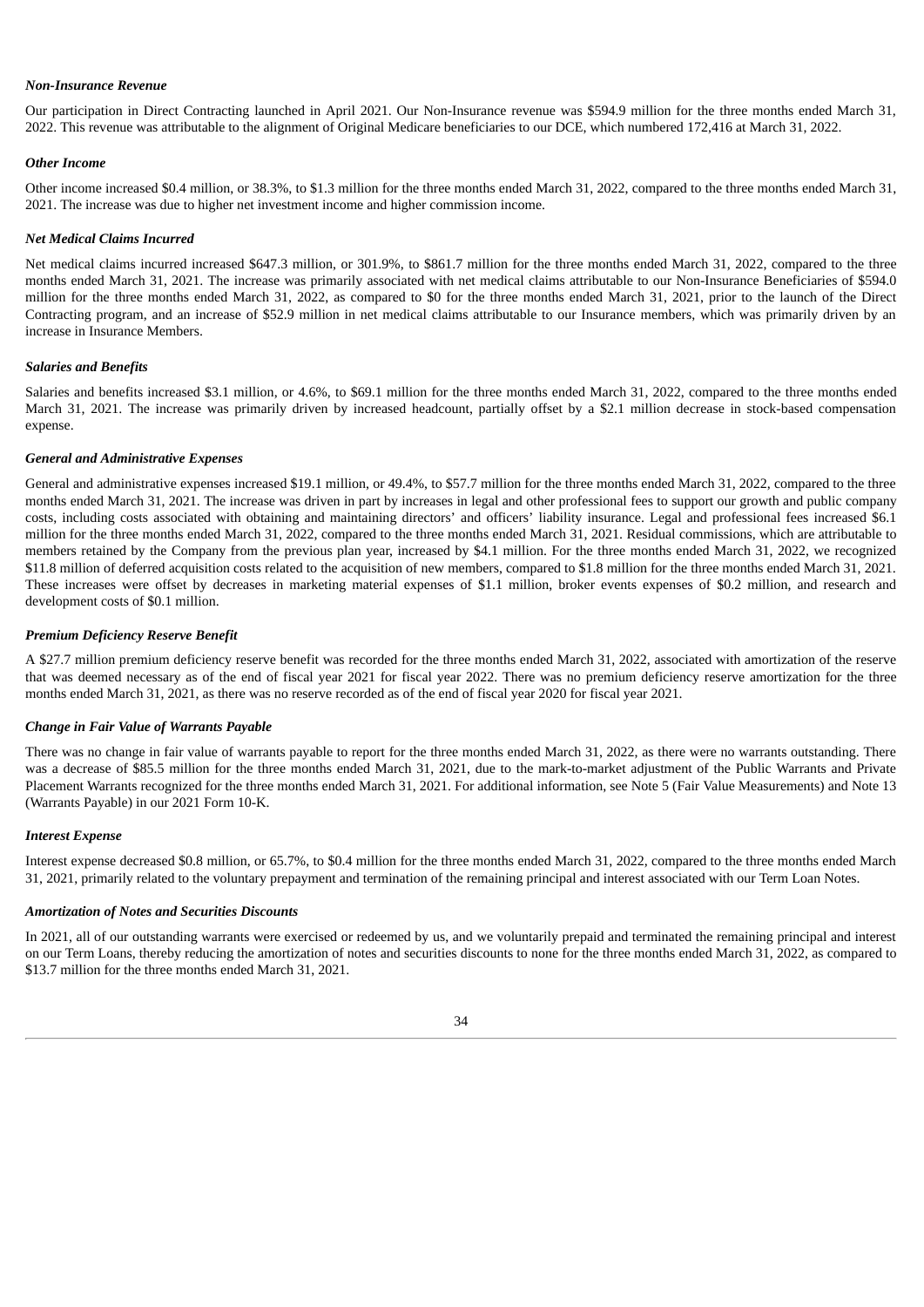## *Gain on Investment*

In February 2022, one of our subsidiaries, Clover Therapeutics (Clover TX) completed a private capital transaction in which it raised \$17.9 million from the issuance of 16,210,602 shares of its preferred stock. After evaluating our ownership interest in Clover TX, we began applying the equity method of accounting during the three months ended March 31, 2022, and recorded a gain on investment of \$12.4 million, which is attributable to our proportionate share of the gain on equity of that entity.

## **Liquidity and Capital Resources**

We manage our liquidity and financial position in the context of our overall business strategy. We continually forecast and manage our cash, investments, working capital balances, and capital structure to meet the short-term and long-term obligations of our businesses while seeking to maintain liquidity and financial flexibility.

As of March 31, 2022, we had cash, cash equivalents, and short-term investments of \$486.1 million. Additionally, as of March 31, 2022, we had \$236.8 million of available-for-sale and held-to-maturity investment securities, and an outstanding balance of \$22.4 million on convertible notes issued by Seek. Our cash equivalents, short-term investments, and investment securities consist primarily of money market funds and U.S. government debt securities.

Since inception, we have financed our operations primarily from the proceeds we received through public and private sales of equity securities, funds received in connection with the Business Combination, issuances of convertible notes, premiums earned under our MA plans, borrowings under our term loan facility and, most recently, with our Non-Insurance revenues. We expect that our cash, cash equivalents, short-term investments, and our current projections of cash flows, taken together, will be sufficient to meet our projected operating and regulatory requirements for the next 12 months based on our current plans. Our future capital requirements will depend on many factors, including our needs to support our business growth, to respond to business opportunities, challenges or unforeseen circumstances, or for other reasons. We may be required to seek additional equity or debt financing to provide the capital required to maintain or expand our operations. Any future equity financing may be dilutive to our existing investors, and any future debt financing may include debt service requirements and financial and other restrictive covenants that may constrain our operations and growth strategies. In the event that additional financing is required from outside sources, we may not be able to raise it on terms acceptable to us, or at all. If we are unable to raise additional capital when desired, our business, results of operations, and financial condition would be adversely affected.

We operate as a holding company in a highly regulated industry. As such, we may receive dividends and administrative expense reimbursements from our subsidiaries, two of which are subject to regulatory restrictions. We continue to maintain significant levels of aggregate excess statutory capital and surplus in our state-regulated insurance subsidiaries. Cash, cash equivalents, and short-term investments at the parent company, Clover Health Investments, Corp., were \$241.9 million and \$350.9 million as of March 31, 2022, and December 31, 2021, respectively. This decrease at the parent company primarily reflects operating expenses and capital contributions made to our regulated insurance subsidiaries. Our unregulated subsidiaries held \$97.2 million and \$52.2 million of cash, cash equivalents, and short-term investments as of March 31, 2022, and December 31, 2021, respectively. Our regulated insurance subsidiaries held \$147.0 million and \$190.7 million of cash, cash equivalents, and short-term investments as of March 31, 2022, and December 31, 2021, respectively. Additionally, our regulated insurance subsidiaries held \$134.2 million and \$118.0 million of available-for-sale and held-to-maturity investment securities as of March 31, 2022, and December 31, 2021, respectively. Our use of operating cash derived from our unregulated subsidiaries is generally not restricted by departments of insurance (or comparable state regulatory agencies). Our regulated insurance subsidiaries have not paid dividends to the parent, and applicable insurance laws restrict the ability of our regulated insurance subsidiary to declare and pay dividends to the parent. Insurance regulators have broad powers to prevent reduction of statutory surplus to inadequate levels, and there is no assurance that dividends of the maximum amounts calculated under any applicable formula would be permitted. State insurance regulatory authorities that have jurisdiction over the payment of dividends by our regulated insurance subsidiary may in the future adopt statutory provisions more restrictive than those currently in effect.

For a detailed discussion of our regulatory requirements, including aggregate statutory capital and surplus as well as dividends paid from the subsidiaries to the parent, please refer to Notes 24, 25, and 26 in our 2021 Form 10-K.

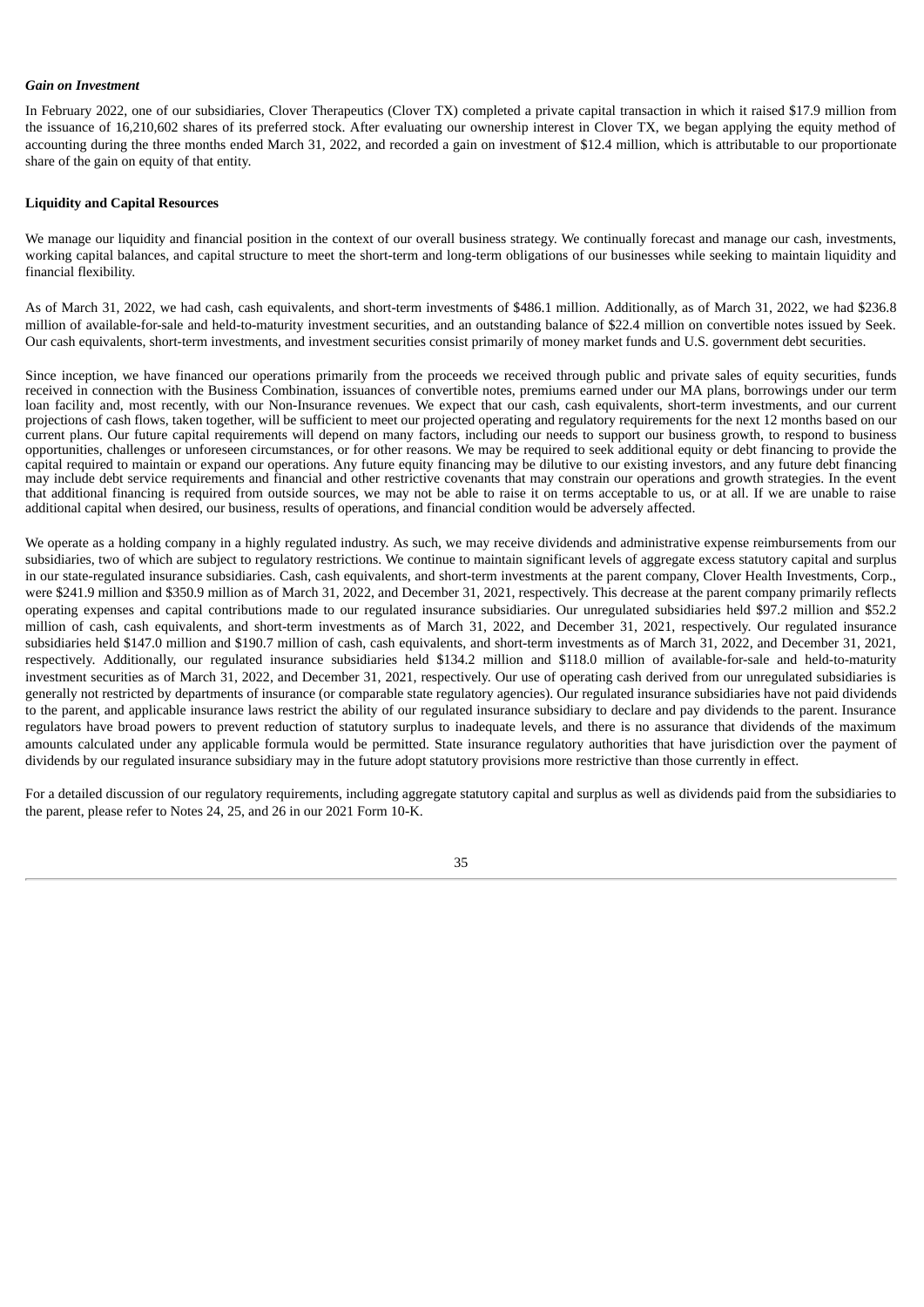## **Cash Flows**

The following table summarizes our condensed consolidated cash flows for the three months ended March 31, 2022 and 2021.

| Three Months Ended March 31,                        | 2022          | 2021           |
|-----------------------------------------------------|---------------|----------------|
|                                                     |               | (in thousands) |
| <b>Cash Flows Data:</b>                             |               |                |
| Net cash used in operating activities               | $(57,042)$ \$ | (92, 869)      |
| Net cash provided by (used in) investing activities | 36,513        | (257, 476)     |
| Net cash (used in) provided by financing activities | (5,608)       | 662,504        |
| (Decrease) increase in cash and cash equivalents    | (26, 137)     | 312,159        |

## *Cash Requirements*

Our cash requirements within the next twelve months include medical claims payable, accounts payable and accrued liabilities, current liabilities, purchase commitments, and other obligations. We expect the cash required to meet these obligations to be primarily generated through cash flows from current operations and cash available for general corporate use.

## *Operating Activities*

Our largest source of operating cash flows is capitated payments from CMS. Our primary uses of cash from operating activities are payments for medical benefits and payments of operating expenses.

For the three months ended March 31, 2022, net cash used in operating activities was \$57.0 million, which reflects net loss of \$75.3 million. Non-cash activities included a \$40.6 million charge to stock-based compensation expense, \$27.7 million amortization of the 2022 premium deficiency reserve, and a \$12.4 million gain on investment related to the change in the equity structure of Clover TX. Payments due to CMS related to our Non-Insurance operations increased by \$43.2 million. Change in our working capital included an increase in unpaid claims of \$25.3 million.

For the three months ended March 31, 2021, net cash used in operating activities was \$92.9 million, which reflects a net loss of \$48.4 million. Non-cash activities primarily consisted of a \$85.5 million gain as a result of the change in fair value of warrants payable and \$42.7 million of stock-based compensation expense.

## *Investing Activities*

Net cash used in investing activities for the three months ended March 31, 2022, of \$36.5 million was primarily due to \$113.1 million used to purchase investment securities, offset by \$150.0 million provided from the sale and maturity of investment securities.

Net cash provided by investing activities for the three months ended March 31, 2021, of \$257.5 million was primarily due to \$274.9 million used to purchase investment securities, partially offset by \$17.5 million provided from the sale and maturity of investment securities.

For additional information regarding our investing activities, please refer to Note 3 (Investment Securities) to our condensed consolidated financial statements included in this Form 10-Q.

## *Financing Activities*

Net cash used in financing activities for the three months ended March 31, 2022, of \$5.6 million was primarily the result of the acquisition of \$5.9 million in treasury stock.

Net cash provided by financing activities for the three months ended March 31, 2021, of \$662.5 million was the result of \$666.2 million in proceeds from the reverse capitalization in connection with the Business Combination, net of transaction costs, and \$1.3 million in proceeds from the issuance of common stock, offset by \$5.0 million in principal payments on our outstanding Term Loan Notes.

## **Financing Arrangements**

There have been no material changes to our financing arrangements as of March 31, 2022, as compared to those disclosed in our 2021 Form 10-K.

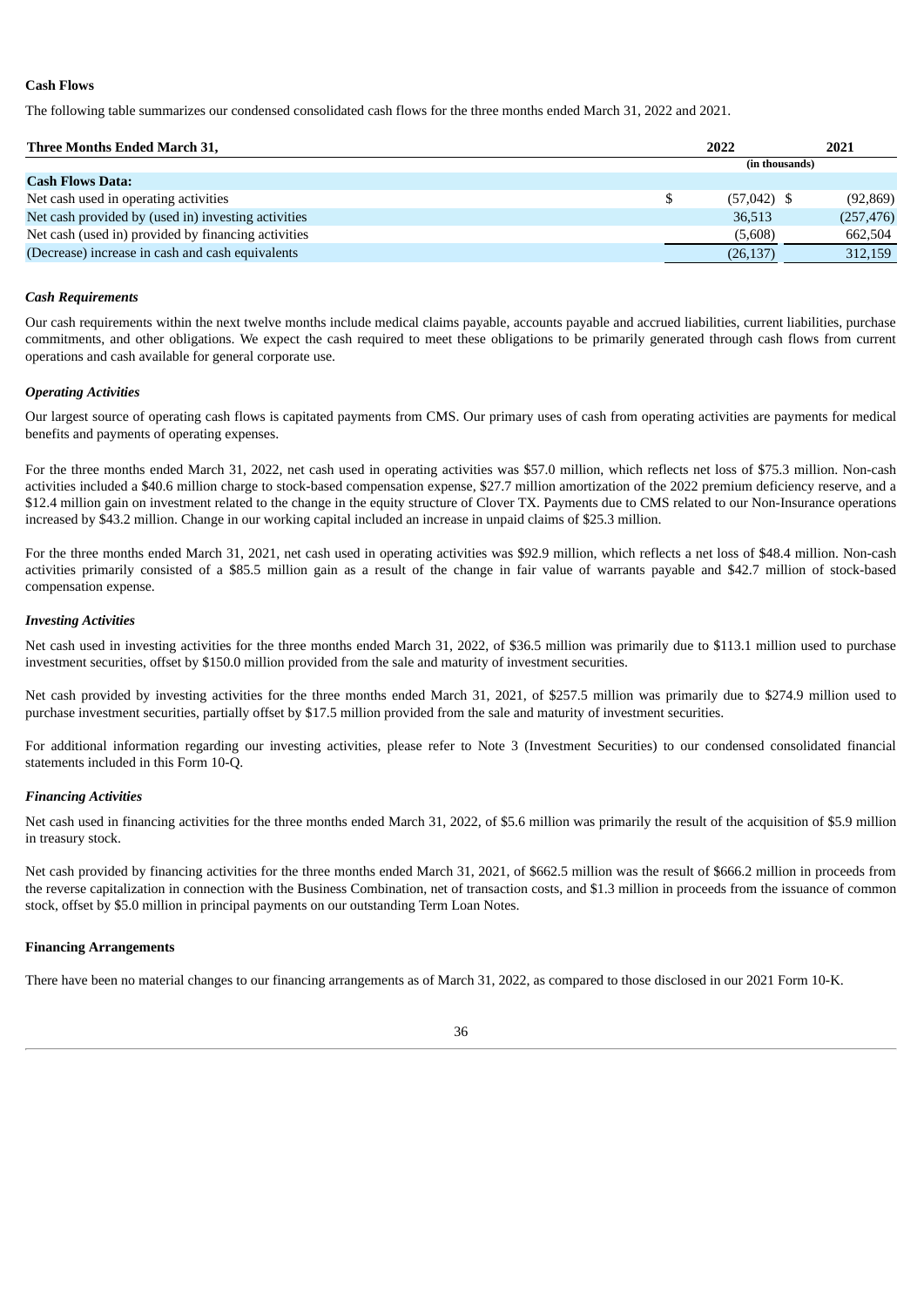#### **Contractual Obligations and Commitments**

We believe that funds from future operating cash flows, cash, and investments will be sufficient for future operations and commitments, and for capital acquisitions and other strategic transactions, over at least the next 12 months.

Material cash requirements from known contractual obligations and commitments as of March 31, 2022 include: (1) the recognition of a performance guarantee of \$1,780.3 million in connection with the Company's participation in the DC Model, (2) operating lease obligations of \$7.4 million, and (3) the outstanding principal balance related to the convertible note entered into by Seek, our indirect wholly-owned subsidiary, on September 25, 2020, for an aggregate principal amount of \$20.0 million. These commitments are associated with contracts that were enforceable and legally binding as of March 31, 2022, and that specified all significant terms, including fixed or minimum serves to be used, fixed, minimum, or variable price provisions, and the approximate timing of the actions under the contracts. There were no other material cash requirements from known contractual obligations and commitments. For additional information regarding our remaining estimated contractual obligations and commitments, see Note 8 (Notes and Securities Payable), Note 15 (Commitments and Contingencies), and Note 16 (Non-Insurance) to Financial Statements in this report, and Note 16 (Leases) in the 2021 Form 10-K.

#### **Indemnification Agreements**

In the ordinary course of business, we enter into agreements, with various parties (providers, vendors, consultants, etc.), of varying scope and terms pursuant to which we may agree to defend, indemnify, and hold harmless the other parties from any claim, demand, loss, lawsuit, settlement, judgment, fine, or other liability, and all related expenses which may accrue there from (including reasonable attorney's fees), arising from or in connection with third party claims, including, but not limited to, negligence, recklessness, willful misconduct, fraud, or otherwise wrongful act or omission with respect to our obligations under the applicable Agreement.

#### **Off-balance Sheet Arrangements**

We do not have any off-balance sheet arrangements, as defined by applicable regulations of the SEC, that are reasonably likely to have a current or future material effect on our financial condition, results of operations, liquidity, capital expenditures, or capital resources.

## **Critical Accounting Policies and Estimate**

We believe that the accounting policies and estimates involve a significant degree of judgment and complexity. There have been no significant changes in our critical accounting policies and estimates during the three months ended March 31, 2022, as compared to the critical accounting policies and estimates disclosed in the section titled "Management's Discussion and Analysis of Financial Condition and Results of Operations" included in the 2021 Form 10-K.

For recently adopted accounting pronouncements, see Note 2 (Summary of Significant Accounting Policies) to the Financial Statements in this Form 10-Q.

#### **Recently Issued and Adopted Accounting Pronouncements**

See Note 2 (Summary of Significant Accounting Policies) to the Financial Statements in this report for a discussion of accounting pronouncements recently adopted and recently issued accounting pronouncements not yet adopted and their potential impact to our financial statements.

#### **Item 3. Quantitative and Qualitative Disclosures About Market Risk**

Market risk is the risk of economic losses due to adverse changes in the estimated fair value of a financial instrument as the result of changes in equity prices, interest rates, foreign currency exchange rates and commodity prices. Our consolidated balance sheets include assets and liabilities with estimated fair values that are subject to market risk. Our primary market risk has been interest rate risk associated with investments in instruments with fixed maturities. We do not have material exposure to commodity risk.

We are also exposed to credit risk on our investment portfolio. We manage the exposure to credit risk in our portfolio by investing in high quality securities and diversifying our holdings.

We monitor our investment portfolio to ensure that credit risk does not exceed prudent levels. Our investment policy is focused on preservation of capital, liquidity and earning a modest yield. Substantially all of our investment portfolio is invested in U.S. Treasury fixed maturity securities. As of March 31, 2022, none of our fixed maturity securities portfolio was unrated or rated below investment grade.

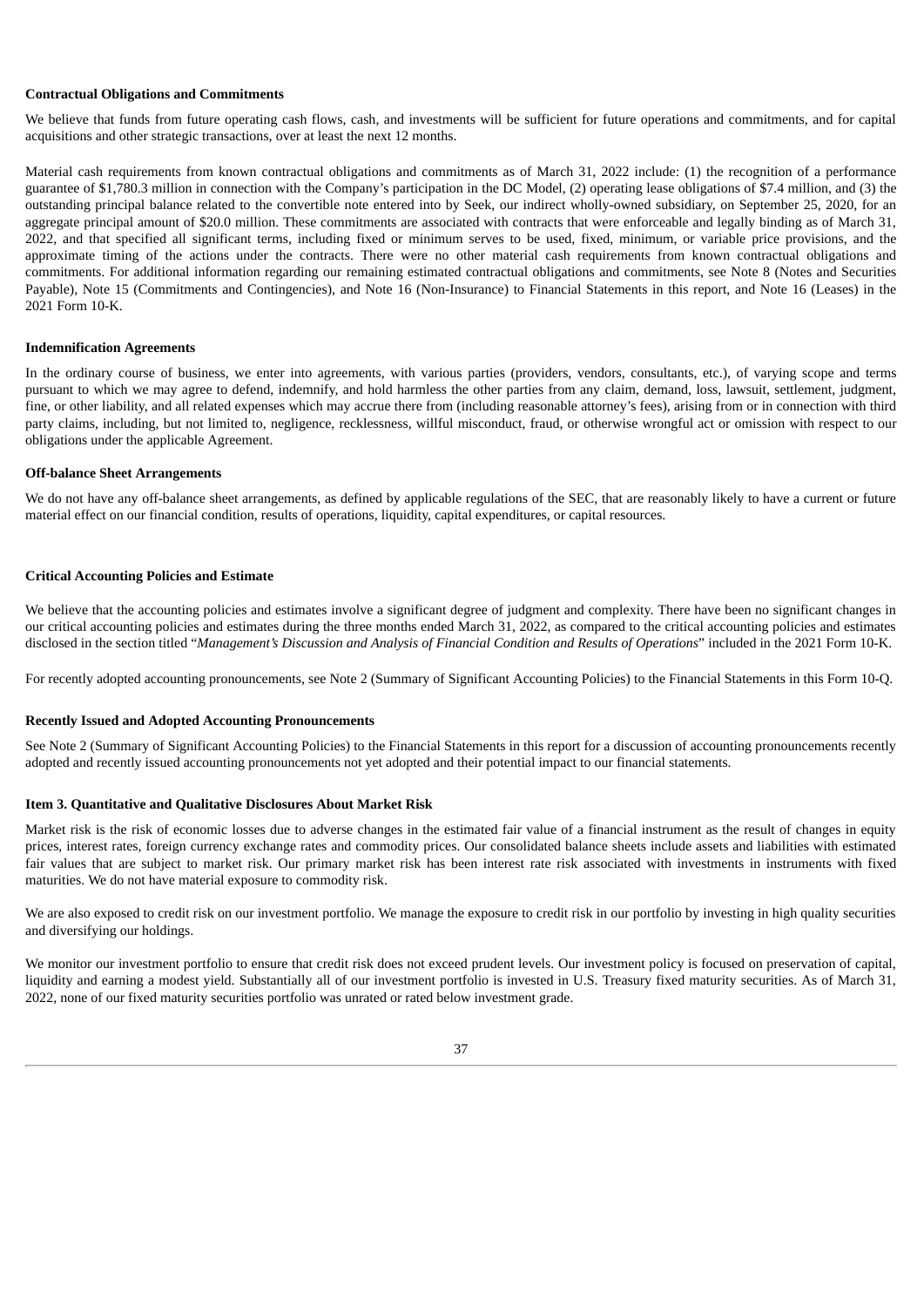## **Item 4. Controls and Procedures**

#### **Evaluation of Disclosure Controls and Procedures**

Disclosure controls are procedures that are designed with the objective of ensuring that information required to be disclosed in our reports filed under the Exchange Act, such as this report, is recorded, processed, summarized, and reported within the time period specified in the SEC's rules and forms. Disclosure controls are also designed with the objective of ensuring that such information is accumulated and communicated to our management, including the chief executive officer and chief financial officer, as appropriate to allow timely decisions regarding required disclosure. Our management evaluated, with the participation of our current chief executive officer and chief financial officer (our "Certifying Officers"), the effectiveness of our disclosure controls and procedures as of March 31, 2022, pursuant to Rule 13a-15(b) under the Securities Exchange Act of 1934, as amended (the "Exchange Act"). Based upon that evaluation, our Certifying Officers concluded that, as of March 31, 2022, our disclosure controls and procedures were effective.

We do not expect that our disclosure controls and procedures will prevent all errors and all instances of fraud. Disclosure controls and procedures, no matter how well conceived and operated, can provide only reasonable, not absolute, assurance that the objectives of the disclosure controls and procedures are met. Further, the design of disclosure controls and procedures must reflect the fact that there are resource constraints, and the benefits must be considered relative to their costs. Because of the inherent limitations in all disclosure controls and procedures, no evaluation of disclosure controls and procedures can provide absolute assurance that we have detected all our control deficiencies and instances of fraud, if any. The design of disclosure controls and procedures also is based partly on certain assumptions about the likelihood of future events, and there can be no assurance that any design will succeed in achieving its stated goals under all potential future conditions.

#### **Changes in Internal Control over Financial Reporting**

Other than the remediation discussed below, there were no changes in our internal control over financial reporting (as such term is defined in Rules 13a-15(f) and 15d-15(f) of the Exchange Act) during the most recent fiscal quarter that have materially affected, or are reasonably likely to materially affect, our internal control over financial reporting.

#### **Background and Remediation of Material Weakness - Technical Accounting Related to Stock-Based Compensation Expense**

Management previously identified a material weakness in our internal control over financial reporting related to the accounting associated with certain performance restricted stock unit awards (PRSUs) issued by the Company, as disclosed in "Part II, Item 9A. Controls and Procedures" in our 2021 Form 10-K and as described further below. A material weakness is defined as a deficiency, or a combination of deficiencies, in internal control over financial reporting, such that there is a reasonable possibility that a material misstatement of our annual or interim financial statements will not be prevented or detected on a timely basis.

The material weakness related specifically to determining the expense associated with PRSUs issued by the Company. Our controls, specifically the review of assumptions related to determining the expense associated with stock-based compensation awards, did not operate as designed, resulting in an adjustment in fourth quarter 2021 to decrease operating expenses within the consolidated statements of operations and additional paid-in capital within the Company's consolidated balance sheet. Management has determined that the material weakness was remediated during the three months ended March 31, 2022, due to enhancements made to our business processes and related internal controls during the period and the fact that the staff responsible for preparing and reviewing stock-based compensation expense has completed additional training in the accounting of these types of complex stock awards as prescribed by current accounting standards.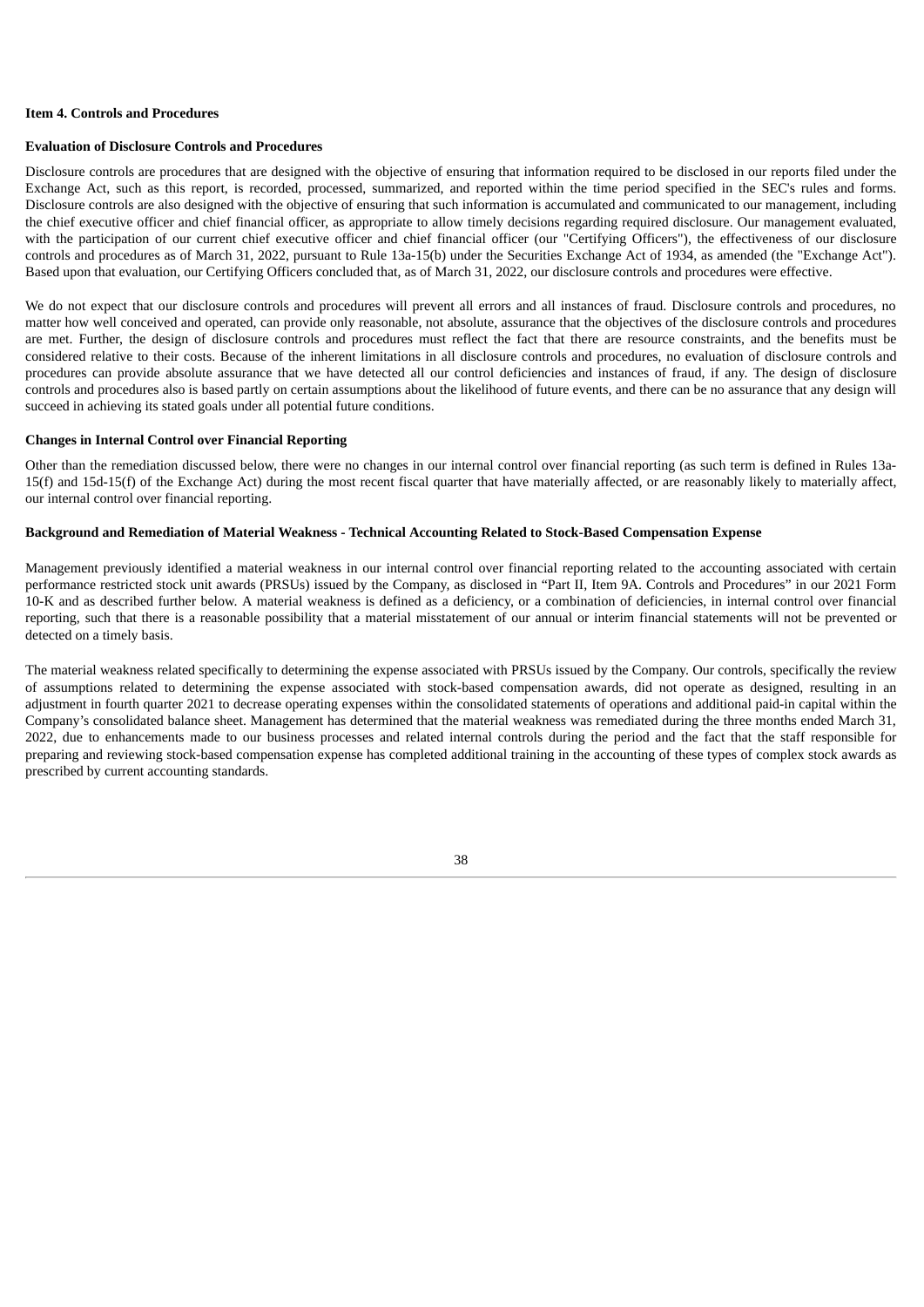#### **PART II**

#### **Item 1. Legal Proceedings**

From time to time, in the normal course of business, we are subject to various legal proceedings, investigations (both formal and informal), and claims incidental to the conduct of a highly regulated business. Such proceedings can be costly, time consuming, and unpredictable. Therefore, no assurance can be given on the outcome of any proceeding or the potential impact on our financial condition or results of operation.

For example, since February 2021, Clover has received subpoenas from the SEC related to certain disclosures and aspects of our business as well as certain matters described in an article issued on February 4, 2021, by Hindenburg Research LLC (the "Hindenburg article"). We are cooperating with the SEC's investigation. The Hindenburg article, which discussed, among other things, an ongoing inquiry by the U.S. Attorney's Office for the Eastern District of Pennsylvania relating to, among other things, certain of our arrangements with providers participating in our network and programs, and the Clover Assistant, was the subject of our Current Report on Form 8-K filed with the SEC on February 5, 2021.

Information concerning legal proceedings can be found in Note 15 (Commitments and Contingencies) to the condensed consolidated financial statements included in Part I, Item 1 of this Form 10-Q, which information is incorporated by reference into this item.

## **Item 1A. Risk Factors**

There have been no material changes in our risk factors from those disclosed in Part I, Item 1A of the 2021 Form 10-K. In the course of conducting our business operations, we are exposed to a variety of risks, any of which have affected or could materially adversely affect our business, financial condition, and results of operations. The market price of our Class A common stock could decline, possibly significantly or permanently, if one or more of these risks and uncertainties occurs. Any factor described in this report or in any of our other SEC filings could by itself, or together with other factors, adversely affect our financial results and condition. For a discussion of risk factors that could adversely affect our financial results and condition, and the value of, and return on, an investment in the Company, please see the "Risk Factors" section in the 2021 Form 10-K.

#### **Item 2. Unregistered Sales of Equity Securities and Use of Proceeds**

None.

## **Item 3. Defaults Upon Senior Securities**

None.

#### **Item 4. Mine Safety Disclosures**

Not applicable.

#### **Item 5. Other Information**

On May 5, 2022, our Board of Directors determined that our 2022 Annual Meeting of Stockholders (the "2022 Annual Meeting") will be held on September 22, 2022. The time and location for the 2022 Annual Meeting will be set forth in the Company's proxy statement for the 2022 Annual Meeting, which will be made available to stockholders prior to the meeting. Because we did not hold an annual meeting last year, we are informing stockholders of the date in accordance with Rule 14a-5(f) under the Exchange Act.

For stockholders who wish to present a proposal to be considered for inclusion in our proxy materials for the 2022 Annual Meeting, we have set a deadline for the receipt of such proposals in accordance with Rule 14a-8 under the Exchange Act. To be considered timely, a stockholder must submit its proposal, in writing, by May 19, 2022, to our Corporate Secretary at joseph.martin@cloverhealth.com. We have determined May 19, 2022, to be a reasonable time before we begin to print and send our proxy materials. Stockholder proposals referred to in this paragraph must also comply with all applicable requirements of Rule 14a-8.

In addition, because we did not hold an annual meeting last year, pursuant to the Company's Amended and Restated Bylaws (the "Bylaws"), stockholder proposals and nominations submitted outside of Rule 14a-8 of the Exchange Act, to be considered timely, must be submitted in writing, to our Corporate Secretary at joseph.martin@cloverhealth.com no earlier than May 25, 2022, and no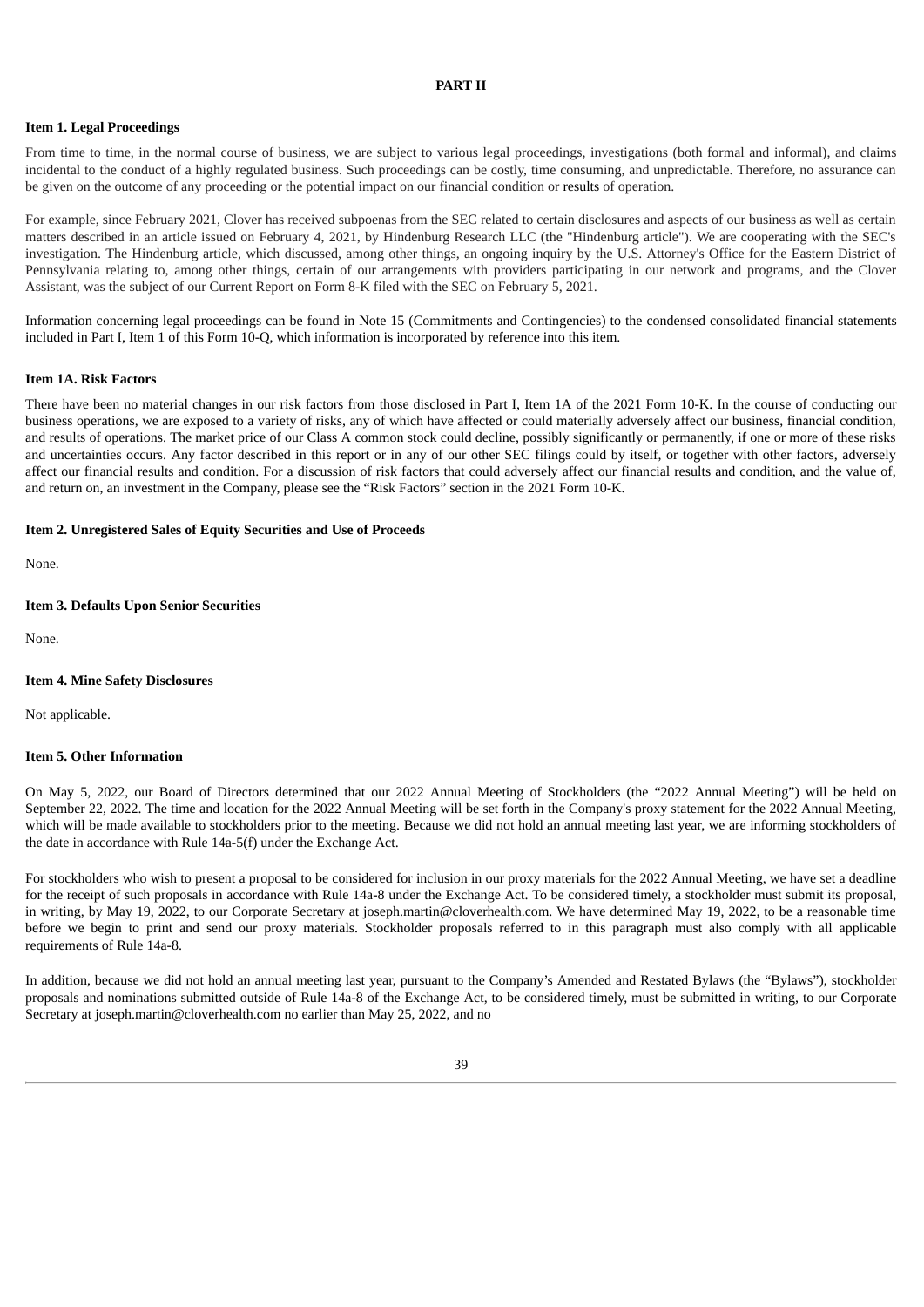later than the close of business on June 24, 2022. Stockholders are advised to review the Bylaws, which contain additional requirements relating to stockholder proposals and director nominations.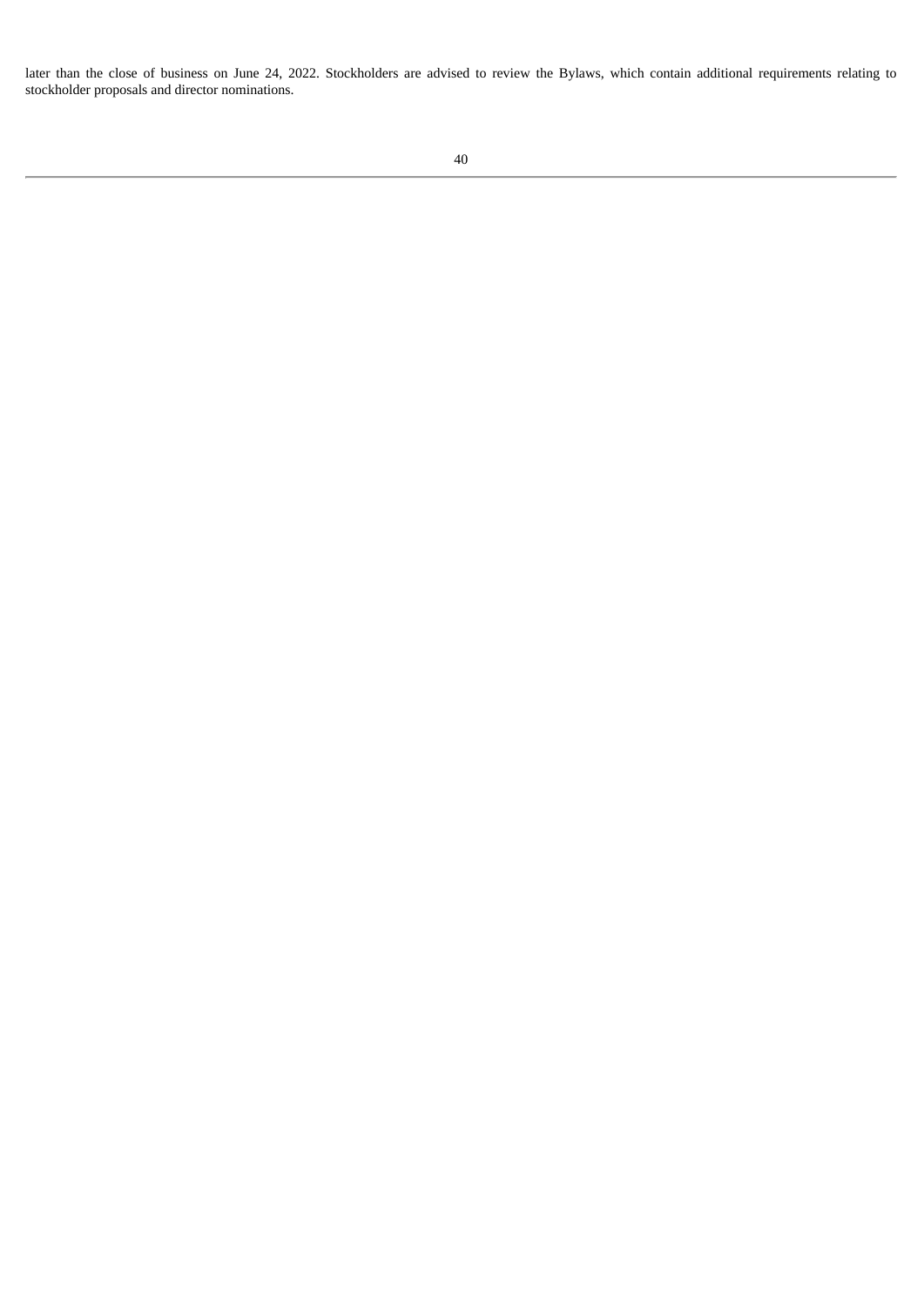## **Item 6. Exhibits and Financial Statement Schedules**

A list of exhibits to this Form 10-Q is set forth below:

| <b>Exhibit</b><br>No. | <b>Description</b>                                                                                                                                                                                        |
|-----------------------|-----------------------------------------------------------------------------------------------------------------------------------------------------------------------------------------------------------|
| $10.1*$               | Employment Agreement, effective as of March 14, 2022, between the Registrant and Joseph Martin                                                                                                            |
| $31.1*$               | Certification of Principal Executive Officer Pursuant to Rules 13a-14(a) and 15d-14(a) under the Securities Exchange Act of 1934, as<br>Adopted Pursuant to Section 302 of the Sarbanes-Oxley Act of 2002 |
| $31.2*$               | Certification of Principal Financial Officer Pursuant to Rules 13a-14(a) and 15d-14(a) under the Securities Exchange Act of 1934, as<br>Adopted Pursuant to Section 302 of the Sarbanes-Oxley Act of 2002 |
| $32.1+$               | Certification of Principal Executive Officer Pursuant to 18 U.S.C. Section 1350, as Adopted Pursuant to Section 906 of the Sarbanes-Oxley<br><b>Act of 2002</b>                                           |
| $32.2+$               | Certification of Principal Financial Officer Pursuant to 18 U.S.C. Section 1350, as Adopted Pursuant to Section 906 of the Sarbanes-Oxley<br><b>Act of 2002</b>                                           |
| 101.INS               | Inline XBRL Instance Document – the instance document does not appear in the Interactive Data File because XBRL tags are embedded<br>within the Inline XBRL document.                                     |
| 101.SCH               | Inline XBRL Taxonomy Extension Schema Document                                                                                                                                                            |
| 101.CAL               | Inline XBRL Taxonomy Extension Calculation Linkbase Document                                                                                                                                              |
| 101.DEF               | Inline XBRL Taxonomy Extension Definition Linkbase Document                                                                                                                                               |
| 101.LAB               | Inline XBRL Taxonomy Extension Label Linkbase Document                                                                                                                                                    |
| 101.PRE               | Inline XBRL Taxonomy Extension Presentation Linkbase Document                                                                                                                                             |
| 104                   | Cover Page Interactive Data File (embedded within the Inline XBRL document)                                                                                                                               |

\* Filed herewith.

† Furnished herewith.

 $\frac{1}{2}$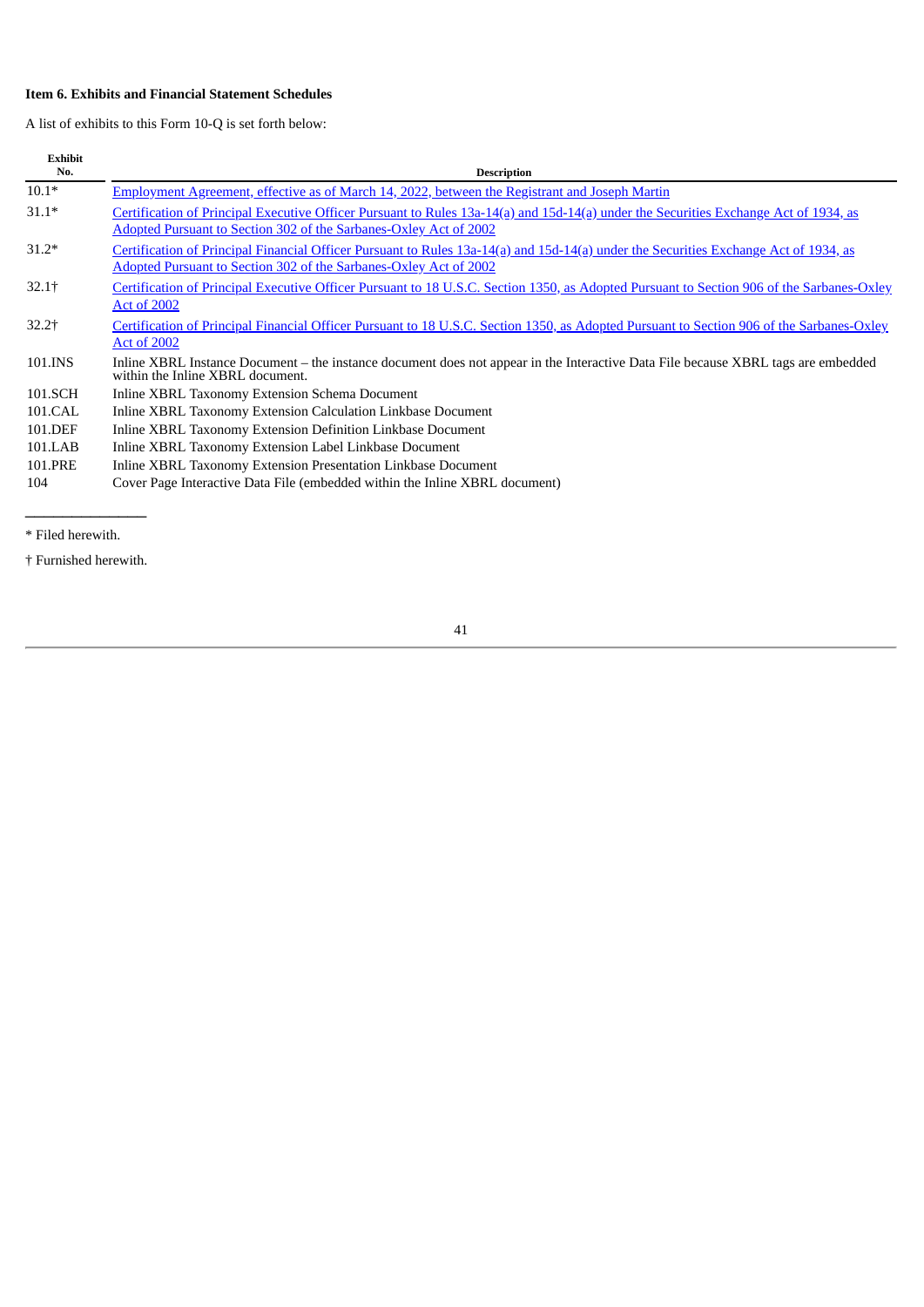## **SIGNATURES**

Pursuant to the requirements of the Securities Exchange Act of 1934, the registrant has duly caused this report to be signed on its behalf by the undersigned thereunto duly authorized.

## **Clover Health Investments, Corp.**

Date: May 9, 2022 By: *bl* By: */s/ Vivek Garipalli* 

**Vivek Garipalli Chief Executive Officer (Principal Executive Officer)**

Date: May 9, 2022 By: /s/ Mark C. Herbers

**Mark C. Herbers Interim Chief Financial Officer (Principal Financial Officer and Principal Accounting Officer)**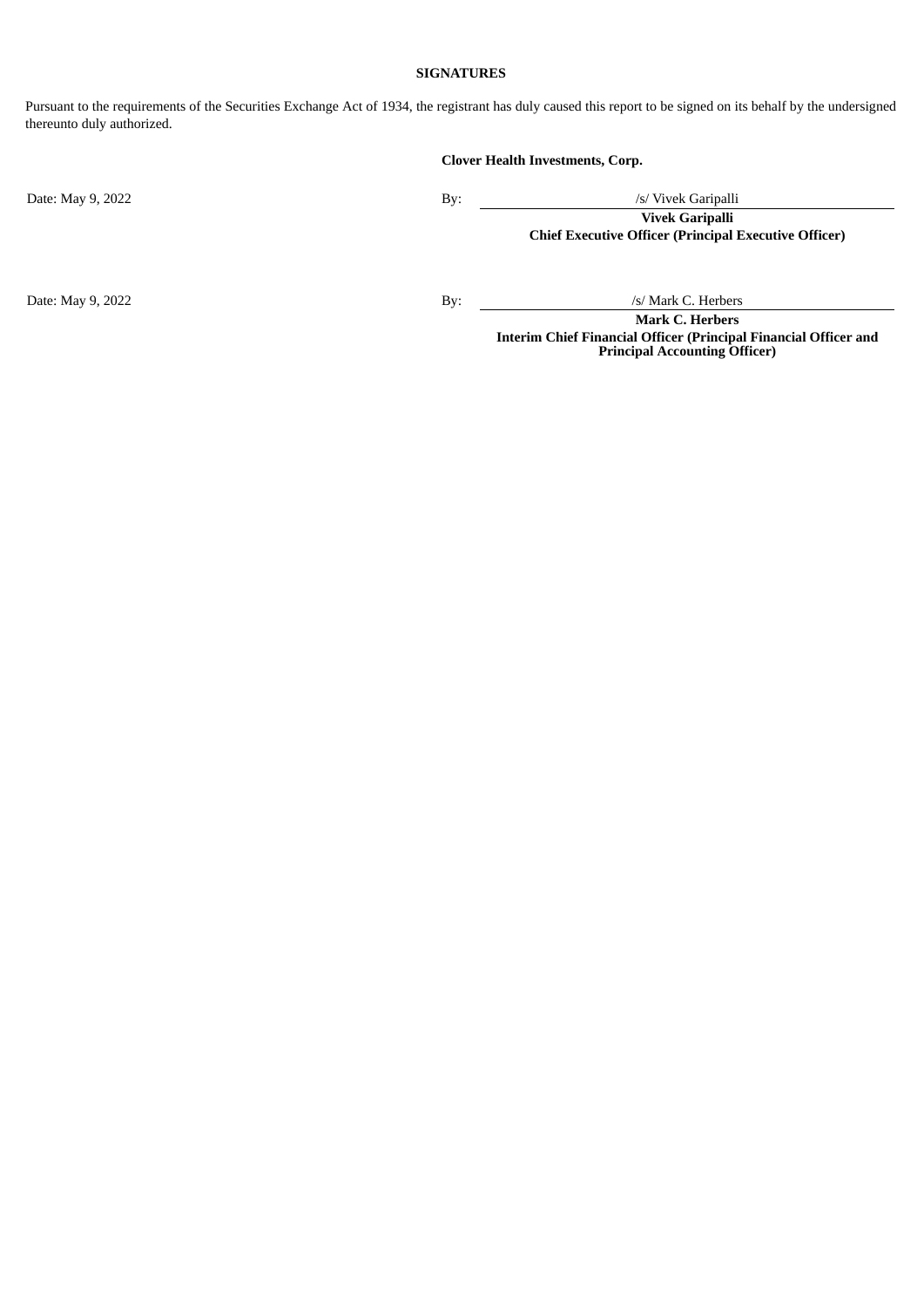# **Clover Health**

<span id="page-42-0"></span>**CONFIDENTIAL** March 11, 2022

Clover Health Investments, Corp. 3401 Mallory Lane, Suite 210 Franklin, Tennessee 37067

## **Re: EMPLOYMENT AGREEMENT**

Dear Joseph Martin,

This Employment Agreement (the "*Agreement*") between you (referred to hereinafter as the "*Executive*") and Clover Health, LLC (the "*Company*") sets forth the terms and conditions that shall govern Executive's employment with the Company (referred to hereinafter as "*Employment*" or the "*Employment Period*"), effective as of March 14, 2022.

## 1. **Duties and Scope of Employment.**

- a. **At-Will Employment**. Executive's Employment with the Company is for no specified period and constitutes "at will" employment. Except as otherwise set forth herein, Executive is free to terminate Employment at any time, with or without advance notice, and for any reason or for no reason. Similarly, the Company is free to terminate Executive's Employment at any time, with or without advance notice, and with or without Cause (as defined below). Furthermore, although terms and conditions of Executive's Employment with the Company may change over time, nothing shall change the at-will nature of Executive's Employment.
- b. **Position and Responsibilities.** During the Employment Period, the Company agrees to employ Executive in the position of General Counsel. Executive will report to the Company's Chief Executive Officer, Vivek Garipalli, or to such other Person as the Company subsequently may determine (Executive's "*Supervisor*"), and Executive will be working remotely and based out of New York. Executive will perform the duties and have the responsibilities and authority customarily performed and held by an employee in Executive's position or as otherwise may be assigned or delegated to Executive by Executive's Supervisor.
- c. **Obligations to the Company.** During the Employment Period, Executive shall perform Executive's duties faithfully and to the best of Executive's ability and will devote Executive's full business efforts and time to the Company. During the Employment Period, without the prior written approval of Executive's Supervisor, Executive shall not render services in any capacity to any other Person and shall not act as a sole proprietor, advisor or partner of any other Person or own more than five percent (5%) of the stock of any other corporation. Notwithstanding the foregoing, Executive may serve on civic or charitable boards or committees, deliver lectures, fulfill speaking engagements, teach at educational institutions, or manage personal investments without advance written consent of Executive's Supervisor; provided that such activities do not individually or in the aggregate interfere with the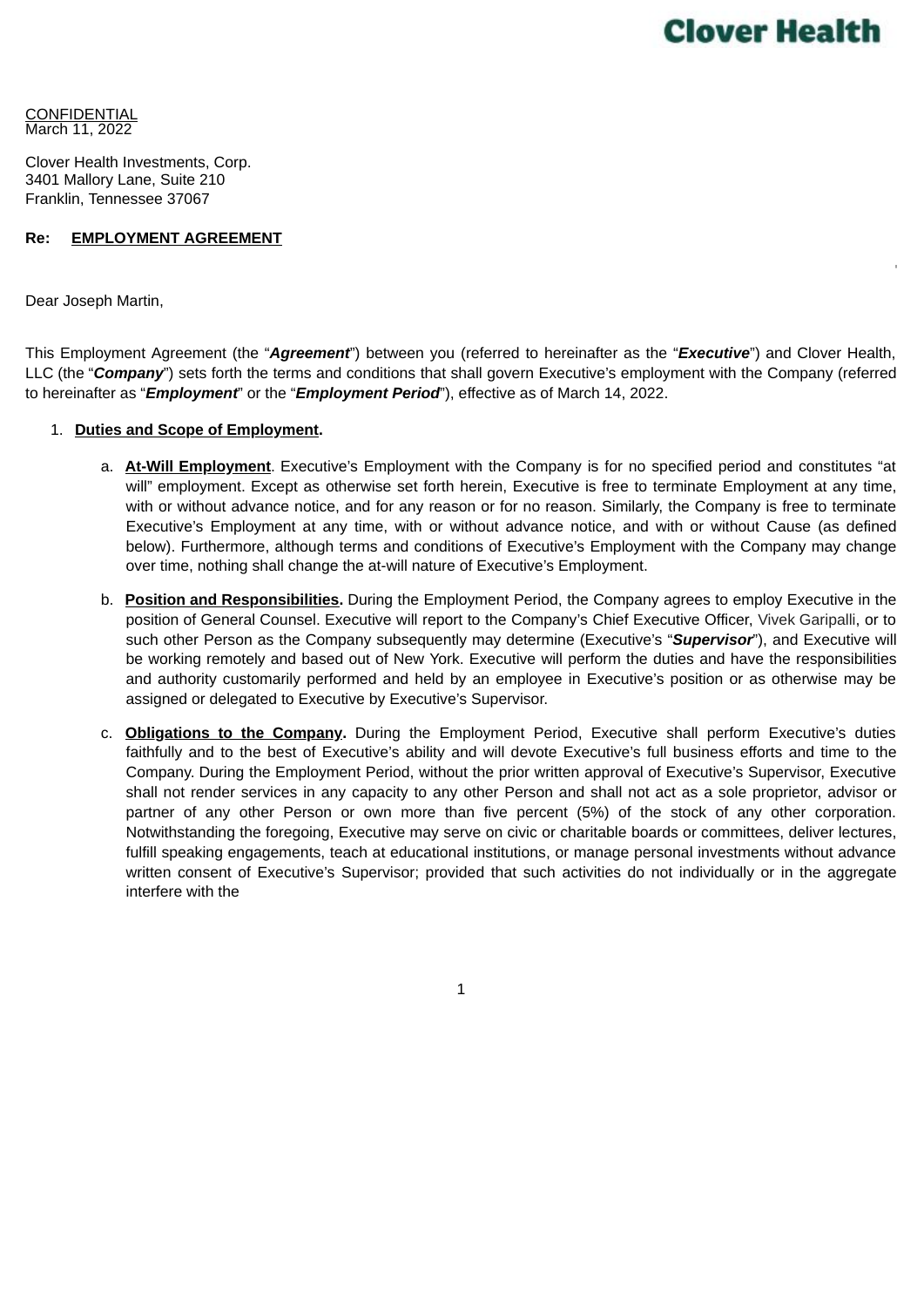performance of Executive's duties under this Agreement or create a potential business or fiduciary conflict. Executive shall comply with the Company's policies and rules, as they may be in effect from time to time during Executive's Employment. Executive represents and warrants to the Company that Executive has returned all property and confidential information belonging to any prior employer.

## 2. **Cash and Incentive Compensation.**

- a. **Base Salary.** The Company shall pay Executive, as compensation for Executive's services, a base salary at a gross annual rate of \$475,000.00, less all required tax withholdings and other applicable deductions, in accordance with the Company's standard payroll procedures. The annual compensation specified in this subsection (a), together with any modifications in such compensation that the Company may make from time to time, is referred to in this Agreement as the "*Base Salary*." Executive's Base Salary will be subject to review and adjustments that will be made based upon the Company's normal performance review practices. Effective as of the date of any change to Executive's Base Salary, the Base Salary as so changed shall be considered the new Base Salary for all purposes of this Agreement.
- b. **Cash Incentive Bonus.** Executive will be eligible to be considered for an annual cash incentive bonus (the "*Cash Bonus*") each calendar year during the Employment Period (the "*Performance Period*") based upon the achievement of certain objective or subjective criteria (collectively, the "*Performance Goals*"). In compliance with all relevant legal requirements and based on Executive's level within the Company, the Performance Goals for Executive's Cash Bonus for a particular year will be established by, and in the sole discretion of, the Company's Board of Directors (the "*Board*"), any Compensation Committee of the Board (the "*Committee*"), or a delegate of either the Board or the Committee (the "*Delegate*"), as applicable. The initial target amount for any such Cash Bonus will be up to 75% of Executive's Base Salary (the "*Target Bonus Percentage*"), less all required tax withholdings and other applicable deductions. The determinations of the Board, the Committee or the Delegate, as applicable, with respect to such Cash Bonus or the Target Bonus Percentage shall be final and binding. Executive's Target Bonus Percentage for any subsequent year may be adjusted up or down, as determined in the sole discretion of the Board, the Committee or the Delegate, as applicable. Executive shall not earn a Cash Bonus unless Executive (i) has been employed by the Company for a minimum of three (3) months of the Performance Period and (ii) is employed by and in good standing with the Company on the date when such Cash Bonus is actually paid by the Company. If Executive has not been employed by the Company for the full Performance Period associated with the Cash Bonus, Executive will not be eligible for the full Cash Bonus that year; instead, Executive's Cash Bonus will be prorated based on the number of completed months Executive has been employed with the Company.
- c. **Restricted Stock Units**. As an inducement for the Executive to accept the offer of employment with the Company as contemplated by this Agreement, subject to the approval of the Board or the Committee, as applicable, the Company shall grant Executive restricted stock units with a grant date fair value (the "*RSU Cash Value*") of \$8,000,000 (eight million dollars) of the Company's Class A common stock (the "*RSU Award*"). The number of shares subject to the RSU Awards will be determined based on dividing the RSU Cash Value by the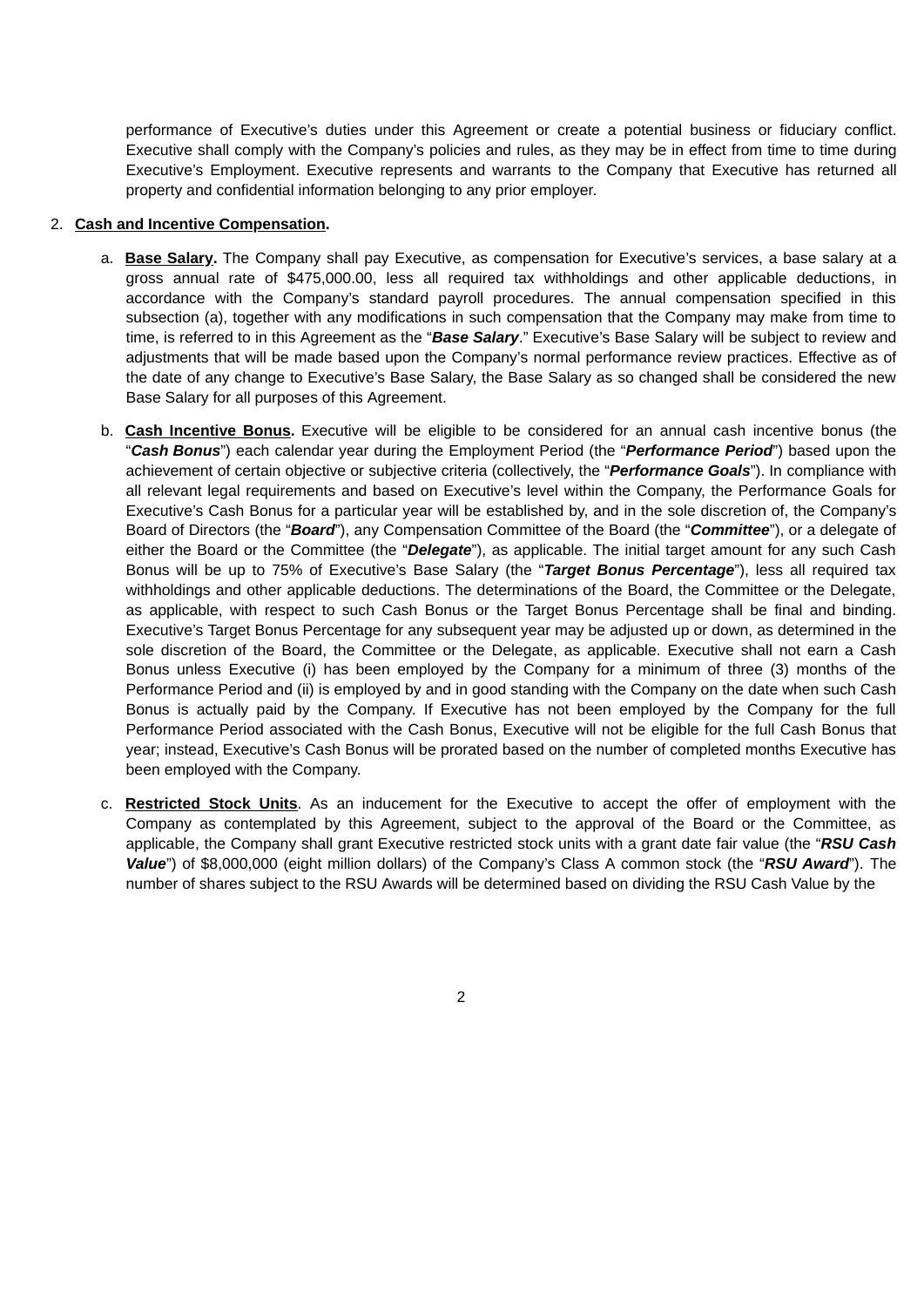average closing price of a share of the Company's Class A common stock for the thirty (30) trading days ending on the trading day prior to the date of grant, as publicly reported. The RSU Awards shall be granted on the first day of your employment, pending Compensation Committee approval. Subject to any vesting acceleration rights Executive may have, the RSU Award shall vest and become payable as follows: 25% of the RSU Award will vest on the first anniversary of the grant date, and the remainder of the RSU Award will vest in twelve equal quarterly installments beginning on the date that is three months after the first anniversary of the grant date, in each case subject to Executive continuing to provide services to the Company through the relevant vesting dates. For avoidance of doubt, the vesting schedule described in this provision (i) applies only to the restricted stock unit component of the RSU Award and (ii) may be amended by the Board in subsequent years. The RSU Award will be subject to the terms, definitions and provisions of the applicable equity plan of the Company and a restricted stock unit agreement by and between Executive and the Company (the "*RSU Agreement*"). In addition, for future years, Executive will be eligible for a target Annual Award (the *"Annual Award"*) in the form of a combination of restricted stock units and performance stock units with a combined grant date fair value of \$2,000,000 (two million dollars) and future awards under the terms of the Company's 2020 Equity Incentive Plan in line with your peers, as determined in the sole discretion of the Committee.

- 3. **Employee Benefits.** During the Employment Period, Executive shall be eligible to (a) receive paid time off ("*PTO*") in accordance with the Company's PTO policy, as it may be amended from time to time and (b) participate in the employee benefit plans maintained by the Company and generally available to similarly situated employees of the Company, subject in each case to the generally applicable terms and conditions of the plan or policy in question and to the determinations of any Person or committee administering such employee benefit plan or policy. The Company reserves the right to cancel or change the employee benefit plans, policies and programs it offers to its employees at any time.
- 4. **Business Expenses.** The Company will reimburse Executive for necessary and reasonable business expenses incurred in connection with Executive's duties hereunder upon presentation of an itemized account and appropriate supporting documentation, all in accordance with the Company's generally applicable expense reimbursement policies as in effect from to time.
- 5. **Rights Upon Termination.** Except as expressly provided in Section 6, upon the termination of Executive's Employment, for the period preceding the effective date of the termination of Employment, Executive shall only be entitled to the following: (i) the accrued but unpaid Base Salary compensation and PTO, (ii) the reimbursements for outstanding and unpaid business expenses described in Section 4 of this Agreement, and (iii) such other vested benefits earned under any Company-provided plans, policies, and arrangements in accordance with the governing documents and policies of any such, plans, policies and arrangements (collectively, the "*Accrued Benefits*"). The Accrued Benefits described in clauses (i) and (ii) of the preceding sentence shall be paid within thirty (30) days after the date of termination of Executive's Employment (or such earlier date as may be required by applicable law) and the Accrued Benefits described in clause (iii) of the preceding sentence shall be paid in accordance with the terms of the governing plan, policy or arrangement.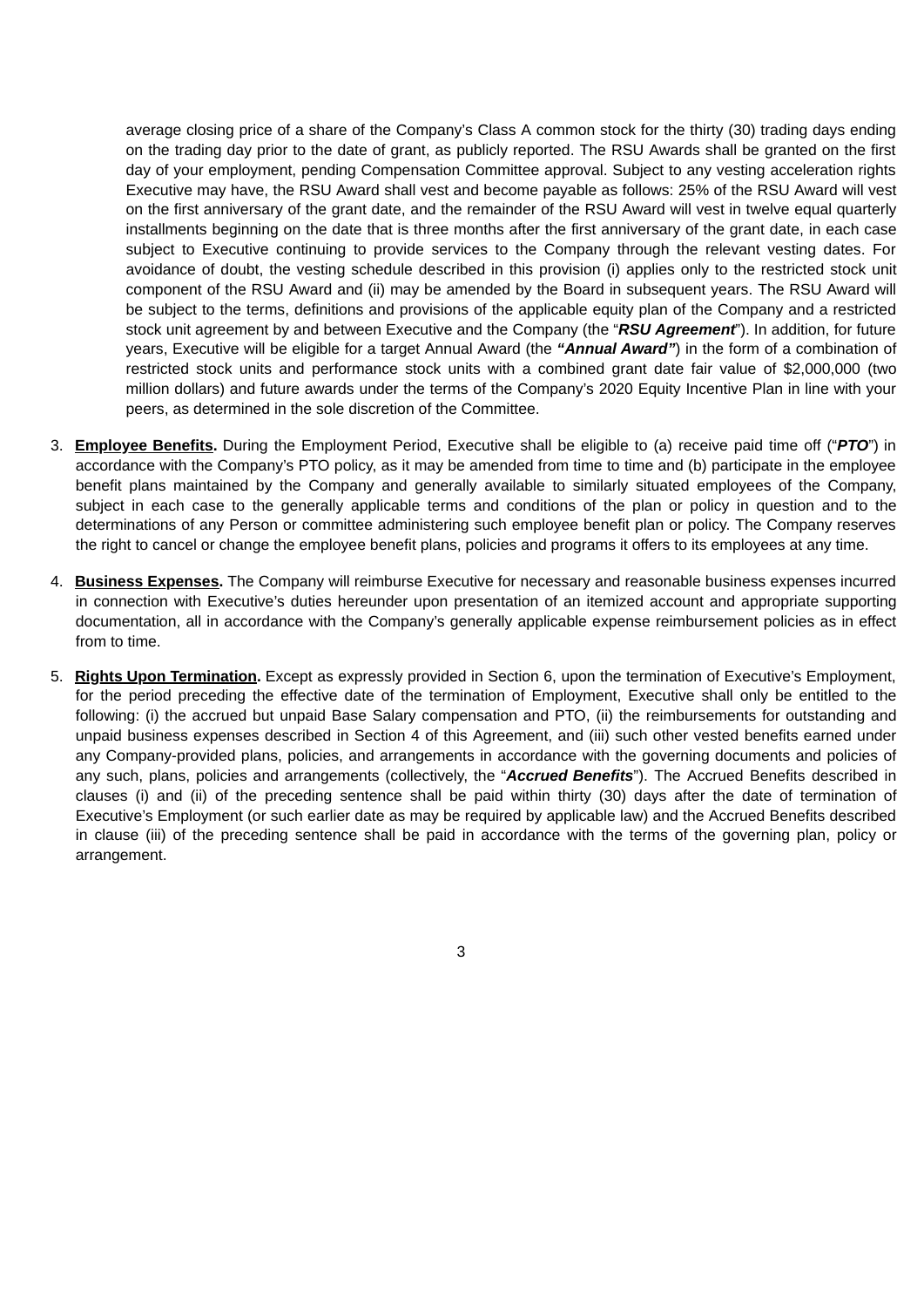# 6. **Termination Benefits.**

- a. **Termination without Cause outside of Change in Control Protection Period**. If the Company (or any parent, subsidiary or successor of the Company) terminates Executive's employment with the Company for a reason other than (i) Cause, (ii) Executive becoming Disabled or (iii) Executive's death, in each case, outside of the Change in Control Protection Period, then, subject to Section 7 (other than with respect to the Accrued Benefits), Executive will be entitled to the following:
	- i. Accrued Compensation. The Company will pay Executive all Accrued Benefits.
	- ii. Severance Payment. In exchange for Executive timely signing and not revoking the Release in accordance with the terms therein and in this Agreement, Executive will receive semi-monthly continuing payments of severance pay at a rate equal to Executive's Base Salary, as then in effect, for twelve (12) months (the "*Severance Period*"), less all required tax withholdings and other applicable deductions, which will be paid in accordance with the Company's regular payroll procedures commencing on the Release Deadline (as defined in Section 7(a)); provided that the first payment shall include any amounts that would have been paid to Executive if payment had commenced on the date of Executive's separation from service.
	- iii. Continued Employee Benefits. If Executive elects continuation coverage pursuant to the Consolidated Omnibus Budget Reconciliation Act of 1985, as amended ("*COBRA*") for Executive and Executive's eligible dependents, within the time period prescribed pursuant to COBRA, the Company will reimburse Executive for the COBRA premiums for such coverage (at the coverage levels in effect immediately prior to Executive's termination or resignation) until the earlier of (A) the end of the Severance Period, or (B) the date upon which Executive and/or Executive's eligible dependents become covered under similar plans. COBRA reimbursements will be made by the Company to Executive consistent with the Company's normal expense reimbursement policy and will be taxable to the extent required to avoid adverse consequences to Executive or the Company under either Code Section 105(h) or the Patient Protection and Affordable Care Act of 2010.
- b. **Termination without Cause or Resignation for Good Reason within the Change in Control Protection Period**. If, during the Change in Control Protection Period, (x) the Company terminates Executive's employment with the Company without Cause, or (y) Executive resigns from such employment for Good Reason, then, subject to Section 7 (other than with respect to the Accrued Benefits), Executive will receive the following severance benefits from the Company in lieu of the benefits described in Section 6(a) above:
	- i. Accrued Compensation. The Company will pay Executive all Accrued Benefits.
	- ii. Severance Payment. In exchange for Executive timely signing and not revoking the Release in accordance with the terms therein and in this Agreement, Executive will receive a lump sum severance payment equal to twelve (12) months (the "*CIC Severance Period*") of Executive's Base Salary as in effect immediately prior to the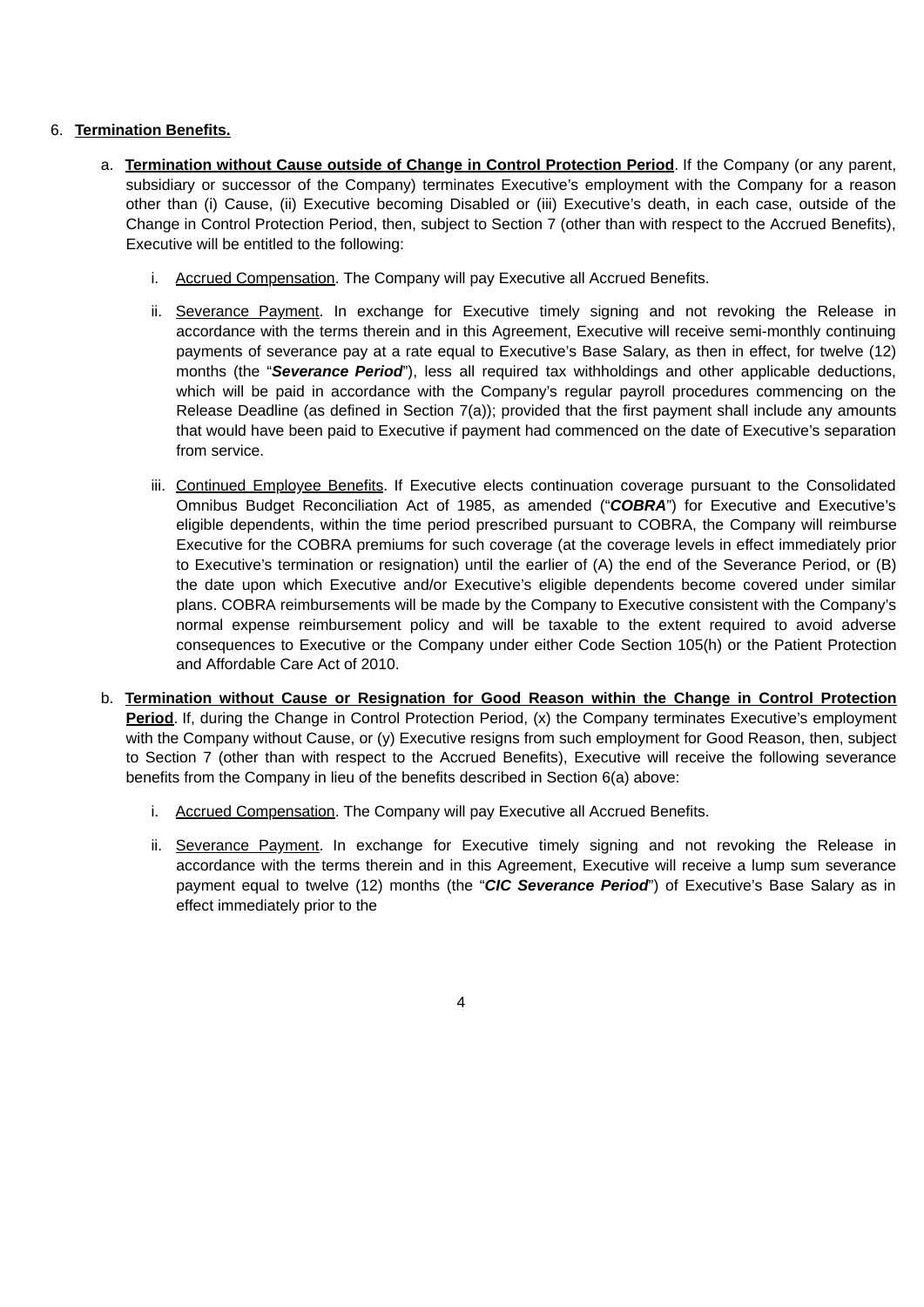date of Executive's termination of employment plus applicable Cash Bonus, less all required tax withholdings and other applicable deductions, which will be paid in accordance with the Company's regular payroll procedures, but no later than thirty (30) days following the Release Deadline.

- iii. Continued Employee Benefits. If Executive elects continuation coverage pursuant to COBRA for Executive and Executive's eligible dependents, within the time period prescribed pursuant to COBRA, the Company will reimburse Executive for the COBRA premiums for such coverage (at the coverage levels in effect immediately prior to Executive's termination or resignation) until the earlier of (A) the end of the CIC Severance Period, or (B) the date upon which Executive and/or Executive's eligible dependents become covered under similar plans. COBRA reimbursements will be made by the Company to Executive consistent with the Company's normal expense reimbursement policy and will be taxable to the extent required to avoid adverse consequences to Executive or the Company under either Code Section 105(h) or the Patient Protection and Affordable Care Act of 2010.
- iv. Equity. All of Executive's unvested and outstanding time-based equity awards shall immediately vest and become exercisable as of the date of Executive's termination and any unvested and outstanding performance-based awards shall be subject to the terms and conditions of the Equity Plan and the award agreement by and between Executive and the Company pursuant to which such award was granted.
- c. **Disability; Death; Voluntary Resignation; Termination for Cause**. If Executive's employment with the Company is terminated due to (i) Executive becoming Disabled or Executive's death, (ii) Executive's voluntary resignation (other than for Good Reason during the twelve (12) month period immediately following a Change in Control), or (iii) the Company's termination of Executive's employment with the Company for Cause, then Executive or Executive's estate (as the case may be) will receive the Accrued Benefits, but will not be entitled to any other compensation or benefits from the Company except to the extent required by law (for example, COBRA).
- d. **Timing of Payments**. Subject to any specific timing provisions in Section 6(a), 6(b), or 6(c), as applicable, or the provisions of Section 7, payment of the severance and benefits hereunder shall be made or commence to be made as soon as practicable following Executive's termination of employment.
- e. **Exclusive Remedy**. In the event of a termination of Executive's employment with the Company (or any parent, subsidiary or successor of the Company), the provisions of this Section 6 are intended to be and are exclusive and in lieu of any other rights or remedies to which Executive or the Company may otherwise be entitled, whether at law, tort or contract, in equity, or under this Agreement (other than the payment of accrued but unpaid wages, as required by law, and any unreimbursed reimbursable expenses). Executive will be entitled to no other severance, benefits, compensation or other payments or rights upon a termination of employment, including, without limitation, any severance payments and/or benefits provided in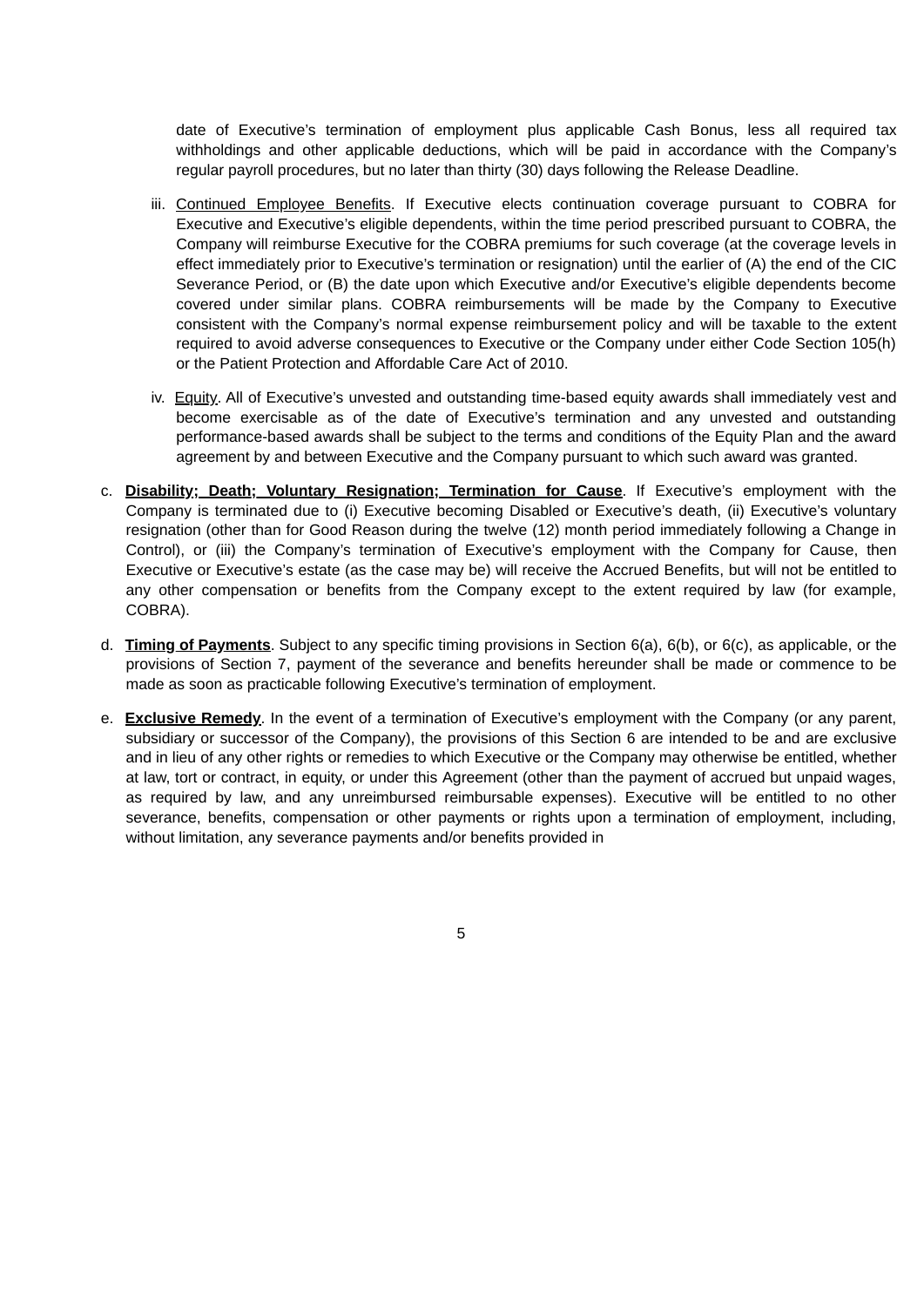the Employment Agreement, other than those benefits expressly set forth in Section 6 of this Agreement or pursuant to written equity award agreements with the Company.

f. **No Duty to Mitigate**. Executive will not be required to mitigate the amount of any payment contemplated by this Agreement, nor will any earnings that Executive may receive from any other source reduce any such payment.

# 7. **Conditions to Receipt of Severance**.

- a. **Release of Claims Agreement**. The receipt of any severance payments or benefits pursuant to Section 6 of this Agreement is subject to Executive signing and not revoking a separation agreement and release of claims in a form substantially similar, as determined by the Company, as that attached hereto as Attachment A (the "*Release*"), which must become effective no later than the sixtieth (60th) day following Executive's termination of employment (the "*Release Deadline*"), and if not, Executive will forfeit any right to severance payments or benefits under this Agreement. To become effective, the Release must be timely executed by Executive and any revocation periods (as required by statute, regulation, or otherwise) must have expired without Executive having revoked the Release. In addition, in no event will severance payments or benefits be paid or provided until the Release actually becomes effective. If the termination of employment occurs at a time during the calendar year where the Release Deadline could occur in the calendar year following the calendar year in which Executive's termination of employment occurs, then any severance payments or benefits under this Agreement that would be considered Deferred Payments (as defined in Section 7(c)(i)) will be paid on the first payroll date to occur during the calendar year following the calendar year in which such termination occurs, or such later time as required by (i) the payment schedule applicable to each payment or benefit as set forth in Section 6, (ii) the date the Release becomes effective, or (iii) Section 7(c)(ii); provided that the first payment shall include all amounts that would have been paid to Executive if payment had commenced on the date of Executive's termination of employment.
- b. **Confidentiality Agreement**. Executive's receipt of any payments or benefits under Section 6 will be subject to Executive continuing to comply with the terms of the Confidentiality Agreement (as defined in Section 11(a) below).

# c. **Section 409A**.

i. Notwithstanding anything to the contrary in this Agreement, no severance pay or benefits to be paid or provided to Executive, if any, pursuant to this Agreement that, when considered together with any other severance payments or separation benefits, are considered deferred compensation not exempt under Section 409A (together, the "*Deferred Payments*") will be paid or otherwise provided until Executive has a "separation from service" within the meaning of Section 409A. And for purposes of this Agreement, any reference to "termination of employment," "termination" or any similar term shall be construed to mean a "separation from service" within the meaning of Section 409A. Similarly, no severance payable to Executive, if any, pursuant to this Agreement that otherwise would be exempt from Section 409A pursuant to Treasury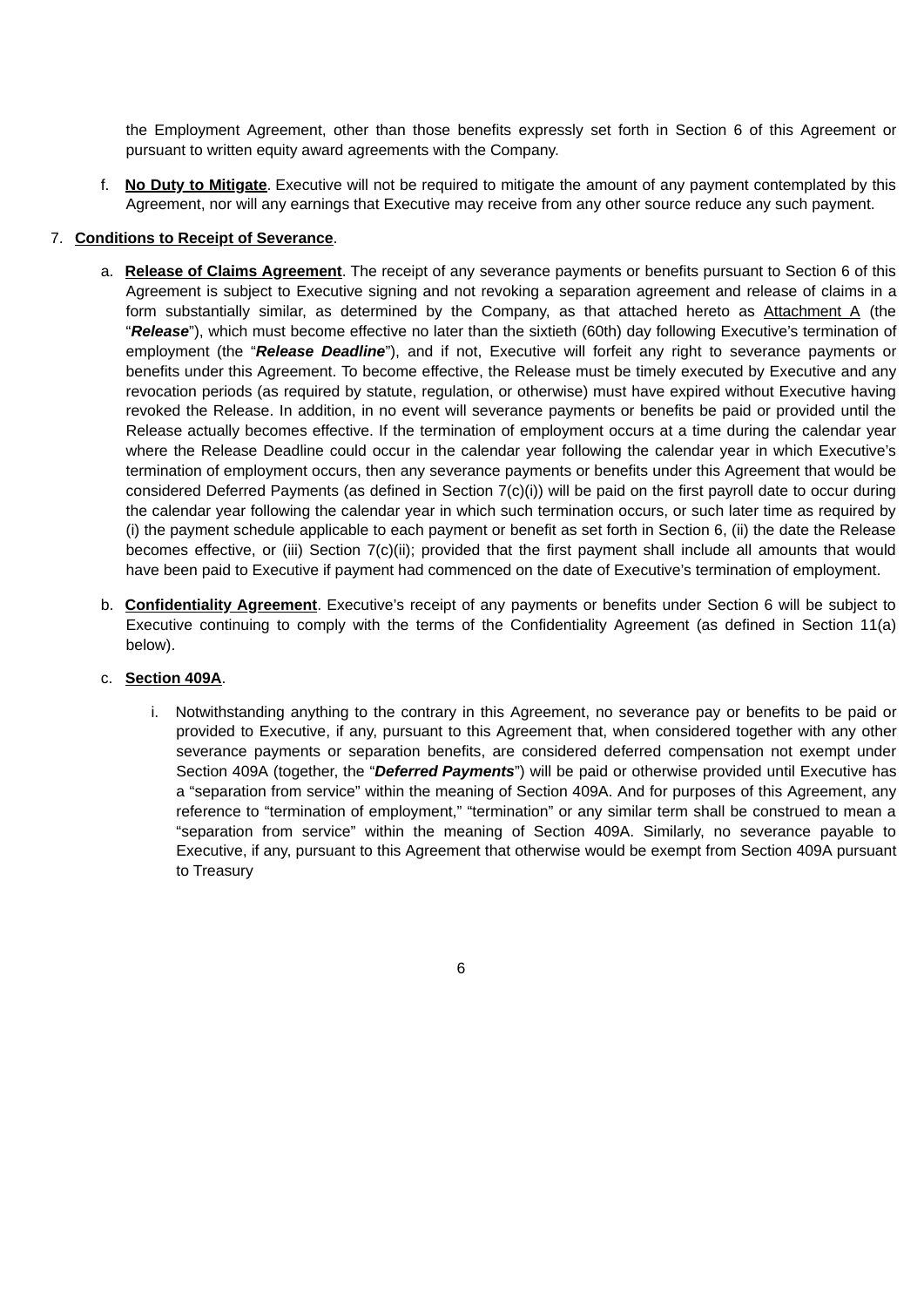Regulation Section 1.409A-1(b)(9) will be payable until Executive has a "separation from service" within the meaning of Section 409A.

- ii. Notwithstanding anything to the contrary in this Agreement, if Executive is a "*specified employee*" within the meaning of Section 409A at the time of Executive's termination of employment (other than due to death), then the Deferred Payments, if any, that are payable within the first six (6) months following Executive's separation from service, will become payable on the first payroll date that occurs on or after the date six (6) months and one (1) day following the date of Executive's separation from service. All subsequent Deferred Payments, if any, will be payable in accordance with the payment schedule applicable to each payment or benefit. Notwithstanding anything herein to the contrary, if Executive dies following Executive's separation from service, but prior to the six (6) month anniversary of the separation from service, then any payments delayed in accordance with this paragraph will be payable in a lump sum as soon as administratively practicable after the date of Executive's death and all other Deferred Payments will be payable in accordance with the payment schedule applicable to each payment or benefit. Each payment, installment and benefit payable under this Agreement is intended to constitute a separate payment for purposes of Section 1.409A-2(b)(2) of the Treasury Regulations.
- iii. Without limitation, any amount paid under this Agreement that satisfies the requirements of the "shortterm deferral" rule set forth in Section 1.409A-1(b)(4) of the Treasury Regulations is not intended to constitute Deferred Payments for purposes of clause (i) above.
- iv. Without limitation, any amount paid under this Agreement that qualifies as a payment made as a result of an involuntary separation from service pursuant to Section 1.409A-1(b)(9)(iii) of the Treasury Regulations that does not exceed the Section 409A Limit is not intended to constitute Deferred Payments for purposes of clause (i) above. Any payment intended to qualify under this exemption must be made within the allowable time period specified in Section 1.409A-1(b)(9)(iii) of the Treasury Regulations.
- v. To the extent that reimbursements or in-kind benefits under this Agreement constitute non-exempt "nonqualified deferred compensation" for purposes of Section 409A, (1) all reimbursements hereunder shall be made on or prior to the last day of the calendar year following the calendar year in which the expense was incurred by Executive, (2) any right to reimbursement or in-kind benefits shall not be subject to liquidation or exchange for another benefit, and (3) the amount of expenses eligible for reimbursement or in-kind benefits provided in any calendar year shall not in any way affect the expenses eligible for reimbursement or in-kind benefits to be provided, in any other calendar year.
- vi. The payments and benefits provided under Sections 6(a) and 6(b) are intended to be exempt from or comply with the requirements of Section 409A so that none of the severance payments and benefits to be provided hereunder will be subject to the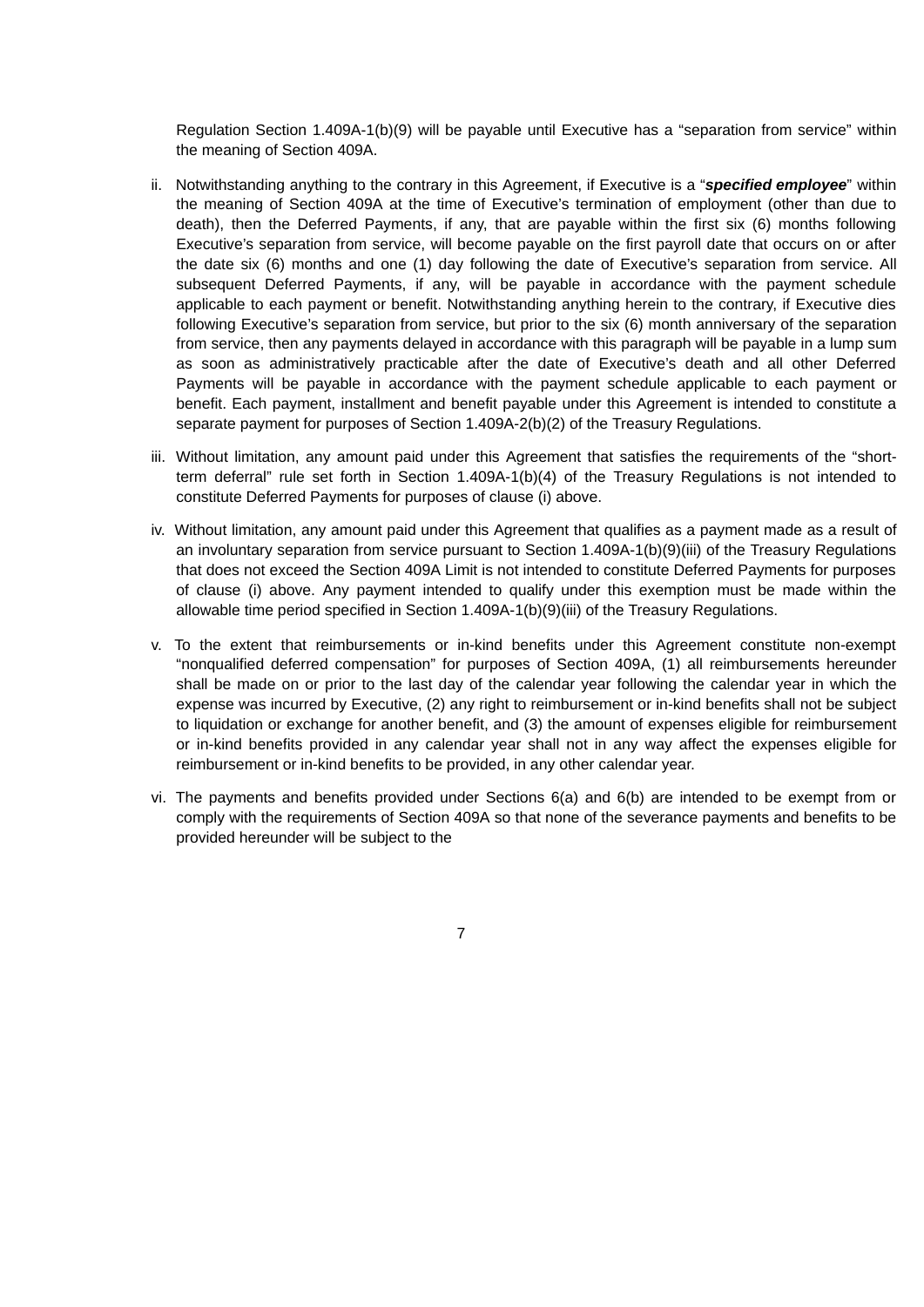additional tax imposed under Section 409A, and any ambiguities or ambiguous terms herein will be interpreted to be exempt or so comply. The Company and Executive agree to work together in good faith to consider amendments to this Agreement and to take such reasonable actions that are necessary, appropriate or desirable to avoid imposition of any additional tax or income recognition prior to actual payment to Executive under Section 409A.

- 8. **Definition of Terms**. The following terms referred to in this Agreement will have the following meanings:
	- a. **Cause**. "Cause" means:
		- i. Executive's gross negligence or willful misconduct in the performance of his or her duties and responsibilities to the Company or Executive's violation of any written Company policy;
		- ii. Executive's commission of any act of fraud, theft, embezzlement, financial dishonesty, misappropriation from the Company or any other willful misconduct that has caused or is reasonably expected to result in injury to the Company:
		- iii. Executive's conviction of, or pleading guilty or nolo contendre to, any felony or a lesser crime involving dishonesty or moral turpitude;
		- iv. Executive's unlawful use (including being under the influence) or possession of illegal drugs on the premises of the Company or while performing Executive's duties and responsibilities for the Company
		- v. Executive's unauthorized use or disclosure of any proprietary information or trade secrets of the Company or any other party to whom Executive owes an obligation of nondisclosure as a result of his or her relationship with the Company; or
		- vi. Executive's material breach of any of his or her obligations under any written agreement or covenant with the Company.
	- b. **Change in Control**. "Change in Control" shall have the meaning ascribed to such term in the Equity Plan.
	- c. **Change in Control Protection Period**. "Change in Control Protection Period" means the period beginning one month prior to and ending twelve (12) months immediately following the consummation of a Change in Control.
	- d. **Code**. "Code" means the Internal Revenue Code of 1986, as amended.
	- e. **Disability**. "Disability" or "Disabled" means that Executive is unable to engage in any substantial gainful activity by reason of any medically determinable physical or mental impairment which can be expected to result in death or which has lasted, or can be expected to last, for a continuous period of not less than one (1) year.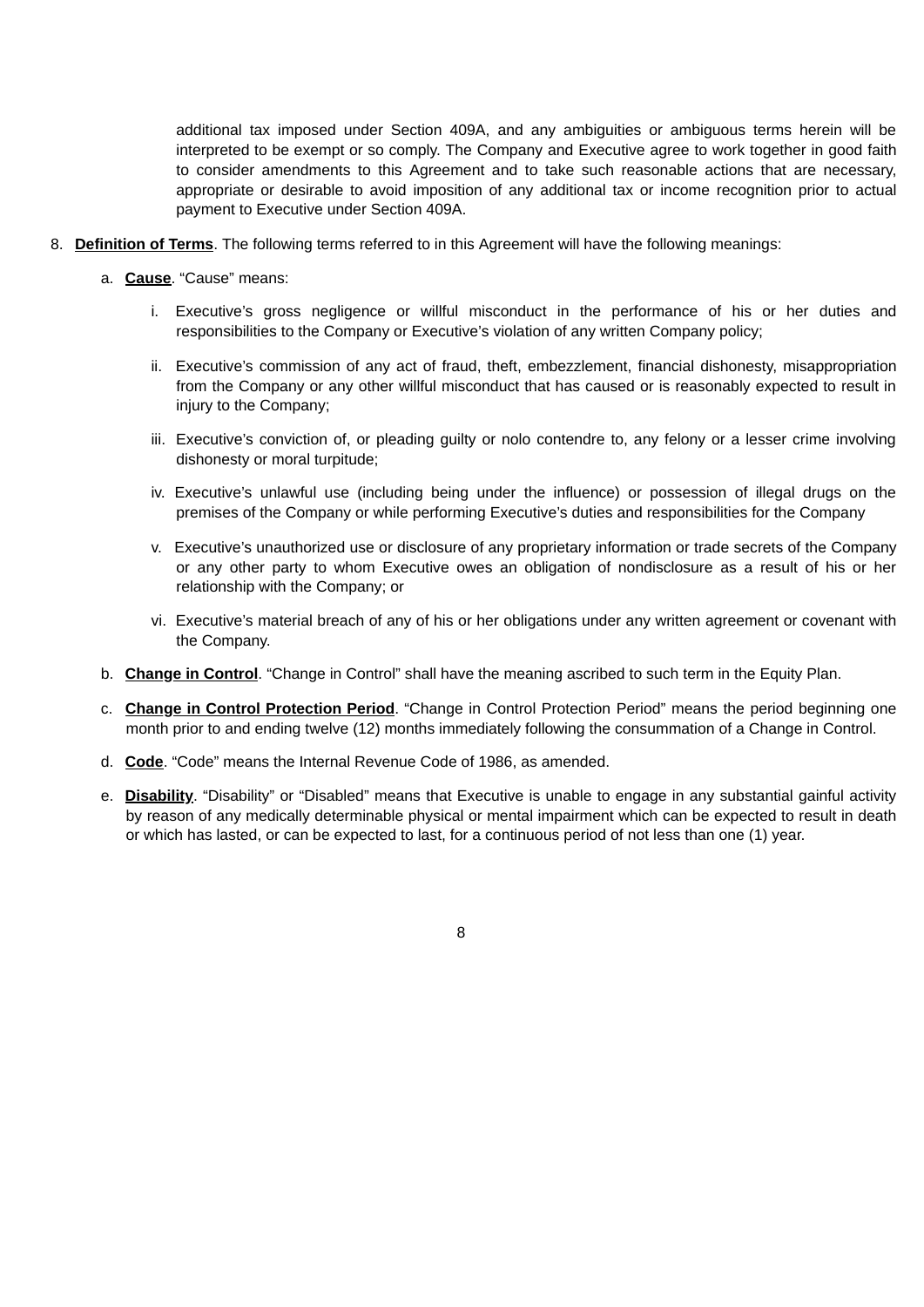- f. **Good Reason**. "Good Reason" means Executive's resignation or termination of employment within thirty (30) days following the expiration of any cure period (discussed below) following the occurrence of one or more of the following without Executive's consent:
	- i. A material reduction of Executive's duties, authority or responsibilities, relative to Executive's duties, authority or responsibilities in effect immediately prior to such reduction; provided, however, that a reduction in duties, authority or responsibilities solely by virtue of the Company being acquired and made part of a larger entity (as, for example, when the General Counsel of the Company remains as such following a Change in Control but is not made the General Counsel of the acquiring corporation) will not constitute Good Reason;
	- ii. A material reduction in Executive's Base Salary (except where there is a reduction applicable to all similarly situated executive officers generally); provided, that a reduction of less than ten percent (10%) will not be considered a material reduction in Base Salary;
	- iii. A material change in the geographic location of Executive's primary work facility or location; provided, that a relocation of less than fifty (50) miles from Executive's then-present work location will not be considered a material change in geographic location; or
	- iv. A material breach by the Company of a material provision of this Agreement.

Executive will not resign for Good Reason without first providing the Company with written notice of the acts or omissions constituting the grounds for Good Reason within thirty (30) days of the initial existence of the grounds for Good Reason and a reasonable cure period of not less than thirty (30) days following the date the Company receives such notice during which such condition must not have been cured.

- g. **Governmental Authority**. "Governmental Authority" means any federal, state, municipal, foreign or other government, governmental department, commission, board, bureau, agency or instrumentality, or any private or public court or tribunal.
- h. **Person**. "Person" shall be construed in the broadest sense and means and includes any natural person, a partnership, a corporation, an association, a joint stock company, a limited liability company, a trust, a joint venture, an unincorporated organization and other entity or Governmental Authority.
- i. **Section 409A**. "Section 409A" means Section 409A of the Code, and the final regulations and any guidance promulgated thereunder or any state law equivalent.
- j. **Section 409A Limit**. "Section 409A Limit" shall mean two (2) times the lesser of: (i) Executive's annualized compensation based upon the annual rate of pay paid to Executive during Executive's taxable year preceding Executive's taxable year of his or her separation from service as determined under Treasury Regulation Section 1.409A-1(b)(9)(iii)(A)(1) and any Internal Revenue Service guidance issued with respect thereto; or (ii) the maximum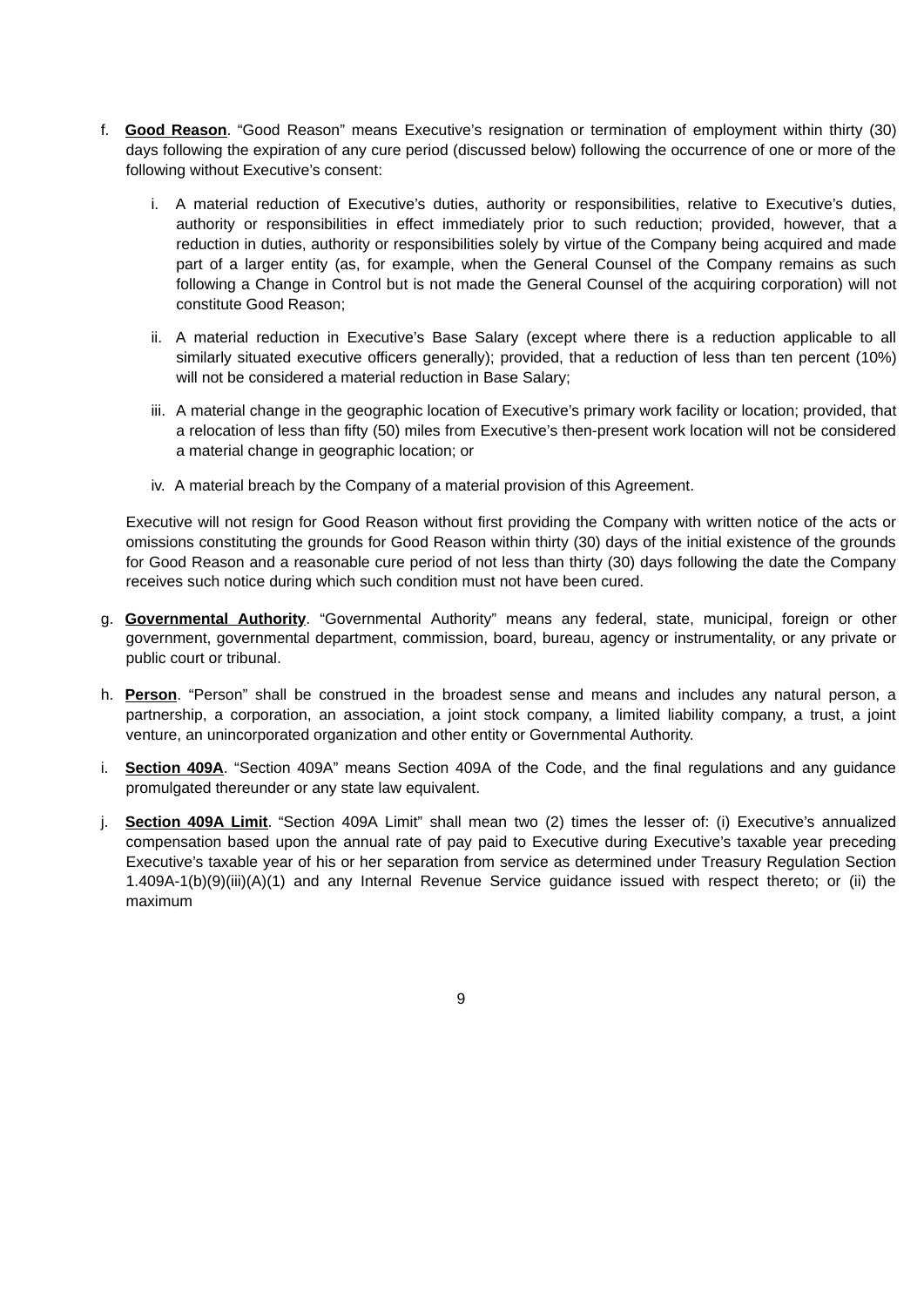amount that may be taken into account under a qualified plan pursuant to Section 401(a)(17) of the Code for the year in which Executive's separation from service occurred.

## 9. **Golden Parachute**.

- a. Anything in this Agreement to the contrary notwithstanding, if any payment or benefit Executive would receive from the Company or otherwise ("*Payment*") would (i) constitute a "parachute payment" within the meaning of Section 280G of the Code; and (ii) but for this sentence, be subject to the excise tax imposed by Section 4999 of the Code (the "*Excise Tax*"), then such Payment shall be equal to the Reduced Amount. The "*Reduced Amount"* shall be either (x) the largest portion of the Payment that would result in no portion of the Payment being subject to the Excise Tax; or (y) the largest portion, up to and including the total, of the Payment, whichever amount, after taking into account all applicable federal, state and local employment taxes, income taxes, and the Excise Tax (all computed at the highest applicable marginal rate), results in Executive's receipt, on an after-tax basis, of the greater amount of the Payment. Any reduction made pursuant to this Section 9(a) shall be made in accordance with the following order of priority: (i) stock options whose exercise price exceeds the fair market value of the optioned stock ("*Underwater Options*") (ii) Full Credit Payments (as defined below) that are payable in cash, (iii) non-cash Full Credit Payments that are taxable, (iv) non-cash Full Credit Payments that are not taxable (v) Partial Credit Payments (as defined below) and (vi) non-cash employee welfare benefits. In each case, reductions shall be made in reverse chronological order such that the payment or benefit owed on the latest date following the occurrence of the event triggering the excise tax will be the first payment or benefit to be reduced (with reductions made pro-rata in the event payments or benefits are owed at the same time). "*Full Credit Payment*" means a payment, distribution or benefit, whether paid or payable or distributed or distributable pursuant to the terms of this Agreement or otherwise, that if reduced in value by one dollar reduces the amount of the parachute payment (as defined in Section 280G of the Code) by one dollar, determined as if such payment, distribution or benefit had been paid or distributed on the date of the event triggering the excise tax. "*Partial Credit Payment*" means any payment, distribution or benefit that is not a Full Credit Payment.
- b. A nationally recognized certified public accounting firm selected by the Company (the "*Accounting Firm*") shall perform the foregoing calculations related to the Excise Tax. If a reduction is required pursuant to Section 9(a), the Accounting Firm shall administer the ordering of the reduction as set forth in Section 9(a). The Company shall bear all expenses with respect to the determinations by such accounting firm required to be made hereunder.
- c. The Accounting Firm engaged to make the determinations hereunder shall provide its calculations, together with detailed supporting documentation, to Executive and the Company within fifteen (15) calendar days after the date on which Executive's right to a Payment is triggered. Any good faith determinations of the Accounting Firm made hereunder shall be final, binding, and conclusive upon Executive and the Company.
- 10. **Arbitration**. To the fullest extent permitted by applicable law, Executive and the Company agree that any and all disputes, demands, claims, or controversies ("*claims*") relating to, arising from or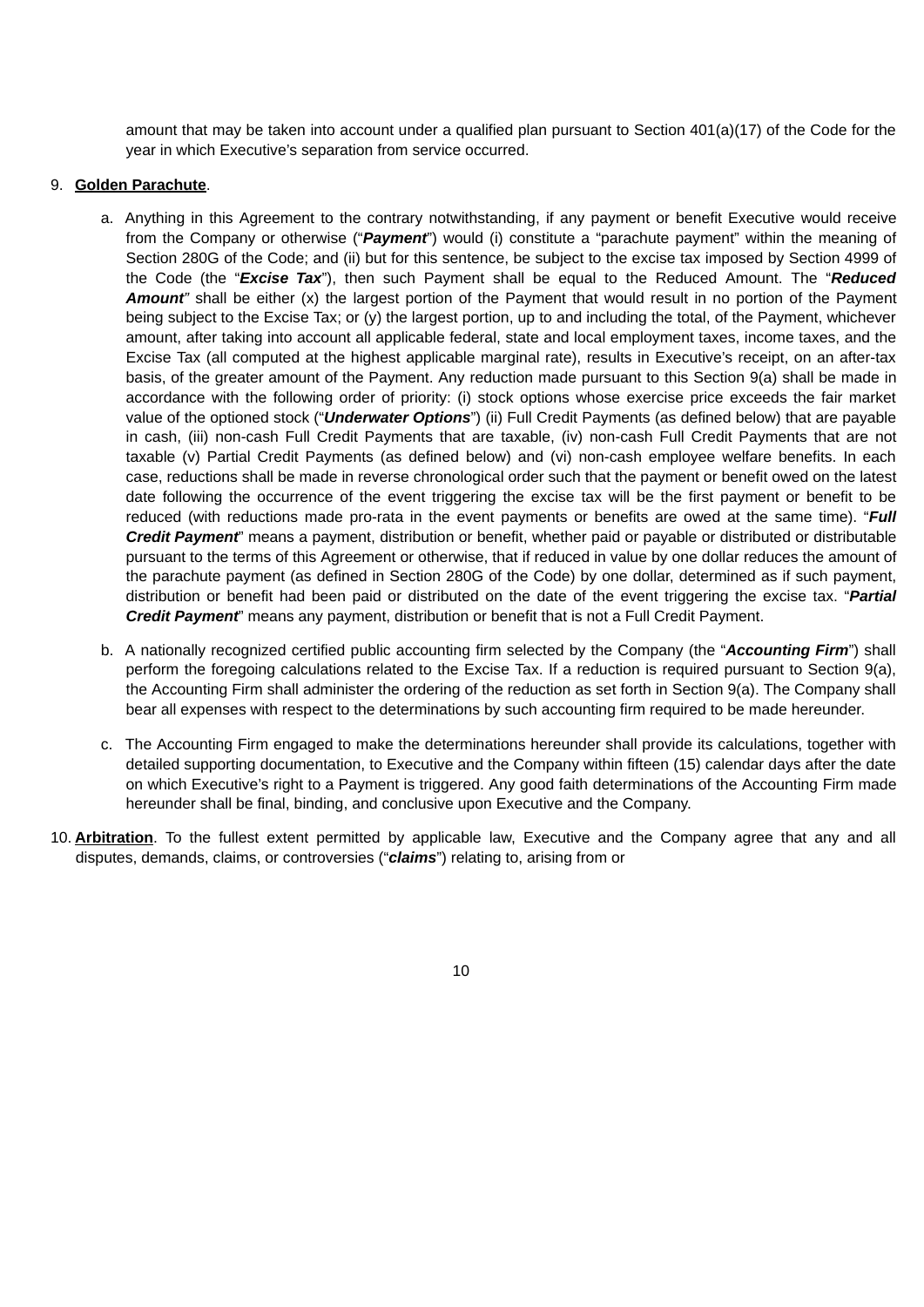regarding Executive's employment, including claims by the Company, claims against the Company, and claims against any current or former parent, affiliate, subsidiary, successor or predecessor of the Company, and each of the Company's and these entities' respective officers, directors, agents or employees, shall be resolved by final and binding arbitration before a single arbitrator in the State of New York (or another mutually agreeable location). This does not prevent either Executive or the Company from seeking and obtaining temporary or preliminary injunctive relief in court to prevent irreparable harm to Executive's or its confidential information or trade secrets pending the conclusion of any arbitration. This arbitration agreement does not apply to any claims that have been expressly excluded from arbitration by a governing law not preempted by the Federal Arbitration Act and does not restrict or preclude Executive from communicating with, filing an administrative charge or claim with, or providing testimony to any governmental entity about any actual or potential violation of law or obtaining relief through a government agency process. The parties hereto agree that claims shall be resolved on an individual basis only, and not on a class, collective, or representative basis on behalf of other employees to the fullest extent permitted by applicable law ("*Class Waiver*"). Any claim that all or part of the Class Waiver is invalid, unenforceable, or unconscionable may be determined only by a court. In no case may class, collective or representative claims proceed in arbitration on behalf of other employees.

The parties agree that the arbitration shall be conducted by a single neutral arbitrator through JAMS in accordance with JAMS Employment Arbitration Rules and Procedures. Except as to the Class Waiver, the arbitrator shall determine arbitrability. The Company will bear all JAMS arbitration fees and administrative costs in excess of the amount of administrative fees and costs that Executive otherwise would have been required to pay if the claims were litigated in court. The arbitrator shall apply the applicable substantive law in deciding the claims at issue. Claims will be governed by their applicable statute of limitations and failure to demand arbitration within the prescribed time period shall bar the claims as provided by law. The decision or award of the arbitrator shall be final and binding upon the parties. This arbitration agreement is enforceable under and governed by the Federal Arbitration Act. In the event that any portion of this arbitration agreement is held to be invalid or unenforceable, any such provision shall be severed, and the remainder of this arbitration agreement will be given full force and effect. By signing the offer letter, Executive acknowledges and agrees that Executive has read this arbitration agreement carefully, are bound by it and are WAIVING ANY RIGHT TO HAVE A TRIAL BEFORE A COURT OR JURY OF ANY AND ALL CLAIMS SUBJECT TO ARBITRATION UNDER THIS ARBITRATION AGREEMENT.

## 11. **Pre-Employment Conditions. [3]**

- a. **Confidentiality Agreement**. Executive's acceptance of this offer and Executive's Employment with the Company is contingent upon the execution, and delivery to an officer of the Company, of the Company's Employee Nondisclosure, Non-Solicitation, Confidentiality and Developments Agreement, a copy of which is attached hereto as Attachment B for Executive's review and execution (the "*Confidentiality Agreement*"), prior to or on the Effective Date.
- b. **Right to Work**. For purposes of federal immigration law, Executive will be required, if Executive has not already, to provide to the Company documentary evidence of Executive's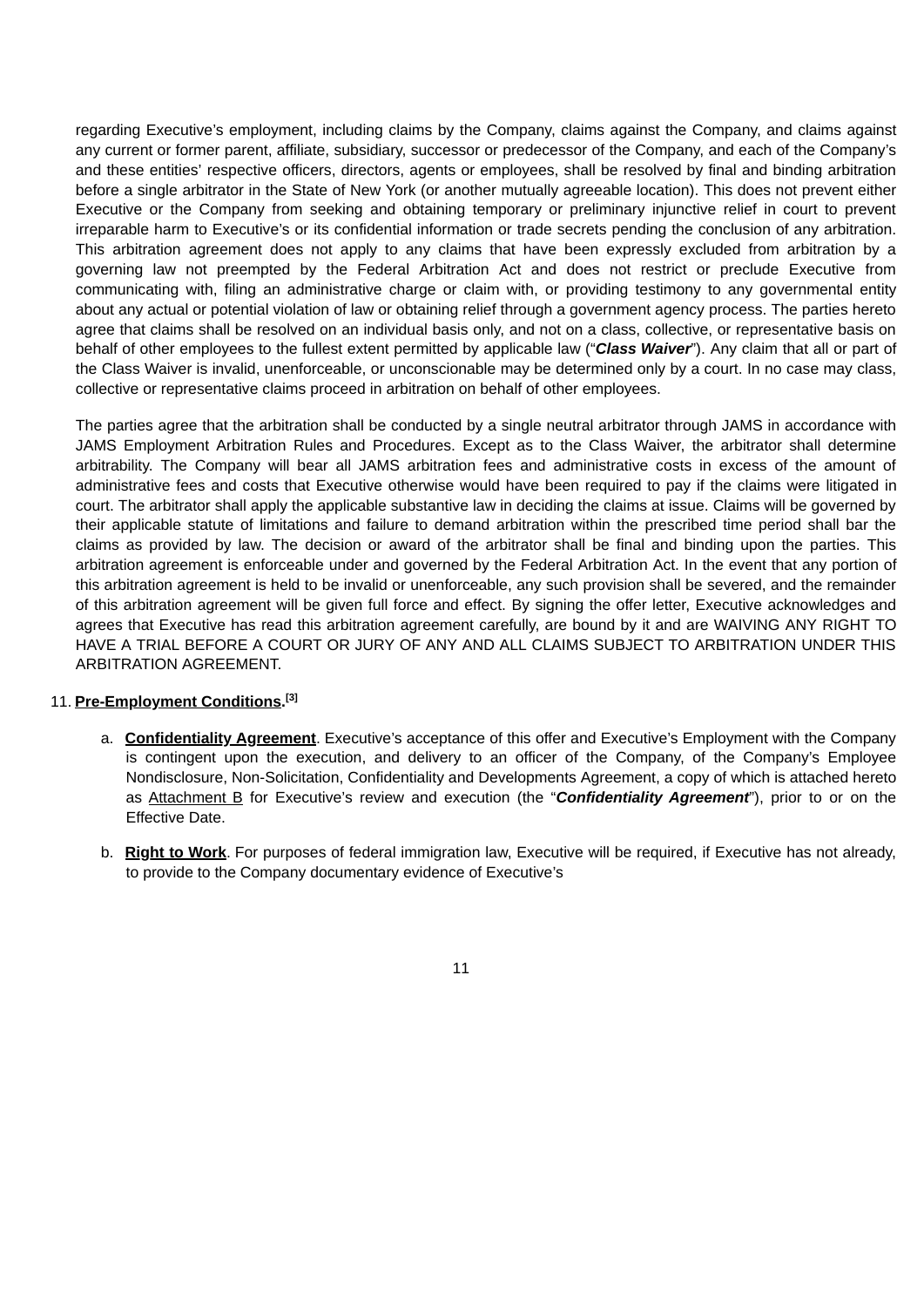identity and eligibility for employment in the United States. Such documentation must be provided to the Company within three (3) business days of the Effective Date, or the Employment relationship with Executive may be terminated.

c. **Verification of Information**. This Agreement is also contingent upon the successful verification of the information Executive provided to the Company during Executive's application process, as well as a general background check performed by the Company to confirm Executive's suitability for Employment. By accepting this Agreement, Executive warrants that all information provided by Executive is true and correct to the best of Executive's knowledge, Executive agrees to execute any and all documentation necessary for the Company to conduct a background check and Executive expressly releases the Company from any claim or cause of action arising out of the Company's verification of such information.

# 12. **Successors.**

- a. **Company's Successors.** This Agreement shall be binding upon any successor (whether direct or indirect and whether by purchase, lease, merger, consolidation, liquidation or otherwise) to all or substantially all of the Company's business and/or assets. For all purposes under this Agreement, the term "*Company*" shall include any successor to the Company's business or assets that become bound by this Agreement or any affiliate of any such successor that employs Executive.
- b. **Executive's Successors.** This Agreement and all of Executive's rights hereunder shall inure to the benefit of, and be enforceable by, Executive's personal or legal representatives, executors, administrators, successors, heirs, distributees, devisees and legatees.

## 13. **Miscellaneous Provisions.**

- a. **Indemnification.** The Company shall indemnify Executive to the maximum extent permitted by applicable law and the Company's Bylaws with respect to Executive's service and Executive shall also be covered under a directors and officers liability insurance policy paid for by the Company to the extent that the Company maintains such a liability insurance policy now or in the future.
- b. **Headings**. All captions and section headings used in this Agreement are for convenient reference only and do not form a part of this Agreement.

## c. **Notice.**

i. General. Notices and all other communications contemplated by this Agreement shall be in writing and shall be deemed to have been duly given when personally delivered or when mailed by U.S. registered or certified mail, return receipt requested and postage prepaid. In Executive's case, mailed notices shall be addressed to Executive at the home address that Executive most recently communicated to the Company in writing. In the case of the Company, mailed notices shall be addressed to its corporate headquarters, and all notices shall be directed to the attention of its Secretary.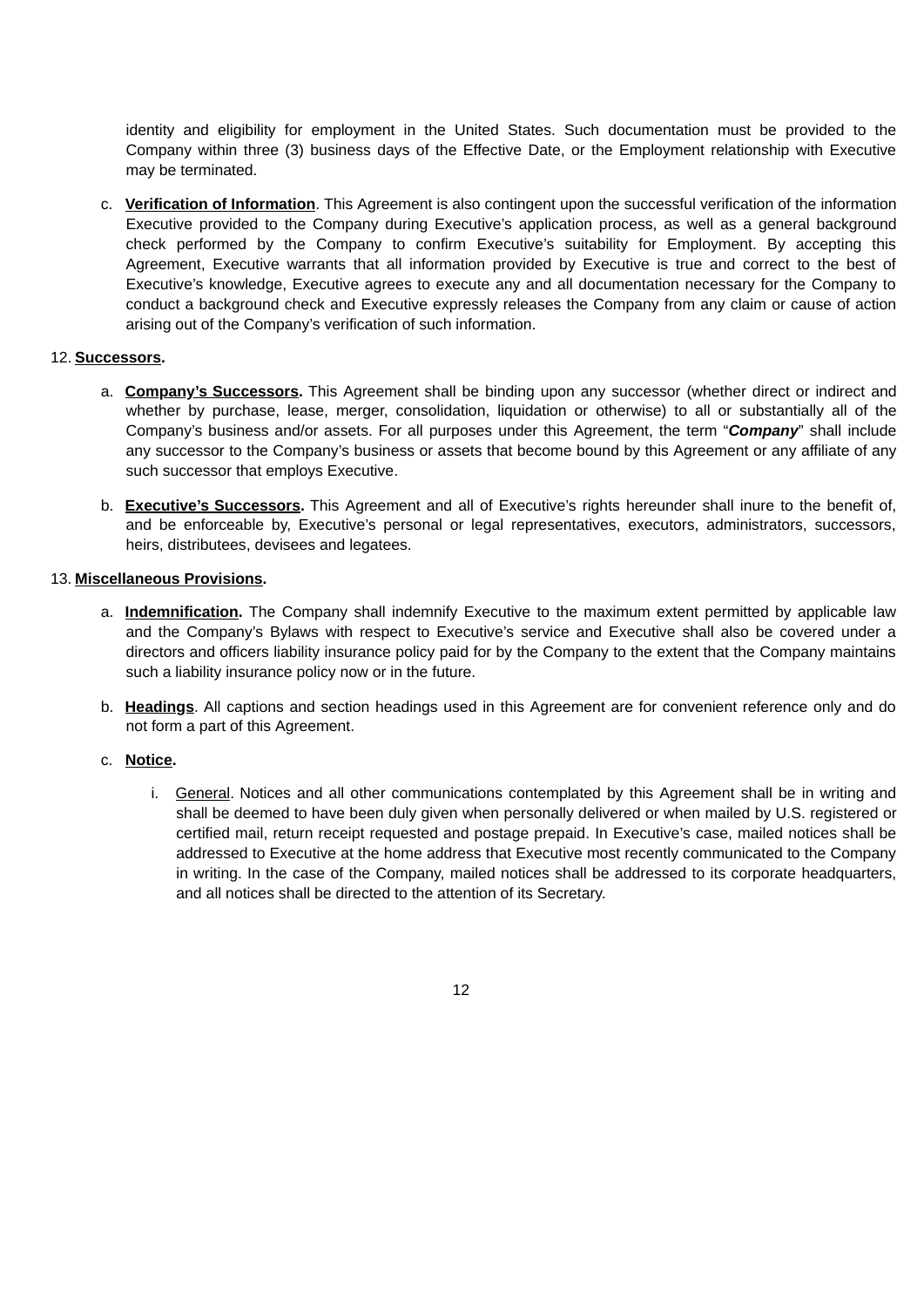- ii. Notice of Termination. Any termination by the Company for Cause or by Executive for Good Reason will be communicated by a notice of termination to the other party hereto given in accordance with Section 13(c)(i) of this Agreement. Such notice will indicate the specific termination provision in this Agreement relied upon, will set forth in reasonable detail the facts and circumstances claimed to provide a basis for termination under the provision so indicated, and will specify the termination date (which will be not more than thirty (30) days after the giving of such notice), subject to any applicable cure period. The failure by Executive or the Company to include in the notice any fact or circumstance which contributes to a showing of Good Reason or Cause, as applicable, will not waive any right of Executive or the Company, as applicable, hereunder or preclude Executive or the Company, as applicable, from asserting such fact or circumstance in enforcing his or her or its rights hereunder, as applicable. Any termination by Executive without Good Reason will be communicated by Executive to the Company upon sixty (60) days advance written notice.
- d. **Modifications and Waivers.** No provision of this Agreement shall be modified, waived or discharged unless the modification, waiver or discharge is agreed to in writing and signed by Executive and by an authorized officer of the Company (other than Executive ). No waiver by either party of any breach of, or of compliance with, any condition or provision of this Agreement by the other party shall be considered a waiver of any other condition or provision or of the same condition or provision at another time.
- e. **Entire Agreement.** This Agreement and the Confidentiality Agreement contain the entire understanding of the parties with respect to the subject matter hereof and supersede all other prior or contemporaneous discussions, understandings and agreements, whether oral or written, between them relating to the subject matter hereof.
- f. **Withholding Taxes.** All payments made under this Agreement shall be subject to reduction to reflect taxes or other deductions required to be withheld by law.
- g. **Choice of Law and Severability.** This Agreement shall be interpreted in accordance with the laws of the State of New York without giving effect to provisions governing the choice of law. If any provision of this Agreement becomes or is deemed invalid, illegal or unenforceable in any applicable jurisdiction by reason of the scope, extent or duration of its coverage, then such provision shall be deemed amended to the minimum extent necessary to conform to applicable law so as to be valid and enforceable or, if such provision cannot be so amended without materially altering the intention of the parties, then such provision shall be stricken and the remainder of this Agreement shall continue in full force and effect. If any provision of this Agreement is rendered illegal by any present or future statute, law, ordinance or regulation (collectively, the "*Law*") then that provision shall be curtailed or limited only to the minimum extent necessary to bring the provision into compliance with the Law. All the other terms and provisions of this Agreement shall continue in full force and effect without impairment or limitation.
- h. **No Assignment.** This Agreement and all of Executive's rights and obligations hereunder are personal to Executive and may not be transferred or assigned by Executive at any time. The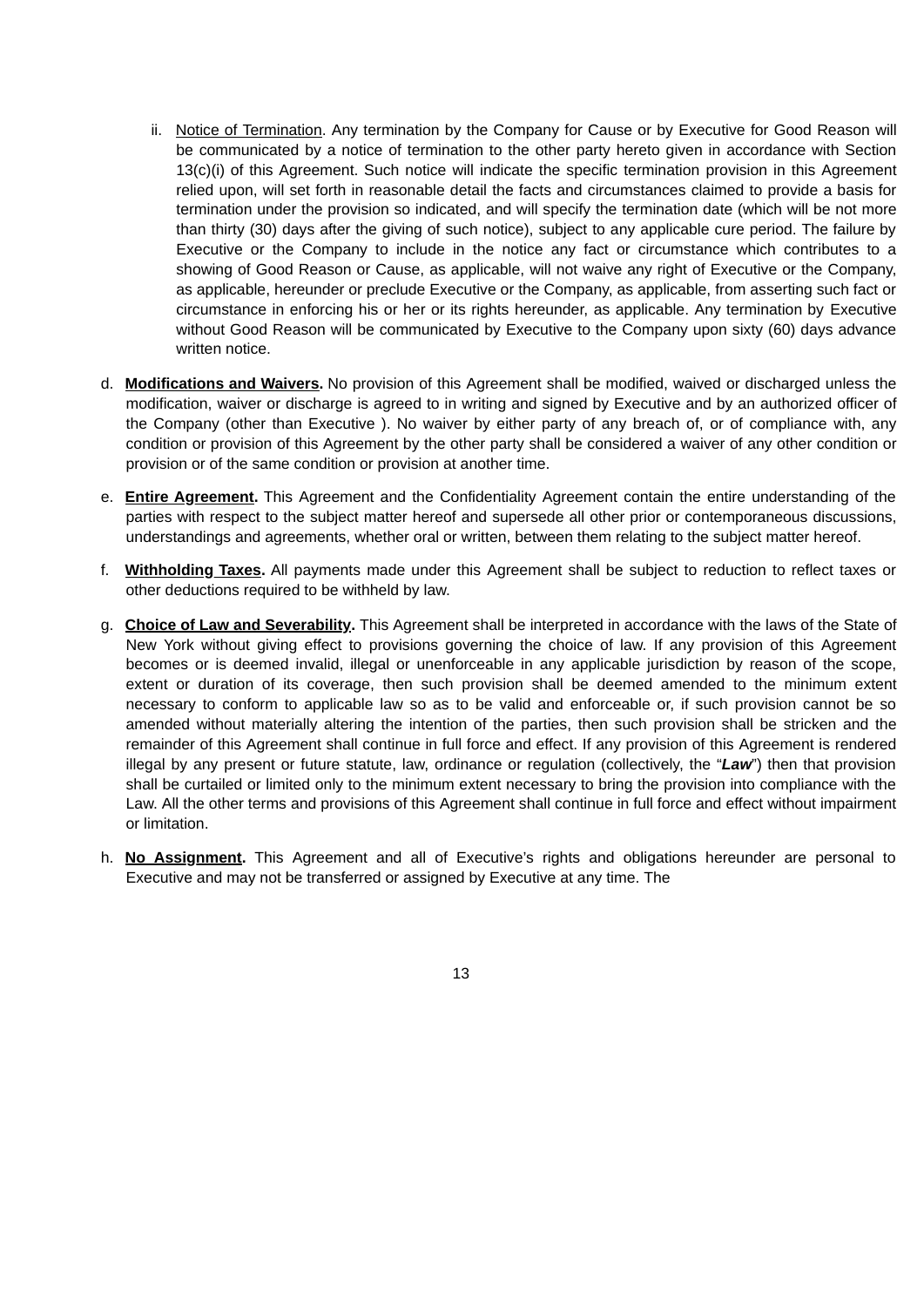Company may assign its rights under this Agreement to any entity that assumes the Company's obligations hereunder in connection with any sale or transfer to such entity of all or a substantial portion of the Company's assets.

- i. **Acknowledgment**. Executive acknowledges that Executive has had the opportunity to discuss this matter with and obtain advice from Executive's personal attorney, has had sufficient time to, and has carefully read and fully understood all the provisions of this Agreement, and is knowingly and voluntarily entering into this Agreement.
- j. **Counterparts.** This Agreement may be executed in two or more counterparts, each of which shall be deemed an original, but all of which together shall constitute one and the same instrument. Execution of a facsimile copy will have the same force and effect as execution of an original, and a facsimile signature will be deemed an original and valid signature.
- k. **Electronic Delivery.** The Company may, in its sole discretion, decide to deliver any documents or notices related to this letter, securities of the Company or any of its affiliates or any other matter, including documents and/or notices required to be delivered to Executive by applicable securities law or any other law or the Company's Certificate of Incorporation or Bylaws by email or any other electronic means. Executive hereby consents to (i) conduct business electronically (ii) receive such documents and notices by such electronic delivery and (iii) sign documents electronically and agree to participate through an on-line or electronic system established and maintained by the Company or a third party designated by the Company.

*[Signature Page Follows]*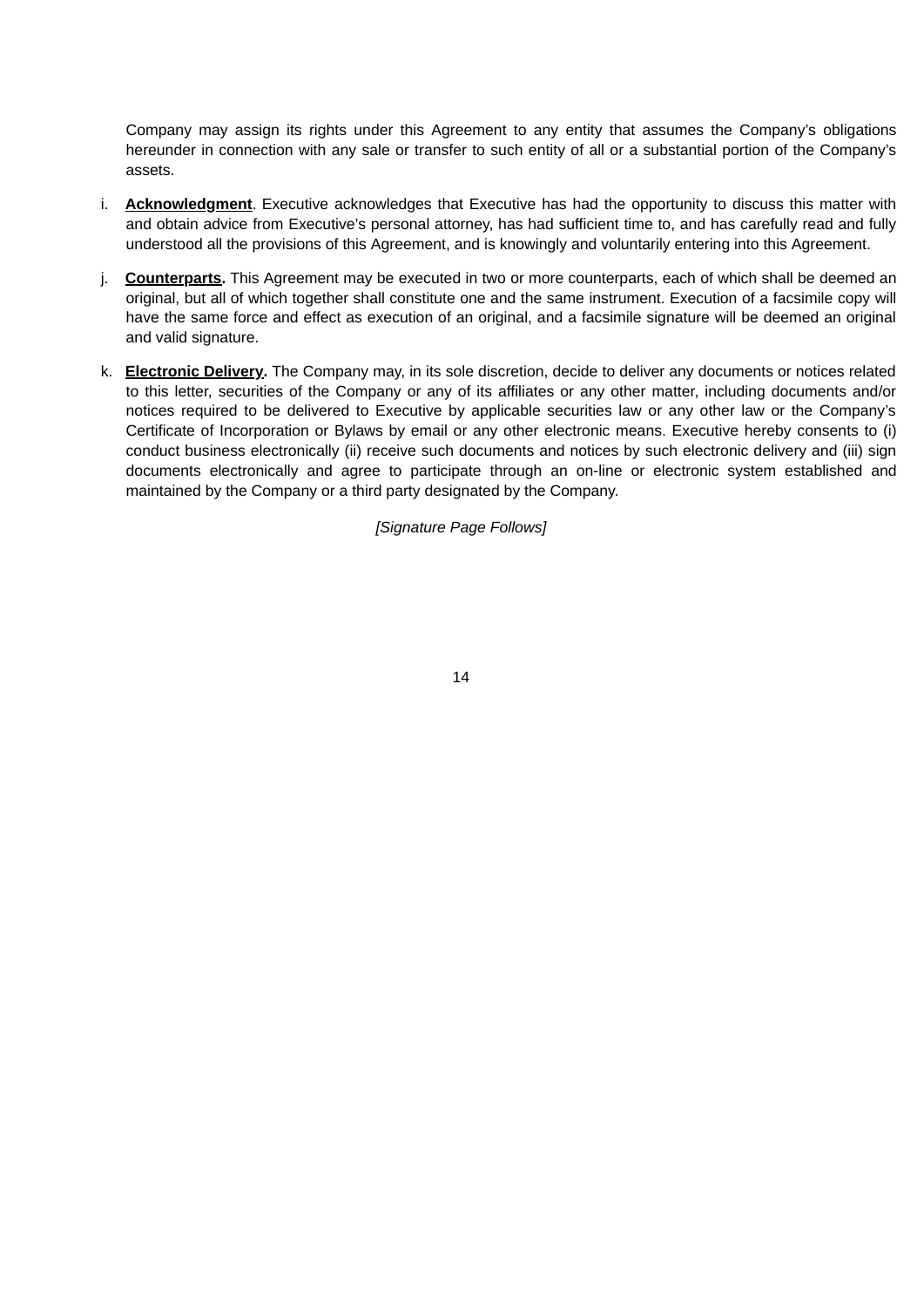After you have had an opportunity to review this Agreement, please feel free to contact me if you have any questions or comments. To indicate your acceptance of this Agreement, please sign and date this letter in the space provided below and return it to the Company.

Very truly yours,

By: /s/ Vivek Garipalli Vivek Garipalli, CEO & Co-Founder

**Agreed to and Accepted by:**

 $\mathcal{L}=\mathcal{L}=\mathcal{L}=\mathcal{L}=\mathcal{L}=\mathcal{L}=\mathcal{L}=\mathcal{L}=\mathcal{L}=\mathcal{L}=\mathcal{L}=\mathcal{L}=\mathcal{L}=\mathcal{L}=\mathcal{L}=\mathcal{L}=\mathcal{L}=\mathcal{L}=\mathcal{L}=\mathcal{L}=\mathcal{L}=\mathcal{L}=\mathcal{L}=\mathcal{L}=\mathcal{L}=\mathcal{L}=\mathcal{L}=\mathcal{L}=\mathcal{L}=\mathcal{L}=\mathcal{L}=\mathcal{L}=\mathcal{L}=\mathcal{L}=\mathcal{L}=\mathcal{L}=\mathcal{$ 

\_\_\_\_\_\_\_\_\_\_\_\_\_\_\_\_\_\_\_\_\_\_\_\_\_\_\_\_\_\_\_

/s/ Joseph Martin Joseph Martin

**Address** 

Date: 3/12/2022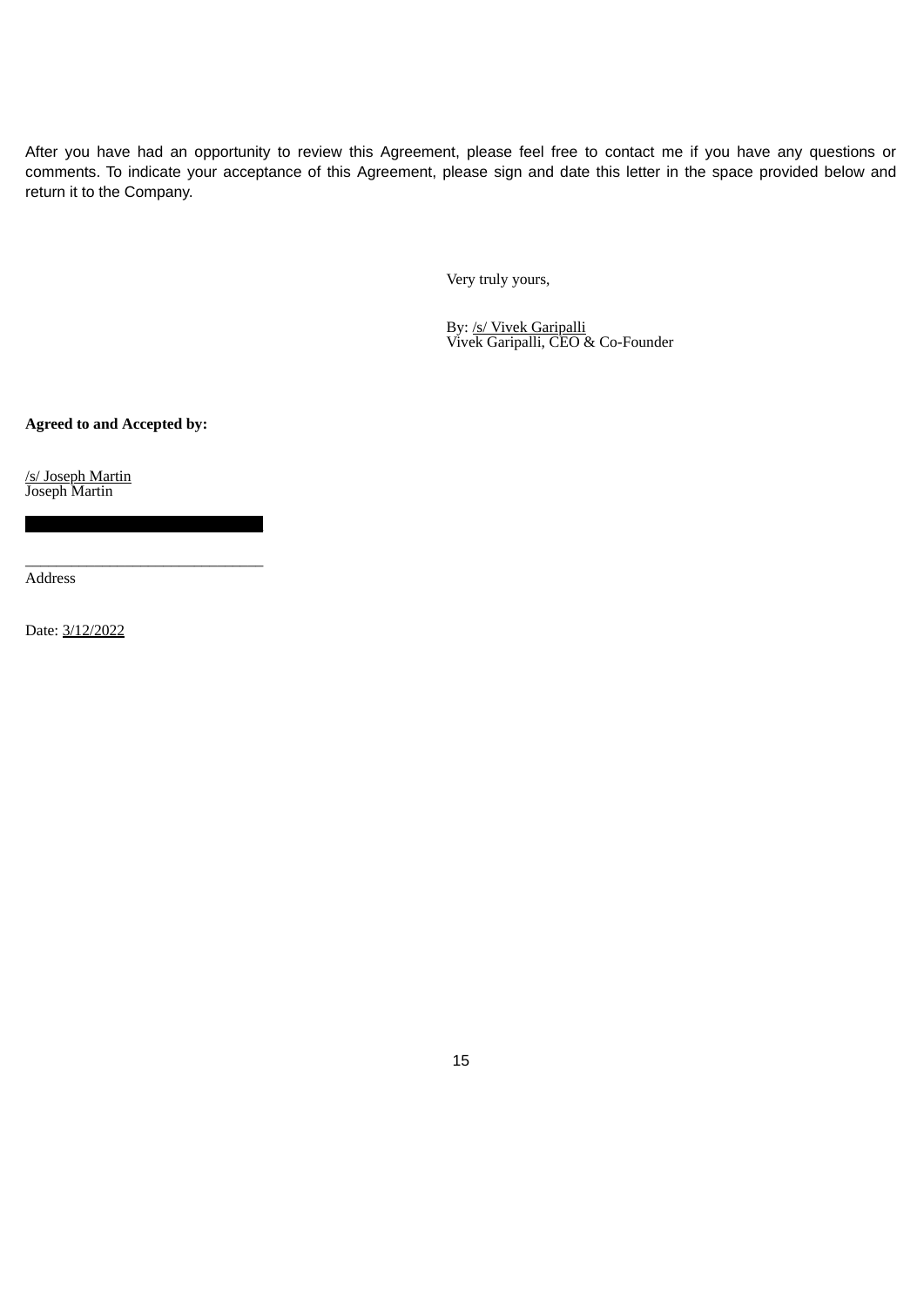## **ATTACHMENT A**

## **SEPARATION AGREEMENT AND RELEASE**

This Confidential Separation and Release Agreement ("Agreement") sets forth the agreement reached concerning the separation of [EMPLOYEE NAME] (herein referred to as "you," "your" or similar words, as the context requires) from employment with [ENTITY NAME] and/or its affiliates (collectively, the "Company").

WHEREAS, your employment with the Company is ending effective [DATE], (the "Separation Date"), and thereafter you no longer will be employed with the Company; and

WHEREAS, you and the Company desire to end your employment relationship amicably, and settle, compromise and resolve any and all claims and disputes, whether known or unknown, which you may have against the Company at any time up to and including the date you sign this Agreement;

NOW, THEREFORE, in consideration of the mutual promises contained in this Agreement, you and the Company agree as follows:

1. Consideration for Execution of this Agreement. As consideration for your promises and obligations under this Agreement, the Company will provide you with the following consideration to which you are not otherwise entitled, provided you sign this Agreement within twenty one (21) days of receipt but not before your actual Separation Date:

a. Severance Payment. The Company will pay you an amount equivalent to  $[1]$  ( $[1]$ ) weeks of your regular base salary, in the gross amount of  $\lceil \cdot \rceil$  (\$  $\lceil \cdot \rceil$ ), less applicable taxes and withholdings (the "Severance Payment"). The Severance Payment will be paid in a one-time, lump sum payment and payable upon the next regularly scheduled Company payroll date after your signed Agreement is received by the Company.

You acknowledge and agree that you would not be otherwise entitled to any of the above consideration but for your signing this Agreement and adhering to its terms and conditions.

2. General Release of Claims. You agree to release and forever discharge the Company, the Company's affiliates, subsidiaries, parents, predecessors, successors and assigns, and the officers, directors, shareholders, agents, employees, counsel and insurers of each of them (together, the "Released Parties") from any and all claims you may have or have had against any of the Released Parties arising prior to or on the dates you execute this Agreement, including without limitation any and all claims arising out of your employment with the Company and/or the termination of that employment. You understand and agree that this release is intended to waive all claims of every kind and nature, whether known or unknown, actual or contingent, asserted or unasserted, arising under common law, statutory law or otherwise. This release includes any and all causes of actions or claims you have had, now have, or may have up to the dates you execute this Agreement including, without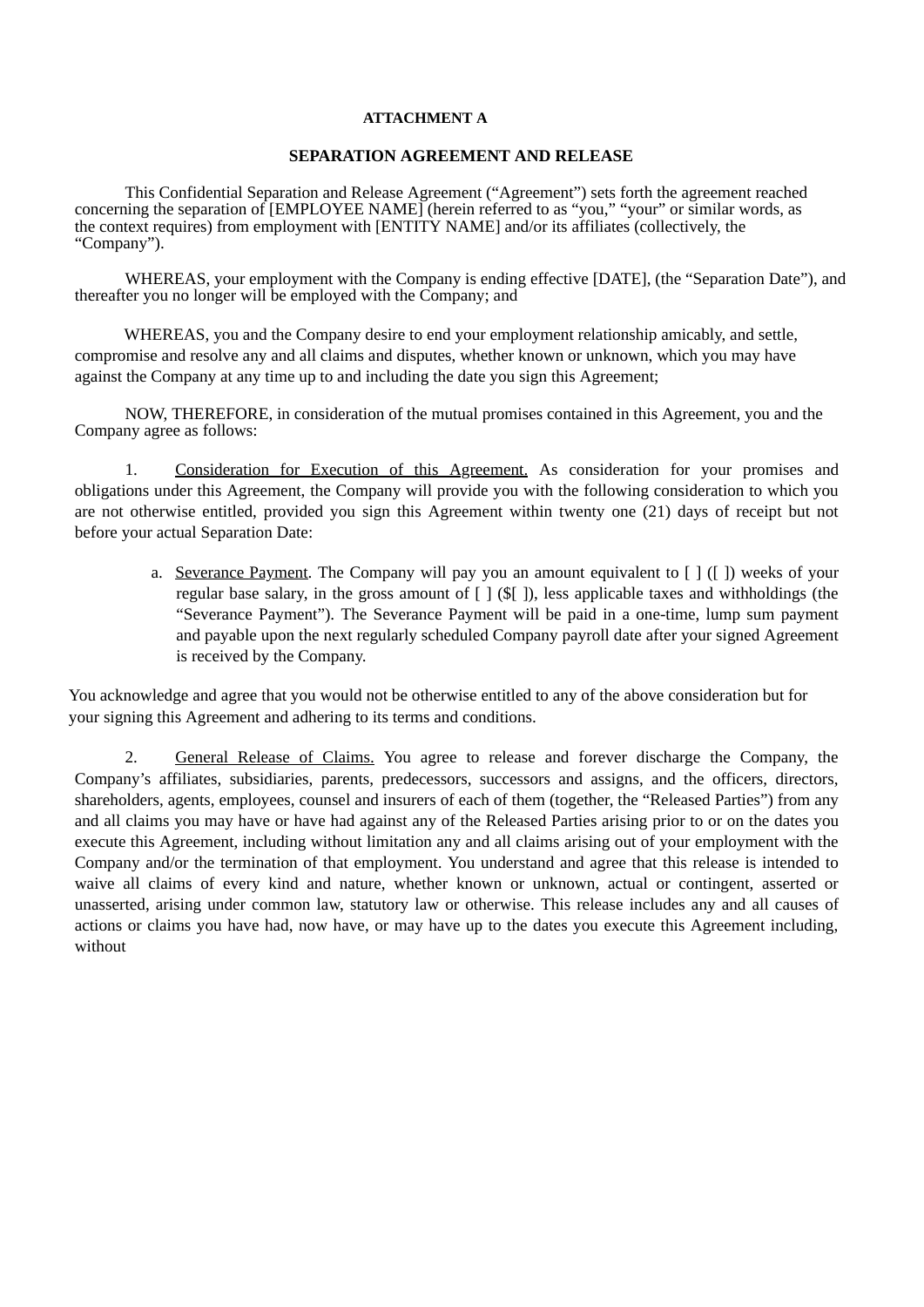limitation, any claims arising pursuant to the Age Discrimination in Employment Act ("ADEA"), Title VII of the Civil Rights Act, the Family and Medical Leave Act, and the Americans with Disabilities Act, and common, federal, state, and local laws, regulations, rules, and ordinances. You also waive any claim to reinstatement or reemployment with the Company following your Separation Date.

You expressly acknowledge and represent that you have received all wages, benefits, compensation, reimbursements, vacation and paid time off, or any other remuneration to which you were entitled as an employee of the Company and are not currently aware of any facts or circumstances constituting a claim or cause of action you could bring for violation of the Fair Labor Standards Act ("FLSA") or any other federal, state or local constitution, statute, rule, regulation, or common law that applies to your employment relationship. You expressly acknowledge and represent that no one has interfered with your ability to report possible violations of any law and it is Released Parties' policy to encourage such reporting. You further acknowledge and represent that you have not suffered any on-the-job injury for which you have not already filed a claim, and the end of your employment is not related to any such injury.

No claim of any sort is exempt from the above release, except claims that the law does not allow you to waive by signing this Agreement, such as claims for workers' compensation benefits (but it does apply to, waive and affect claims of discrimination and/or retaliation on the basis of having made a workers' compensation claim), claims for unemployment benefits, or your rights to any vested benefits to which you are entitled under the terms of the applicable employee benefit plan. For the purpose of implementing a full and complete release, you expressly acknowledge that the release given in this Agreement is intended to include, without limitation, claims that you did not know or suspect to exist in your favor at the time of the date of your execution of this Agreement, regardless of whether the knowledge of such claims, or the facts upon with which they might be based, would have materially affected the settlement of this matter; and that the consideration provided under this Agreement was also for the release of those claims and contemplates the extinguishment of any such unknown claims.

3. Older Workers' Benefit Protection Act. This Agreement is intended to satisfy the requirements of the Older Workers' Benefit Protection Act, 29 U.S.C. sec. 626(f). You are advised to consult with an attorney before executing this Agreement.

a. Acknowledgments/Time to Consider. You acknowledge and agree that (a) you have read and understand the terms of this Agreement; (b) you have been advised in writing to consult with an attorney before executing this Agreement; (c) you have had the opportunity to obtain and consider such legal counsel as you deem necessary; (d) you have been given twenty-one (21) days to consider whether or not to enter into this Agreement (although you may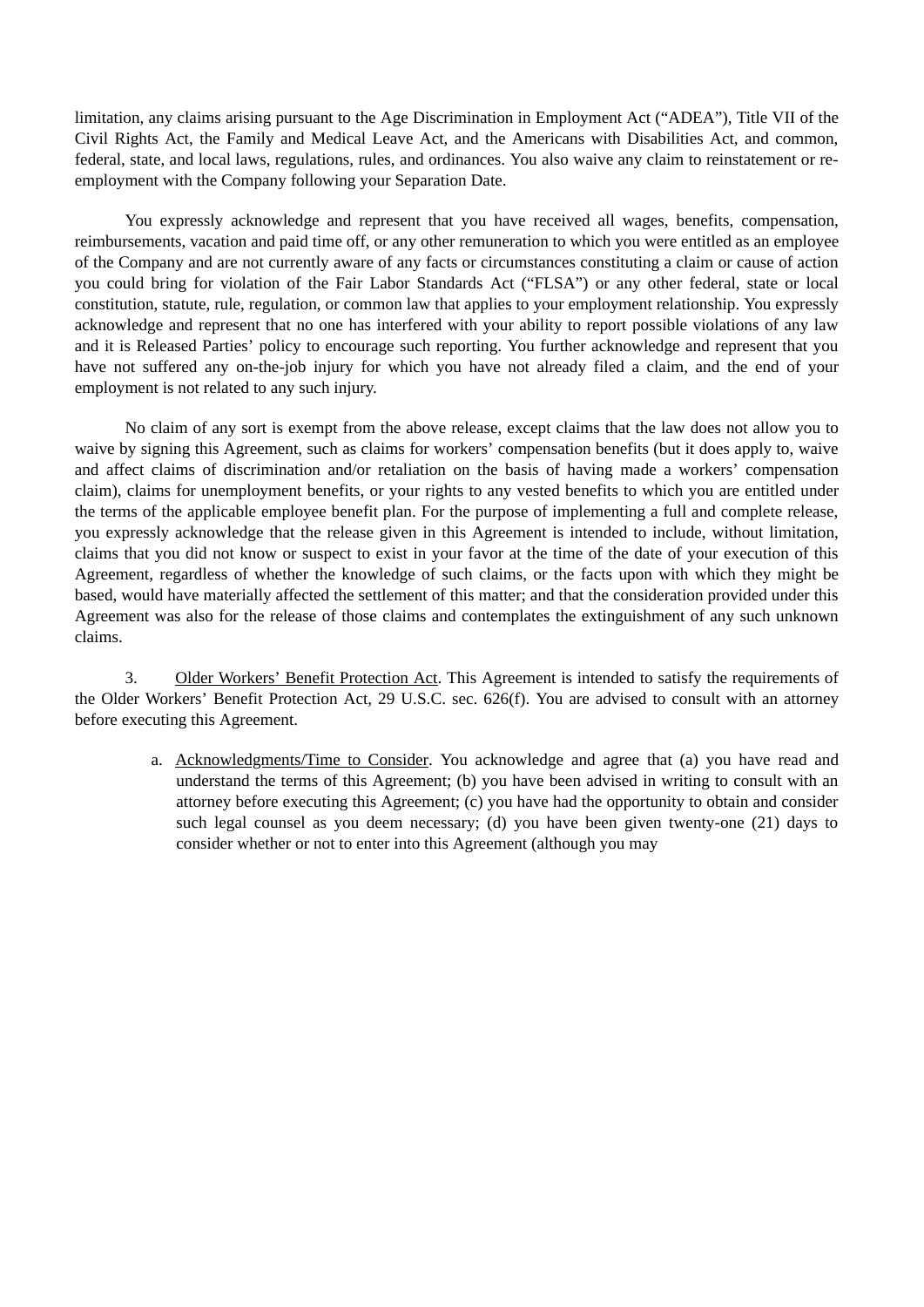elect not to use the full 21- day period at your option); and (e) by signing this Agreement, you acknowledge that you do so freely, knowingly, and voluntarily.

- b. Revocation/Effective Date. This Agreement shall not become effective or enforceable until the eighth day after you sign this Agreement. In other words, you may revoke your acceptance of this Agreement within seven (7) days after the date you sign it. Your revocation must be in writing and sent via email to the Company's Chief People Officer, Rachel Fish, at email address rachel.fish@cloverhealth.com by the end of the seventh day in order to be effective. If you do not revoke acceptance within the seven (7) day period, your acceptance of this Agreement shall become binding and enforceable on the eighth day after you signed it ("Effective Date").
- c. Preserved Rights. This Agreement does not waive or release any rights or claims that you may have under the Age Discrimination in Employment Act that arise after dates that you execute this Agreement. In addition, this Agreement does not prohibit you from challenging the validity of this Agreement's waiver and release of claims under the Age Discrimination in Employment Act of 1967, as amended.

4. Restrictive Covenants. You agree and acknowledge that, notwithstanding anything stated in this Agreement, you shall remain bound by the terms of any other agreement relating to noncompetition, nonsolicitation, confidentiality, intellectual property, or inventions that you executed prior to commencing employment with the Company, or during your employment with the Company, and any Company policies concerning non-competition, non- solicitation, confidentiality, intellectual property, or inventions that were in force at the time of your separation.

a. Non-Litigation Covenant**.** You further agree not to sue Company or any Releasee with regard to any claim released in Section 2 of this Agreement. You understand that the provisions of this Agreement shall not be construed as preventing you from filing a charge with or cooperating or participating in any investigation or proceeding conducted by any governmental agency, only to the extent you are permitted to do so by law, notwithstanding any provisions of any agreement to the contrary. Both parties acknowledge that this Agreement does not limit your right to communicate with governmental agencies, including filing or participating in an investigative proceeding. Such communication, whether initiated by you or an agency, is not limited by this Agreement. However, you expressly release, waive, and disclaim any right to personal compensation or other benefit, including cost and attorneys' fees, that may otherwise inure to you as a result of you filing any such charge with a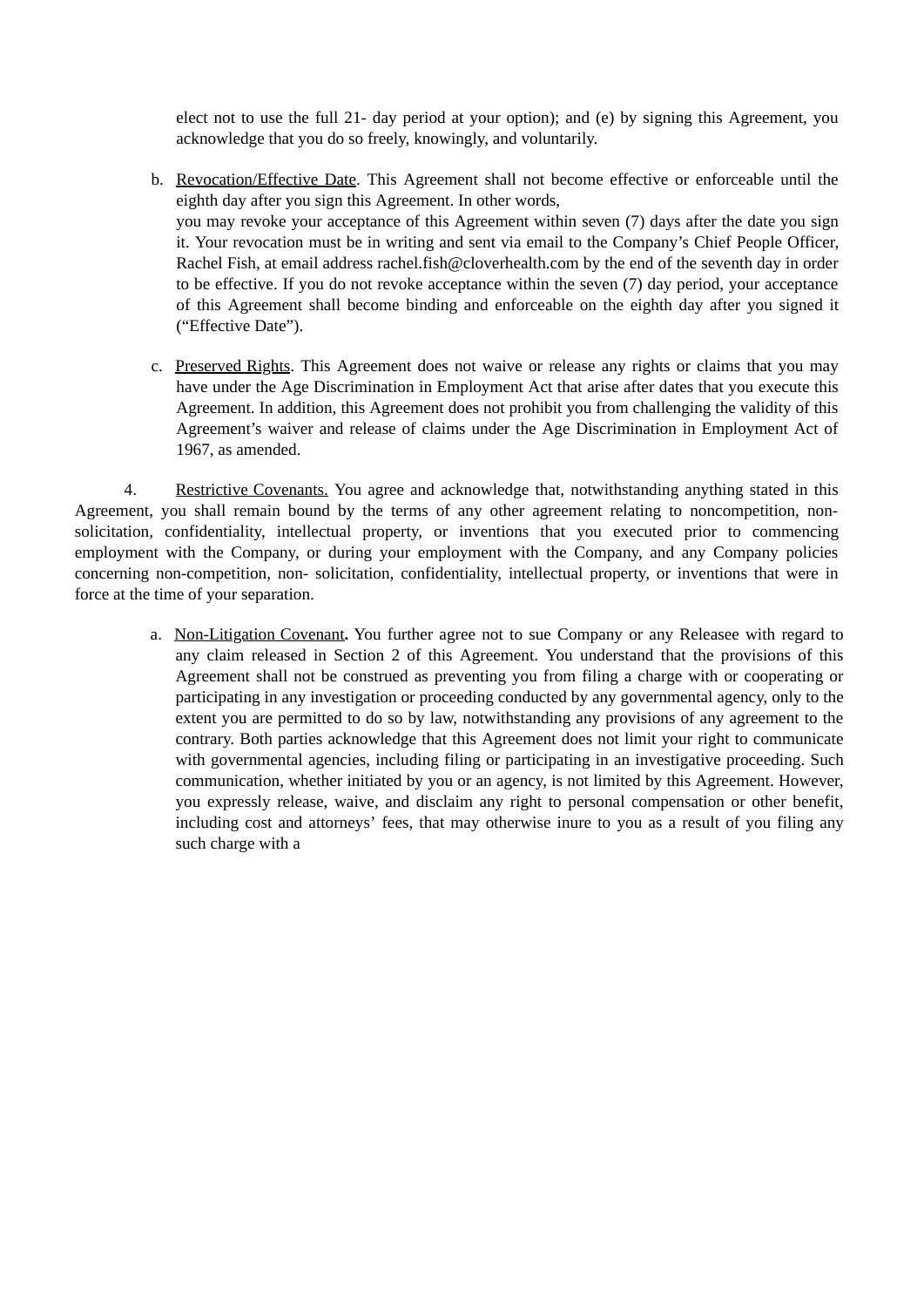government agency. You understand that the provisions of this paragraph mean that you cannot bring a personal, collective or class action lawsuit or arbitration in any forum against the Releasees for any reason for claims you may have as of the date of this Agreement.

b. Waiver of Relator Recovery. To the fullest extent permitted by law, you further agree to release, waive, and forever discharge your right to any portion of any settlement, judgment, or other recovery as a Relator under the *qui tam* provisions of the False Claims Act, 31 U.S.C. § 3730, or analogous state false claims acts, in any lawsuit arising from, or in any way related to, any transactions or occurrences involving Company, and other companies Company dealt with, their affiliated or related entities through common identity of ownership (in whole or in part) from the beginning of time until the present, including but not limited to, any right to receive expenses, attorneys' fees, and costs under 31 U.S.C. § 3730(d) or analogous state laws.

5. Confidential Information. You acknowledge that during your employment you have learned Confidential Information relating to the business conducted and to be conducted by the Company. You agree that you have not and will not disclose or use or authorize any third party to disclose or use any such Confidential Information, without prior written approval of the Company. As used in this Agreement, "Confidential Information" means all information belonging to the Company or provided to the Company by a customer that is not known generally to the public or the Company's competitors and includes all trade secrets, client lists and information related to client files, know-how, show-how, technical, operating, financial, and other business information and materials. Confidential Information shall not, however, include any general know-how or skills that you possess whether obtained through your employment at the Company or elsewhere. Confidential Information also does not include information that (i) is publicly known or becomes publicly known through no fault of yours, or (ii) is generally or readily obtainable by the public. You understand that your obligations related to Confidential Information are in addition to, and not in lieu of, your obligations with regard to the protection of the Company's trade secrets under the law governing misappropriation of the Company's trade secrets, and any other agreements you may have with the Company of similar subject matter.

You may not be held criminally or civilly liable under any Federal or State trade secret law for the disclosure of a trade secret that is made: (a) in confidence to a Federal, State, or local government official, either directly or indirectly, or to an attorney, and provided that such disclosure is solely for the purpose of reporting or investigating a suspected violation of the law; or (b) in a complaint or other document filed in a lawsuit or other proceeding, provided that such filing is made under seal. Additionally, in the event you file a lawsuit against the Company for retaliation by the Company against you for reporting a suspected violation of law, you understand that you have the right to provide trade secret information to your attorney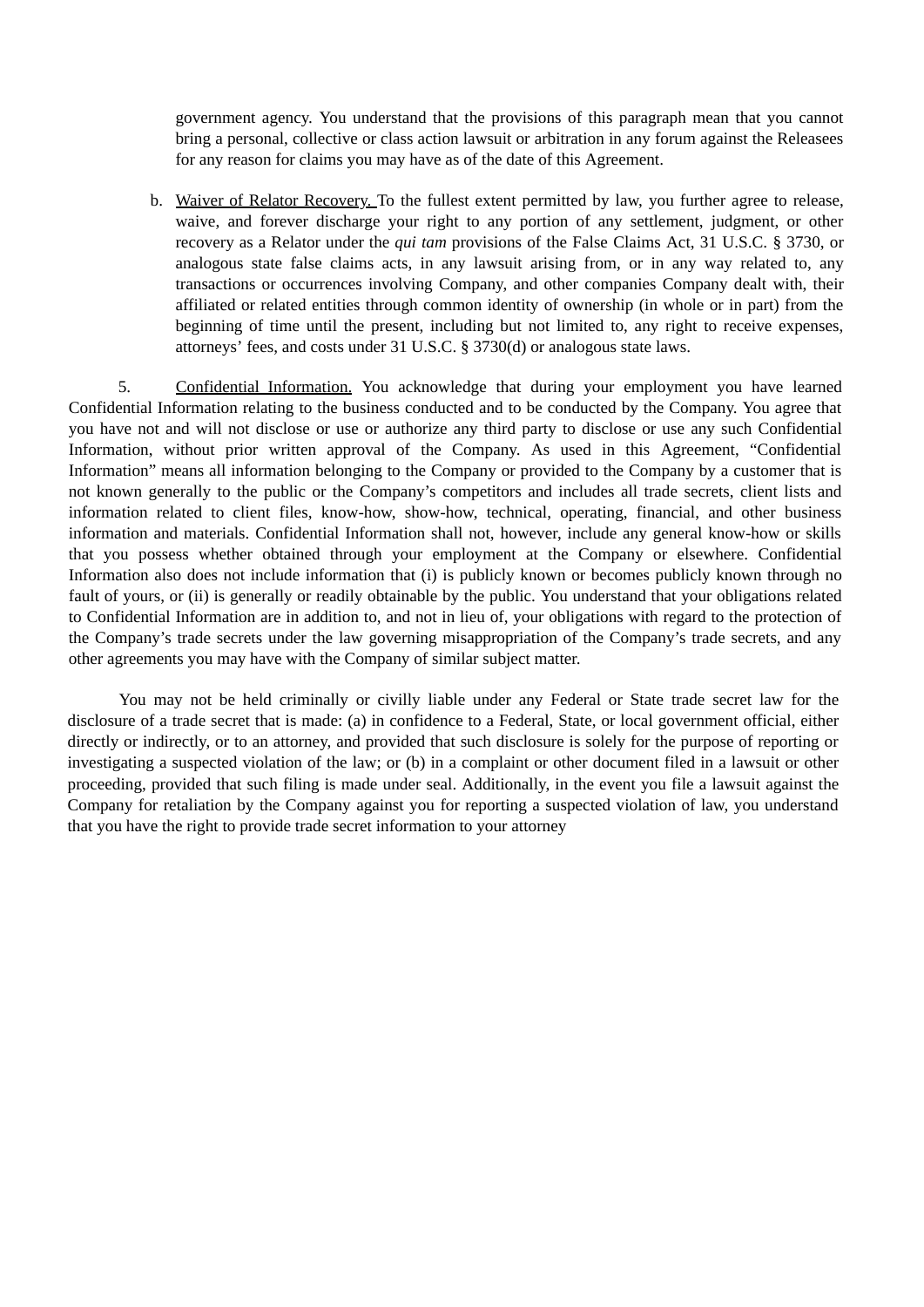and use the trade secret information in the court proceeding, although you must file any document containing the trade secret under seal and you may not disclose the trade secret, except pursuant to court order.

By signing this Agreement, you represent and warrant that you will not and have not disclosed any Confidential Information to a third party, or, except as permitted, consistent with Company policy, with respect to your personal mobile device(s) used for business purposes, sent/downloaded any Confidential Information to your personal email account(s), personal computer(s), personal mobile device(s), and/or external and removable thumb or flash drives. Insofar as you have printed any Confidential Information or sent/downloaded any Confidential Information on your personal mobile device(s), you represent and warrant that you have shredded and/or deleted all such information upon termination of your employment.

**PROTECTED RIGHTS: Nothing in this Agreement is intended to waive claims: (i) for vested rights under ERISA-covered employee benefit plans as applicable on the date you sign this Agreement; (ii) that may arise after the parties sign this Agreement; or (iii) which cannot be released by private agreement. In addition, nothing in this Agreement including but not limited to the release of claims, cooperation, nondisparagement, covenant not to sue, acknowledgements and representations, shall be construed to waive your right to testify in an administrative, legislative, or judicial proceeding concerning alleged criminal conduct on the part of the Company, or on the part of the agents or employees of the Company, when you have been required or requested to attend such a proceeding pursuant to a court order, subpoena, or written request from an administrative agency or the legislature, or shall prevent you from filing a charge or complaint with or from participating in an investigation or proceeding conducted by the Equal Employment Opportunity Commission (EEOC), National Labor Relations Board (NLRB), or any other any federal, state or local agency charged with the enforcement of any laws, or from exercising rights under Section 7 of the National Labor Relations Act (NLRA) to engage in joint activity with other employee, although by signing this release you are waiving rights to individual relief based on claims asserted in such a charge or complaint, or asserted by any third-party on your behalf, except where such a waiver of individual relief is prohibited.**

**ALTHOUGH THE PARTIES MAY HAVE AGREED TO KEEP THIS AGREEMENT, ITS TERMS AND UNDERLYING DETAILS CONFIDENTIAL, SUCH A PROVISION IS UNENFORCEABLE AS TO THE UNDERLYING DETAILS OF ANY CLAIM OF HARASSMENT, DISCRIMINATION OR RETALIATION AND IS UNENFORCEABLE AGAINST THE EMPLOYER IF THE EMPLOYEE PUBLICLY REVEALS SUFFICIENT DETAILS OF THE CLAIM SO THAT THE EMPLOYER IS REASONABLY IDENTIFIABLE.**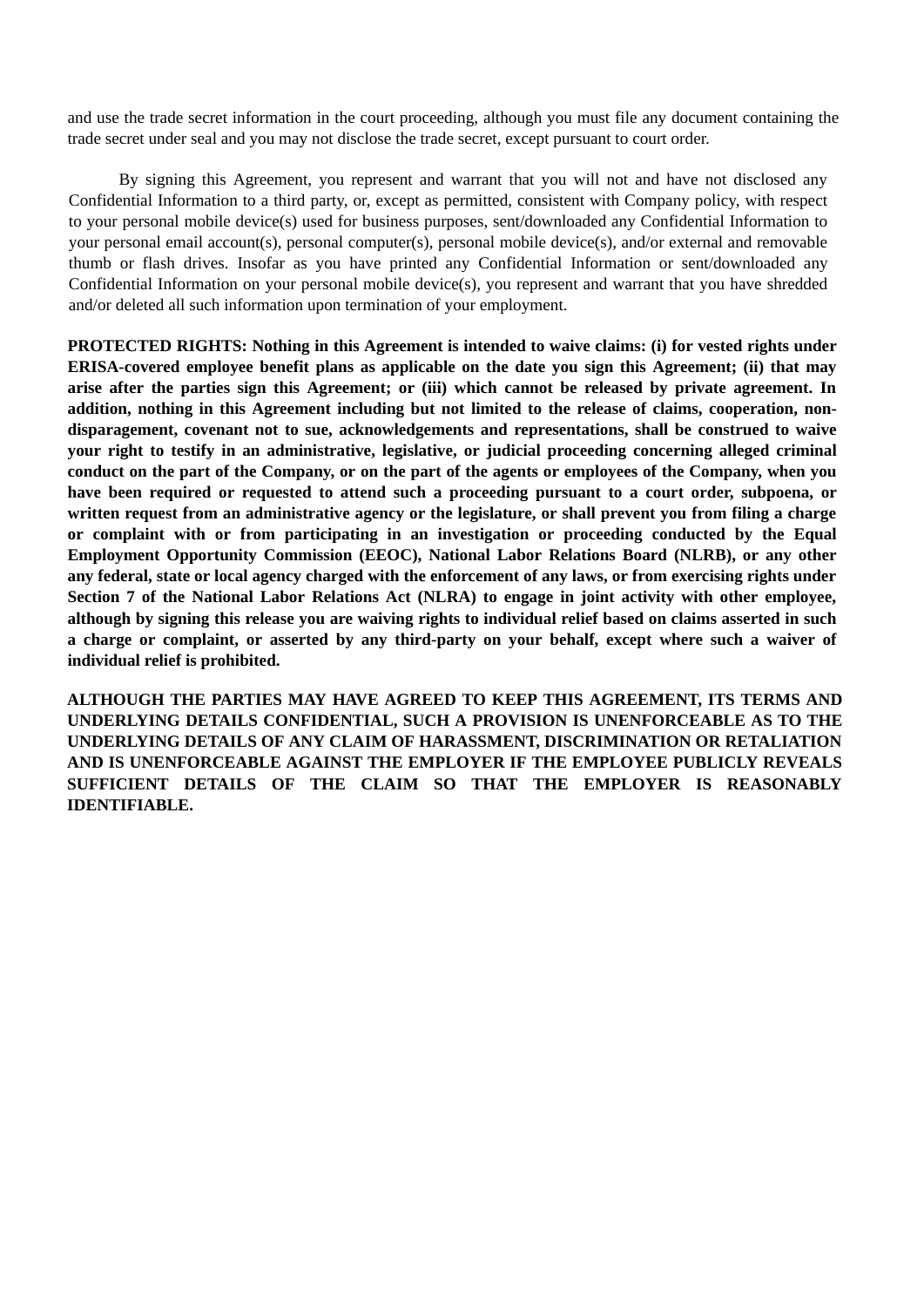6. No Recognition of Wrongdoing. The signing of this Agreement and payment of the consideration described in it do not represent any admission of wrongdoing or violation of any statute, agreement, or common law by the Company. You represent that, as of the date(s) you sign this Agreement, you are not aware of and have not engaged in any activity that would constitute wrongful conduct including, but not limited to, fraud, misrepresentation, violation of any federal, state or local law or regulation, or any conduct contrary to existing policies of the Company. You further represent that you have complied with any existing obligations up through the date(s) of your signing this Agreement.

7. Confidentiality of Agreement. You agree that the terms and conditions of this Agreement are intended to remain strictly confidential between you and the Company. You have not and will not communicate this Agreement's terms to any third party (including fellow employees), whether verbally or in writing, by any means, including by social media such as Twitter, Facebook, and the like. Any disclosure by you will cause the Company irreparable harm that money cannot undo. Accordingly, violation of this section will entitle the Company to temporary and permanent injunctive relief. You further agree that have not and you will not disclose the terms of this Agreement to any other person, excluding your attorney(s), accountant(s), and lender(s), and your spouse, if any, to the extent needed for legal advice, income tax reporting purposes, or other financial purposes, or as otherwise required by law. You agree that, to the extent you make any permissible disclosures to your spouse, you will instruct your spouse to keep the information strictly confidential, and you further agree that you will be in breach of this Agreement if they make any further disclosure of such information beyond the disclosures permitted in this paragraph.

8. Non-Disparagement. You agree that you will not knowingly make any disparaging and/or defamatory statements about the Company's current or former customers, contractors, vendors or employees to the media or to any other person, including on social media. A disparaging statement is any communication that, if publicized, would cause or tend to cause the recipient of the communication to question the business condition, integrity, competence, good character, or product quality of the person or entity to whom the communication relates. You also agree not to knowingly make any defamatory statements about the Company to the media or to any other person, including on social media. However, nothing in this Agreement shall prohibit you from providing truthful disclosures to an appropriate government agency, arbitrator or court related to alleged violations of law. To the extent you are covered by Section 7 of the NLRA because you are an employee who is not in a supervisor or management role, nothing in this Agreement shall be construed to prohibit you from using information that you acquire regarding the wages, benefits, or other terms and conditions of employment at the Company for any purpose protected under the NLRA.

9. No Pending Claims. You represent and warrant that you have no charges, lawsuits, or actions pending in your name against any of the Released Parties relating to any claim that has been released in this Agreement. You also represent and warrant that you have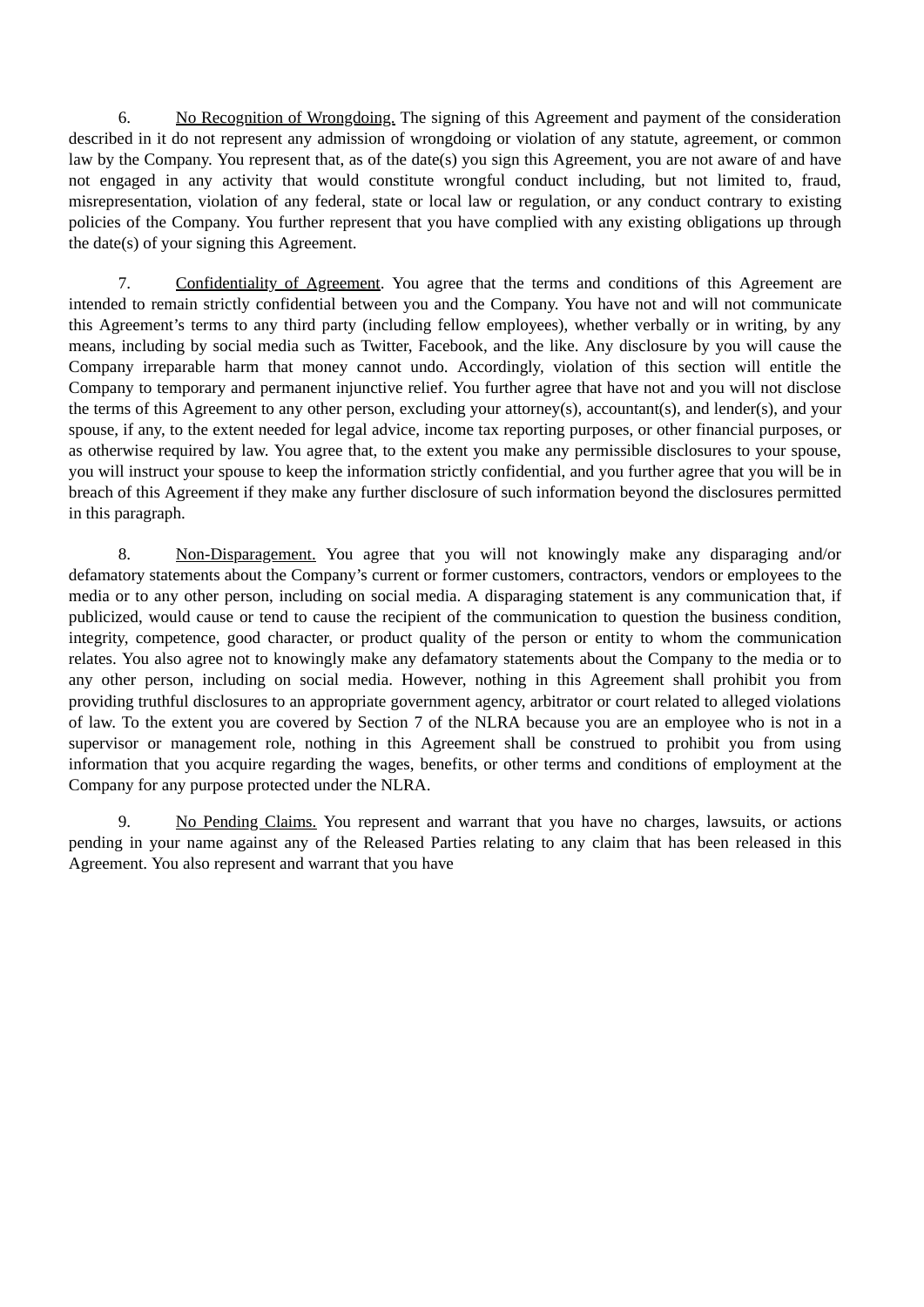not assigned or transferred to any third party any right or claim against any of the Released Parties that you have released in this Agreement.

10. Return of Materials. No later than the Separation Date, you represent that you have returned to the Company, and have not retained in any form or format, all Company documents and other Company property that you had in your possession at any time. You also represent that, no later than the Separation Date, you have returned all Company laptops, iPads, iPhones, credit cards, entry cards, identification badges and keys, and all other Company equipment that you had in your possession at any time. You also represent that you have used good faith, reasonable efforts to permanently delete from any electronic media in your possession, custody, or control (such as computers, cell phones, hand-held devices, back-up devices, zip drives, PDAs, etc.), or to which you have access (such as remote e-mail exchange servers, back-up servers, off-site storage, etc.), all documents or electronically stored images containing Confidential Information of the Company.

11. Remedies for Breach. If the Company determines that you have violated, breached, or are about to breach any provision of this Agreement, or if you bring an action against the Company in violation of this Agreement, or if you bring an action asking that the Agreement be declared invalid, void, or unenforceable (except for any protected claims under the ADEA), the Company may immediately cease any payments pursuant to this Agreement, and you shall be required to reimburse the Company for all amounts paid to you under this Agreement, except for \$1,000 of the payment made under Section 1(a) of the Agreement. Any and all such disputes between you and the Company shall be resolved by binding arbitration in accordance with the Company's arbitration policy that you agreed to as a condition of employment with the Company. Nothing in this Section shall be construed as prohibiting the Company from pursuing any remedies available to it for breach of the Agreement, including injunctive relief and the recovery of any damages that it is able to prove. By your signature below, you represent that as of the date that you execute this Agreement, you have not breached any obligations or covenants contained in this Agreement. Further, except in the case of a legal action by you challenging or seeking a determination in good faith of the validity of the ADEA waiver, if either party to this agreement brings an action to enforce its rights under this Agreement, the prevailing party will be entitled to recover its costs and expenses, including the costs of mediation, arbitration, litigation, court fees, and reasonable attorneys' fees incurred in connection with such action.

12. Controlling Law; Jurisdiction and Venue. This Agreement shall be construed in accordance with and governed by the laws of the State of your employment, without reference to principles of conflict of laws that would require application of the law of another jurisdiction. The Company and you irrevocably consent solely to the jurisdiction of the federal and state courts in the State of your employment for the resolution of any disputes arising under or respect to this Agreement.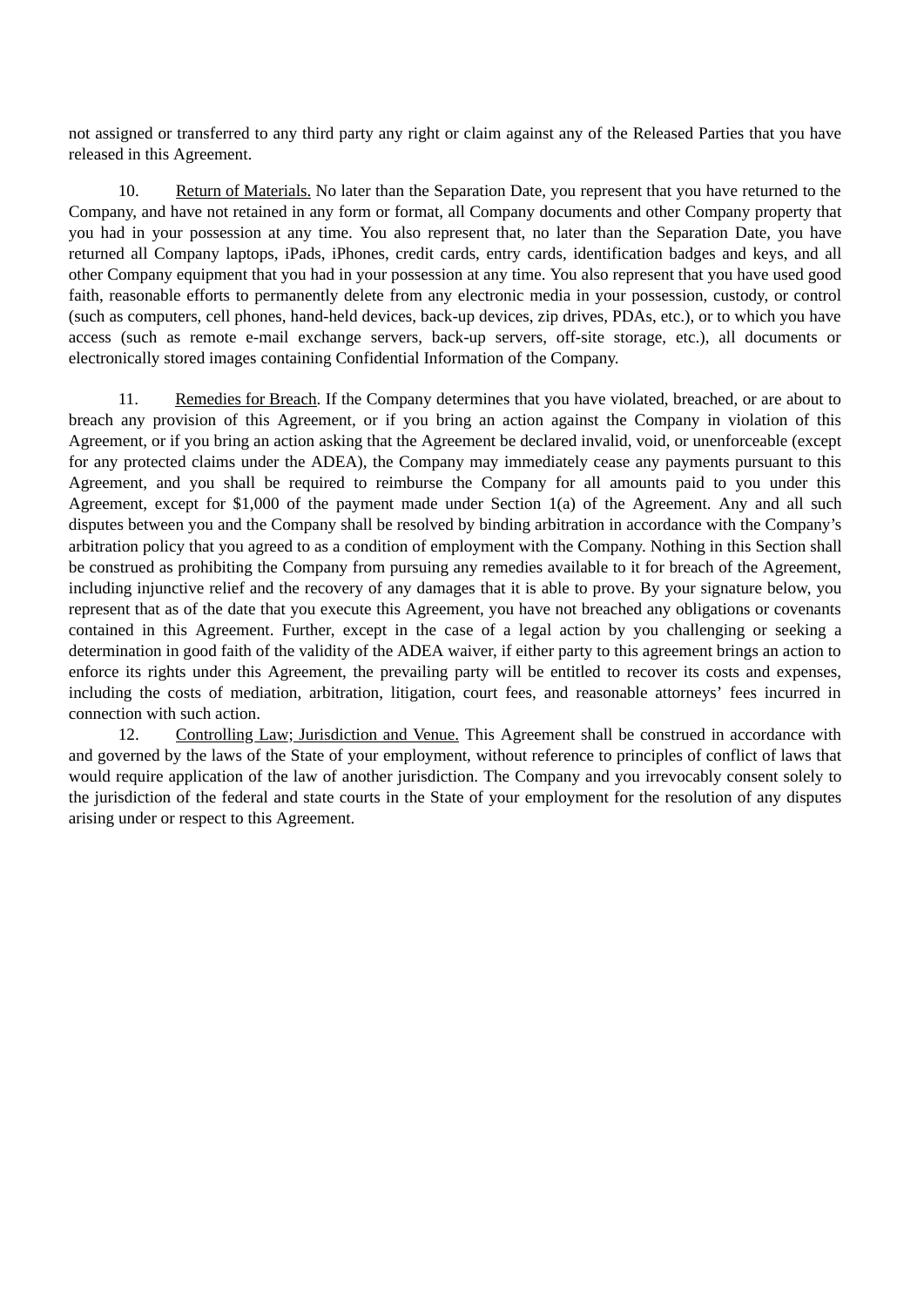13. Entire Agreement. This Agreement, and any restrictive covenant and arbitration agreements and policies referenced in Sections 4 (Restrictive Covenants) and 11 (Remedies for Breach) of this Agreement, together (i) constitute the entire agreement between the Company and you regarding the separation of your employment, (ii) survive the termination of your employment, and (iii) supersede and cancel all prior and contemporaneous written and oral agreements, if any, except as specifically provided herein. You affirm that, by entering into this Agreement, you are not relying upon any other oral or written promise or statement made by anyone at any time on behalf of the Company. This Agreement may not be changed or altered, except by a writing signed by the Company and you. This Agreement may be executed, including execution by facsimile or electronically transmitted signature, in multiple counterparts, each of which will be deemed an original, and all of which together will be deemed to be one and the same instrument.

14. Severability. If any of the provisions, terms or clauses of this Agreement are declared illegal, unenforceable, or ineffective, those provisions, terms and clauses shall be deemed severable, and all other provisions, terms and clauses of this Agreement shall remain valid and binding upon both parties.

15. Representation. You agree that no promise or inducement has been offered except as set forth in this Agreement, and that you are signing this Agreement without reliance upon any statement or representation by the Company or any representative or agent of the Company except as set forth in this Agreement.

I HAVE CAREFULLY READ AND FULLY UNDERSTAND AND VOLUNTARILY AGREE TO ALL THE TERMS OF THIS CONFIDENTIAL SEPARATION AGREEMENT AND RELEASE IN EXCHANGE FOR THE ADDITIONAL BENEFITS TO WHICH I WOULD OTHERWISE NOT BE ENTITLED.

Dated:

AGREED TO AND ACCEPTED:

Employee Name

\_\_\_\_\_\_\_\_\_\_\_\_\_\_\_\_\_\_\_\_\_\_\_\_\_\_\_\_\_\_\_\_ CLOVER HEALTH INVESTMENTS, CORP.

\_\_\_\_\_\_\_\_\_\_\_\_\_\_\_\_\_\_\_\_\_\_\_\_\_\_\_\_\_\_\_\_ By: \_\_\_\_\_\_\_\_\_\_\_\_\_\_\_\_\_\_\_\_\_\_\_\_\_\_\_\_\_\_\_\_\_\_ Signature Signature

> $\frac{1}{2}$  ,  $\frac{1}{2}$  ,  $\frac{1}{2}$  ,  $\frac{1}{2}$  ,  $\frac{1}{2}$  ,  $\frac{1}{2}$  ,  $\frac{1}{2}$  ,  $\frac{1}{2}$  ,  $\frac{1}{2}$  ,  $\frac{1}{2}$  ,  $\frac{1}{2}$  ,  $\frac{1}{2}$  ,  $\frac{1}{2}$  ,  $\frac{1}{2}$  ,  $\frac{1}{2}$  ,  $\frac{1}{2}$  ,  $\frac{1}{2}$  ,  $\frac{1}{2}$  ,  $\frac{1$ Name

**Title** 

Dated: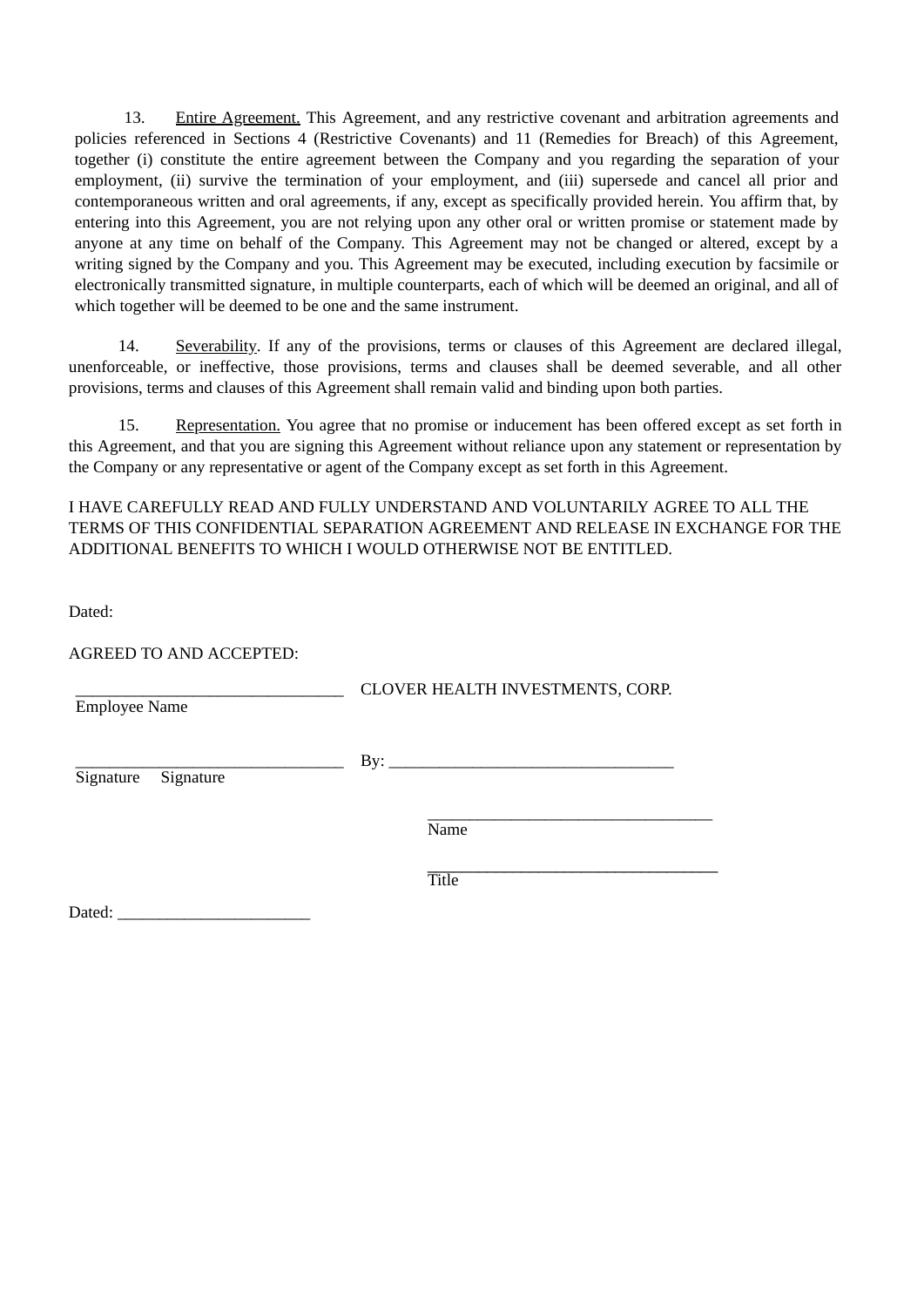## **ATTACHMENT B**

# **Nondisclosure, Confidentiality, and Nonsolicitation Agreement**

In consideration of my employment or the continuation of my employment by Clover Health or any of its successors, assigns, affiliates or subsidiary companies (each hereinafter referred to as the "Company"), I agree as follows:

# 1. TRADE SECRETS AND CONFIDENTIAL INFORMATION.

- a. Confidentiality and Confidential Information. I acknowledge that during the course of my employment, I will obtain, receive or gain access to certain valuable, proprietary or confidential information of the Company, its vendors, suppliers, customers, and its/their affiliates and/or subsidiaries, that is not otherwise generally known to the public, relating or pertaining to the Company's business, projects, products, customers, suppliers, inventions or trade secrets, including but not limited to: business and financial information; Company techniques, operations and methods of conducting business; computer programs, software and code, flowcharts, architecture, data structures, and data reporting methodologies; unpublished know how, whether patented or unpatented; customer names, addresses, buying habits, needs and the methods of fulfilling those needs; supplier names, addresses and pricing policies; information regarding the skills, ability and compensation of other employees; and Company pricing policies, profit margins, marketing strategies and research projects or developments relating to any aspect of the present or actual anticipated business of the Company (hereinafter collectively the "Confidential Information"). I further acknowledge that such Confidential Information may be in oral, written or electronic form and need not be marked or identified as "confidential." I promise and agree that during my employment with the Company and at all times thereafter, I shall hold in strictest confidence and shall not publish, disclose or communicate any Confidential Information to any person or entity, except as required in connection with my work for the Company, and I shall not use or acquire for my own purposes or the purposes of any others, including any future employers or companies, any Confidential Information of the Company without the prior written approval of a duly authorized officer of the Company.
- b. Confidentiality of Protected Health Information. The definition of "Confidential Information" includes Protected Health Information ("PHI") as the Health Insurance Portability and Accountability Act of 1996 ("HIPAA") defines it. During their employment, Company employees may access, use, create, receive, transmit, maintain, and/or disclose PHI. In addition, employees will receive training on HIPAA and will have access to and review Company HIPAA policies that set forth confidentiality protections that all Company employees must adhere to in regard to the access, use and/or disclosure of PHI. I agree to comply with all Company, Inc. policies governing the confidentiality and protection of PHI and am responsible for preserving the confidentiality of PHI and Individually Identifiable Health Information ("IIHI").
- c. Trade Secret Employee Notice Provision. An employee shall not be held criminally or civilly liable under any Federal or State trade secret law for the disclosure of a trade secret that is made in confidence to a Federal, State, or local government official or to an attorney solely for the purpose of reporting or investigating a suspected violation of law. An individual shall not be held criminally or civilly liable under any Federal or State trade secret law for the disclosure of a trade secret that is made in a complaint or other document filed in a lawsuit or other proceeding, if such filing is made under seal. An employee who files a lawsuit for retaliation for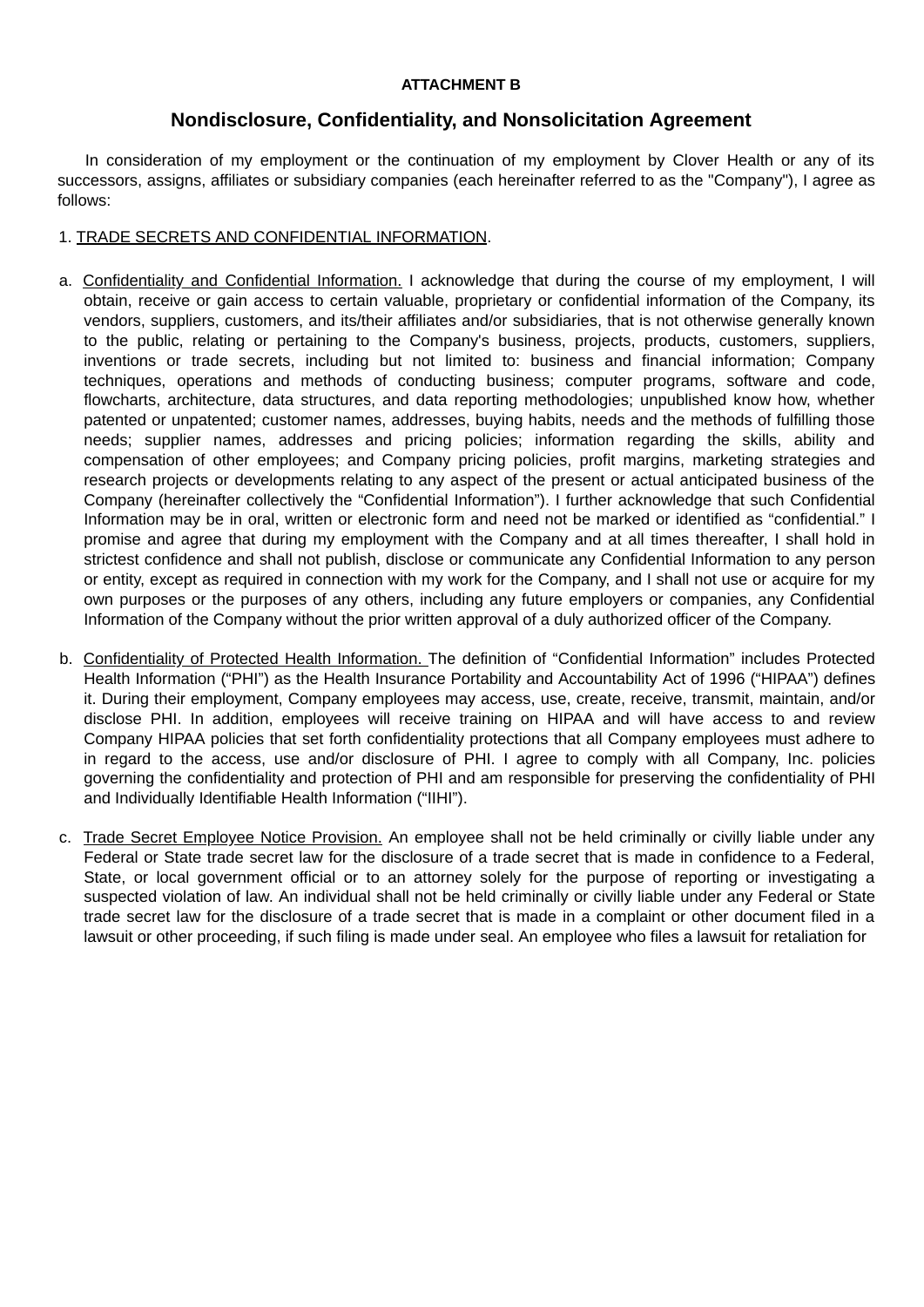reporting a suspected violation of law may disclose the trade secret to the attorney of the individual and use the trade secret information in the court proceeding, if the individual files any document containing the trade secret under seal; and does not disclose the trade secret, except pursuant to court order.

- d. Prevention of Unauthorized Release of Company Confidential Information. I agree to take reasonable measures to prevent unauthorized persons or entities from having access to, obtaining or being furnished with any Company Confidential Information in my possession.
- e. Confidential Information of Third Parties. I agree to preserve as confidential any information that I learn or obtain in connection with my employment from a third party or relating to a third party, such as a client or customer, that is not readily available to the public and to treat such information as though it were Company Confidential Information.
- f. Confidential Information of Former Employers. I agree not to disclose to the Company and not to use in any way in connection with my employment therewith any proprietary confidential information or trade secrets of any kind, or any embodiments thereof, of any previous employer or other third party.
- g. Termination of Employment. I agree that, upon termination of my employment with the Company (voluntary or otherwise), or as otherwise requested by the Company, I will promptly return to the Company all Confidential Information and all things belonging to the Company, including all tools, equipment, devices or property of the Company, and that all documents, records, notebooks and tangible articles containing or embodying any Confidential Information, including copies thereof and whether stored in paper, electronic, magnetic or other form, then in my possession or control, whether prepared by me or others, will be left with the Company.
- h. Exit Interview. In consideration of my employment with the Company, I agree that, upon termination of my employment with the Company (voluntary or otherwise), I will attend an exit interview and execute a Termination Certificate in a form substantially similar as that attached hereto as "Exhibit A", and understand the Company may notify my new employer of this Agreement.

# 2. DUTY OF LOYALTY, NON-SOLICITATION, and NONDISPARAGEMENT

- a. Duty of Loyalty. I agree that at all times during my employment with the Company, I will not, without the Company's express written consent, engage in any employment or business activity that is competitive with or that would otherwise conflict with the business of the Company, nor will I engage in any other activities that may conflict with my obligations or duty of loyalty to the Company.
- b. Obligations to Prior Employers or Others. Except for those described below (if any), I do not have any nondisclosure, non-compete or other obligations to any previous employer or other person or entity that would conflict with my obligations under this Agreement or the performance of my duties for the Company. I have previously provided copies of each of the agreements described below, if any, to the Company.

# LIST ANY EXCEPTIONS.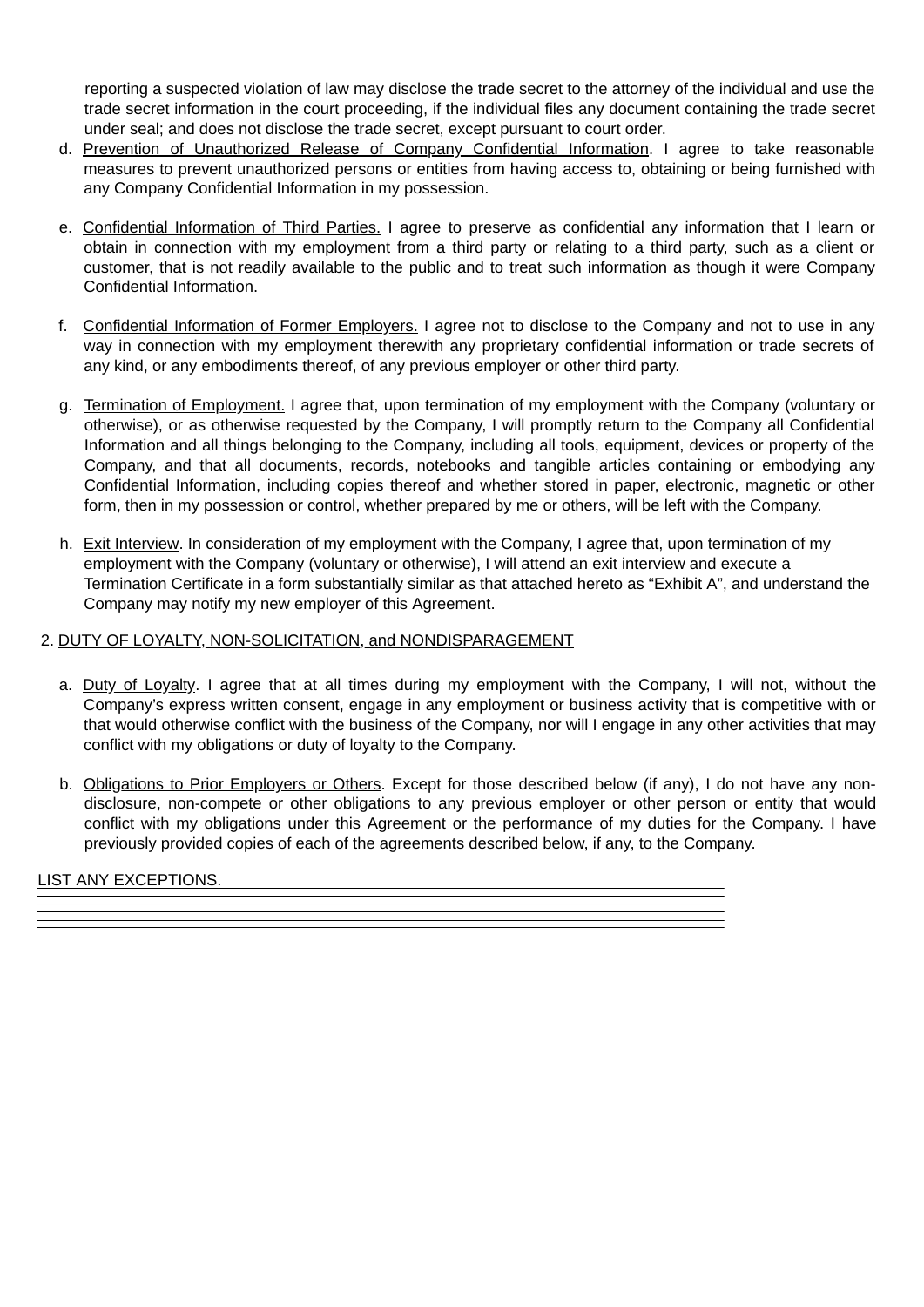- c. Solicitation of Employees. During my employment with the Company, and for a one (1) year period after the date my employment ends (voluntary or otherwise), I covenant and agree that I shall not, directly or indirectly, on my own behalf or for the benefit of any other person or entity, solicit or attempt to solicit any employee of the Company, or at any time unlawfully disrupt, damage, impair or interfere with the Company by raiding its work staff or unlawfully encouraging any employee of the Company to terminate their relationship with the Company.
- d. Solicitation of Customers. During my employment with the Company, and after my employment ends (voluntary or otherwise), I covenant and agree that I shall not in any manner, directly or indirectly, on my own behalf or for the benefit of any other person or entity, use any trade secrets or proprietary Confidential Information of the Company to solicit or attempt to solicit any client or customer of the Company, or at any time use any Confidential Information (including the confidential identity of any client or customer, or trade secret information about the client, account or customer relationship) to induce, influence or encourage any client or customer of the Company to reduce or cease doing business with the Company.
- e. Nondisparagement. I agree that I will not make any disparaging and/or defamatory statements about the Company's current or former products or services, including on social media. A disparaging statement is any communication that, if publicized, would cause or tend to cause the recipient of the communication to question the business condition, integrity, competence, good character, or product quality of the person or entity to whom the communication relates. I also agree not to make any defamatory statements about the Company to the media or to any other person, including on social media.

# 3. ASSIGNMENT OF INVENTIONS.

a. Inventions and Assignment. In connection with your employment with the Company, you understand and agree that all Inventions, defined as and including discoveries, developments, designs, improvements, inventions, formulas, programs, computer software or code, processes, techniques, know-how, research, technical data and ideas (whether or not patentable or registrable under patent, copyright or similar statutes) that (i) that relate to the Company's business or potential business, (ii) that result from tasks assigned to me by the Company, or (iii) that are conceived or made with the use of the Company's time, facilities, materials or, resources, shall be the sole property of Company and its assigns, and Company shall be the sole owner of all Rights to said Inventions, said Rights being defined as and including patents, trademarks, service marks and copyrights, and other intellectual property rights pertaining to said Inventions or Confidential Information.<sup>1</sup> You further acknowledge and

1 For employees in Delaware, Illinois, Kansas, Minnesota, North Carolina, Utah, Washington, and any other state where the Company employs you where this notice is specifically required by law state law: You are notified that nothing in this Agreement requires any Employee (regardless of state) to assign any of your rights to an invention you developed entirely on your own time using no equipment, supplies, facility, or trade secret information of the Company, unless the invention results from any work you performed for the Company or relates, at the time of conception or reduction to practice, to the business or actual or demonstrably anticipated research or development of the Company.

For employees in California, in accordance with Section 2872 of the California Labor Code, you are hereby notified this assignment does not apply to an invention subject to California law that you developed entirely on your own time without using the Company's equipment, supplies, facilities, or trade secret information except for those inventions that: (1) relate at the time of conception or reduction to practice of the invention to the Company's business, or actual or demonstrably anticipated research or development the Company; or (2) result from any work performed by you for the Company; or (3)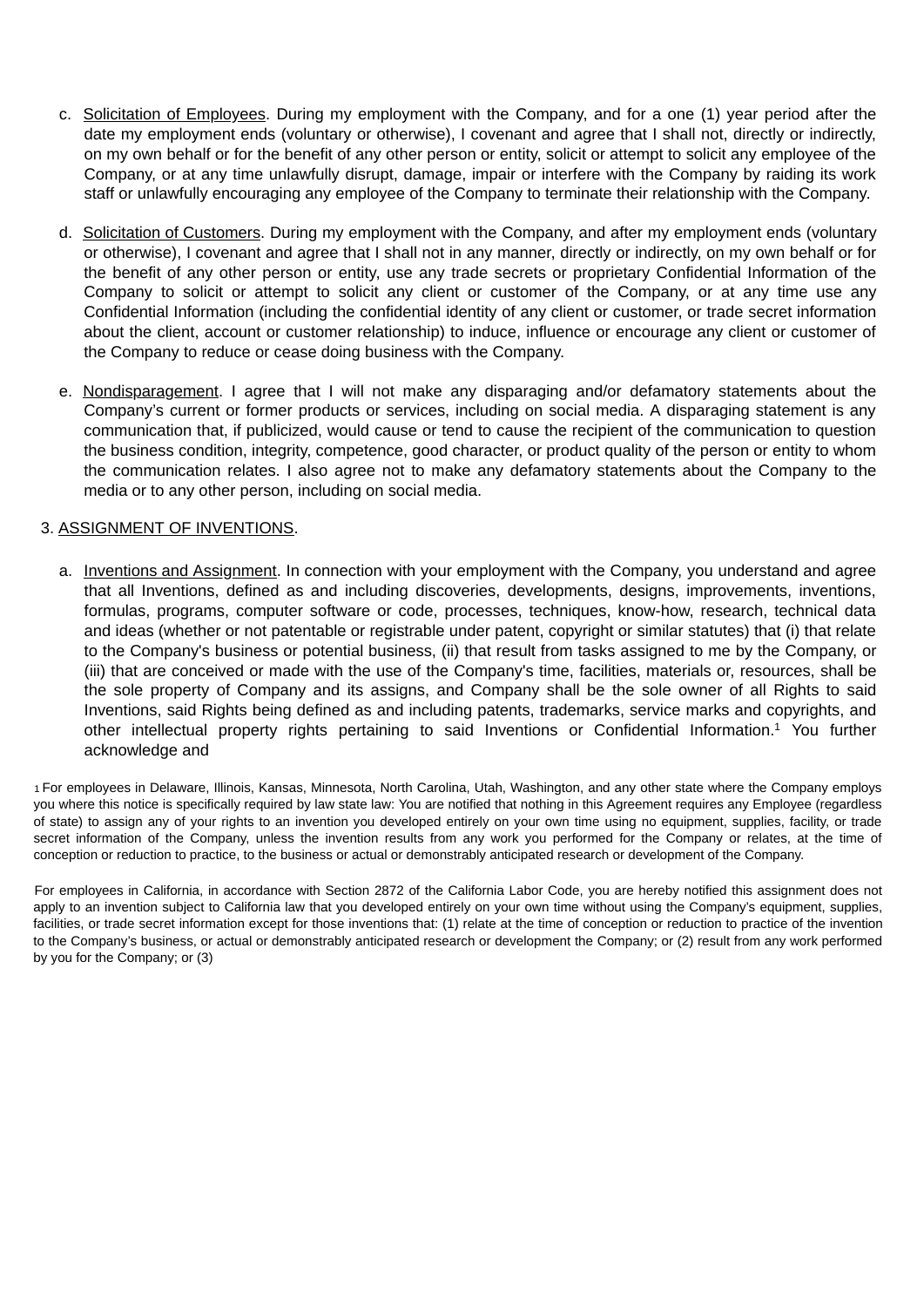relate to any work performed by you relating to a contract under which the Company has an obligation to assign title to the United States with respect to inventions resulting from work performed thereunder.

agree that all original works of authorship are "works made for hire," as that term is defined in the United States Copyright Act and belong to the Company as an Invention under this policy. In the event that any original works or Inventions (i) that relate to the Company's business or potential business, (ii) that result from tasks assigned to me by the Company, or (iii) that are conceived or made with the use of the Company's time, facilities, materials or, resources shall be deemed to not constitute works made for hire, or in the event that you should otherwise, by operation of law, be deemed to retain any rights to any Inventions, you agree to assign to the Company, without further consideration, your entire right, title and interest in and to each and every such Invention and all Rights to said Inventions developed, created or discovered by you, whether working alone or jointly with others.

- b. Assistance. I agree to assist Company in every proper way (but at the Company's expense) to obtain and from time to time enforce the Rights identified above in any and all countries with respect to the Inventions, and I agree to execute all necessary documents for use in applying for, registering, obtaining, and enforcing the Rights and assignments as the Company may desire.
- c. Disclosure of Potential Inventions. During the period of my employment and for one (1) year after termination of my employment with the Company (voluntary or otherwise), I will promptly disclose to the Company fully and in writing (to be held in confidence by Company unless deemed to be an Invention) all potential Inventions authored, conceived or reduced to practice by me, either alone or jointly with others, and all patent applications filed by me or on my behalf, so that the Company may determine its rights to any such potential Inventions.
- d. Prior Inventions. To the extent I have made or conceived or first reduced to practice (either alone or jointly with others) any inventions or improvements relevant to my employment with Company, but before I commenced employment with Company, I am listing below all such inventions or improvements that are to be excluded from the operation of this Agreement. I am representing that I have listed all previously patented as well as any unpatented but potentially patentable ideas and inventions conceived prior to my employment with Company which have not been assigned to a former employer, and I further represent and warrant that such list is complete.

# LIST ANY EXCLUSIONS

## 4. GENERAL PROVISIONS.

a. This Agreement will be binding upon my heirs, assigns, executors, administrators or other legal representatives and will be for the benefit of the Company and its successors and assigns.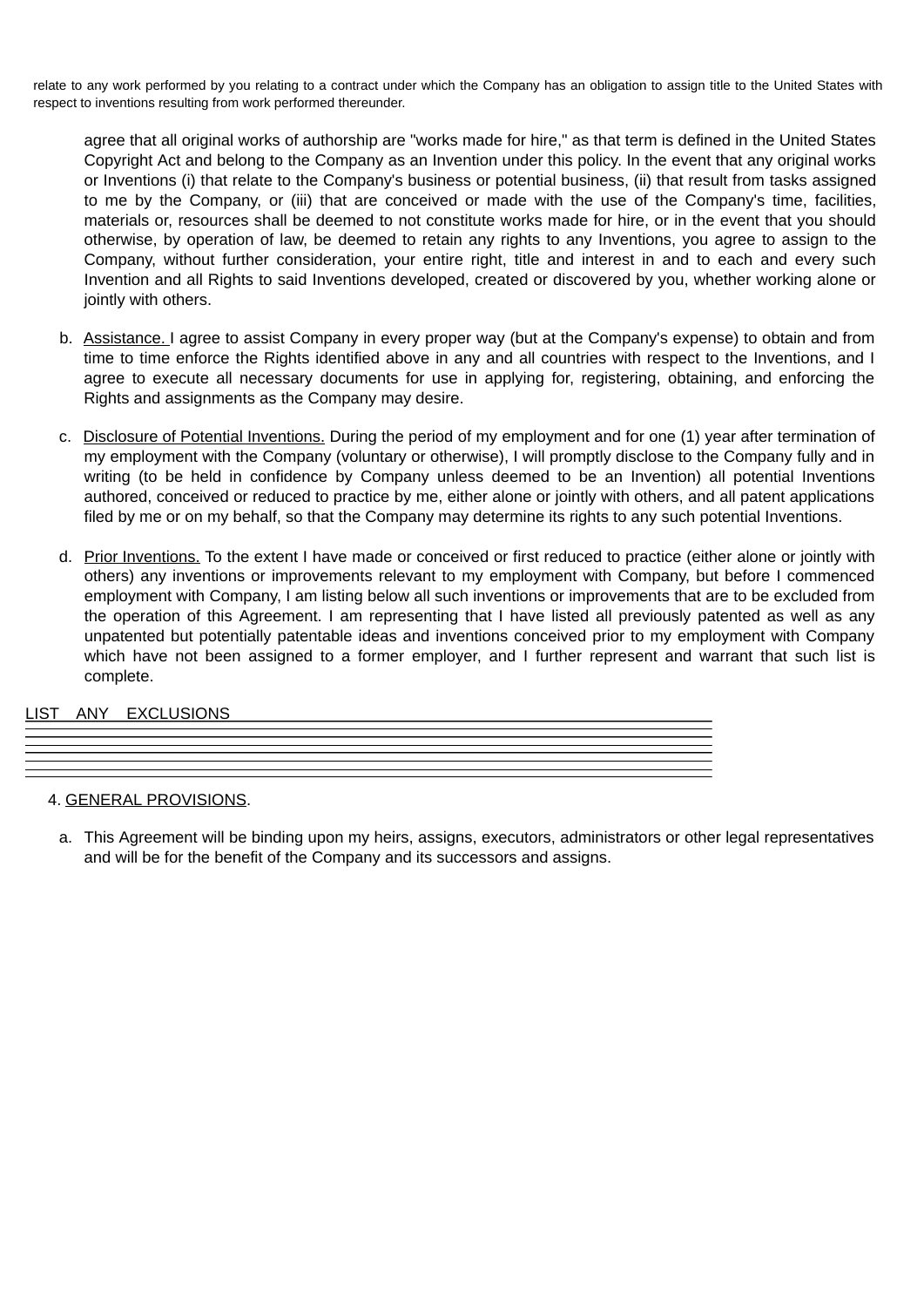- b. Except as otherwise may be modified herein, disputes under this Agreement shall be resolved pursuant to the Employee Grievance Process or Mutual Dispute Arbitration Policy/Mutual Agreement to Arbitrate.
- c. This agreement does not prohibit employees from testifying in an administrative, legislative, or judicial proceeding and giving truthful testimony when the employee has been required or requested to attend the proceeding pursuant to a court order, subpoena, or written request from an administrative agency or the legislature.
- d. This agreement also does not prohibit employees from exercising any federal or state statutory "whistleblowing" rights to report certain conduct to government agencies or from complying with all requirements of the Gramm-Leach–Bliley Act.
- e. This agreement does not prohibit employees from using open source software when working on assigned company projects. Employees may do so, but only in accordance with Company policy. Employee must obtain written permission from their immediate supervisor before making an open source contribution. Employees must clearly and carefully document all contributions. Employees must not sign any contribution or other related agreement until receiving written permission from their immediate supervisor to do so.
- f. No waiver by the Company of any breach of this Agreement shall be a waiver of any preceding or succeeding breach. No waiver by the Company of any right or obligation under this Agreement shall be construed as a waiver of any other right or obligation. The Company shall not be required to give prior notice to enforce strict adherence to all terms of this Agreement.
- g. In the event that any legal action becomes necessary to enforce or interpret the terms of this Agreement, the prevailing party shall be entitled, in addition to its court costs, to such reasonable attorney fees, expert witness fees and legal expenses as shall be fixed by a court of competent jurisdiction. This Agreement shall be governed by the laws of the State in which the employee works.
- h. Wherever necessary to carry out the intent of the parties, the provisions of this Agreement shall survive the termination of my employment with the Company and shall continue in full force and effect.
- i. In case any one or more of the provisions contained in this Agreement shall, for any reason, be held to be invalid, illegal or unenforceable in any respect, such invalidity, illegality or unenforceability shall be construed by limiting and reducing such provision, so as to be enforceable to the fullest extent compatible with the intent of the parties and the then current applicable law, and if not possible, then this Agreement shall be construed as if such invalid,

illegal or unenforceable provision had never been contained herein and it shall not affect the other provisions of this Agreement, which shall remain in full force and effect.

j. I acknowledge that this Agreement is in consideration of my employment or continued employment with the Company, whether executed before, at, or following my initial employment therewith. I further acknowledge that this Agreement does not create any obligation for my continued employment by the Company, or in any way alter my status as an "at will" employee, which means that my employment relationship may be terminated by either me or the Company at any time, for any reason, with or without cause and with or without prior notice.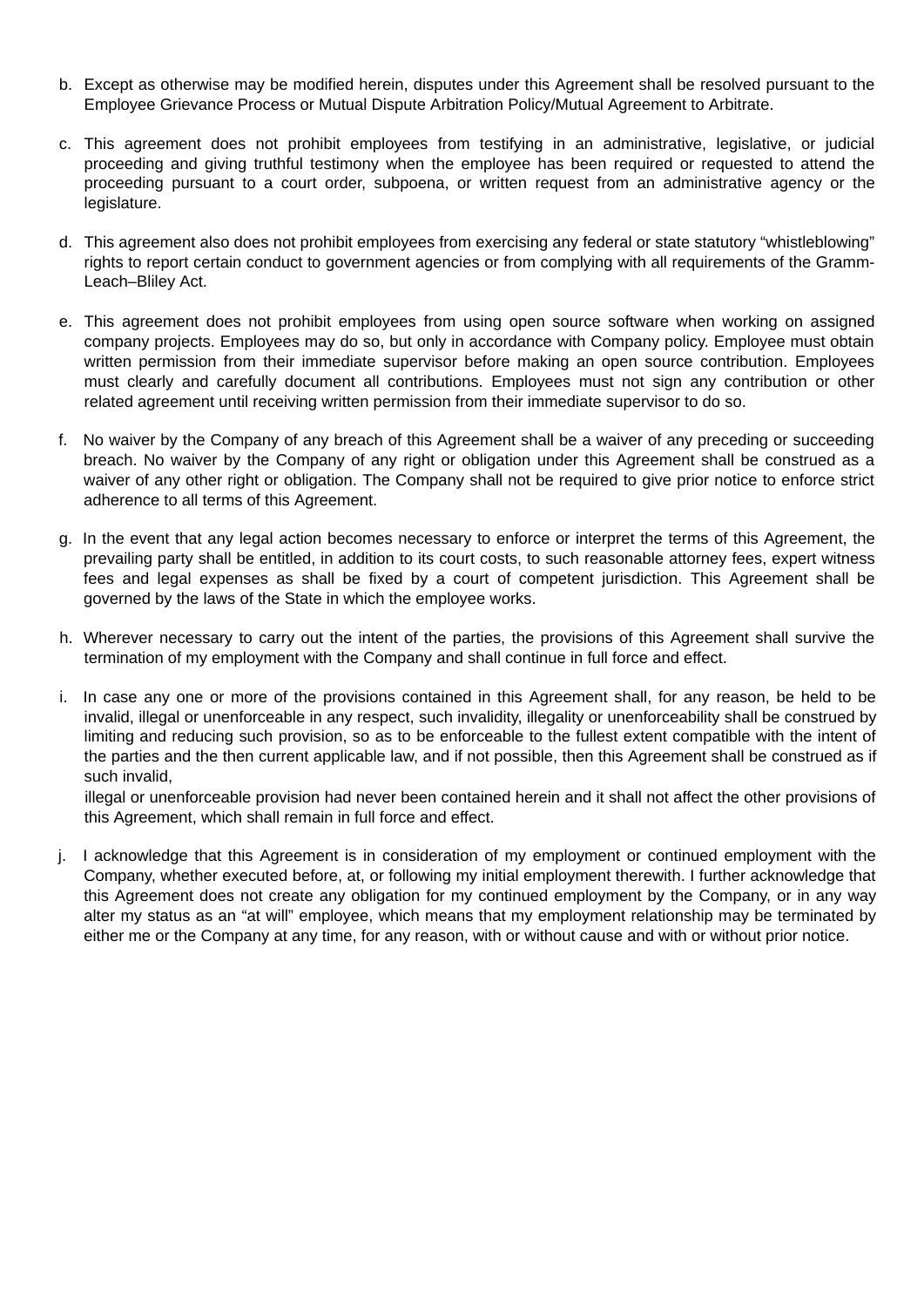k. This Agreement, including the attached Exhibits as referenced above, contains the entire understanding between myself and the Company with respect to the subject matter hereof, and there are no representations, warranties, promises or undertakings other than those contained in the provisions above. No modification of or amendment to this Agreement, nor any waiver of any rights or obligations under this Agreement, will be effective unless in writing and signed by both me and the Company.

I represent and warrant that: (a) I have read this Agreement and understand all the terms and conditions hereof, (b) I have entered into this Agreement of my own free will and volition, (c) I have been advised by the Company that this Agreement is a legally binding contract and that I should seek my own independent attorney to review it, (d) I have been afforded ample opportunity to consult with my own attorney regarding this Agreement, and (e) the terms of this Agreement are fair, reasonable and are being agreed to voluntarily in exchange for my employment or continued employment by the Company

This Agreement is executed by me at  $\qquad \qquad$ , in the state of  $\qquad \qquad$ , as of this day of  $\overline{\phantom{0}}$ , 202 $\overline{\phantom{0}}$ .

**EMPLOYEE: WITNESS: Print Name Print Name** \_\_\_\_\_\_\_\_\_\_\_\_\_\_\_\_\_\_\_\_\_\_\_\_\_ \_\_\_\_\_\_\_\_\_\_\_\_\_\_\_\_\_\_\_\_\_\_\_\_\_\_\_

**Signature Signature**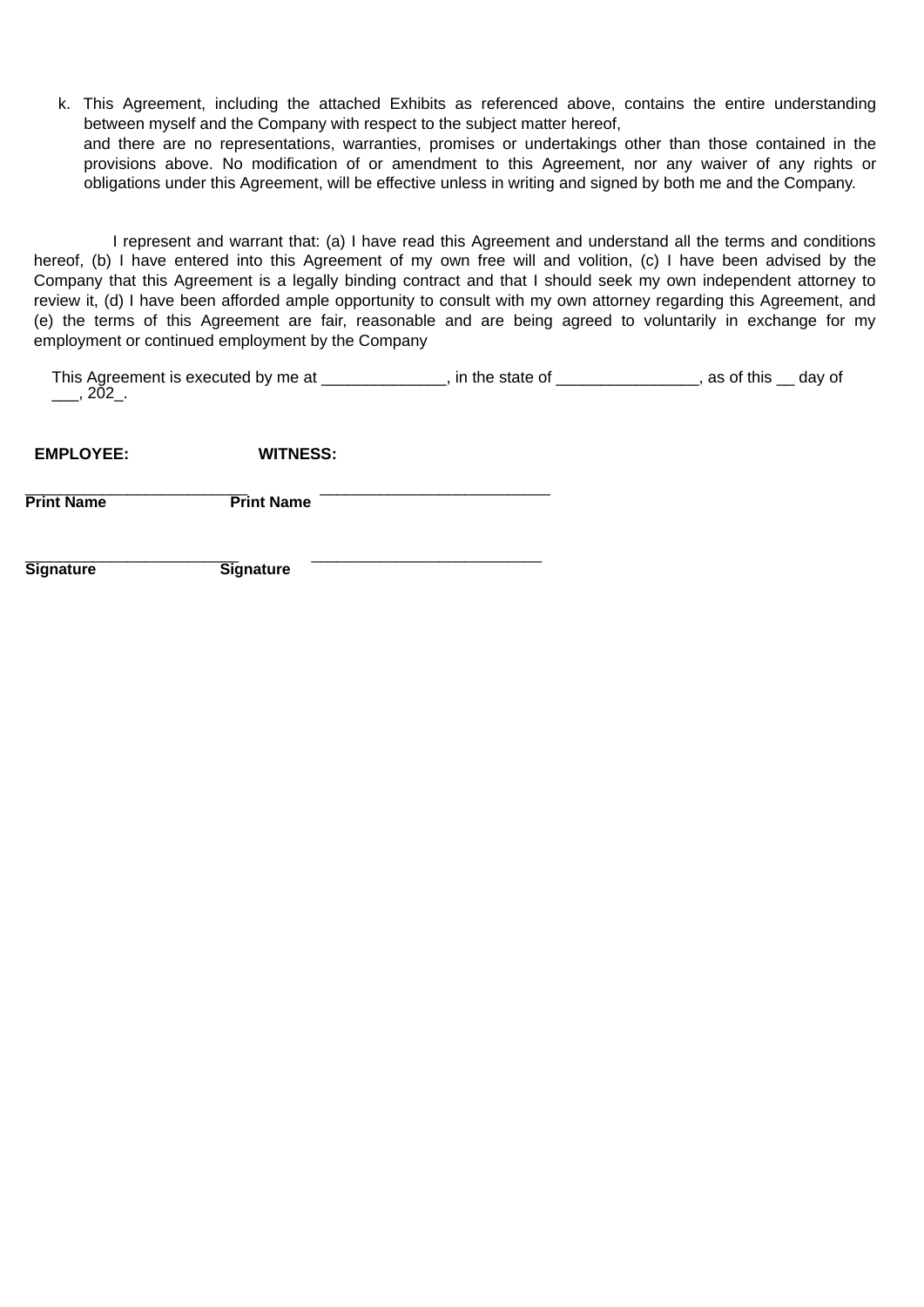# **EXHIBIT A TERMINATION CERTIFICATE**

This is to confirm that I have reviewed the Employee Nondisclosure, Confidentiality, and Nonsolicitation Agreement ("Agreement") signed by me on \_\_\_\_\_\_\_\_\_, 20\_\_ and that I understand the terms of that Agreement and the continuing obligations I have under that Agreement. During the course of my employment with the Company, I have had access to information regarded by the Company as Confidential information as defined by the Agreement.

I certify that I do not have in my possession or control, nor have I failed to return, any Confidential Information of the Company, including any specifications, drawings, blueprints, reproductions, prototypes, sketches, notes, reports, proposals or copies thereof, or other documents or materials, tools, equipment, devices or other property belonging to the Company, including any documents, records, notebooks and similar repositories of Confidential Information, or any copies thereof, whether prepared by me or others, and whether stored in paper, disk, electronic, magnetic or other form.

I recognize that the unauthorized taking of any of the Company's tangible trade secrets is a crime under Section 499(c) of the California Penal Code, and that any unauthorized taking of the Company's trade secrets also may result in civil liability under California Civil Code Section 3426, et seq.

I further certify that I have complied with and will continue to comply with all of the terms of the Agreement signed by me with the Company, including the reporting of any inventions conceived or reduced to practice by me and covered by the Agreement. I further agree that in compliance with the Agreement, I will preserve in strictest confidence and keep confidential all proprietary, technical and business information pertaining to the Company, and will not disclose or use any Confidential Information for myself or for the benefit of any other person or entity.

Upon termination of my employment with the Company, I will be employed by (name of new employer) in the (division/department) and will be working in connection with the projects (generally describe the projects):

If requested by the Company, I agree to notify my new employer as to the general nature or subject matter of the confidential and proprietary information to which I had access while employed by the Company, and as to my obligations with respect to such information (without actually disclosing such Confidential Information). I also understand that the Company may notify my new employer of the existence of the Agreement and this Certificate.

I understand and acknowledge that should I fail to comply with my obligations under the Agreement after my employment ends, the Company shall have, in addition to the right to damages, the right to obtain an injunction against me, including without limitation an injunction prohibiting me from disclosing Confidential Information to my new employer or to any third party.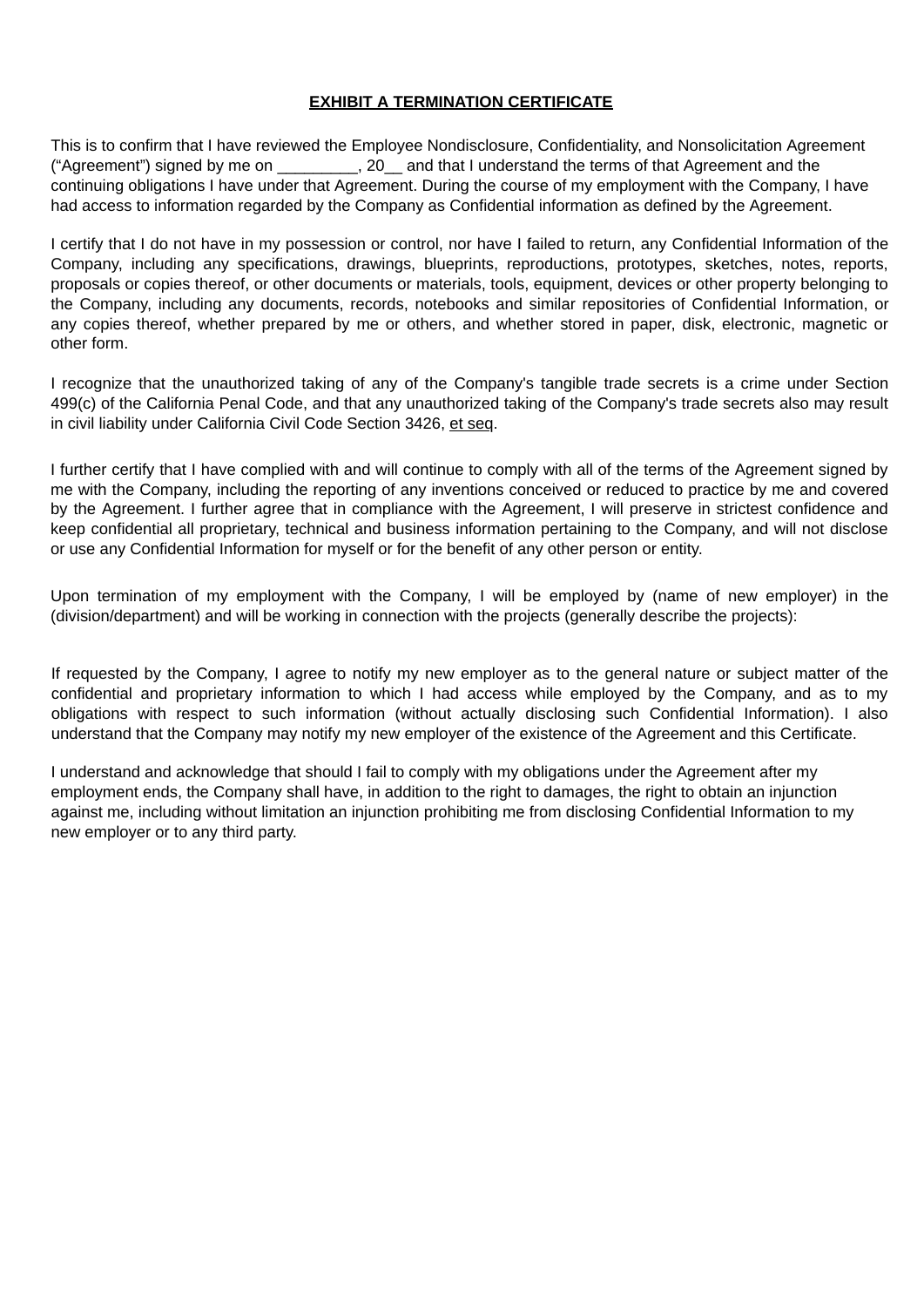# **EMPLOYEE:**

**Print Name**

**Signature**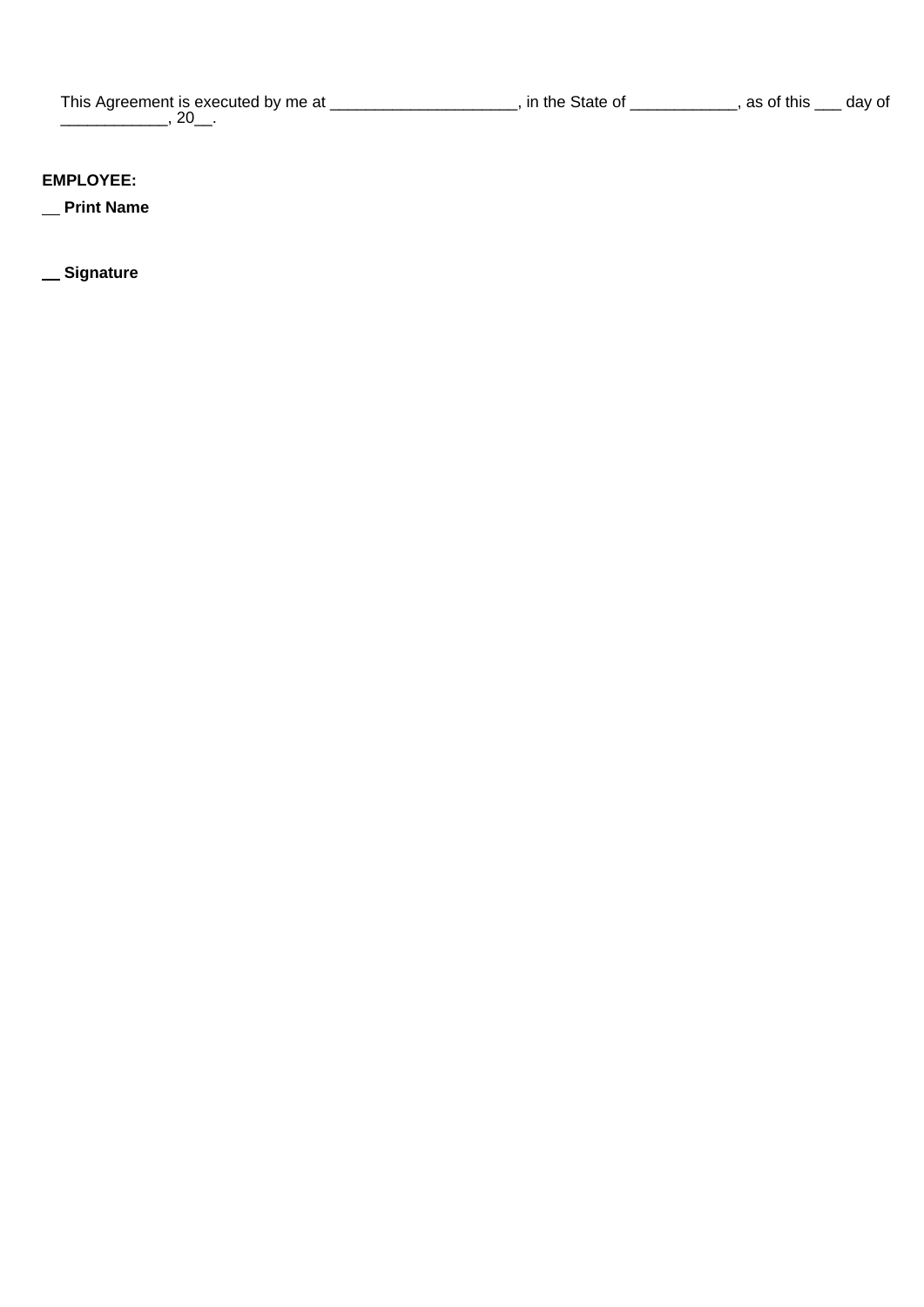## **CERTIFICATION PURSUANT TO RULES 13a-14(a) AND 15d-14(a) UNDER THE SECURITIES EXCHANGE ACT OF 1934, AS ADOPTED PURSUANT TO SECTION 302 OF THE SARBANES-OXLEY ACT OF 2002**

#### I, Vivek Garipalli, certify that:

- 1. I have reviewed this Quarterly Report on Form 10-Q for the period ended March 31, 2022, of Clover Health Investments, Corp.;
- 2. Based on my knowledge, this report does not contain any untrue statement of a material fact or omit to state a material fact necessary to make the statements made, in light of the circumstances under which such statements were made, not misleading with respect to the period covered by this report;
- 3. Based on my knowledge, the financial statements, and other financial information included in this report, fairly present in all material respects the financial condition, results of operations and cash flows of the registrant as of, and for, the periods presented in this report;
- 4. The registrant's other certifying officer(s) and I are responsible for establishing and maintaining disclosure controls and procedures (as defined in Exchange Act Rules 13a-15(e) and 15d-15(e)) and internal control over financial reporting (as defined in Exchange Act Rules 13a-15(f) and 15d- $15(f)$ ) for the registrant and have:
	- (a) Designed such disclosure controls and procedures, or caused such disclosure controls and procedures to be designed under our supervision, to ensure that material information relating to the registrant, including its consolidated subsidiaries, is made known to us by others within those entities, particularly during the period in which this report is being prepared;
	- (b) Designed such internal control over financial reporting, or caused such internal control over financial reporting to be designed under our supervision, to provide reasonable assurance regarding the reliability of financial reporting and the preparation of financial statements for external purposes in accordance with generally accepted accounting principles;
	- (c) Evaluated the effectiveness of the registrant's disclosure controls and procedures and presented in this report our conclusions about the effectiveness of the disclosure controls and procedures, as of the end of the period covered by this report based on such evaluation; and
	- (d) Disclosed in this report any change in the registrant's internal control over financial reporting that occurred during the registrant's most recent fiscal quarter (the registrant's fourth fiscal quarter in the case of an annual report) that has materially affected, or is reasonably likely to materially affect, the registrant's internal control over financial reporting; and
- 5. The registrant's other certifying officer(s) and I have disclosed, based on our most recent evaluation of internal control over financial reporting, to the registrant's auditors and the audit committee of the registrant's board of directors (or persons performing the equivalent functions):
	- (a) All significant deficiencies and material weaknesses in the design or operation of internal control over financial reporting which are reasonably likely to adversely affect the registrant's ability to record, process, summarize and report financial information; and
	- (b) Any fraud, whether or not material, that involves management or other employees who have a significant role in the registrant's internal control over financial reporting.

e: May 9, 2022 **By:** *By:* By: *Islamic By: By: Islamic By: By: Islamic By: By: Islamic By: Islamic By: Islamic By: Islamic By: Islamic By: Islamic By: Islamic By: Islamic By: Islamic By: Isla* **Vivek Garipalli Chief Executive Officer**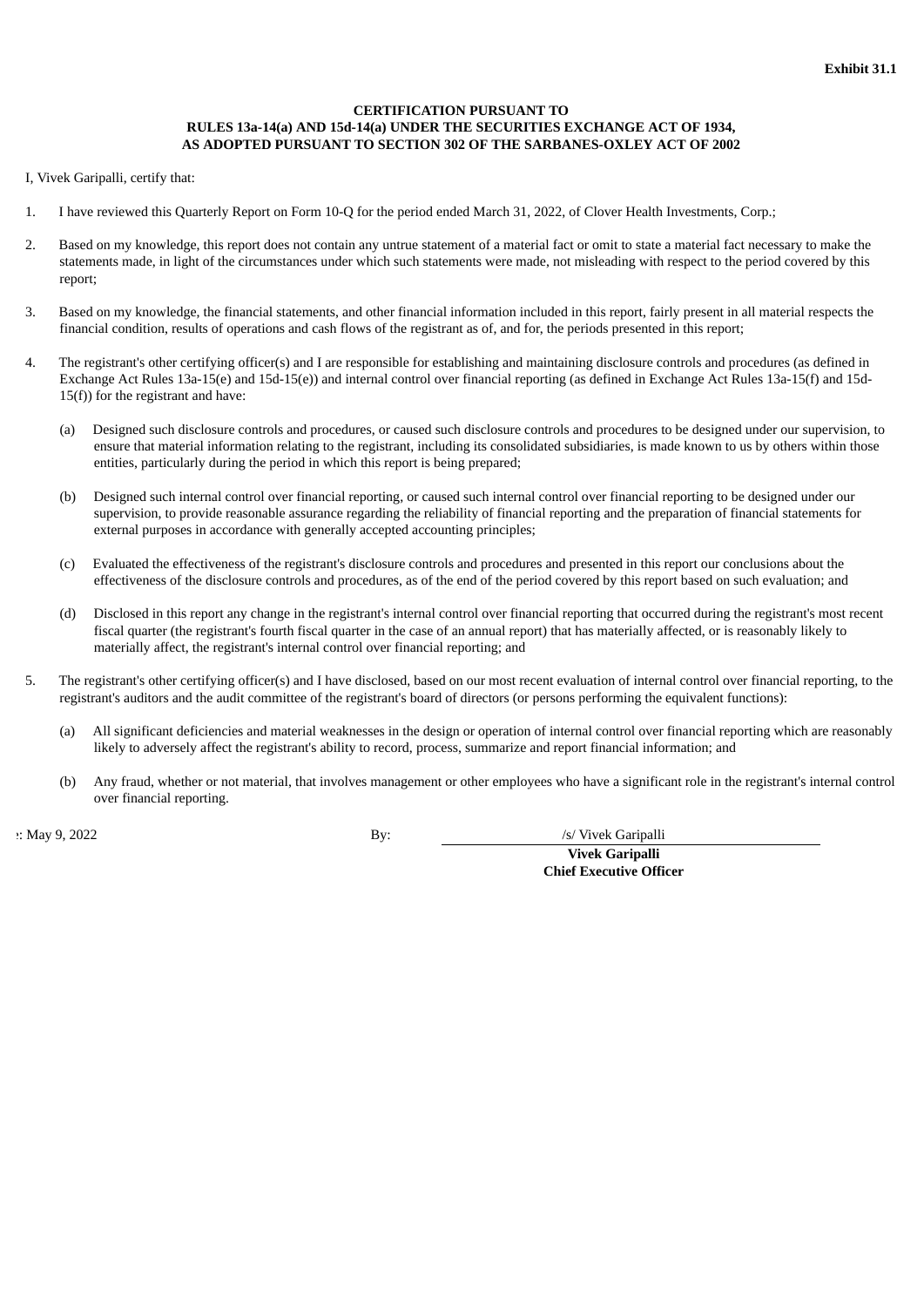### **CERTIFICATION PURSUANT TO RULES 13a-14(a) AND 15d-14(a) UNDER THE SECURITIES EXCHANGE ACT OF 1934, AS ADOPTED PURSUANT TO SECTION 302 OF THE SARBANES-OXLEY ACT OF 2002**

#### I, Mark C. Herbers, certify that:

- 1. I have reviewed this Quarterly Report on Form 10-Q for the period ended March 31, 2022, of Clover Health Investments, Corp.;
- 2. Based on my knowledge, this report does not contain any untrue statement of a material fact or omit to state a material fact necessary to make the statements made, in light of the circumstances under which such statements were made, not misleading with respect to the period covered by this report;
- 3. Based on my knowledge, the financial statements, and other financial information included in this report, fairly present in all material respects the financial condition, results of operations and cash flows of the registrant as of, and for, the periods presented in this report;
- 4. The registrant's other certifying officer(s) and I are responsible for establishing and maintaining disclosure controls and procedures (as defined in Exchange Act Rules 13a-15(e) and 15d-15(e)) and internal control over financial reporting (as defined in Exchange Act Rules 13a-15(f) and 15d- $15(f)$ ) for the registrant and have:
	- (a) Designed such disclosure controls and procedures, or caused such disclosure controls and procedures to be designed under our supervision, to ensure that material information relating to the registrant, including its consolidated subsidiaries, is made known to us by others within those entities, particularly during the period in which this report is being prepared;
	- (b) Designed such internal control over financial reporting, or caused such internal control over financial reporting to be designed under our supervision, to provide reasonable assurance regarding the reliability of financial reporting and the preparation of financial statements for external purposes in accordance with generally accepted accounting principles;
	- (c) Evaluated the effectiveness of the registrant's disclosure controls and procedures and presented in this report our conclusions about the effectiveness of the disclosure controls and procedures, as of the end of the period covered by this report based on such evaluation; and
	- (d) Disclosed in this report any change in the registrant's internal control over financial reporting that occurred during the registrant's most recent fiscal quarter (the registrant's fourth fiscal quarter in the case of an annual report) that has materially affected, or is reasonably likely to materially affect, the registrant's internal control over financial reporting; and
- 5. The registrant's other certifying officer(s) and I have disclosed, based on our most recent evaluation of internal control over financial reporting, to the registrant's auditors and the audit committee of the registrant's board of directors (or persons performing the equivalent functions):
	- (a) All significant deficiencies and material weaknesses in the design or operation of internal control over financial reporting which are reasonably likely to adversely affect the registrant's ability to record, process, summarize and report financial information; and
	- (b) Any fraud, whether or not material, that involves management or other employees who have a significant role in the registrant's internal control over financial reporting.

e: May 9, 2022 By: /s/ Mark C. Herbers **Mark C. Herbers Interim Chief Financial Officer, Principal Financial Officer, and Principal Accounting Officer**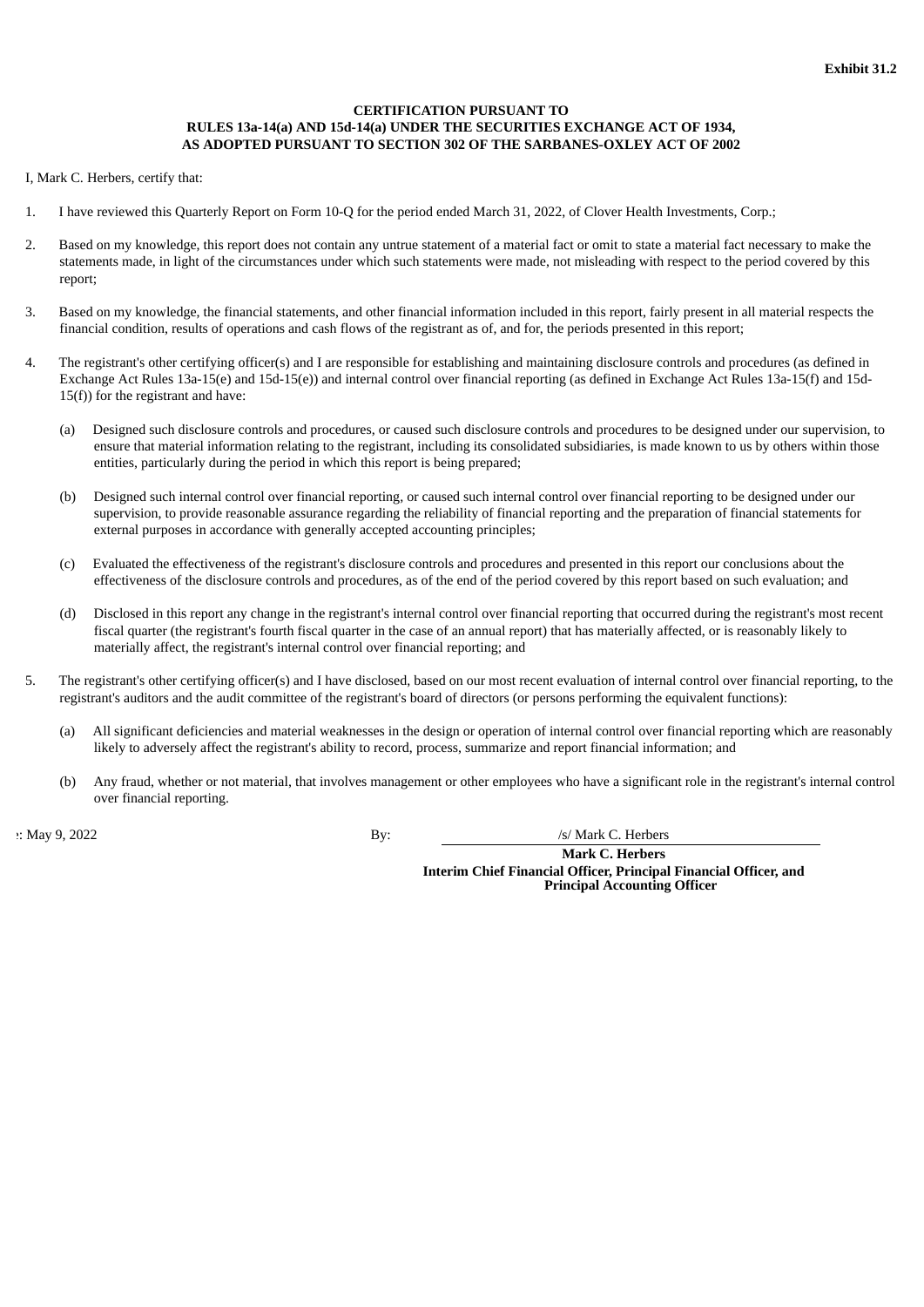## **CERTIFICATION PURSUANT TO 18 U.S.C. SECTION 1350, AS ADOPTED PURSUANT TO SECTION 906 OF THE SARBANES-OXLEY ACT OF 2002**

In connection with the Quarterly Report on Form 10-Q of Clover Health Investments, Corp. (the "Company") for the period ended March 31, 2022, as filed with the Securities and Exchange Commission on the date hereof (the "Report"), I certify, pursuant to 18 U.S.C. § 1350, as adopted pursuant to § 906 of the Sarbanes-Oxley Act of 2002, that:

- (1) The Report fully complies with the requirements of Section 13(a) or 15(d) of the Securities Exchange Act of 1934; and
- (2) The information contained in the Report fairly presents, in all material respects, the financial condition and results of operations of the Company.

ed: May 9, 2022 **By:** /s/ Vivek Garipalli

**Vivek Garipalli Chief Executive Officer**